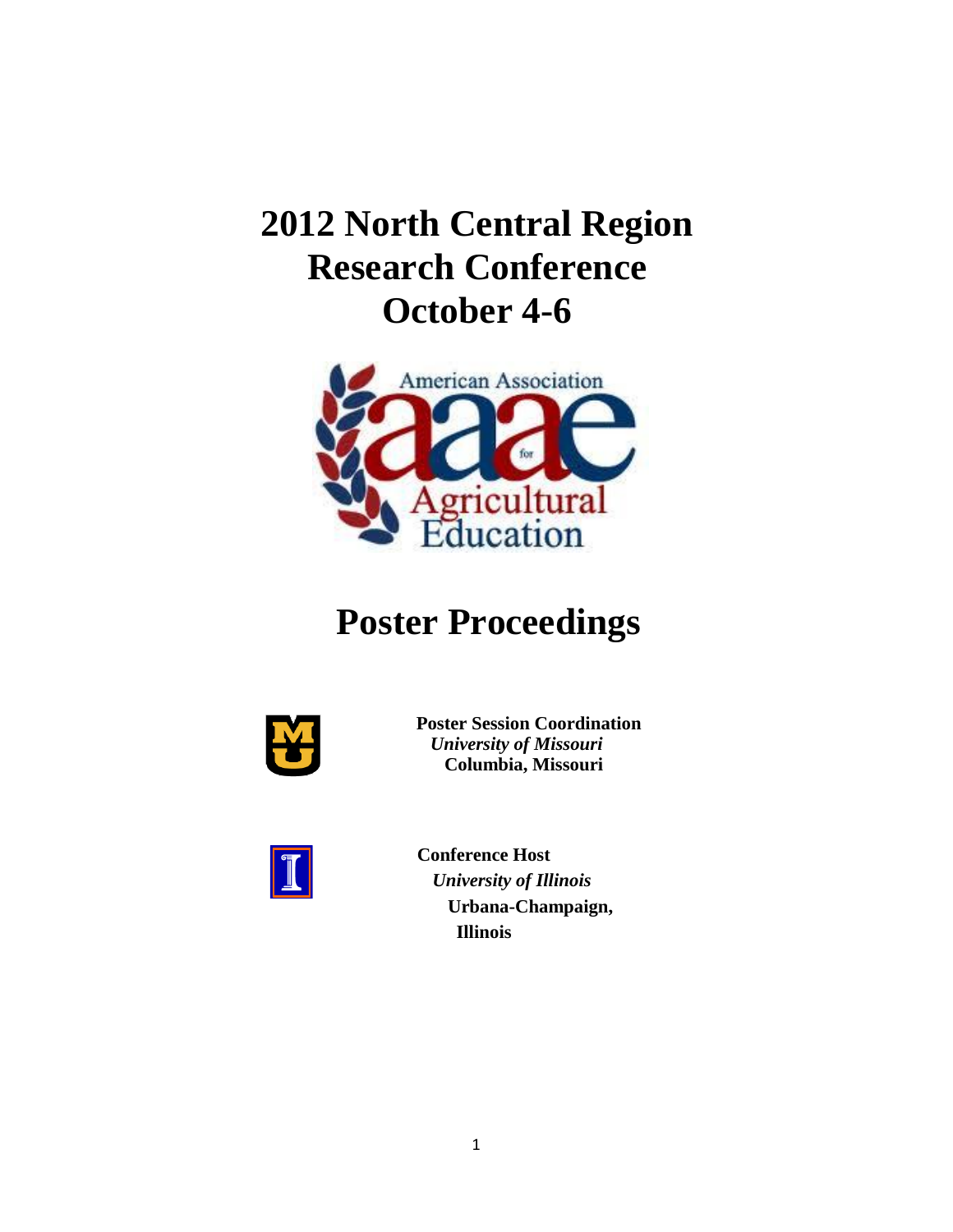# Table of Contents

# *Innovative Ideas Posters*

| An Urban Fair for Underrepresented Youth in 4-H: The Baltimore City 4-H Expo<br>Andrea M. Kneer, Douglas D. LaVergne, Joshua E. Rice, Stacy A. Gartin                                                      |     |
|------------------------------------------------------------------------------------------------------------------------------------------------------------------------------------------------------------|-----|
| Connecting Agribusiness/Industry and Agricultural Education Teachers through the Minnesota Teacher<br><b>Induction Program</b>                                                                             |     |
| Developing an Interdisciplinary Project-Based Curriculum: A Collaboration Among Industry, Higher<br><b>Education, and State Government</b><br>Cory Epler, Katherine McKee, Carol Ringenberg, Matt Kreifels |     |
| Engaging Globally Through the Fullbright Specialist Program: Opportunities for Agricultural Educators                                                                                                      |     |
| Integrating Virtual Reality to Reduce Anxiety in Beginning Welders                                                                                                                                         |     |
| Micro-Professional Development Institutes: In-service for the Pre-service Agriculture, Food and Natural<br><b>Resource Teacher</b>                                                                         |     |
| Pathways for Best Practices in Extension Online Learning Environments                                                                                                                                      |     |
| Pin It! Using Pinterest in the Agricultural Mechanics Laboratory                                                                                                                                           |     |
| Providing Peer Feedback for Student Teachers Using the Tuning Protocol                                                                                                                                     |     |
| Putting It All In Perspective: Using the Teaching Perspectives Inventory as a Teaching Tool                                                                                                                |     |
| The SAE Struggle                                                                                                                                                                                           | .42 |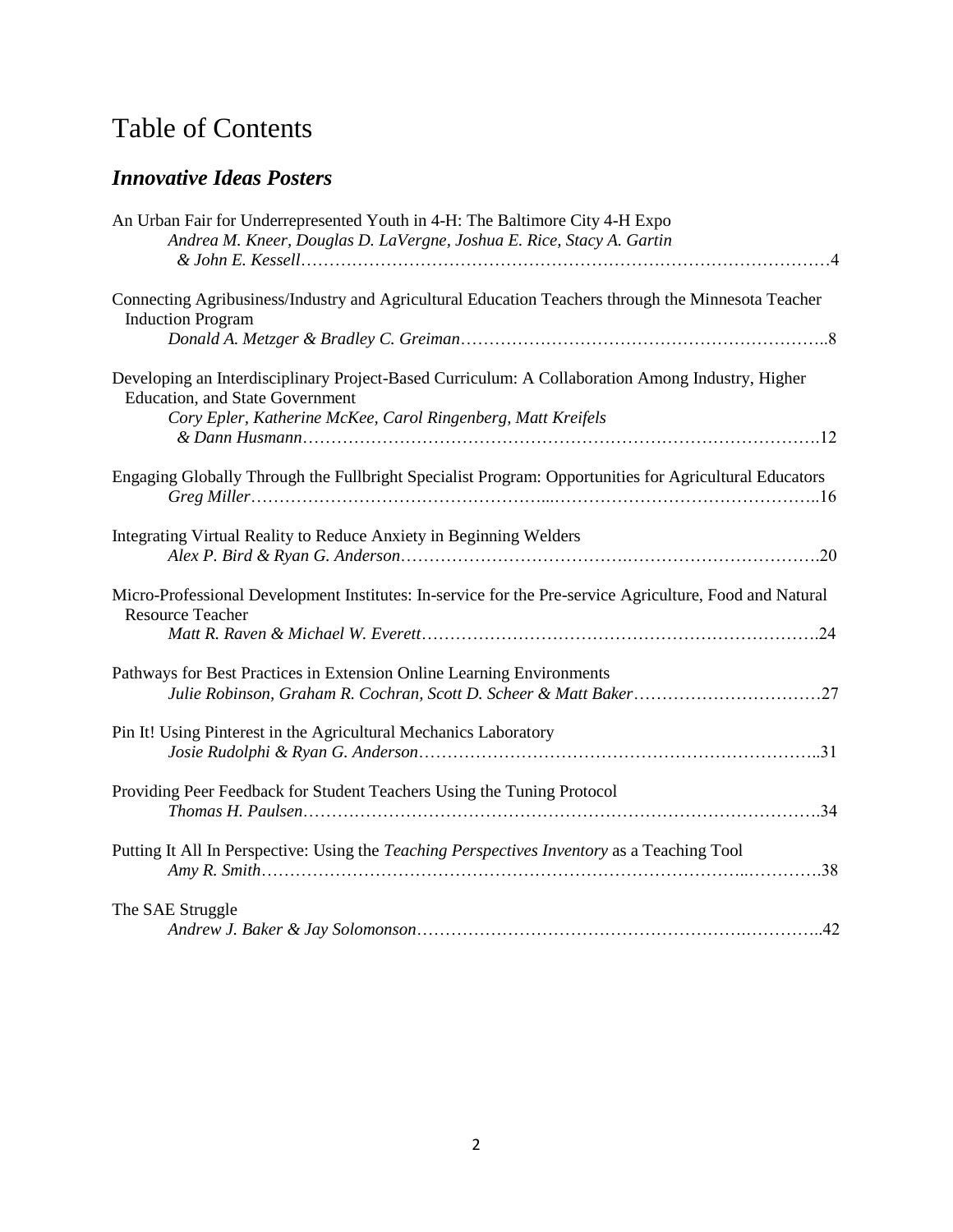# **Table of Contents (Continued)**

# *Research Posters*

| A Demographical Analysis of Alternatively Certified/Licensed Agricultural Teachers as Identified by<br><b>State Supervisors</b>          |  |
|------------------------------------------------------------------------------------------------------------------------------------------|--|
| A Descriptive Analysis of Nature of Science (NOS) Measurement Tools for Use in Agricultural<br>Education                                 |  |
|                                                                                                                                          |  |
| A Synthesis of Agricultural Mechanics Laboratory Literature                                                                              |  |
| Assessing Creativity in School Based Agricultural Education                                                                              |  |
| Becoming an Ag Teacher: Student Teachers Speak                                                                                           |  |
| Does Mentoring Matter? An Evaluation of Mentoring Provided by Cooperating Teachers in Agricultural<br>Education                          |  |
| Mechanics-related In-service needs of Agriculture Teachers: Does Teaching Experience Matter?                                             |  |
| Perceptions of a Learner-Centered Teaching Experience by Graduate Students in Plant Sciences Teaching<br>a K-12 Audience                 |  |
| The Relationship Between the Amount of Agricultural Mechanics Training and Skills Received at the<br>Secondary and Post-secondary Levels |  |
| Using Social Media to Weather the Storm of Crisis                                                                                        |  |
| Wisconsin 4-H/Youth Development Staff Perspectives on Hispanic 4-H Programs                                                              |  |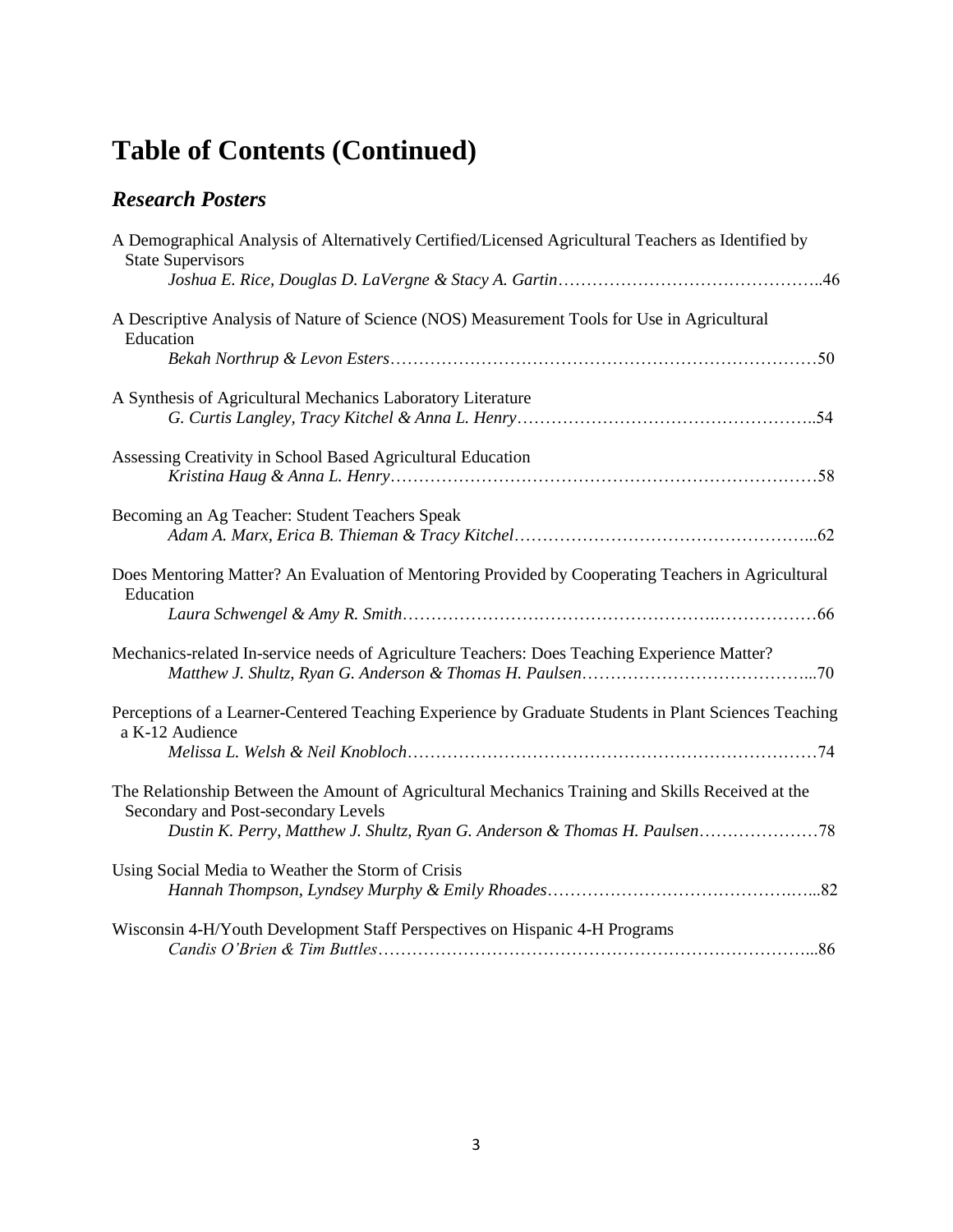# **An Urban Fair for Underrepresented Youth in 4-H: The Baltimore City 4-H Expo**

Andrea M. Kneer

Douglas D. LaVergne

Joshua E. Rice

Stacy A. Gartin

John E. Kessell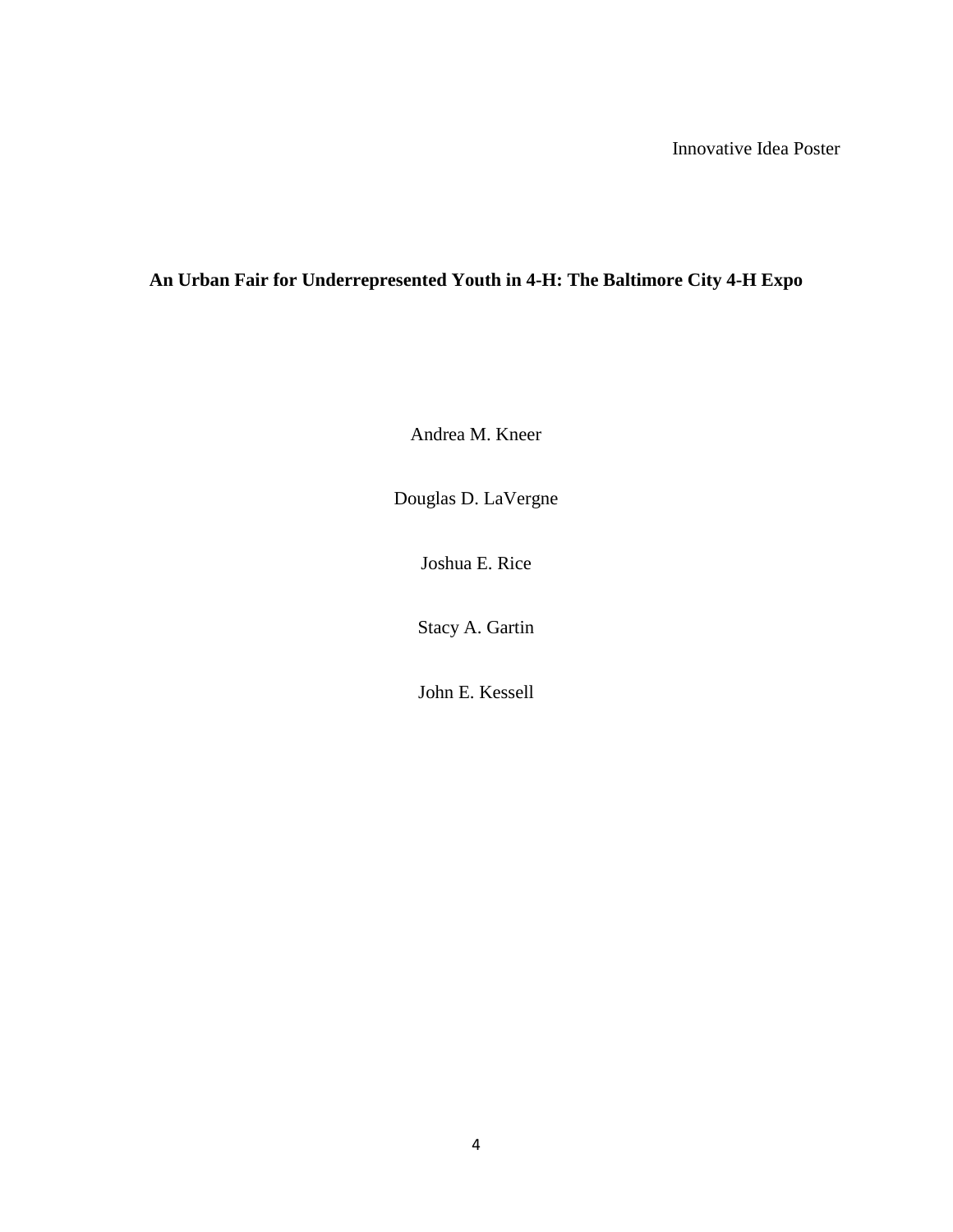#### **An Urban Fair for Underrepresented Youth in 4-H: The Baltimore City 4-H Expo**

### **Need for Idea**

The state of Maryland has a diverse demographic makeup whereby 30% of the state's population is represented by people of color. In Baltimore City alone, 64% of the population is represented by people of color (United States Census Bureau, 2010). The 4-H youth program in Baltimore city has continuously sought effective strategies to incorporate diverse audiences by emphasizing special youth development/leadership opportunities, educational activities, and member driven projects. However, after much observation, the effectiveness of the strategies employed to increase the accessibility of 4-H programs to all populations still remains an issue of concern. Although Extension has historically had great success in effectively reaching rural communities, it has simultaneously lacked effective methods to reach urban communities (Fritz, Karmazin, Barbuto, & Burrow, 2003). Because of the need of a broader scope of programs and activities, the Baltimore City 4-H Youth Expo was developed to provide underrepresented youth these opportunities.

#### **How it Works**

The Baltimore City Extension, volunteers, community leaders, and advisory board members implemented the Expo to enrich the 4-H experience for Baltimore City youth. Area schools and after school programs encourage students to develop projects to be exhibited at the Expo. 4-H Clubs within Baltimore City also develop displays and exhibits for the Expo. The projects are 4- H based, judged according to the Maryland State Standards for Agricultural Fairs and Shows, and can entered in the following divisions: Family and Consumer Sciences, Food Preparation, Expressive Arts, 4-H Relations and Promo Posters, General Sciences, Agricultural Sciences, and Flowers and Arrangements. Winning 4-H exhibits are eligible, and entered in the Maryland State Fair. During the Expo, students view entries, listen to motivational speakers, and visit *Skillathon* stations. Skillathon stations are individual booths that are based on topics which are relevant to metropolitan areas such as: recycling, pollution reduction, public transportation, and urban agriculture methods. Youth visit each Skillathon station (which is managed by a University of Maryland Extension volunteers) and begin booth activities that focus on skill and knowledge evaluation of that particular theme. There are three challenges at each station for three levels (elementary, middle, and high school). The Extension volunteer evaluates each participant and ranks them by proficiency level. Individual scores are tallied and prizes are awarded at the end of the day for proficiency at each Skillathon station and an overall composite proficiency score at each level. Skillathon challenges and themes change on a yearly basis. The motivational speakers and Skillathon stations set the Expo apart from traditional county fairs.

#### **Results**

Over 400 youth attended the Expo with approximately 135 competitive 4-H youth exhibits entered and judged. Over 300 youth participated in the Skillathon stations. The amount of participation received from youth entering exhibits is dependent on the after school programs and schools that partner with the University of Maryland Extension – Baltimore City 4-H educators. A stronger connection between the educators and the area wide schools and after-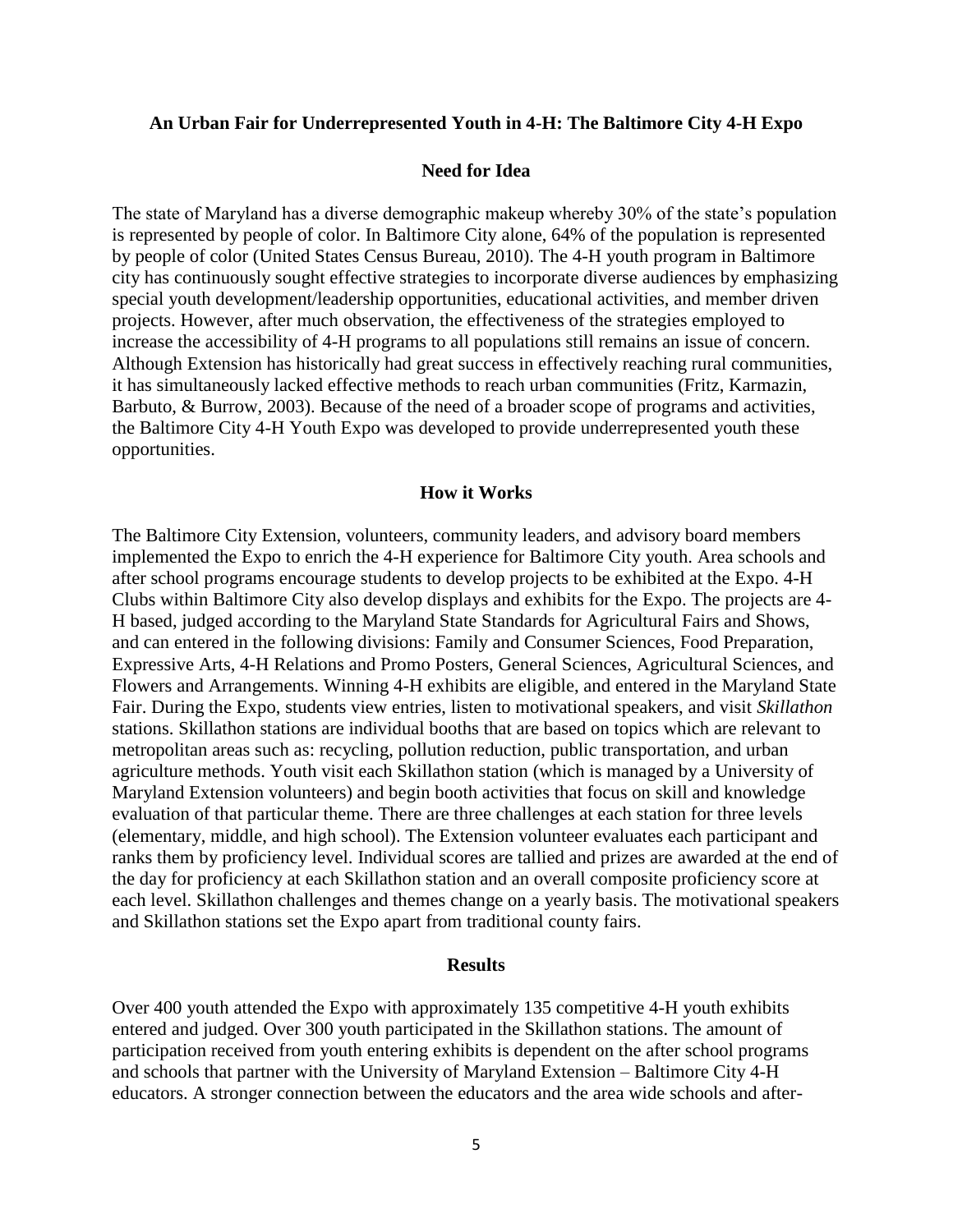school programs should foster greater participation from youth in the exhibit submission segment as well as higher attendance rates from youth at the Expo. Early observation indicates that participants are more interested in partaking in the Skillathon stations than submitting exhibits. However, participants that went through the Skillathon stations have shown a greater interest in becoming 4-H members and have actively joined 4-H clubs after the Expo. The themes of the Skillathons also serve as a springboard for 4-H project interests.

# **Future Plans**

The Expo will continue to expand toward the various communities in Baltimore City and provide 4-H youth development for all students. Rotating the Expo from its original location in downtown Baltimore City to a host school or recreational center each year is being considered. Integrating more agricultural science and STEM programs in the communities served in order to increase the amount of science exhibits at the Expo is in progress with the appointment of a new STEM coordinator. The STEM coordinator has started 4-H clubs with an emphasis in aquaponics and urban agriculture. Partnering with other local urban Extension offices such as Washington D.C. to help them initiate an Expo in their city is in progress. Plans to incorporate club booths to increase club membership rates and publications about 4-H are being developed. Small animal projects are being considered for allowance into the exhibit phase of the Expo. Small animals would include rabbits, guinea pigs, poultry, and dogs.

# **Resources Needed**

The Expo requires approximately \$5000.00 to plan and operate. Fundraising money from the Extension Advisory Board, in-kind donations, and money from the New York Life grant from the National 4-H Council provided the operating cost. Approximately 30 volunteers are needed to lead groups, run stations, set-up and tear-down, answer questions, and promote 4-H.

The following expenses are in-kind donations:

- Building Rental for three days
- Lunch, snacks, and beverages for volunteers and judges
- Services for use of sound equipment, announcements, and introductions

Monetary donations were used for:

- Decorations and exhibit display materials
- Skillathon prizes
- Parking passes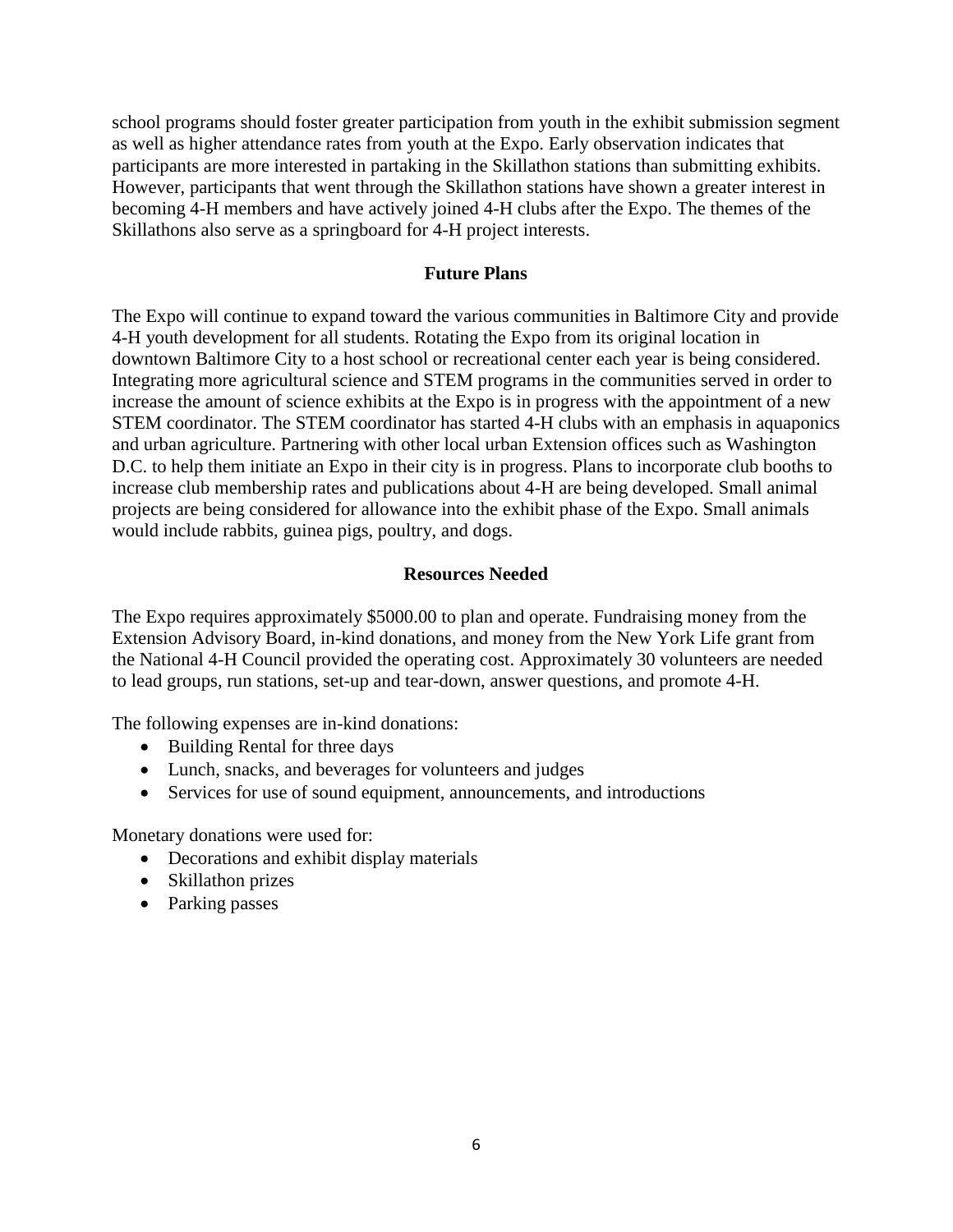# **References**

- Fritz, S., Karmazin, D., Barbuto, J. J., & Burrow, S. (2003). Urban and rural 4-H adult volunteer leaders' preferred forms of recognition and motivation. *Journal of Extension*, *41*(3), Retrieved from http://www.joe.org/joe/2003june/rb1.php
- United States Census Bureau (2010). *State and county quickfacts*. Retrieved from http://quickfacts.census.gov/qfd/states/24/2404000.html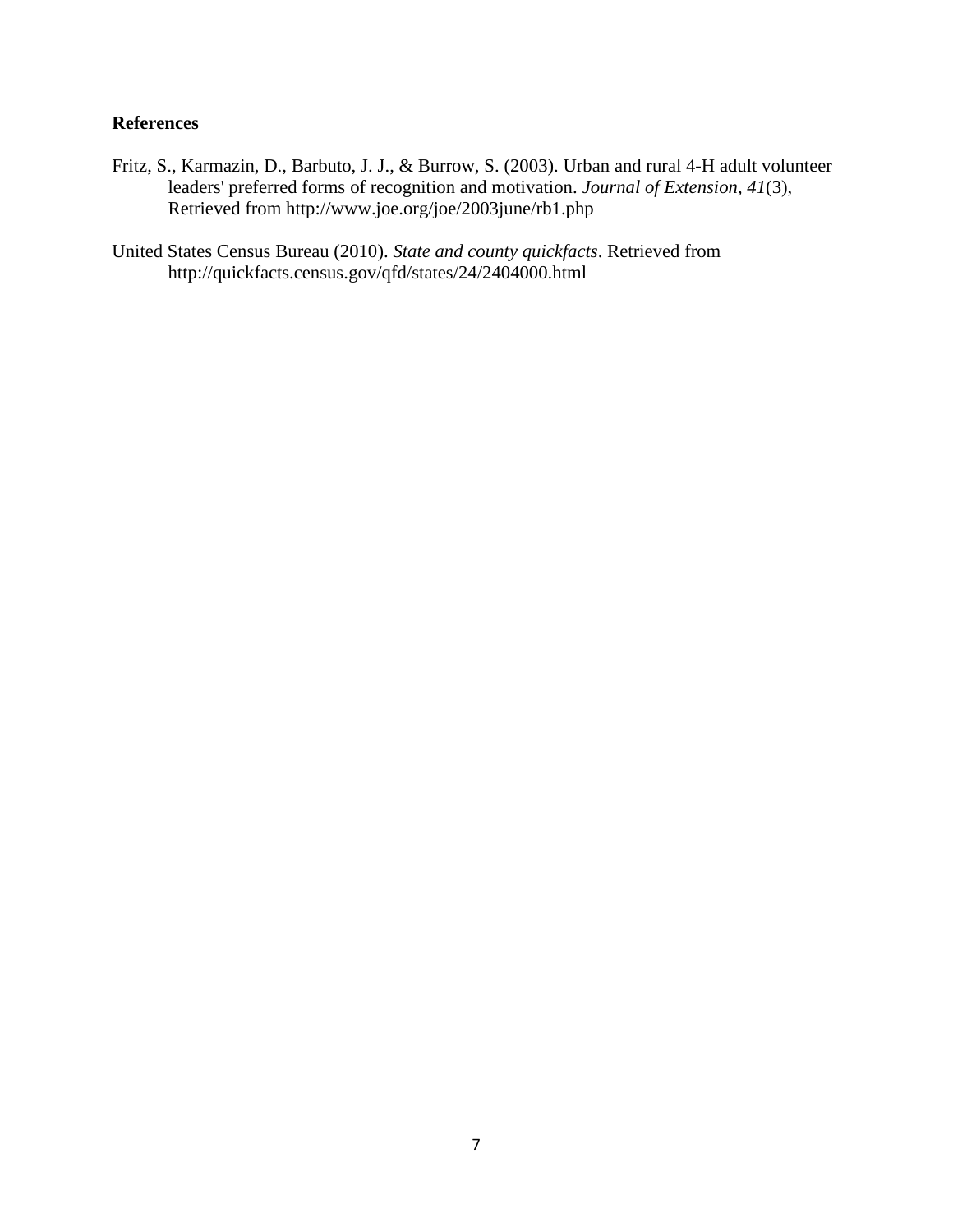# **Connecting Agribusiness/Industry and Agricultural Education Teachers through the Minnesota Teacher Induction Program**

Donald A. Metzger Graduate Student metzg074@umn.edu

Bradley C. Greiman Associate Professor bgreiman@umn.edu

University of Minnesota Agricultural Education 146J Ruttan Hall 1994 Buford Avenue St. Paul, MN 55108 (612)-624-5644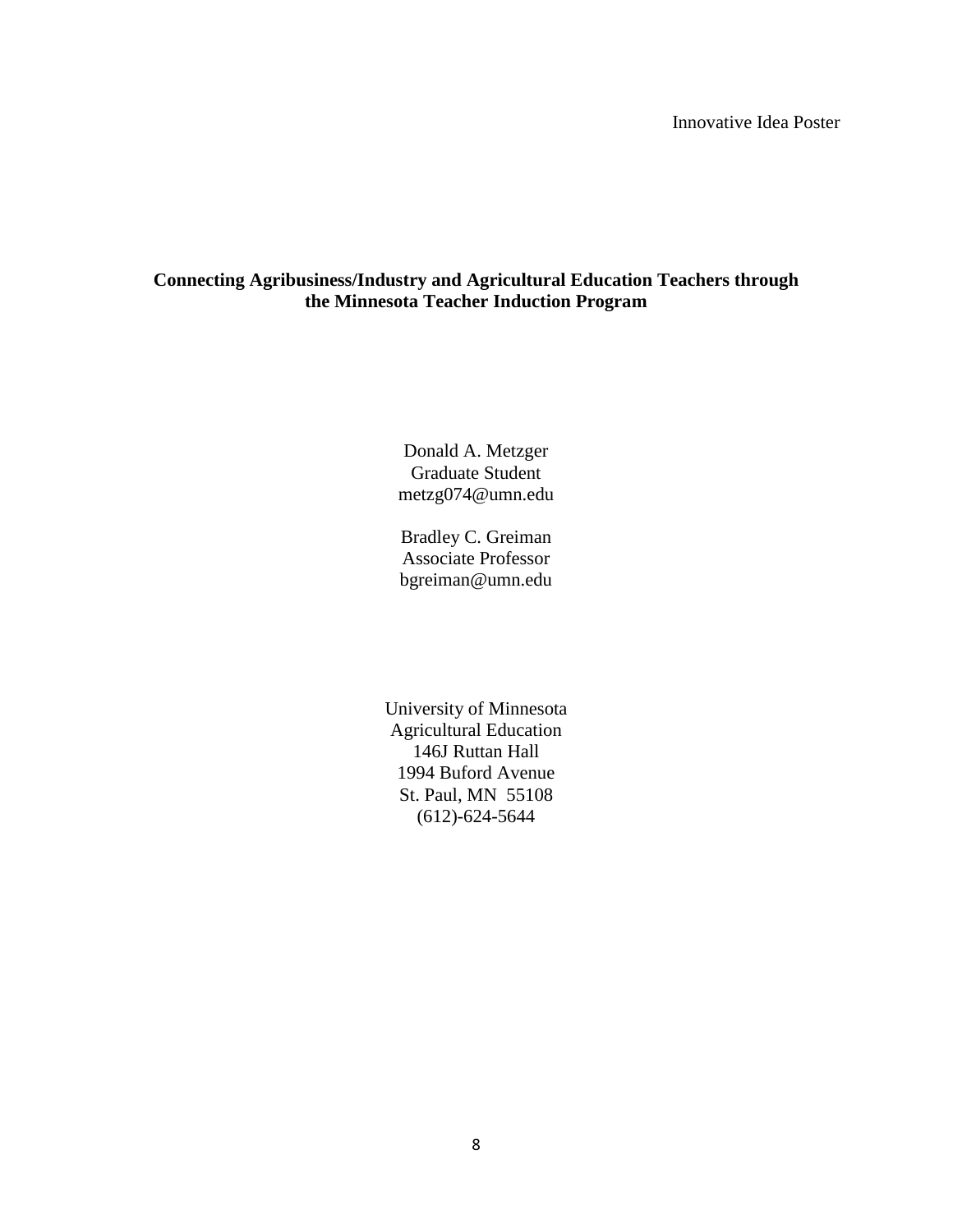# **Connecting Agribusiness/Industry and Agricultural Education Teachers through the Minnesota Teacher Induction Program**

#### **Introduction**

Agribusiness/industry helps to support the world's demand of food, fiber, fuel, and natural resources. As agricultural research and technology accelerates, career opportunities are unveiled that consist of new knowledge and skills. However, new teachers of agricultural education find little time to connect with agribusiness/industry due to time management challenges. As one teacher stated; "I never imagined how much personal time would be taken by my obligations to teaching and FFA" (Boone & Boone, 2007; Boone & Boone, 2009; Greiman, Walker, & Birkenholz, 2005; Lambert, Torres, & Tummons, 2012).

The Minnesota Teacher Induction Program (TIP) is well positioned to facilitate the connection of agribusiness/industry with beginning teachers. TIP can obtain educational resources from agribusiness/industry that present their valued knowledge/skills. With a focus on the base of the Cone of Experience model (Dale, 1946); TIP aims to identify "real-life experiences, interactive models, and role plays" (Roberts, 2006, p. 24) used in agribusiness/industry. TIP can then provide these reflective experiential learning (Kolb, 1984) tools to new agricultural education teachers in [State].

#### **How it Works**

The Minnesota TIP is positioned for interface with agribusiness/industry, Minnesota College of Agriculture, Team Ag Ed, new teachers, and high school administrators. The shaded portion of the model below reflects the entities of emphasis for this poster.



The TIP Coordinator made connections with agribusiness/industry across all seven AFNR career pathways; and thus provided a one-stop location for agribusiness/industry to present their valued knowledge/skills, technology, product, profession, and practice in a format that the coordinator can relay to new agricultural education teachers. The following questions were asked of agribusiness/industry connections: How can we bring high school students into the context of the profession via 'real-life experiences'? What are ways to 'interactively model' the product, process, service, or system of your agribusiness/industry organization? What are ways for high school students to 'role play' actions within the company?

New teachers participating in TIP have the opportunity to meet for monthly professional development through a combination of face-to-face and web conference meetings. Agribusiness/industry educational resources are presented during monthly meetings by the TIP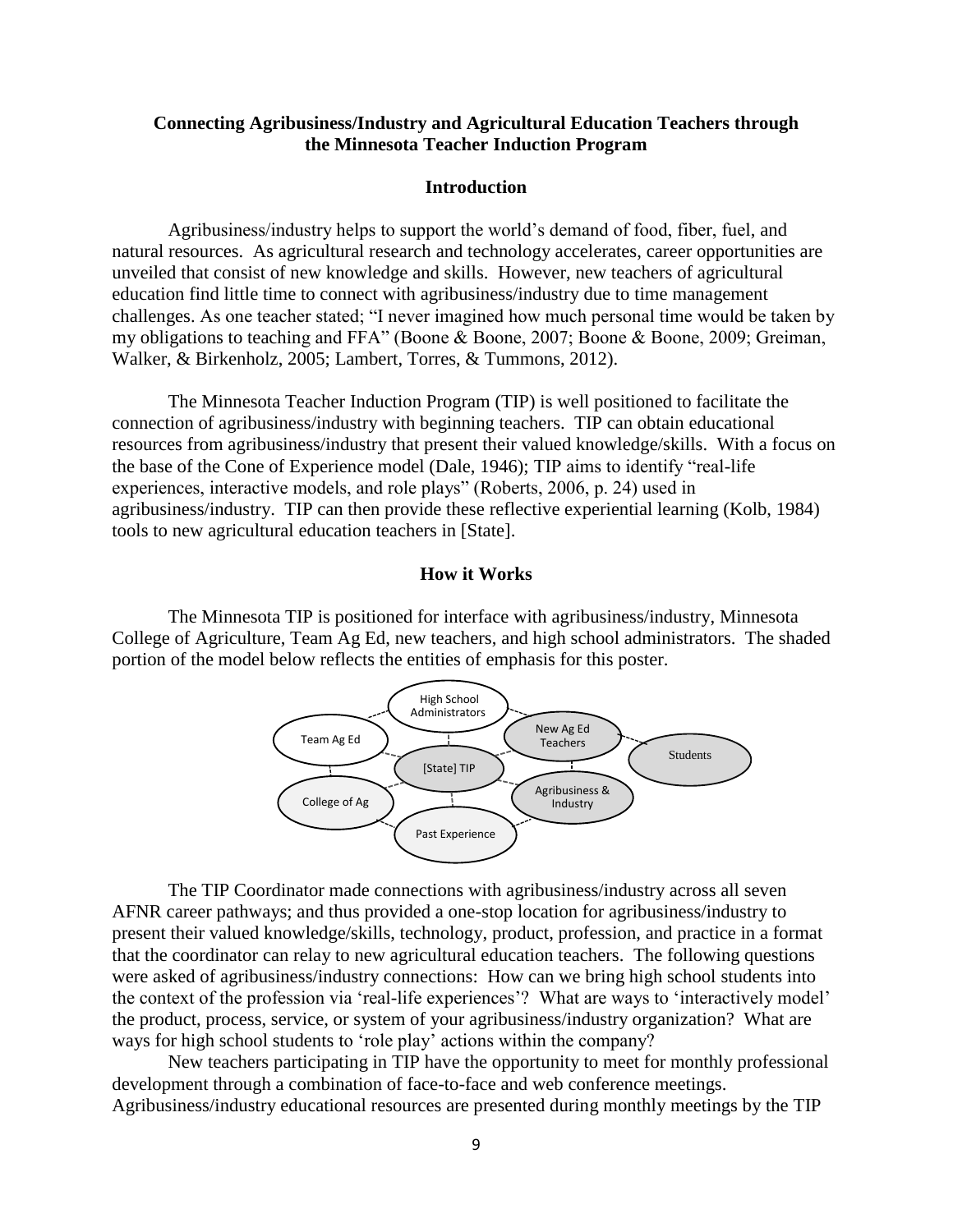Coordinator. In each successive meeting, teachers are given the opportunity to exchange feedback, ideas, and reflect on the value of agribusiness/industry's educational resource and how students reacted to the resource.

#### **Results to Date**

The TIP Coordinator identified a list of 50+ agribusinesses to meet with in the following states: Minnesota, Iowa, Colorado, Wisconsin, Illinois, Indiana, and Ohio. To date, the coordinator has met with Riverview Farms, Knoll Farms, Superior Industries, Bonanza Beans, Backman Robotics, Advanced Crop Management, Precision Planting (Monsanto), Greenleaf Acres, Progressive Ag Center, Appion, and Wenda Ingredients. Representatives from the companies presented their desired employee skills, products, services, and training programs and appreciated the plan of action to take their product and educational resources to the classroom. The TIP Coordinator then presented the educational resources to the new teachers during each monthly meeting. Each meeting represented a different AFNR career pathway. As the new agricultural education teachers incorporated the educational resources into their teaching; student attention, motivation, and learning was accelerated due to the opportunity to learn in a contextual manner through experiential learning.

#### **Future Plans**

During the 2012-2013 school year, the TIP Coordinator will connect with school administrators of new teachers to facilitate an observation/reflection on the use of specific agribusiness/industry educational resources in their agricultural education program. Pre and Post data will be collected reflecting the impact of the educational resources on the teacher, students, and high school agricultural education program.

#### **Costs & Resources Needed**

Currently, a faculty member at the University of [State] serves as the TIP Director and a graduate student is the TIP Coordinator. Each participant in the monthly meeting needs a high speed internet connection, a webcam, and a microphone for their computer. A webcam can be purchased for approximately \$40. The TIP Coordinator is reimbursed for travel expenses to agribusiness/industry locations to make connections. The travel expense to be reimbursed is approximately \$4,500. The reimbursement occurs from funding from grants, foundations, and sponsors.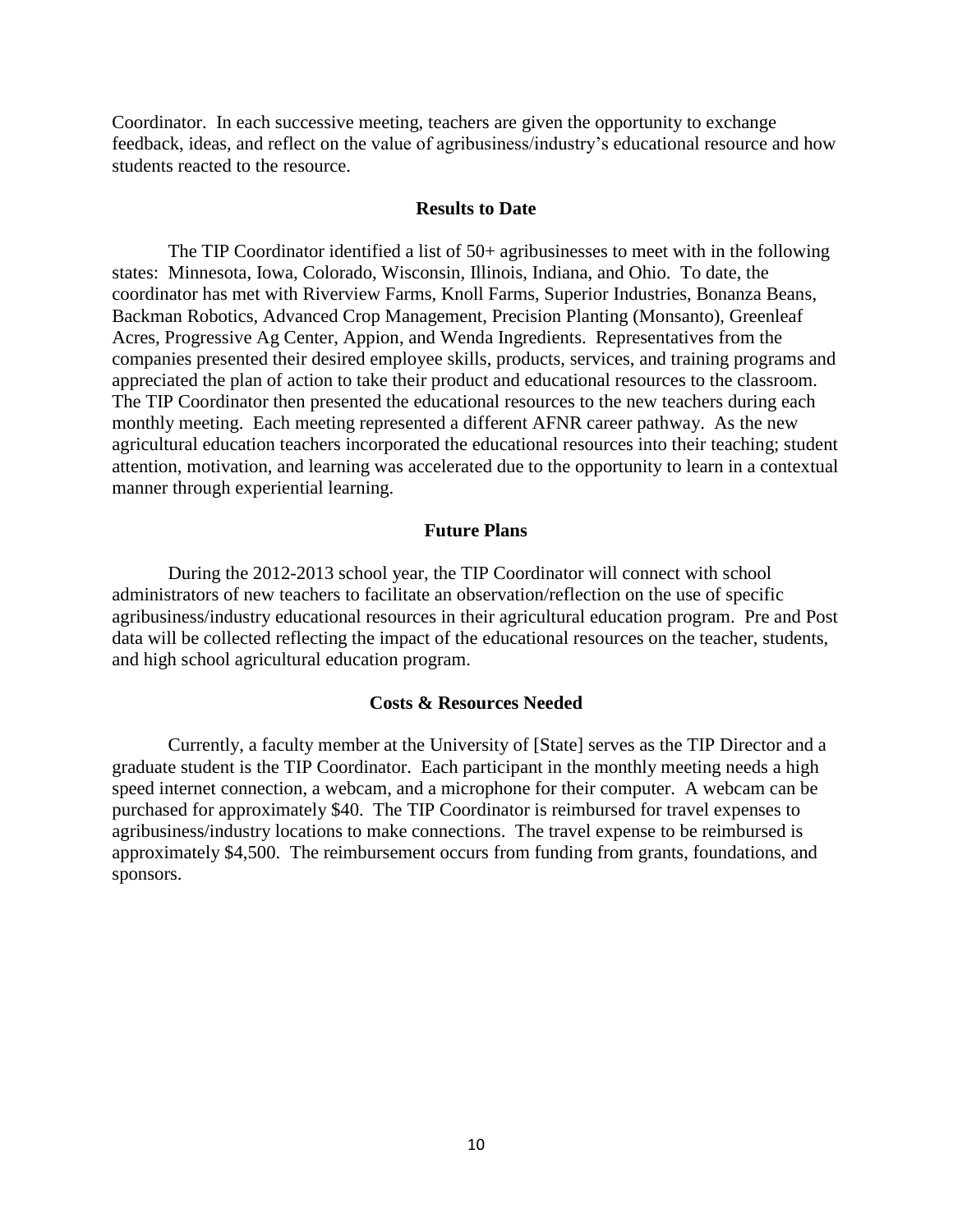#### **References**

- Boone, H. N., Boone, D. A. (2007). Problems faced by high school agricultural education teachers. *Journal of Agricultural Education.* 48(2), 36-45. doi:10.5032/jae.2007.02036
- Boone, H. N., Boone, D. A. (2009). An assessment of problems faced by high school agricultural education teachers. *Journal of Agricultural Education.* 50(1), 21-32. doi:10.5032/jae.2009.010201
- Dale, E. (1946). *Audio-visual methods in teaching*. New York: The Dryden Press.
- Greiman, B. C., Walker, W. D., & Birkenholz, R. J. (2005). Influence of the organizational environment on the induction stage of teaching. *Journal of Agricultural Education*. 46(3), 95-104. doi:10.5032/jae.2005.03095
- Kolb, D. A. (1984). *Experiential Learning.* Englewood, NJ: Prentice-Hall.
- Lambert M. D., Torres R. M., Tummons J. D. (2012). The influence of time management practices on job stress level among beginning secondary agriculture teachers. *Journal of Agricultural Education.* 53(1), 45-56. doi:10.5032/jae.2012.01045
- Roberts, T. G. (2006). A philosophical examination of experiential learning theory for agricultural educators. *Journal of Agricultural Education.* 47(1), 17-29. doi.5032/jae2006.01017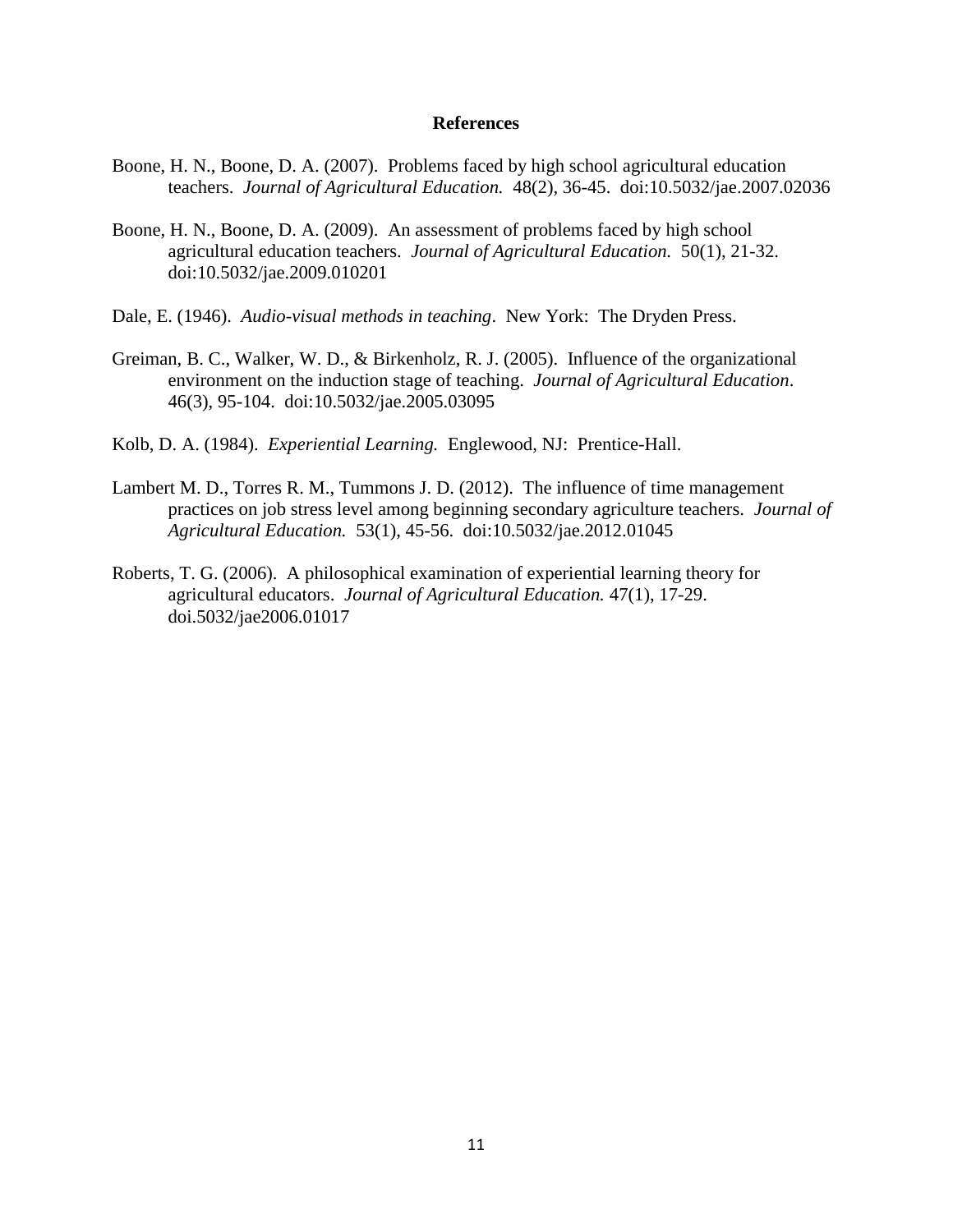# **Developing an Interdisciplinary Project-Based Curriculum: A Collaboration Among Industry, Higher Education, and State Government**

Dr. Cory Epler, Nebraska Department of Education Dr. Katherine McKee, Nebraska Department of Education Ms. Carol Ringenberg, Nebraska Department of Education Mr. Matt Kreifels, Nebraska Department of Education Dr. Dann Husmann, University of Nebraska-Lincoln

> Nebraska Career Education 310 Centennial Mall South P.O. Box 94987 Lincoln, NE 68509-4987 [cory.epler@nebraska.gov](mailto:cory.epler@nebraska.gov)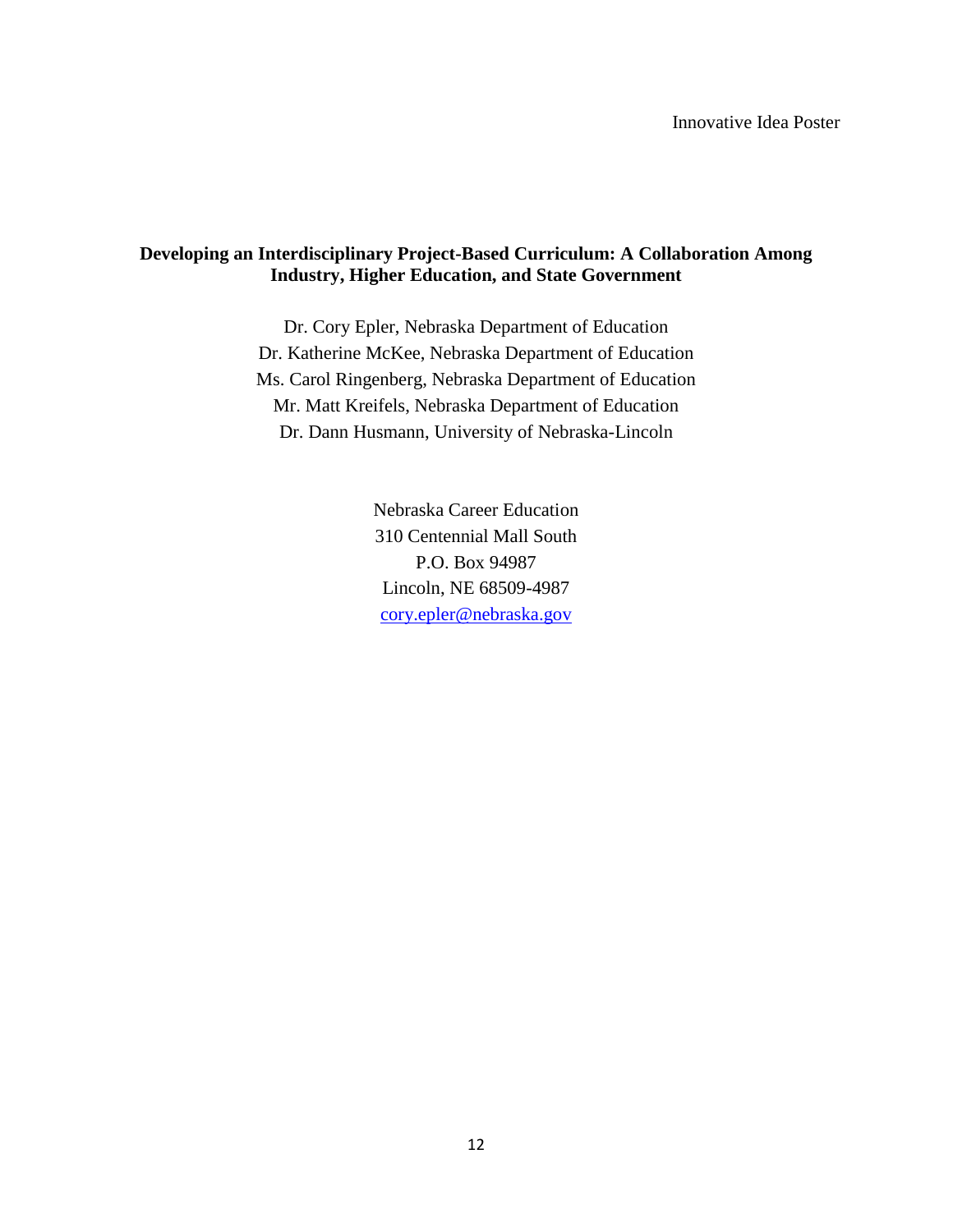### **Developing an Interdisciplinary Project-Based Curriculum: A Collaboration Among Industry, Higher Education, and State Government**

#### **Introduction/Need for Innovation**

In the *Pathways to Prosperity* report, Symonds, Schwartz, & Ferguson (2011) articulated that a fundamental obligation of a society is to prepare youth for productive and prosperous lives as adults. This means "preparing all young people with a foundation of literacy, numeracy, and thinking skills for responsible citizenship, career development, and lifelong learning" (Symonds et al., 2011, p. 1). Despite this charge, there are signs that the United States is struggling to meet that obligation. In fact, over one million teenagers drop out of high school each year, and an estimated 1 in 8 children never graduate from high school (Christenson & Thurlow, 2004). With this in mind, the need to meet this fundamental obligation is of utmost importance.

 Although efforts to identify potential dropouts have been implemented, there is not one common factor attributed with student disengage in school. While some students drop out because of academic difficulties, others leave because they felt that their classes were not interesting, their courses were not authentic, and high school did not provide a pathway for their career aspirations (Knesting, 2008; Symonds et al., 2011; Plank, DeLuca, & Estacion, 2008). Additionally, many students drop out because they are unable to see a clear connection between their high school course work and the opportunities in the labor market (Symonds et al., 2011).

One approach to engaging students and preparing them for productive lives is Project-Based Learning (PBL). PBL "engages students in learning knowledge and skills through an extended inquiry process structured around complex, authentic questions" (Markham, 2003, p. 4). Complex problems - questions with multiple entry points that build upon previous knowledge or assumptions - support constructivist learning environments by promoting the learners' construction of knowledge (Brooks & Brooks, 1993). Thus, by posing questions that are accessible with current knowledge but that require learning and development to solve, a PBL curriculum can support the development and implementation of a constructivist learning environment (Salomon & Perkins, 1998).

In 2010, the Departments of Economic Development and Labor commissioned an assessment of Nebraska's economic drivers. As a result, five primary industry clusters were targeted to drive future economic development. Specifically mentioned was Agriculture and Food Processing. In response, the Nebraska Department of Education (DOE), in cooperation with the Southern Region Education Board, partnered with ConAgra Foods to develop a projectbased curriculum in the career areas of Food and Nutrition Science. The goal of the project is to provide students with a clear link between their high school courses and growing career fields. Furthermore, the use of PBL will engage students in learning knowledge and skills structured around complex, authentic questions.

#### **Program Phases**

The Food and Nutrition Science curriculum project is a synergistic collaboration among industry, higher education, and state government. In the first phase of developing the PBL curriculum, Nebraska DOE facilitated meetings where industry representatives and Food Science and Nutrition and Health Sciences faculty from the University of Nebraska identified the technical content associated with the four-course sequence. In the second phase, industry and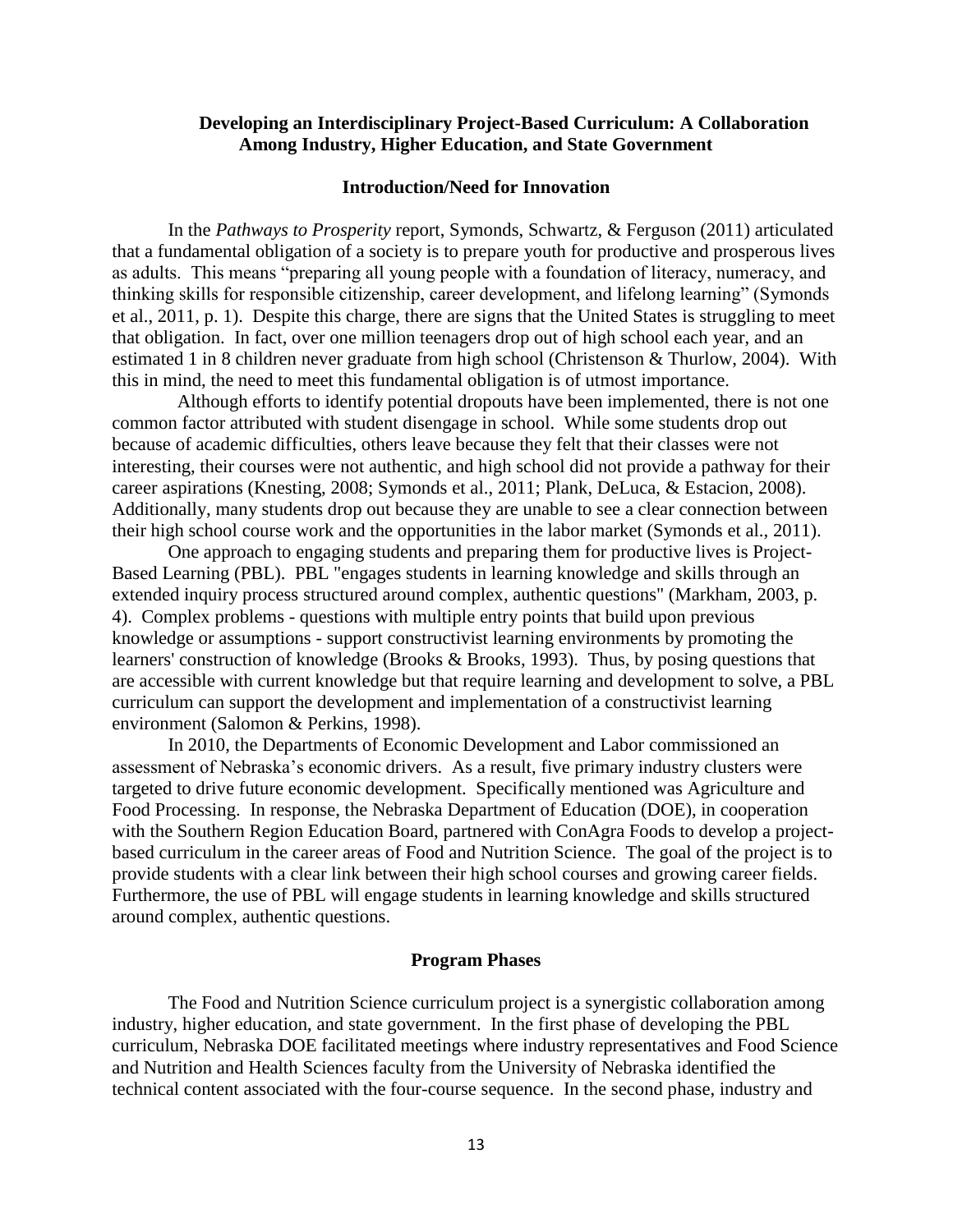higher education representatives identify the complex and authentic projects that will be used to teach the technical content. This input provides the framework for an industry-validated Food and Nutrition Sciences curriculum. Finally, professional curriculum writers utilize the input provided by industry and higher education representatives to write the project-based courses.

#### Re**sults to Date**

Nebraska DOE staff met with Food Scientists and Nutrition Scientists and university faculty to identify the courses and technical content beginning in January 2012. The following courses were identified for development: (1) Food Production, Nutrition, and Health, (2) Food Science, (3) Nutrition Science, and (4) Food and Nutrition Science Research and Development. In March 2012, industry, higher education, and state government officials met and identified the projects associated with the first course in the sequence. A curriculum writer is developing the first course, utilizing the technical content experts as resources. The anticipated completion date for the first course is May 2013, and the course will be offered beginning with the 2013 school year. Currently, five schools will offer the course for the 2013-2014 school year.

# **Future Plans/Advice to Others**

In September 2012, development will begin for the second and third courses in the fourcourse sequence, following the same development procedure as the first course. The second and third courses are anticipated to be completed by May 2014 and will be offered in schools beginning with the 2014 school year. The same process will also be used to develop the fourth course, which is scheduled for completion in 2015.

Future plans include creating opportunities for teacher professional development and research associated with the effectiveness of the PBL curriculum. Teachers teaching the courses will be expected to attend a Food and Nutrition Science Summer Institute. The Summer Institute will provide support related to the curriculum's technical content and to assist teachers as they implement PBL in their classrooms. The first Summer Institute will be held July 18-20, 2012. Furthermore, research associated with the project will be designed around implementation of PBL, student engagement in PBL, knowledge obtained within PBL courses, and student matriculation into postsecondary training or careers within Food and Nutrition Science.

#### **Costs/Resources Needed (Per Course)**

| Phase 1 Meetings: Includes supplies, meals, lodging, & travel expenses           | \$1,200            |
|----------------------------------------------------------------------------------|--------------------|
| Phase 2 Meetings: Includes supplies, meals, lodging, & travel expenses           | \$3,600            |
| Curriculum Writer: Includes fees and expenses                                    | \$48,000           |
| Summer Institute: Includes stipends, supplies, meals, lodging, & travel expenses | $\frac{1}{26,000}$ |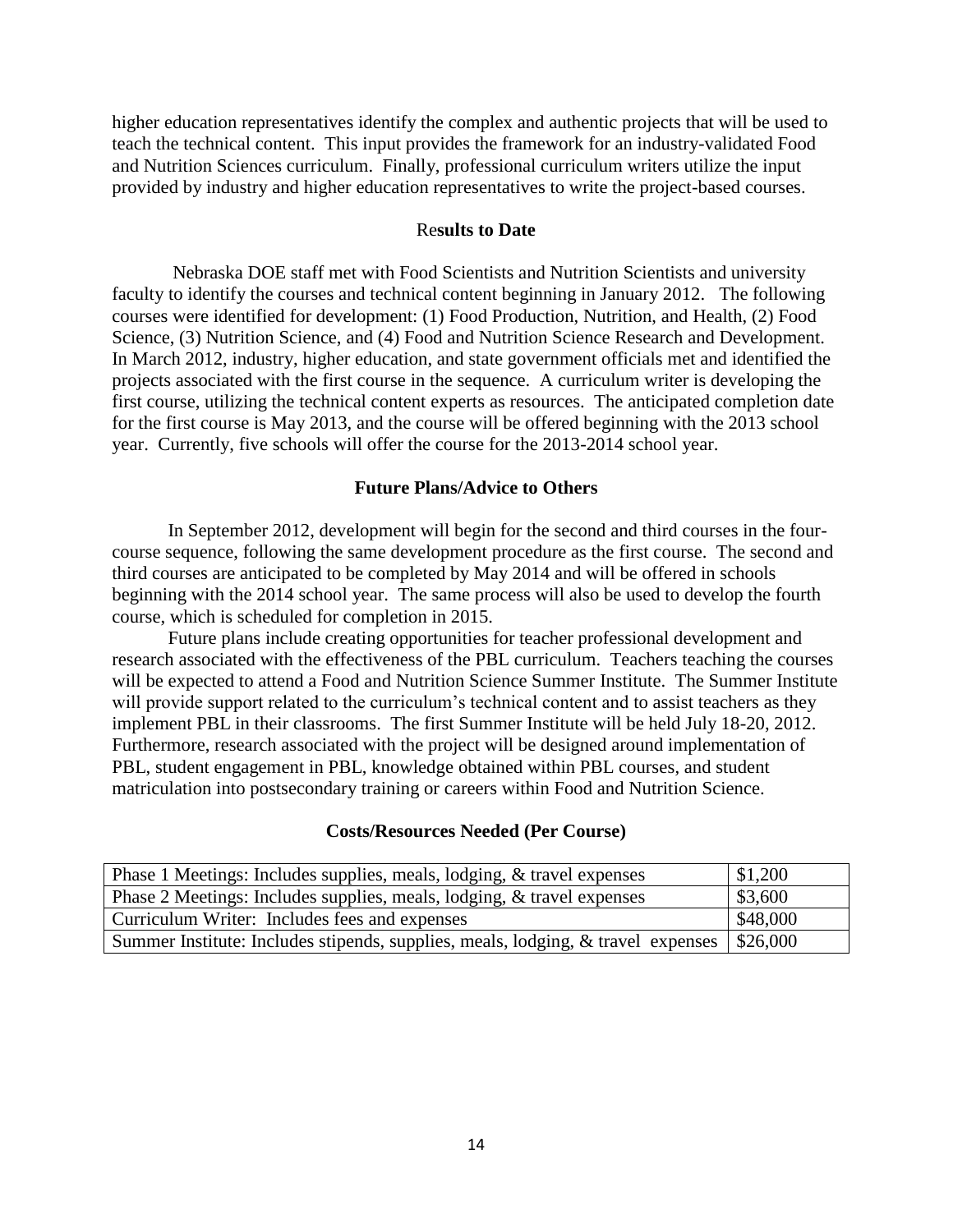#### **References**

- Brooks, G.B. & Brooks, M. (1993). *In search of understanding: The case for constructivist classrooms.* Alexandria, Virginia: Association for Supervision and Curriculum Development.
- Christenson, S. & Thurlow, M. (2004). School dropouts: Prevention, considerations, interventions, and challenges. *Current Directions in Psychological Science, 13*(1), 36-39.
- Knesting, K. (2008). Students at risk of school dropout: Supporting their persistence. *Preventing School Failure, 52*(4), 3-10.
- Markham, T. (2003). *Project based learning: A guide to standards-focused project based learning for middle and high school teachers.* Novato, California: Buck Institute for Education.
- Plank, S., DeLuca, S., Estacion, A. (2008). High school dropout and the role of Career and Technical Education: A survival analysis of surviving high school. *Sociology of Education, 81,* 345-370.
- Salomon. G., & Perkins, D.N. (1998). Individual and social aspects of learning. In P.D. Pearson & A. Iran-Nejad (Eds.) *Review of research in education.* (pp. 1-23). Washington, DC: American Educational Research Association
- Symonds, W., Schwartz, R., & Ferguson, R. (2011). Pathways to prosperity: Meeting the challenge of preparing young Americans for the 21st Century. Retrieved from Harvard Graduate School of Education, Pathways to Prosperity Project website: [http://www.gse.harvard.edu/news\\_events/features/2011/Pathways\\_to\\_Prosperity\\_Feb201](http://www.gse.harvard.edu/news_events/features/2011/Pathways_to_Prosperity_Feb2011.pdf) [1.pdf](http://www.gse.harvard.edu/news_events/features/2011/Pathways_to_Prosperity_Feb2011.pdf)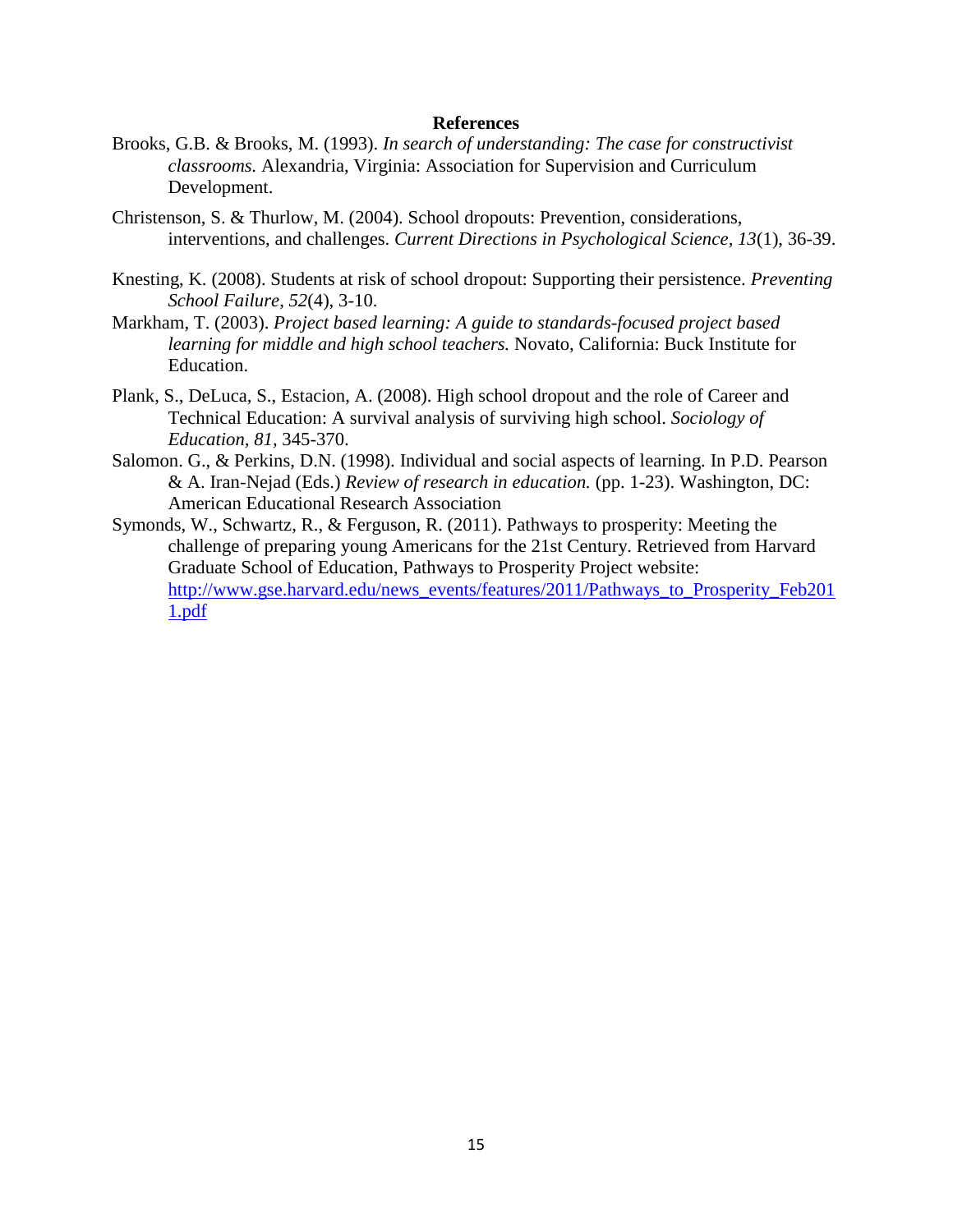# **Engaging Globally Through the Fulbright Specialist Program: Opportunities for Agricultural Educators**

Greg Miller Iowa State University

217 Curtiss Hall Ames, Iowa 50011 (515-294-2583) gsmiller@iastate.edu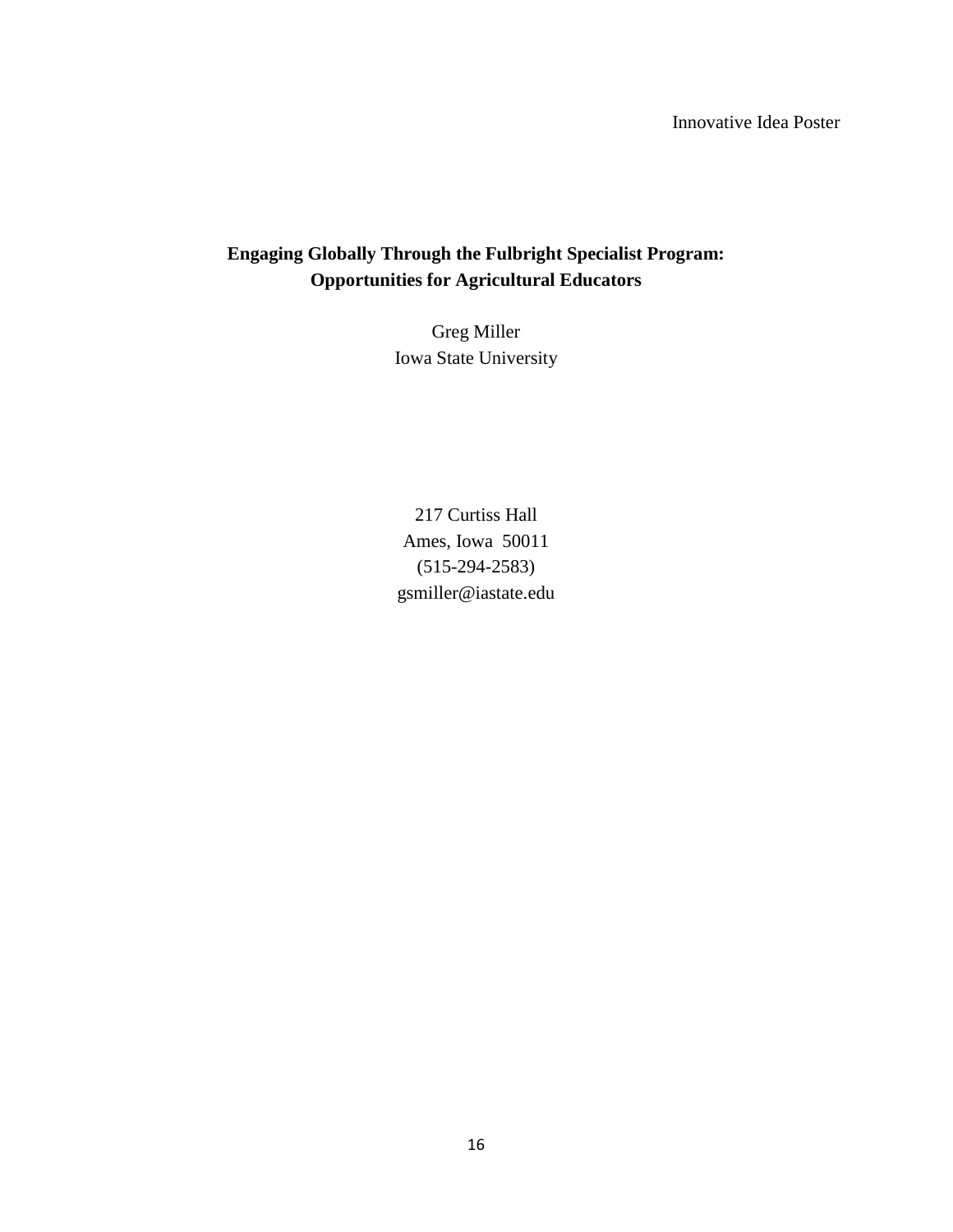## **Engaging Globally Through the Fulbright Specialist Program: Opportunities for Agricultural Educators**

# **Introduction**

The purpose of this innovative idea poster is to acquaint agricultural educators with the Fulbright Specialist Program, share my Fulbright Specialist experience, and encourage others to consider using this program to support global engagement opportunities in agricultural education. Facts about Fulbright programs presented in this abstract are based on information contained in the following website: [http://www.cies.org/.](http://www.cies.org/)

Most academics are aware of the core Fulbright Scholar Program which supports international teaching and research assignments ranging from two to twelve months in duration. For scholars who cannot commit to an international assignment lasting several months, there is an alternative. The lesser known Fulbright Specialist Program supports a broad range of international activities for periods ranging from 14 to 42 days. Activities may include lecturing, conducting seminars, training teachers, special conferences or workshops, curriculum planning, and institutional development. Agricultural education faculty are uniquely qualified to provide the expertise needed in this program. The Fulbright Specialist Program is available in more than 100 countries.

#### **How It Works**

Operation of the Fulbright Specialist program can be subsumed into three things. First, scholars from the United States must apply and be approved for the Fulbright Specialist Roster. Second, a foreign degree granting institution must formally request a Specialist for a specific project. Third, the Council for International Exchange of Scholars (CIES) matches Specialists with program requests.

Major components of my application for the Specialist Roster included basic demographic data, academic credentials, professional background, discipline and specialization, a statement about my motivation for and interest in being a Fulbright Specialist, and two letters of reference. Three months after submitting the application I was notified by CIES that I had been added to the roster. Eighteen months later I was invited to apply for the Thailand project.

The Thailand project was proposed by Naresuan University in Phitsanulok, Thailand. This university is located approximately 400 kilometers north of Bangkok. Naresuan University requested a specialist to provide advice and guidance on the internationalization of graduate programs in Plant Biotechnology and Natural Resources and the Environment. The project duration was 42 days. My two-page application included a proposed approach for conducting the project and my relevant qualifications. From three applicants, I was selected as the official grantee.

Several activities took place after my selection but before traveling to Thailand. Naresuan University and I agreed on the project period, approval for my participation was granted by [state] University, a grant authorization and budget were approved, airline tickets were purchased, invitation letters from the Thailand – United States Education Foundation and the President of Naresuan University were received and submitted with my visa application, and a scope of work was prepared. Upon completion of the project a final report was submitted to CIES, the honorarium was received, and a certificate of completion was presented to me by the J.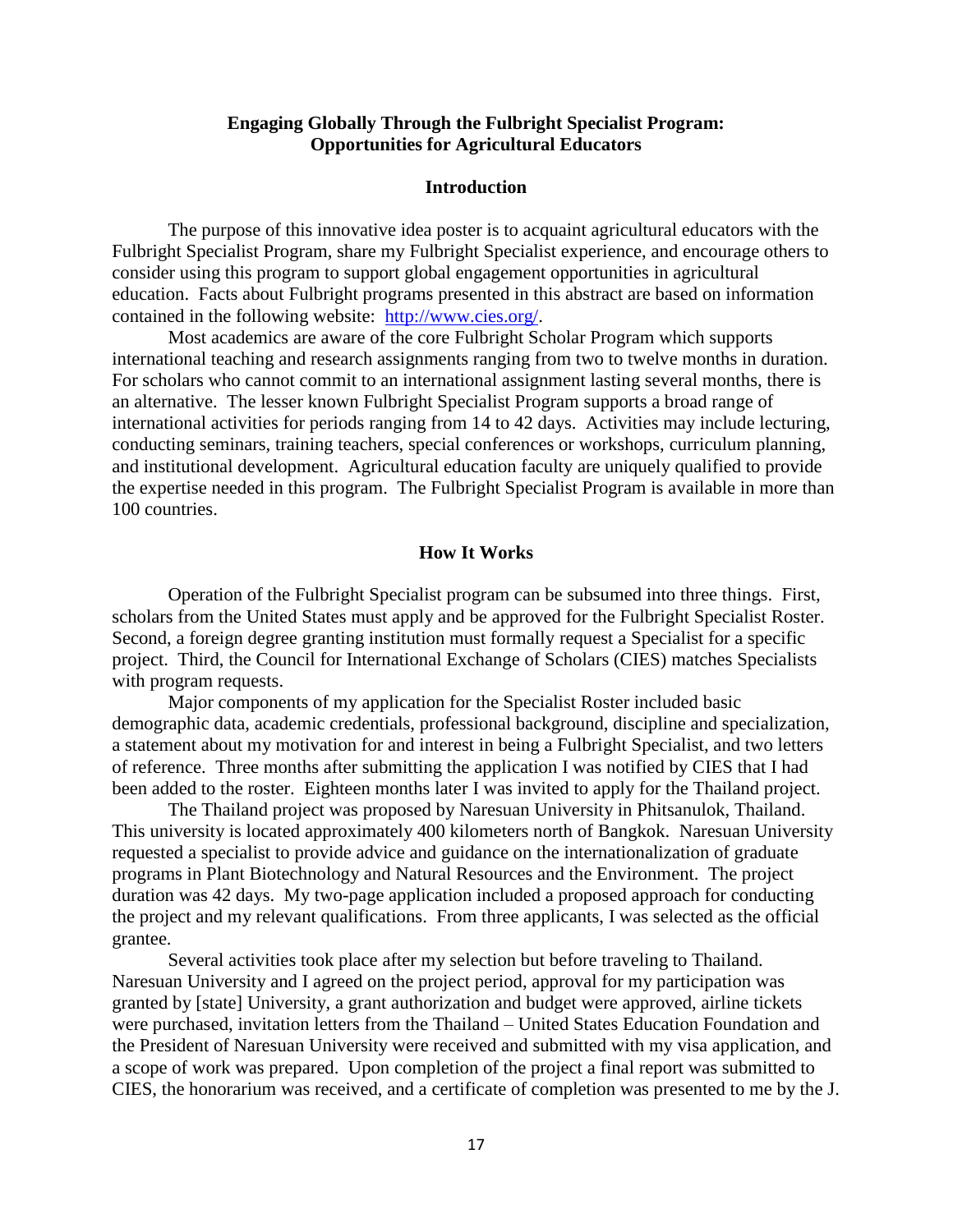William Fulbright Foreign Scholarship Board and the Bureau of Educational and Cultural Affairs of the United States Department of State.

#### **Results to Date**

During the project, I spent most of my time in the Faculty of Agriculture, Natural Resources and Environment. Departments in the Faculty of Agriculture, Natural Resources and Environment include Agricultural Science, Agro-Industry, and Natural Resources and Environment. A primary focus of the project was on internationalization of graduate programs in Plant Biotechnology and Natural Resources and Environment. I prepared a list of best practices for internationalization and I presented written observations, conclusions and recommendations to the dean of the faculty and to the president of the university. I engaged in a variety of other academic activities that included editing research papers, editing grant proposals, giving presentations about [state] University and [state] agriculture, team teaching a program on academic writing, and demonstrating distance learning techniques to faculty and students.

I was also able to participate in several cultural activities. I attended a performance called Power Cheer involving the entire freshman class of the university. I visited Sukhothai which is a UNESCO World Heritage historical park. Sukhothai, the first kingdom of Siam, was founded about 800 years ago. I attended a wedding dinner for a former employee of the Faculty of Agriculture Natural Resources and Environment. I also attended a Thai funeral. Sadly, Dr. Keith Syers, who was responsible for developing this Specialist project, died shortly after I arrived. During a national holiday, I traveled to Chiang Mai. I visited an elephant camp, Hill tribe villages, Doi Suthep Temple, and Doi Inthanon National Park.

The Fulbright Specialist project was an unforgettable experience and a major highlight of my career thus far. My 42-day experience was long enough to gain a deeper understanding and appreciation for Thailand, Thai culture, and Naresuan University. I also believe that six weeks provided enough time to make a positive contribution to Naresuan University.

#### **Future Plans/Advice to Others**

My goal is to participate in one additional Specialist project and one core Fulbright Scholar program during my academic career. I encourage faculty in agricultural education to read more about the Fulbright Specialist Program here: [http://www.cies.org/Specialists/.](http://www.cies.org/Specialists/) This program could be a valuable tool in meeting your global engagement goals.

#### **Costs**

My Fulbright Specialist grant included \$1902 for airfare, \$292 for in-transit expenses, and \$8400 for an honorarium. Naresuan University provided in-country transportation, lodging, meals in kind, and \$1000 to cover meals not provided by the university. As a general rule, costs associated with travel to and from the host country, visa costs, and an honorarium are paid for by the Fulbright Specialist Program. Transportation in country and subsistence expenses are paid for by the host institution.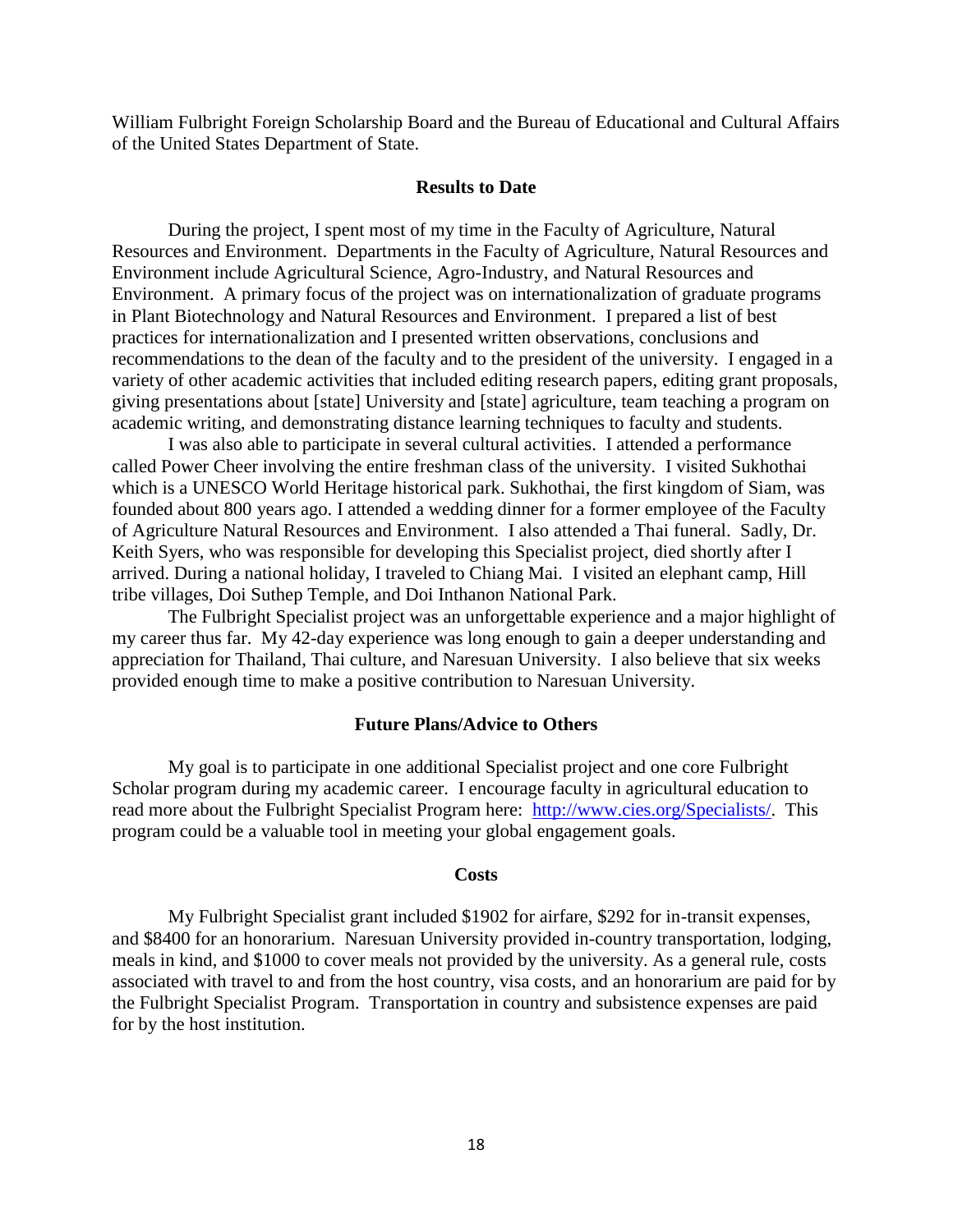# **References**

- Council for International Exchange of Scholars. (n.d.). Fulbright scholar program. Retrieved from <http://www.cies.org/>
- Council for International Exchange of Scholars. (n.d.). Fulbright specialist program. Retrieved from <http://www.cies.org/Specialists/>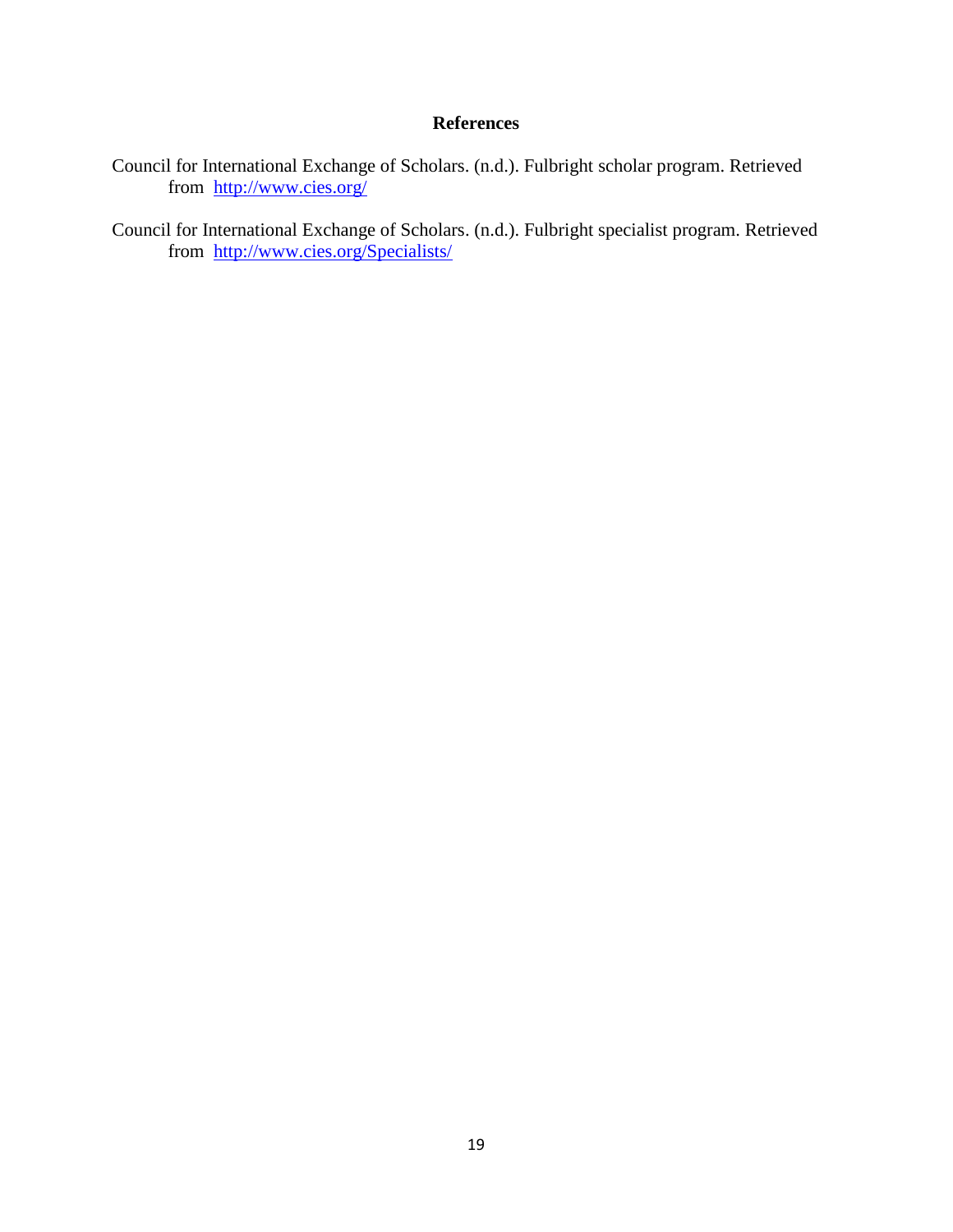# **Integrating Virtual Reality to Reduce Anxiety in Beginning Welders**

**Alex P. Byrd Iowa State University 223-B Curtiss Hall Ames, IA 50011 apbyrd@iastate.edu**

**Ryan G. Anderson Iowa State University 206 Curtiss Hall Ames, IA 50011 rndrsn@iastate.edu**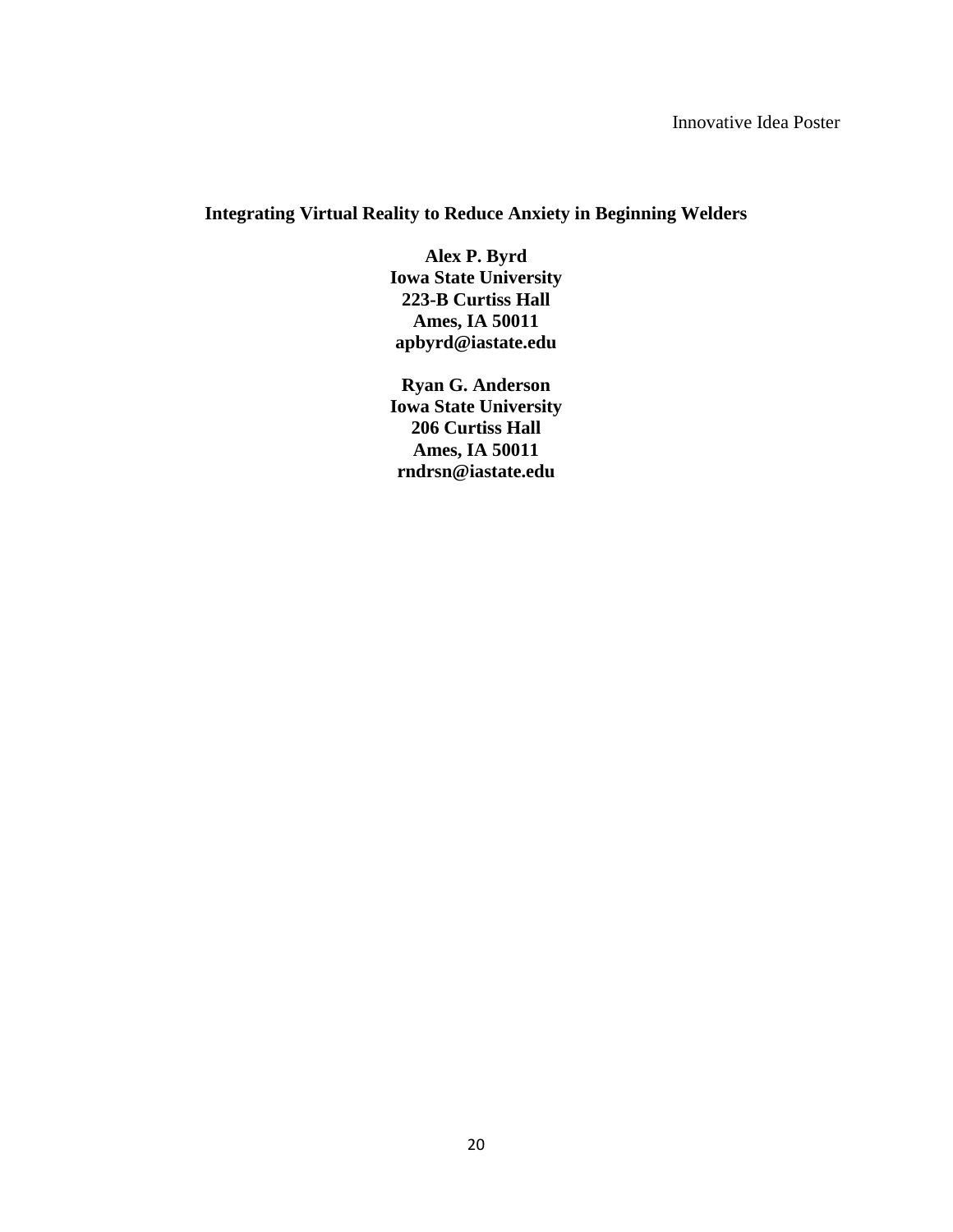#### **Integrating Virtual Reality to Reduce Anxiety in Beginning Welders**

## **Introduction**

"Welding has been gaining importance since the Industrial Revolution began changing the world. The modern world demands the ability to meld metals when constructing most structures, creating a highly sought after trade skill" (White, Reiners, Prachyabrued, Borst, & Chambers, 2010). So training qualified welders is an important task. "Thanks to a global boom in industrial manufacturing, skilled welders are in greater demand than ever" (Brat, 2006, p.1). With such a great need for these skilled labors finding quicker and easier ways of training has become a must.

Today integrating virtual reality simulations into training programs have become more popular. Virtual reality simulations have been used in training surgeons, pilots, and welders. Most studies have looked at the virtual reality training methods and integrating them into established programs (Stone, Watts, Zhong, & Wei, 2011). These studies have shown a positive effect on the trainees' ability to learn the skills needed for their profession (Stone, Watts, Zhong, & Wei, 2011; Seymour, Gallagher, Roman, O'Brien, Bansal, Andersen, & Satava, 2002).

One aspect that has not been evaluated is the cognitive obstacles the trainees may face. From teaching students at the secondary and post-secondary levels I have seen that anxiety can be a large hurdle to overcome when first learning how to weld. Finding a training method or technique to combat this barrier of anxiety is needed. Wallach, Safir, and Bar-Zvi (2009) states that social phobia usually effects school performance, ability to create social networks as well as work performance. According to Powers and Emmelkamp (2007), virtual reality can have a large effect on overcoming anxiety disorders. Does the conclusion that the use of virtual reality to overcome anxiety transfer to beginning welders?

#### **How it works**

The VRTEX 360<sup>TM</sup> welding simulator is a computer based training apparatus used to train beginning welders before they would operate an actual welder. By putting the operator into a simulated environment to practice their welding technique before using an actual welder will prevent them from the potential hazards of welding. The potential hazards that welders face are electrocution, ultraviolet radiation, chemical fumes, and infrared radiation. These hazards are a potential cause of anxiety for beginning welders.

The utilization of a virtual reality welding simulator also creates a safer environment for the welder to practice and hone their skills. Some safety concerns for welders include the exposure to welding fumes created by the welding process. There are different pollutants in welding fumes, but one that can cause death after prolong exposure is carbon monoxide. The carbon monoxide pollutant can be "found in fumes of SMAW, GMAW, and FCAW" (Balchin, 1993, pp.160-161) welding processes. This is the reason welding facilities utilize ventilation systems, to reduce exposure of welding fumes to the welder. With the virtual reality welding simulator there is no risk of exposure to these harmful fumes that are created. By taking the risk out of the equation allows the student to focus on learning how to weld and not on their anxiety.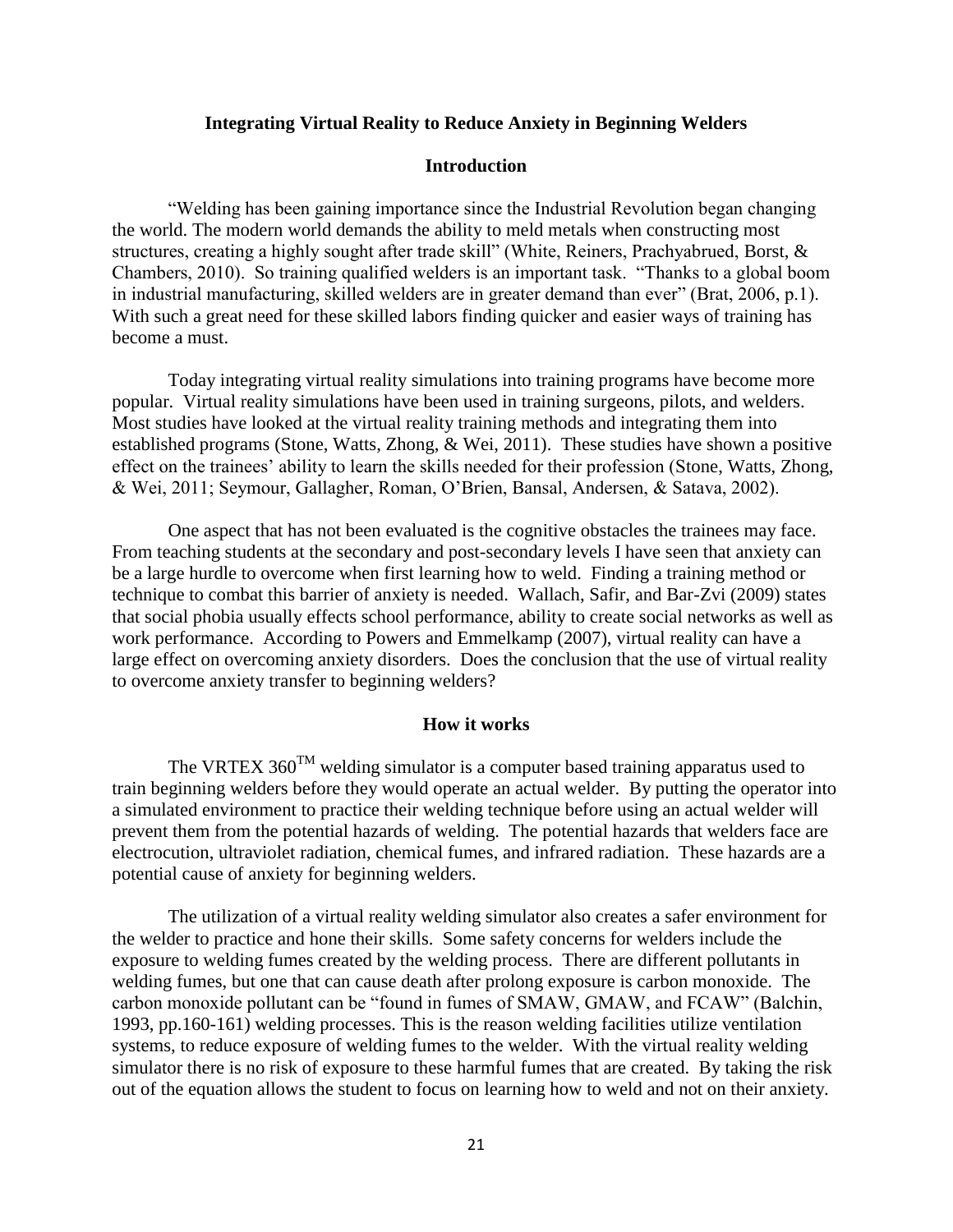#### **Results to Date**

These results to date are purely anecdotal. [University] purchases a VRTEX  $360^{TM}$  in 2011 and has been used in the following agricultural mechanics classes: Methods of Teaching Agricultural Mechanics and Agricultural Mechanics Applications. Within these classes students have been instructed on how to weld with Shielded Metal Arc Welding (SMAW) and Gas Metal Arc Welding (GMAW). The VRTEX 360<sup>TM</sup> is able to simulate these two welding processes.

Within these classes students have used the VRTEX  $360^{TM}$  during various times throughout welding. Students used the welding simulator before and after using an actual welder to increase their welding technique without using welding consumables. The students were then asked how the VRTEX  $360^{TM}$  impacted their anxiety while welding. The majority of the students that used the VRTEX  $360^{TM}$  said "without it I wouldn't have been comfortable trying it on the actual thing." There were also students who still exhibited anxiety when transferring to an actual welder.

### **Future Plans**

A research project has been developed at [University] to measure the anxiety experience by beginning welders. Students in the aforementioned classes will be used as the research participants for this project. Students will be hooked up to a portable bioharness to measure blood pressure, respiration, perspiration, and pulse we will be able to examine if the integration of virtual reality in our welding program has an effect on a welder's anxiety level.

# **Resources Needed**

The faculty in Agricultural Education department applied for and received funding from the University's student technology fee grant. The university was able to purchase the unit for \$45,489.00 in 2011. Bioharness(es) will be needed to monitor the different physiological measures.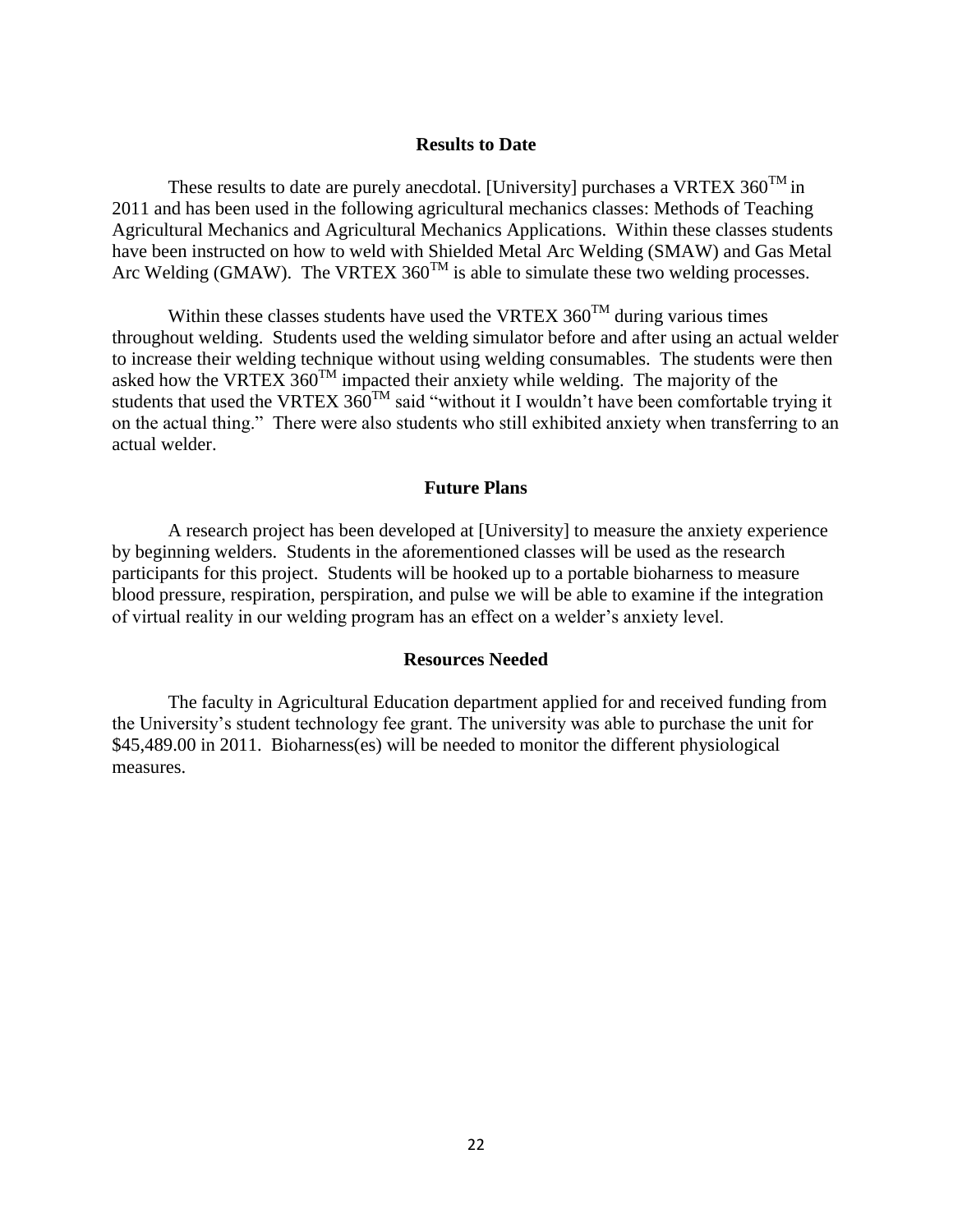#### **References**

- Balchin, N. C., & Castner, H. R. (1993). *Health and safety in welding and allied processes*. New York: McGraw-Hill.
- Brat, I. (2006). *Where have all the welders gone, as manufacturing and repair boom.* The Wall Street Journal Online. Retrieved from: http://visiblewelding.com/SourceItems/Wall.Street.Journal.Where%20Have%20All%20t he%20Welders%20Gone.pdf
- *Powers, M. B., & Emmelkamp, P. M. (2008) Virtual reality exposure therapy for anxiety disorders: A meta-analysis. Journal of Anxiety Disorders. 22(3), 561-569. doi:*  10.1016/j.janxdis.2007.04.006
- *Seymour, N. E., Gallagher, A. G., Roman, S.A., O'Brien, M. K., Bansal, V. R., Andersen, D. K., Satava, R. M., (2002) Virtual Reality Training Improves Operating Room Performance. Annals of Surgery. 236(4). 458-464. doi:* 10.1097/00000658-200210000-00008
- *Stone, R. T., Watts, K. P., Zhong, P., Wei, C. (2001)* Physical and Cognitive Effects of Virtual Reality Integrated Training. *Human Factors: The Journal of the Human Factors and Ergonomics Society.53(5).* 558-572. doi: 10.1177/0018720811413389
- Wallach, H. S., Safir, M. P., & Bar-Zvi, M. (2009). Virtual Reality Cognitive Behavior Therapy for Public Speaking. *Behavior Modification*. 33(3), 314-338. doi: 10.1177/0145445509331926
- White, S. A., Reiners, D., Prachyabrued, M., Borst, C. W., & Chambers, T. L. (2010). Virtual Reality Welder Training. *Proceedings of SPIE,* 7525(1). doi.org/10.1117/12.840473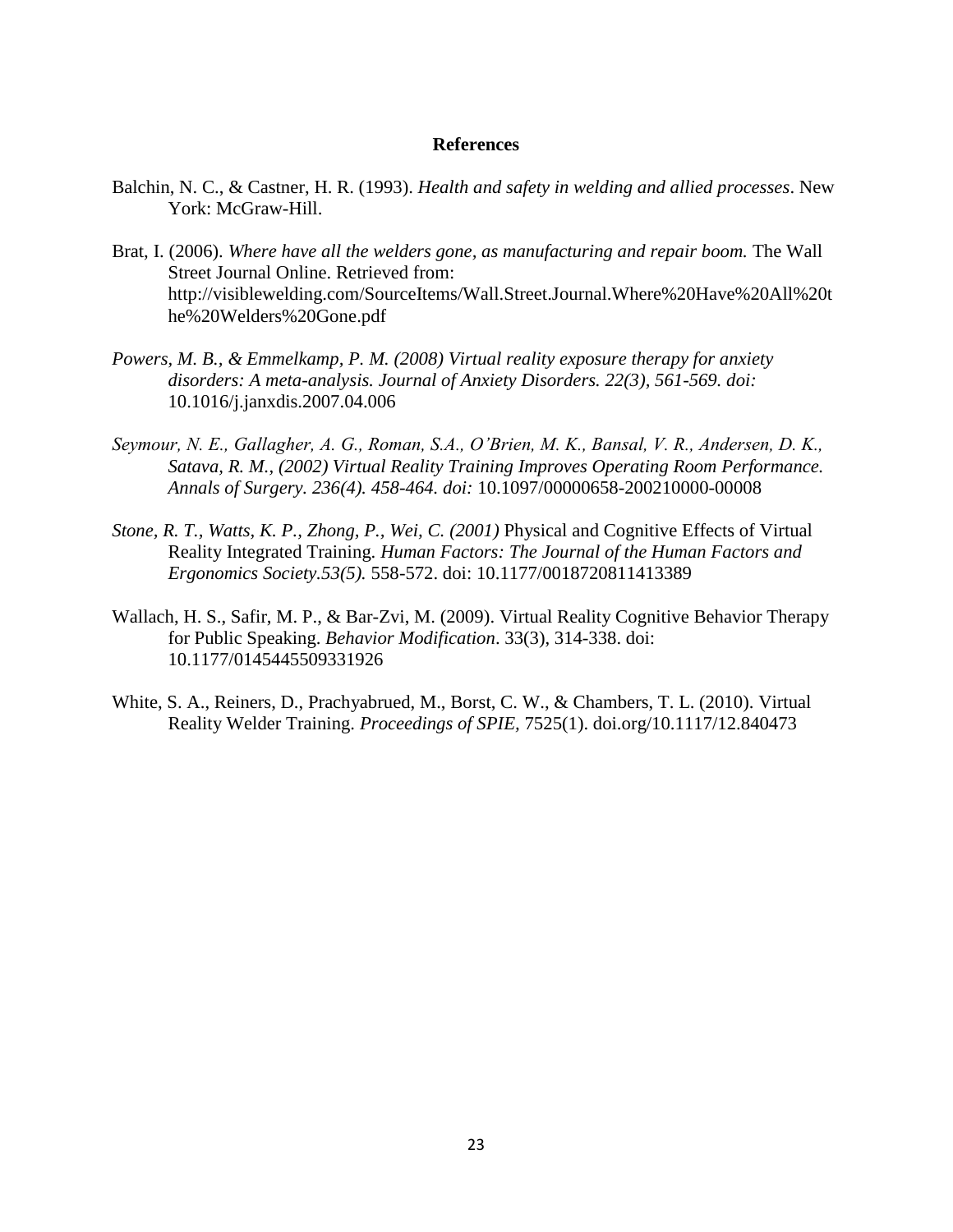# **Micro-Professional Development Institutes: In-service for the Pre-service Agriculture, Food and Natural Resource Teacher**

Matt R. Raven, Professor Michael W. Everett, Academic Specialist

Michigan State University

310A Natural Resources Building 480 Wilson Road East Lansing, Michigan 48824-1222 [mraven@msu.edu](mailto:mraven@msu.edu)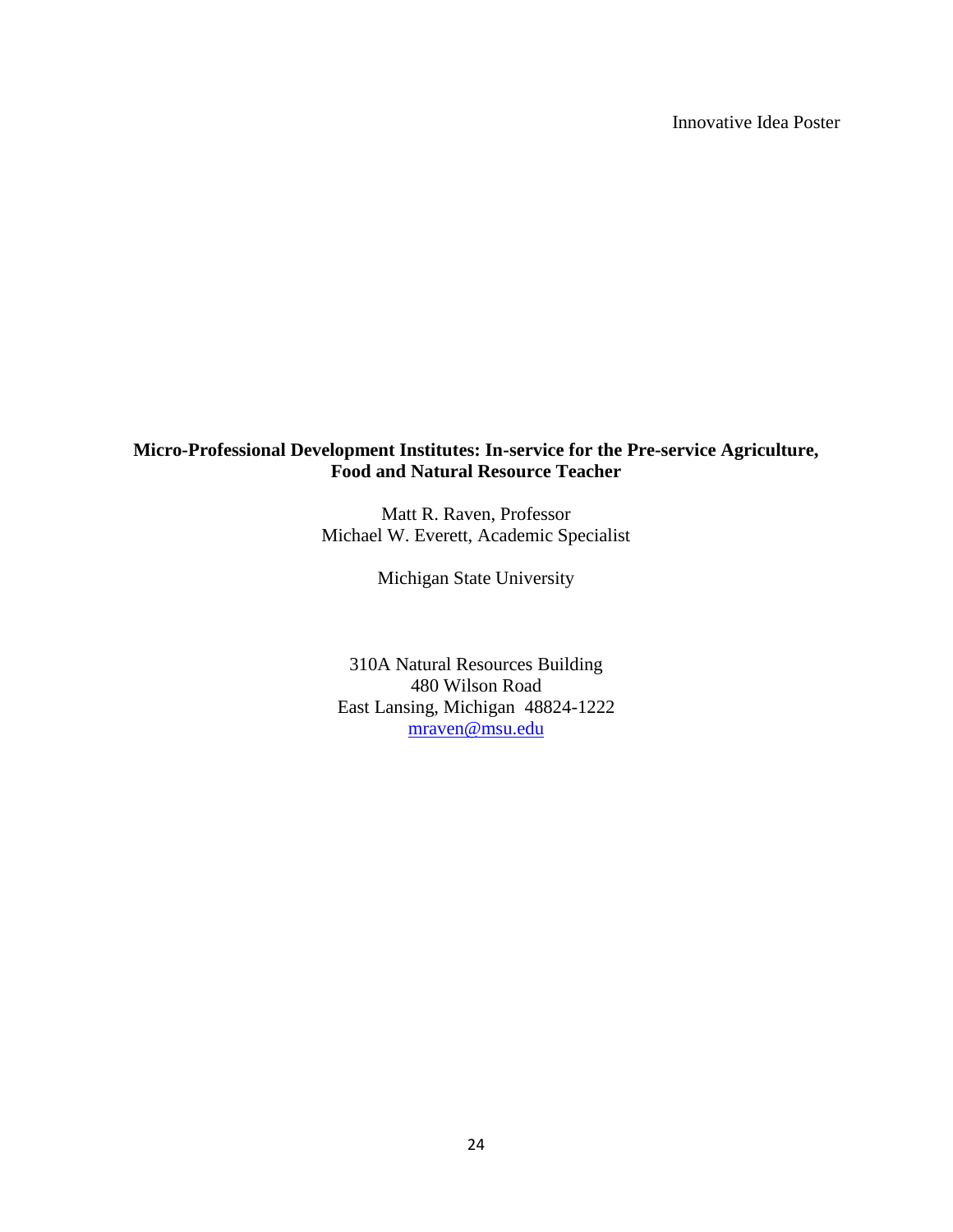# **Micro-Professional Development Institutes: In-service for the Pre-service Agriculture, Food and Natural Resource Teacher**

#### **Introduction**

A common requirement of agriculture, food and natural resource (AFNR) teachers is the need for professional development. One of the drivers for professional development is the universal requirement for teachers to satisfy continuing education credits or CEUs. Furthermore, AFNR teachers are required to be knowledgeable about an immense amount of content that focuses on agriculture, food and natural resources. Consequently, AFNR teachers are constantly seeking out professional development opportunities. Many state AFNR teacher associations sponsor annual professional development institutes (PDIs) in order to aggregate a number of agriculture, food and natural resource topics into an easy to access program for teachers. This allows teachers to earn a number of CEUs in a breadth of topics that they can then integrate immediately back into their classrooms.

Pre-service AFNR teachers typically are not exposed to these in-service CEU opportunities until they are student teaching if at all. Additionally, pre-service AFNR teachers have a multitude of information sources for lesson plans, laboratories, classroom activities, curriculum plans, instructional technologies, and teaching techniques that were unheard of just 15 years ago. Preservice teachers at [state university] take their methods and program-planning course their senior year prior to their student teaching. Prior to these courses pre-service student teachers have only taken general college of education courses. As a result, they were not aware of many of the resources available to them. Furthermore, they were not acculturated to the concept of professional development. Therefore, the instructors in the methods and program-planning course came up with the idea to incorporate a new feature into the courses called Micro-Professional Development Institutes or Micro-PDI.

#### **Methodology**

The methods course is a 5-credit semester long course taught during the fall semester. The programming-planning course is a 6-credit semester long course taught during the spring semester. Each course meets for lecture on Monday and Wednesday morning for 2.5 hours providing plenty of time to incorporate a new class feature. Micro-PDI was designed for preservice AFNR teachers to learn how to navigate the multitude of resources on the Web, as well as traditional sources, to find new ideas and activities that they could share with their colleagues in their cohort. The first 15 minutes of class each day was devoted to the Micro-PDI. A rotation for the semester was developed for both the methods (2010 fall semester) and programmingplanning (2011 spring semester) course where each student was assigned a number of days that they were responsible for conducting the Micro-PDI. The goal was for each Micro-PDI to be something that other students could integrate into a classroom on "Monday morning" and that was also "cool". The student in charge of the Micro-PDI had to locate a suitable topic, relevant materials, demonstrate the activity/lesson plan/laboratory, produce sufficient materials for their colleagues, where the activity is located (e.g. URL) and explain how the activity would meet content requirements of an AFNR program. The methods course instructor demonstrated several Micro-PDI at the beginning of the fall semester in order to model what the expectations were for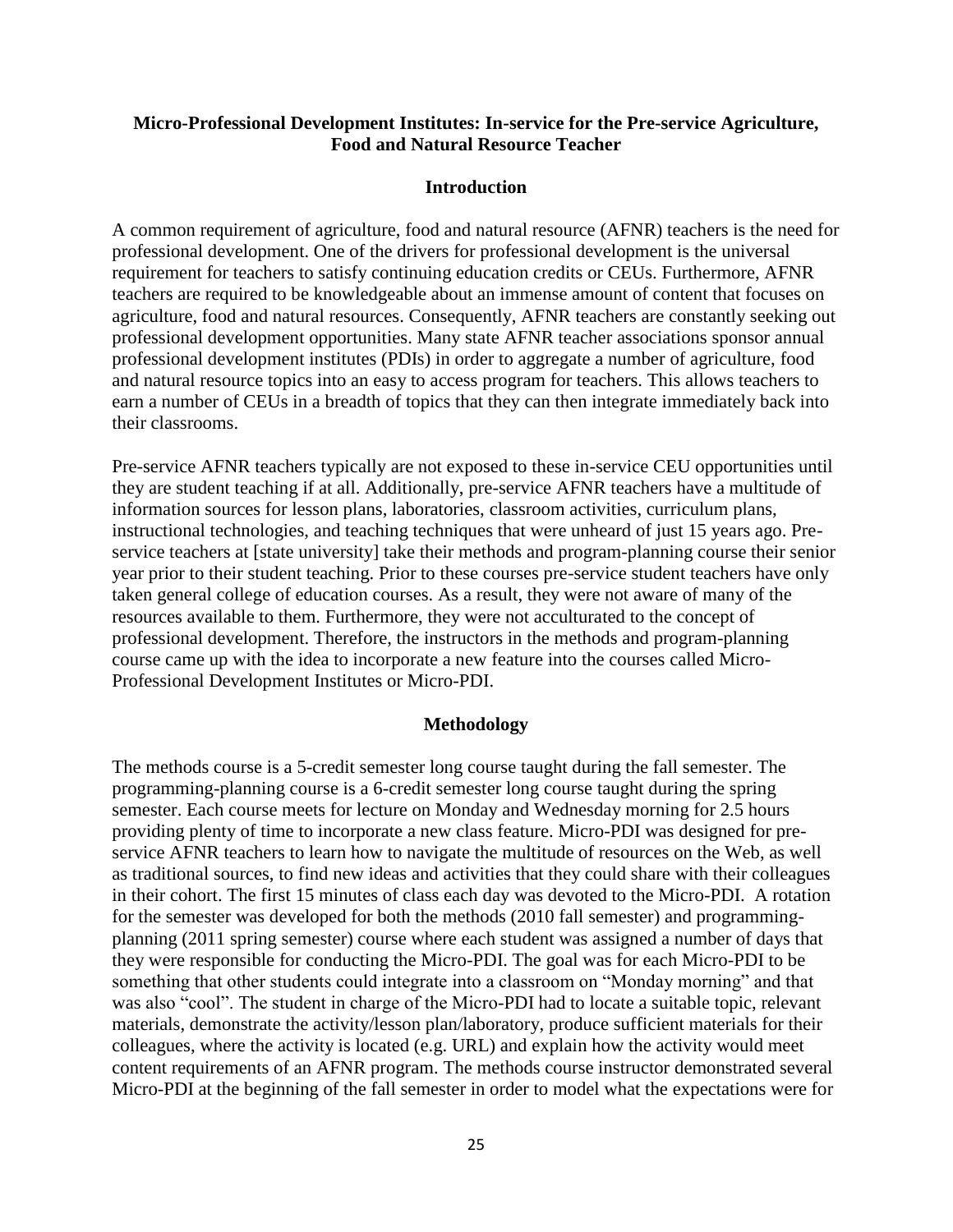the Micro-PDI. Students were required to have a section in their notebook, which was dedicated to the materials distributed during each Micro-PDI. There were no costs involved in the implementation of this study.

#### **Results to Date**

There were 30 lectures during the 2010 fall semester and 30 lectures during the 2012 spring semester that students conducted a Micro-PDI. There were 6 pre-service AFNR teachers in the 2010/2011 cohort. Consequently, each student conducted 10 Micro-PDIs during the academic year and was a student for an additional 50 Micro-PDIs. Each student ended up with complete materials for 60 classroom activities/laboratories/lesson plans that were appropriate for an AFNR program. Furthermore, each student had an additional 10 opportunities above and beyond microteaching lab requirements to conduct actual lessons. In addition, students learned first hand about a multitude of resources. As the academic year progressed students learned from each other about new and useful resources. Many of the on-line resources that they found were not even agriculture, food and natural resource education based Web sites. Students found numerous resources that were science education Web sites that had natural carry over to the AFNR classroom. One unexpected outcome was that both instructors learned a great deal from some of the activities that were found by the students. The topics of the Micro-PDI were very diverse. Some examples of the topics included: soda-pop calorimeter, disease transmission activity, potato chip production, U.S. drought monitor, USDA food dessert locator, best practices for PowerPoint, and the Prezi presenter.

#### **Implications**

Students were very enthusiastic about the implementation of Micro-PDI into the courses. They appreciated learning new content above and beyond their coursework. By having a rotation where students were only responsible every  $3<sup>rd</sup>$  week for a Micro-PDI they did not feel there was an undue burden. Also, students felt less pressure teaching a Micro-PDI as compared to instructional opportunities during their microteaching labs. Consequently, there was a carryover effect as the year progressed. As students did more Micro-PDIs they became more relaxed during their microteaching laboratories. In summary, both instructors of the methods and program-planning course found Micro-PDI experiences to be a positive contribution to both classes and are now a permanent part of the course requirements.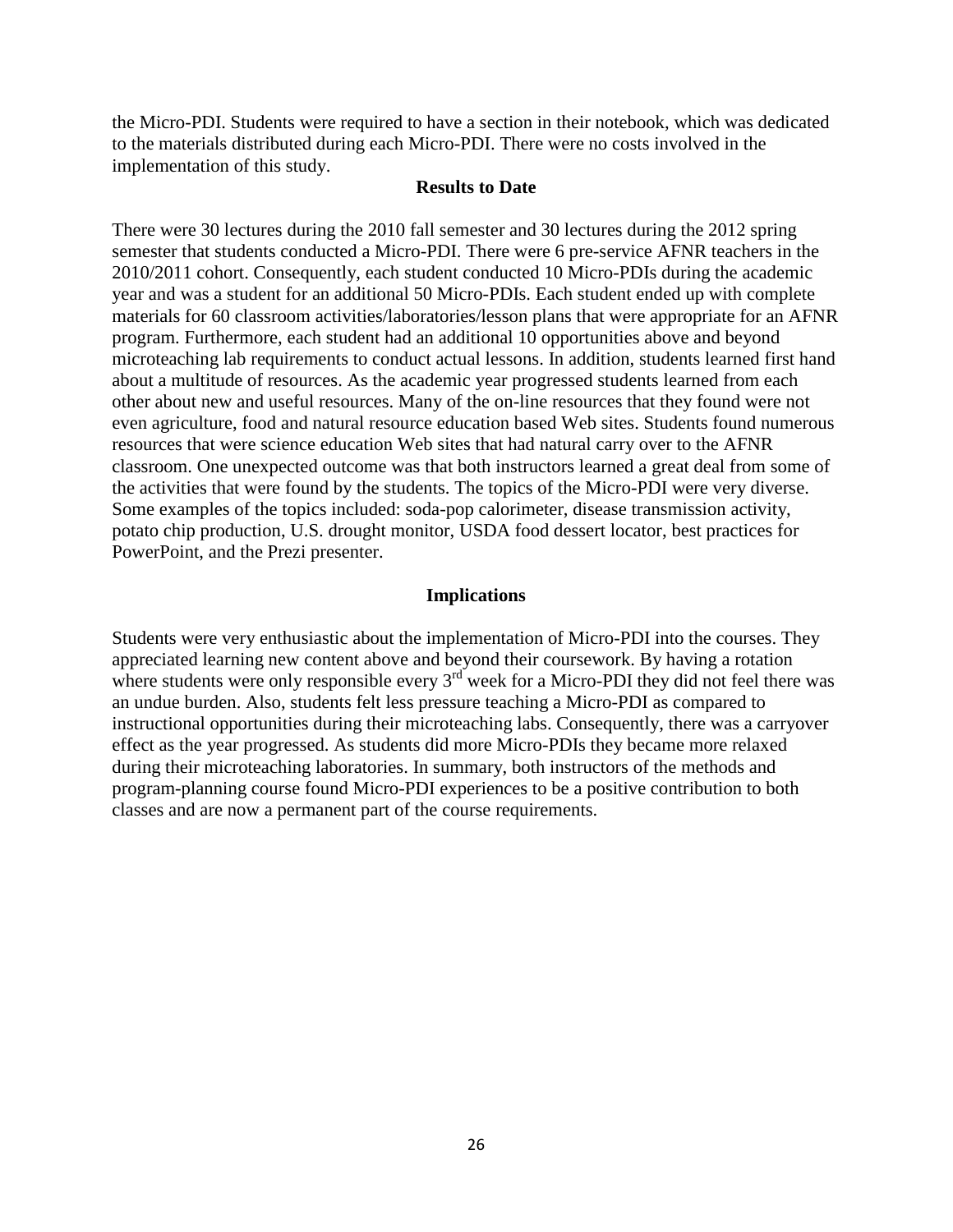# **Pathways for Best Practices in Extension Online Learning Environments**

Julie Robinson 2120 Fyffe Road, Room 250 The Ohio State University Columbus, OH 43210 614-292-1354 **[robinson.1180@osu.edu](mailto:robinson.1180@osu.edu)**

Graham R. Cochran 2120 Fyffe Road, Room 24 The Ohio State University Columbus, OH 43210 614-688-4246 **[cochran.99@osu.edu](mailto:cochran.99@osu.edu)**

Scott D. Scheer 2120 Fyffe Road, Room 204A The Ohio State University Columbus, OH 43210 614-292-6758 **[scheer.9@osu.edu](mailto:scheer.9@osu.edu)**

> Matt Baker Box 42131 Texas Tech University Lubbock, TX 79409 806-742-2816 **[matt.baker@ttu.edu](mailto:matt.baker@ttu.edu)**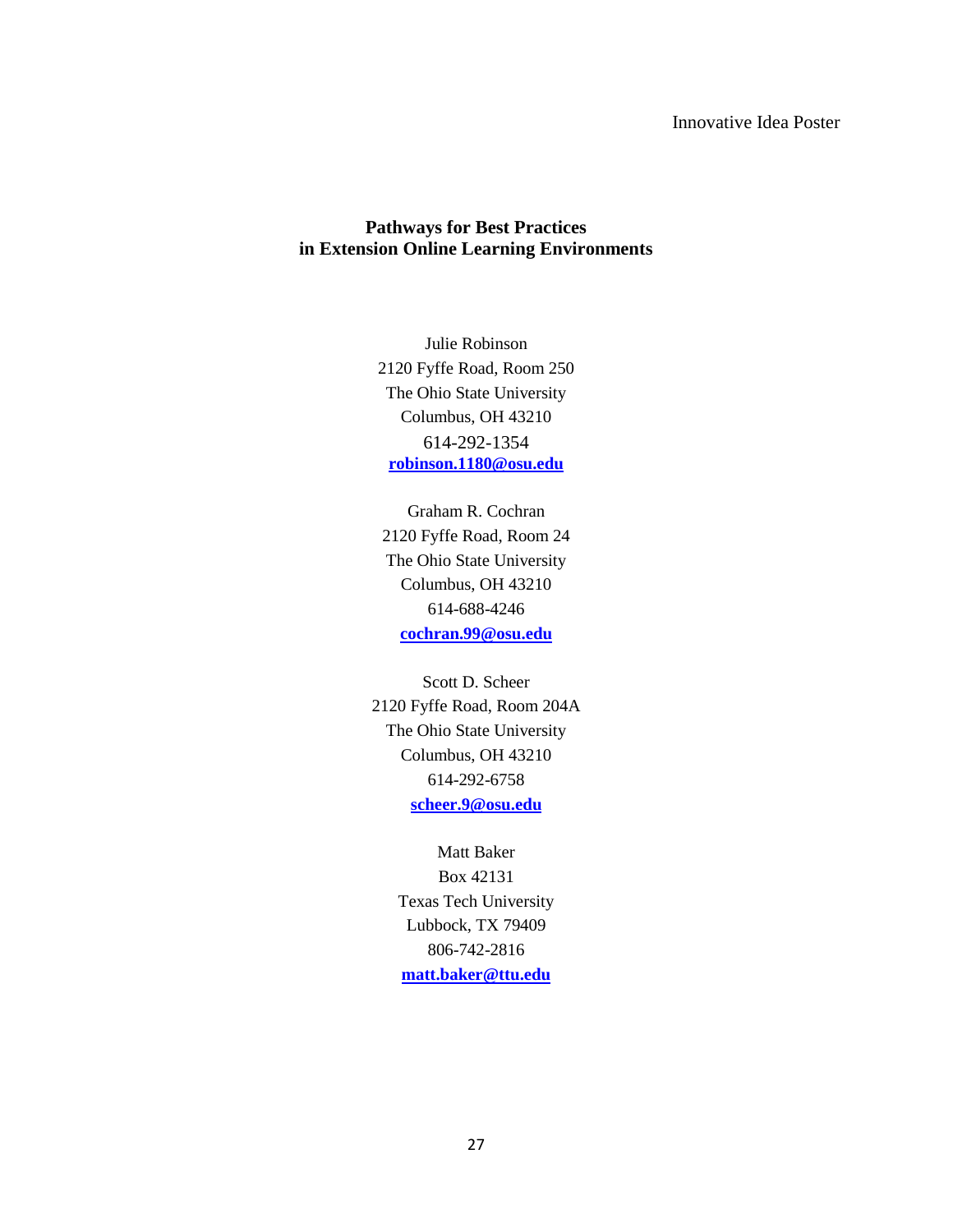#### **Pathways for Best Practices in Extension Online Learning Environments**

#### **Introduction**

In most cases, Extension professionals today are expected to be more cost and time efficient. Also, many Extension audiences are interested in learning opportunities that provide flexibility for when, where, and how they access educational programming. One approach for delivering Extension education that may address both trends is online Extension program delivery. Interest and use of distance learning strategies in Extension programming has increased in recent years. Extension professionals are using course management systems (e.g., Moodle and Desire2Learn), web conferencing (e.g., WebEx or Adobe Connect), and numerous other platforms for professional development (Sobrero & Craycraft, 2008; Vandenberg & Reese, 2011) and in program delivery strategies (Fishel & Langeland, 2011; Stevenson et al., 2011). However an important question to ask is, "Are we being effective and using the best practices and strategies for our online program delivery?"

A number of online quality-enhancement models exist in higher education. Although some institutions have developed their own quality metrics, most depend upon metrics embraced at the national level. For example, the Quality Matters  $\mathbb{M}$  program has gained a great deal of acceptance by academic program faculty from across the U.S. The program in total encompasses course design, evaluation, peer review, and training for online delivery (Ko & Rossen, 2008). A project of MarylandOnline, Quality Matters  $M$  consists of eight design domains covering 40 different elements of online courses. Institutions that use Quality Matters  $\mathbb{N}$ , implement it on a continuum ranging from a broad guideline for quality design to peer-reviewed courses carrying a national seal of approval.

Although the preponderance of scholarship and related conventional knowledge guiding best practices has historically- focused on formal academic instruction, are these same design principles transferrable to online Extension programming? The objectives of this innovative poster session are to: (1) to distribute commonly-used guidelines for best practices for online academic credit-bearing courses, (2) engage participants in a dialogue as to the importance for establishing guidelines of best practices for online Extension program delivery, and (3) share the results of a brainstorming activity conducted recently at a statewide Extension Conference related to design domains for online Extension program delivery.

#### **How it Works/Methodology**

On December 15, 2011, a group of self-selected individuals (predominately county-level professionals with an interest in online learning) participated a workshop. The workshop facilitators reviewed resources for quality in online education at the academic program level. Participants were then randomly assigned into one of three groups and asked to develop essential design domains for online Extension program delivery.

Participants were provided copies of both the Cal State – Chico (California State University – Chico, 2009) and Quality Matters  $M(MarylandOnline, 2011)$  rubrics as advanced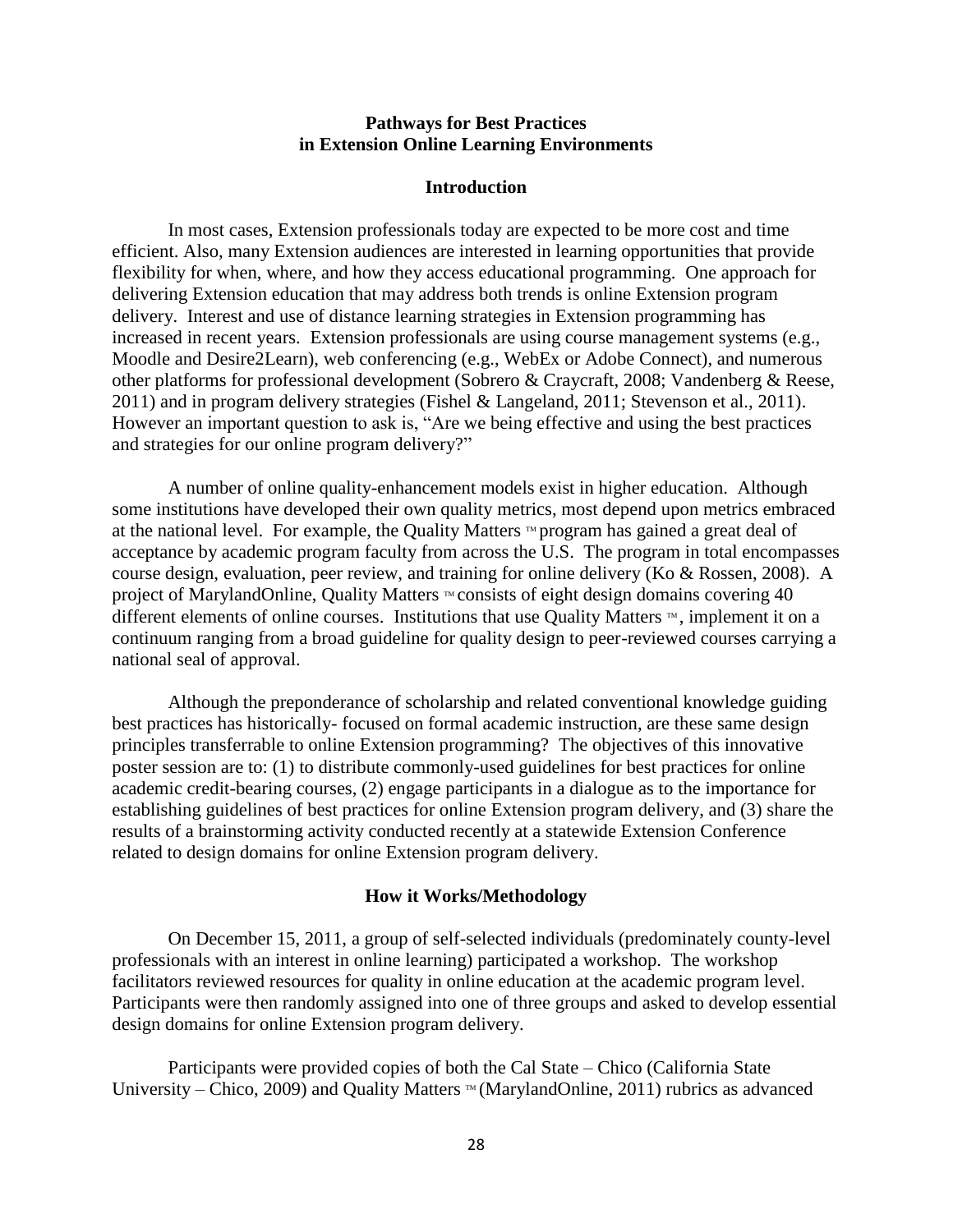organizers. In a very non-threatening and informal manner, the presenters solicited participant opinions of the importance for developing national guidelines for Extension online program delivery. The results of the state Extension Conference will be presented.

#### **Results to Date**

The participants of each group discussed and listed design domains that they felt should be used as best practices for Extension online program delivery, including the following common domains: (1) presentation of clear and measurable learner outcomes (2) assessment of learner outcomes, (3) implementation (including instructional materials and learner engagement); and (4) program evaluation (including learner satisfaction). Two of the three groups emphasized the importance of learner feedback and the need to provide technical support for online course delivery. In addition, at least one of the groups identified program prerequisites and program organization and navigability including program overview and Netiquette.

## **Future plans**

Extension and university personnel who participated in the small group session provided very useful feedback. In addition, the outcomes were very useful for presenters to learn what aspects of online learning Extension personnel find most important. Results from the statewide Extension Conference could be used as exploratory in the development of best practices for Extension program delivery. Development of a set of best practices would build on and extend a growing literature base on platform-specific practices in online Extension program delivery, such as adoption of Moodle<sup><sup>™</sup>(e.g., Hightower, Murphrey, Coppernoll, Jahedkar, & Dooley, 2011),</sup> and provide general design principles for Extension professionals.

#### **Costs/Resources Needed**

Should the poster conference participants express sufficient interest in moving forward with the development of national guidelines for online Extension programs, then the next logical step would be to take the concept to state Extension leaders, Extension specialists, county-based Extension practitioners, and those involved in the National eXtension initiative. A number of processes could then be proposed for the development and vetting of a national model for online Extension programming.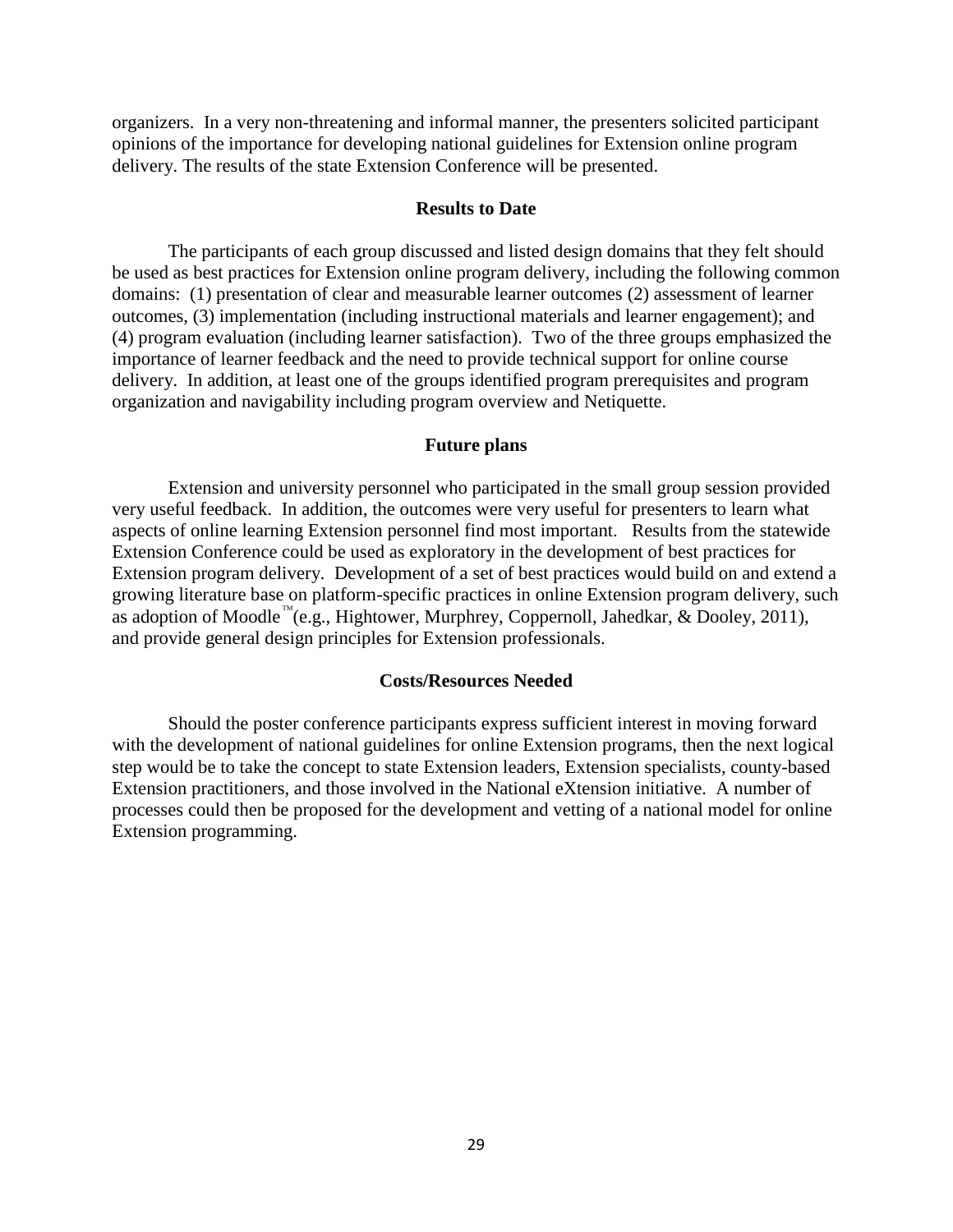#### **References**

- California State University Chico. (2009). Rubric for online instruction. Retrieved from [http://www.csuchico.edu/celt/roi/index.shtml.](http://www.csuchico.edu/celt/roi/index.shtml)
- Fishel, F., & Langland, K. (2011). Pesticide Applicator Profiling: Using Polycom® Distance Delivery for Continuing Education and Characterizing Florida's Licensed Applicators. *Journal of Extension, 49*(2). Retrieved from<http://www.joe.org/joe/2011april/tt7.php>
- Hightower,T.E., Murphrey,T.P., Coppernoll, S.M., Jahedkar, J., & Dooley, K.E. (2011). An Examination of the Strengths, Weaknesses, Opportunities, and Threats Associated with the Adoption of Moodle™ by eXtension. *Journal of Extension, 49*(6). Retrieved from <http://www.joe.org/joe/2011december/rb3.php>
- Ko, S., & Rossen, S. (2008). *Teaching online: A practical guide.* New York, NY: Routledge.
- MarylandOnline. (2011). Quality matters rubric design principles 2011-2013. Retrieved from [www.QMprogram.org.](http://www.qmprogram.org/)
- Stevenson, J. L., Moore, D. A., Newman, J., Schmidt, J L., Smith, S. M., Smith, J., Kerr, S., Wallace, M., & Boyes, P. (2011) Evaluation of an On-Line Educational Module for Volunteer Leaders on Bio-Security in Washington State 4-H Livestock Projects. *Journal of Extension, 49*(6). Retrieved from <http://www.joe.org/joe/2011december/rb6.php>
- Sobrero, P.M., Craycraft, C.G. (2008). Virtual Communities of Practice: A 21st Century Method for Learning, Programming, and Developing Professionally. *Journal of Extension, 46*(5). Retrieved from<http://www.joe.org/joe/2008october/a1.php>
- Vandenberg, L., & Reese, L. (2011). Virtual Training for Virtual Success: Michigan State University Extension's Virtual Conference. *Journal of Extension, 49*(6). Retrieved from <http://www.joe.org/joe/2011december/iw2.php>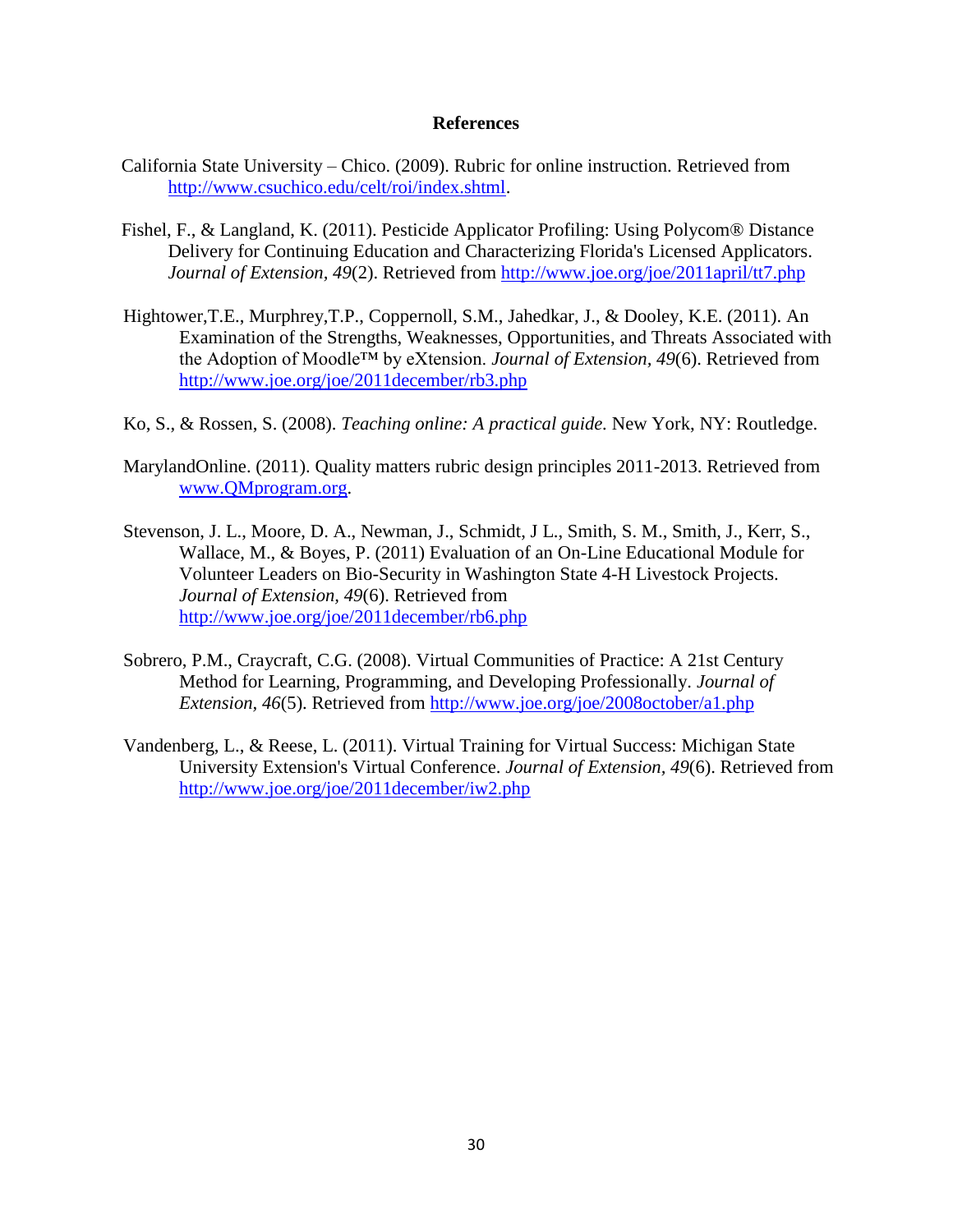# **Pin It! Using Pinterest in the Agricultural Mechanics Laboratory**

Josie Rudolphi Davis County High School

Dr. Ryan Anderson Iowa State University 206E Curtiss Hall Ames, IA 50011 randrsn@iastate.edu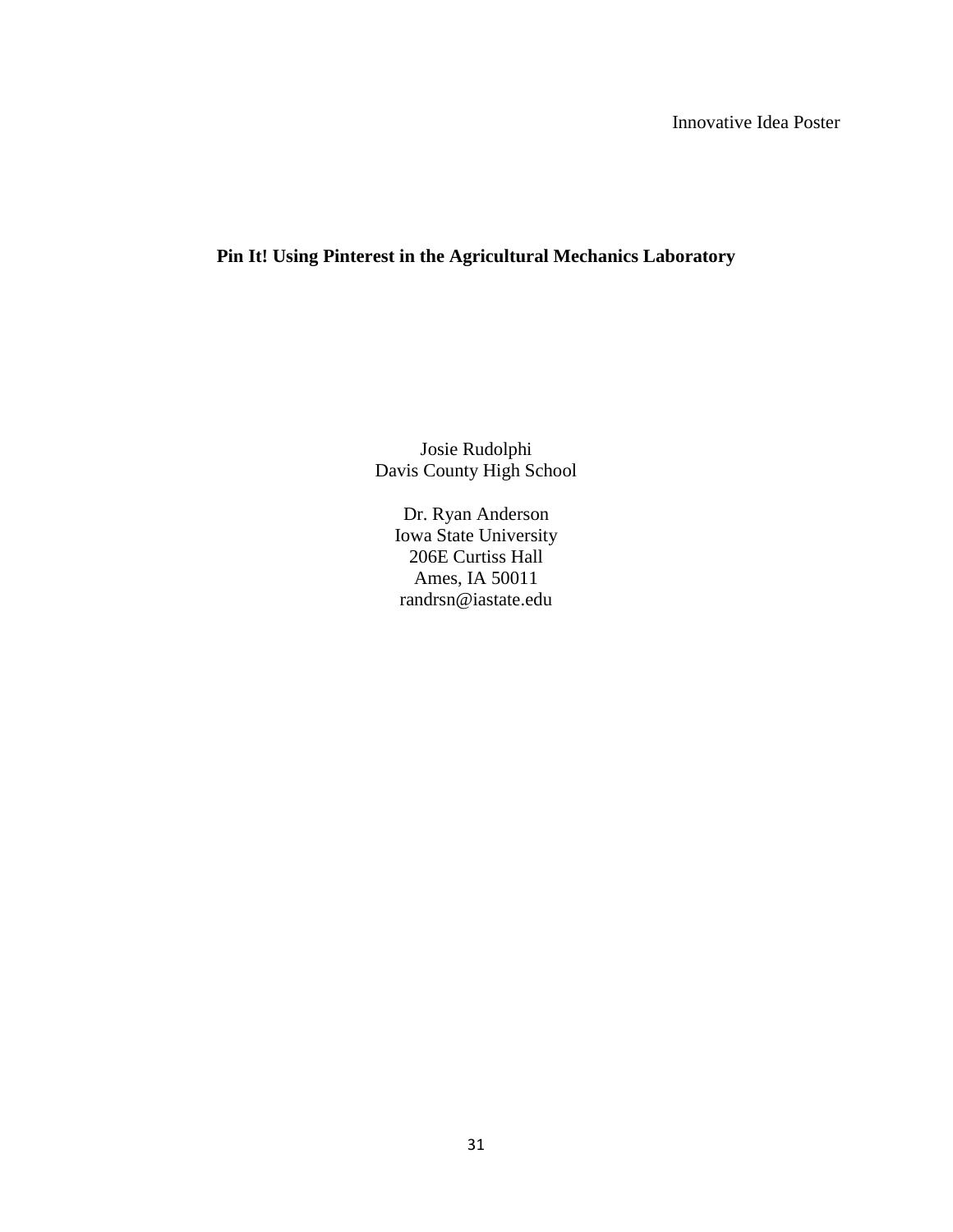#### **Pin It! Using Pinterest in the Agricultural Mechanics Laboratory**

# **Introduction**

Pinterest, an online bulletin board, is surpassing Twitter and even Facebook in social media website popularity (Falls, 2012). A hit among hobbyists and do-it-yourselfers, Pinterest is an online storage space for crafts, recipes, and ideas. Individuals, after creating a profile and becoming an official "pinner", can re-pin previously posted ideas to their personal page under customized boards for future reference. According to the Pinterest website, "Browsing pinboards is a fun way to discover new things and get inspiration from people who share your interests. In addition, pinners can also upload their own ideas/projects to share with other Pinterest users.

Pinterest has been a popular education tool among elementary teachers, and often used to locate creative lesson ideas, and also share original ideas with others in the profession. However, Pinterest need not be limited to elementary teachers and can be used by agricultural educators in the secondary classroom, specifically the agricultural mechanics laboratory. This innovative idea aligns well with the American Association *for* Agricultural Education 2011- 2015 Research Priority Areas Technologies, Practices & Products as well as Efficient & Effective Programs.

#### **How it Works**

Agricultural educators can use Pinterest in the agricultural mechanics laboratory to search for new, unique, affordable agricultural mechanics projects that they can integrate into their curricula. The teachers are also able to share a large collection of projects with their students. Store agricultural mechanics projects. The teachers are also able to upload current agricultural mechanics projects to share other teachers/professionals The instructors also have the ability to connect with individuals within the same discipline and with similar interests. Table 1 outlines the process needed to create a Pinterest account and begin collecting projects.

| <b>Step</b> | Activity                        | Description                                |
|-------------|---------------------------------|--------------------------------------------|
| Step 1      | Create log-in name and edit     | A pinner's personal profile will be        |
|             | personal profile.               | displayed when fellow pinners search for   |
|             |                                 | them specifically or others within their   |
|             |                                 | discipline.                                |
| Step 2      | Follow pinners with similar     | Following agricultural instructors and     |
|             | interests and career objectives | mechanics professionals allows one to      |
|             |                                 | browse pins and boards most like their     |
|             |                                 | own and in line with their own interests.  |
| Step 3      | Create boards based on          | Creating boards, or general topic areas    |
|             | interests, subjects taught      | such as "Metal Ideas", "Woodworking        |
|             |                                 | Projects" or "Electricity", allows the     |
|             |                                 | Pinterest user the opportunity to organize |
|             |                                 | pins for easier access later.              |
| Step 4      | Search for project ideas        | Using the search bar, Pinners can look for |
|             |                                 | projects specific to their needs, such as  |
|             |                                 | metals, woods, welding, autos, etc.        |

**Steps to Pinning in the Agricultural Mechanics Laboratory**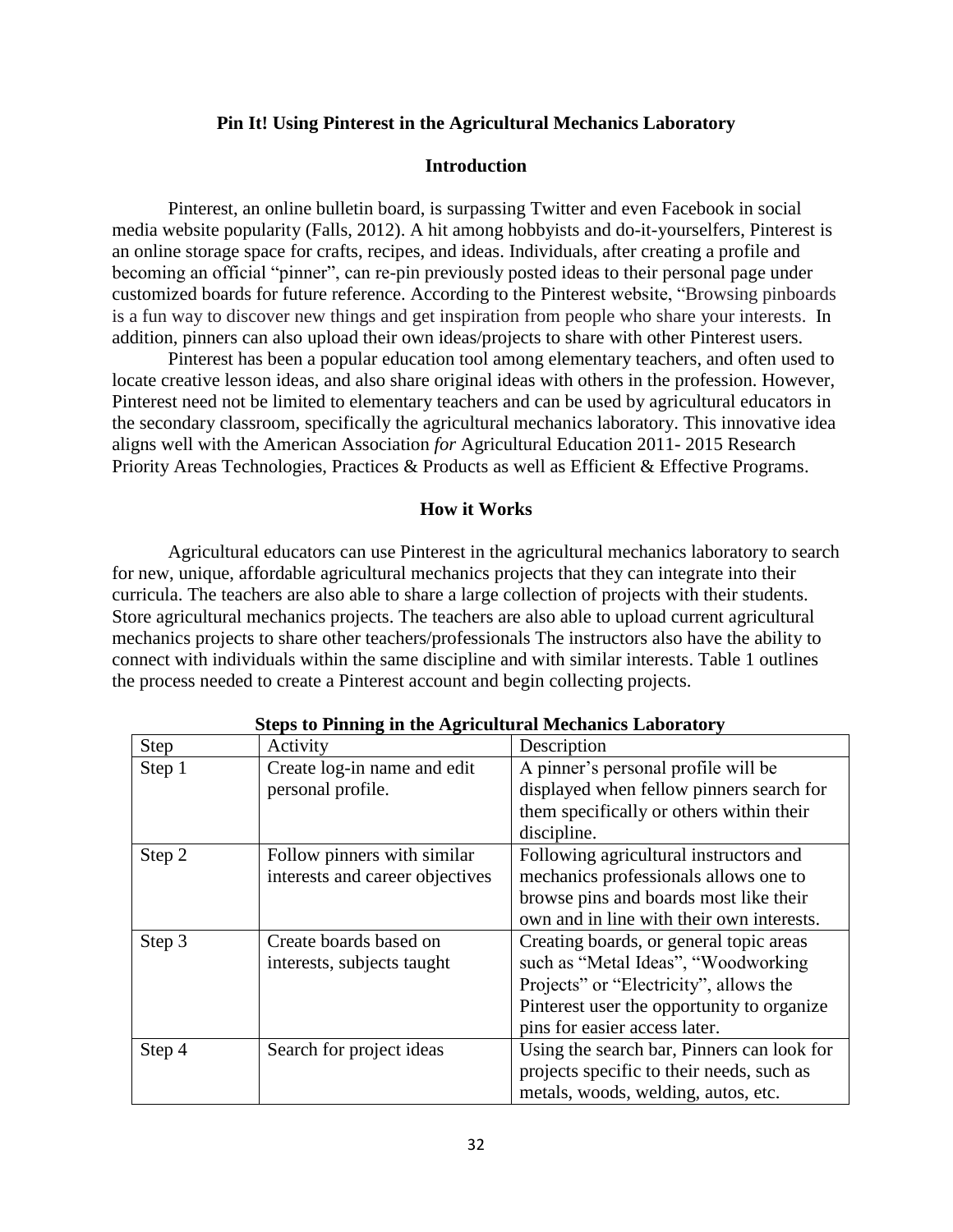| Step 5 | Re-pin project ideas for future | Re-pinning projects to the customized      |
|--------|---------------------------------|--------------------------------------------|
|        | use                             | boards created in step 3 allows pinners to |
|        |                                 | organize and store ideas for future        |
|        |                                 | reference and easy access.                 |
| Step 6 | Upload personal projects for    | Projects completed in your own shop can    |
|        | other Pinners' reference        | be uploaded onto Pinterest and shared      |
|        |                                 | with other agricultural mechanics          |
|        |                                 | instructors.                               |

#### **Results to Date**

The researchers have utilized the website to pin projects that fall into several content areas within agricultural mechanics as well as projects that fall in other content areas.

#### **Future Plans/ Advice to Others**

Safety and privacy of users should always be considered when using the internet. The teachers will have to work with administrators if firewalls prevent them from gaining access to the Pinterest website. The researchers highly suggest making several folders within agricultural mechanics in order to maintain an organized wall that is easy to navigate through. A study should be conducted to assess student learning objectives that could emerge from that projects being utilized.

#### **Costs/Resources Needed**

Costs associated with this educational technique are minimal. Pinterest is available at no cost to users but requires an active email address. Teachers will need internet access to access Pinterest as well as to collect projects.

# **References**

Falls, Jason. (2012). How Pinterest Is Becoming the Next Big Thing in Social Media for Business. *Entrepreneur*. http://www.entrepreneur.com/article/222740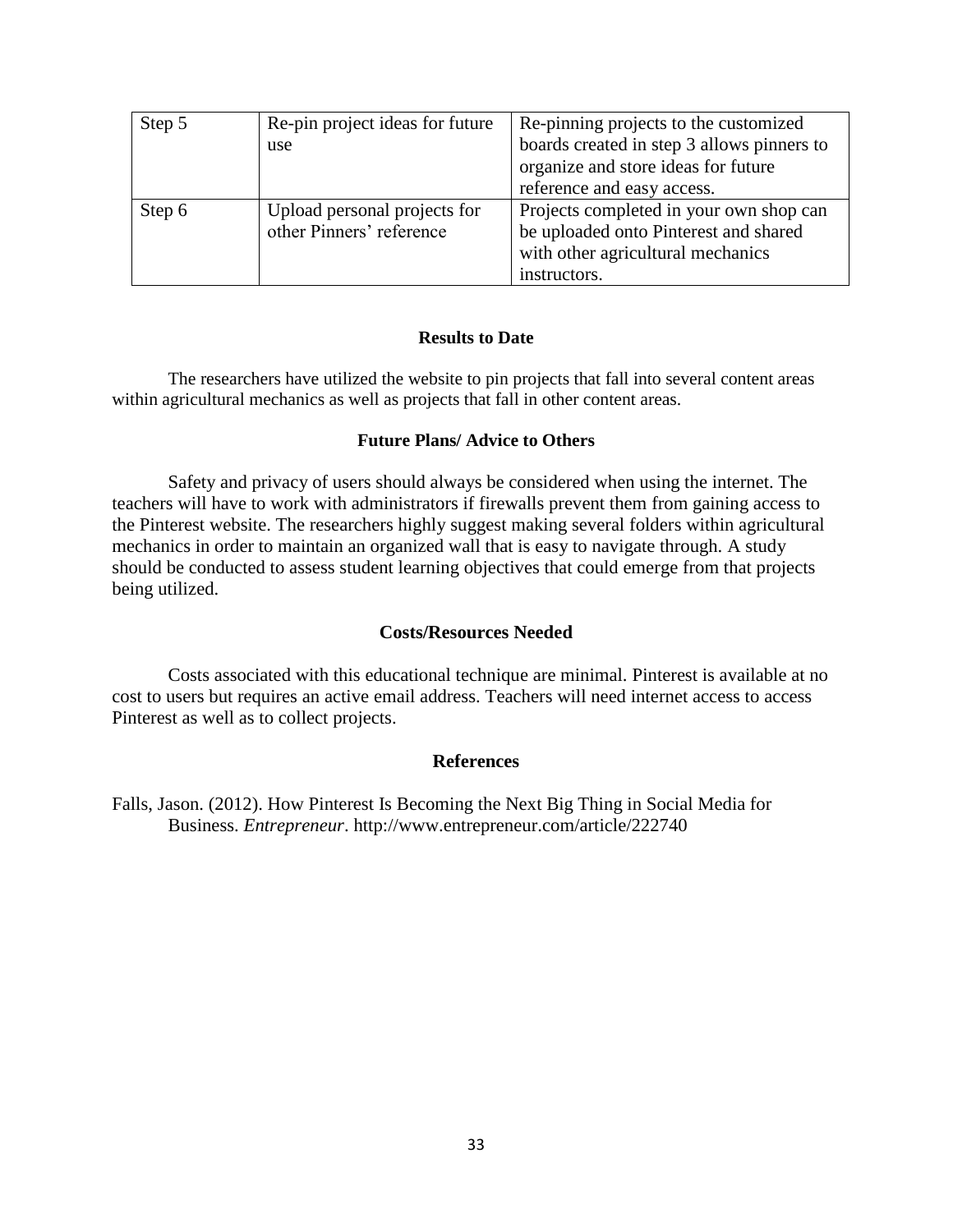**Providing Peer Feedback for Student Teachers Using the Tuning Protocol**

Thomas H. Paulsen, Ph.D. Iowa State University 217 Curtiss Hall Ames, Iowa 50011 (515) 294-0047 tpaulsen@iastate.edu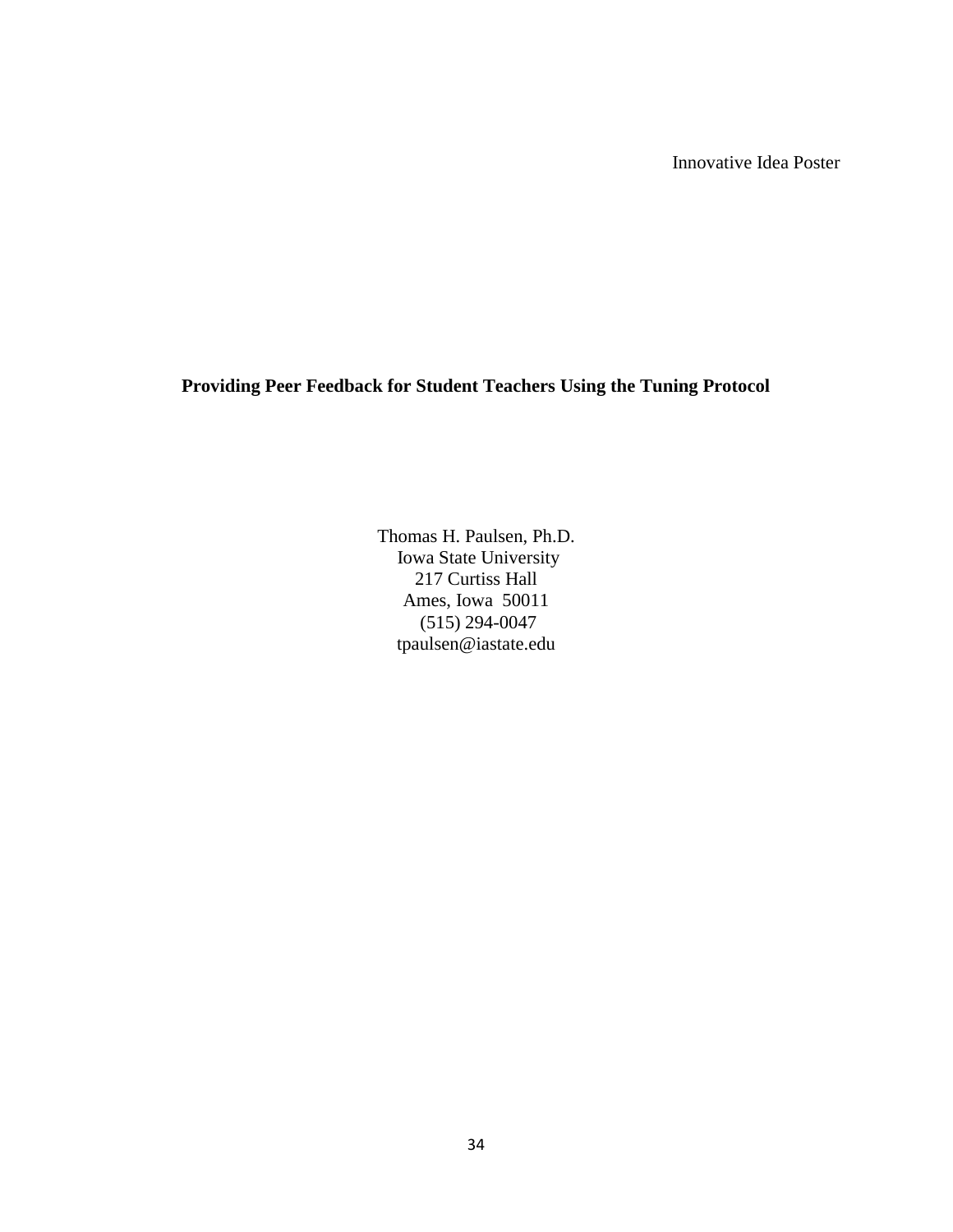# **Providing Peer Feedback for Student Teachers Using the Tuning Protocol**

# **Introduction**

Student teaching is the capstone component of a pre-service teacher education program and has been described as one of the most crucial components of the teacher preparation process (Alger & Kopcha, 2009; Edgar, Roberts, & Murphy, 2011; Kasperbauer & Roberts, 2007). Several studies have indicated that the self efficacy of student teachers drops during the middle of the capstone experience, especially in the areas of student engagement and instructional strategies (Roberts, Harlin, & Ricketts, 2006; Harlin, Roberts, Briers, Mowen & Edgar 2007). Faculty members can provide learning opportunities for student teachers that best meet their learning needs. Adults learn better when they participate in activities that are directly related to their work (Knowles, 1990). Student teaching provides a framework for reflective practice that can enhance learning for the pre-service teacher. Fritz and Miller (2003) recommended that student teachers should participate in daily reflection regarding their concerns. One effective way to implement reflection is through discussion with other student teachers.

The purpose of this innovative idea poster is to explain how the Agricultural Teacher Education program at Iowa State University utilized the tuning protocol (Easton, 1999); a formalized process for providing feedback on lesson implementation. During the spring 2012 semester, 18 student teachers from Iowa State University participated in a midterm student teacher meeting held on campus during the seventh week of the capstone experience. Student teachers came from seventeen cooperating teaching centers throughout Iowa while one was located out of state and participated electronically. Iowa State University faculty supervisors and doctoral students assisted in facilitating the protocol groups.

# **Procedures**

Two weeks prior to the scheduled midterm meeting, student teachers were asked to bring three copies of a lesson that had been previously implemented. They were also asked to bring copies of student work from that lesson. Student teachers were trained in using the tuning protocol as developed by Allen and McDonald (1993) and conceptualized by Easton (1999). The tuning protocol provided a formalized structure for peer lesson sharing and the reviewing of student work.

Students were divided into six groups of three. The student teacher from out of state participated through  $\text{Skype}^{\text{TM}}$  and an iPad. One faculty member or graduate student was assigned to each group to help facilitate the process. The protocol session was one hour in length, providing a twenty minute session for each student teacher to present and receive feedback. The tuning protocol began with a five minute presentation by the student teacher. During the presentation, the student teacher explained the context in which the lesson was implemented, how the lesson was implemented, and provided the group members with samples of student work from the lesson. Most importantly, during the presentation, the student teacher posed one or two key questions for the group to consider in framing their feedback. Group members were instructed to remain silent and take notes during this section of the protocol.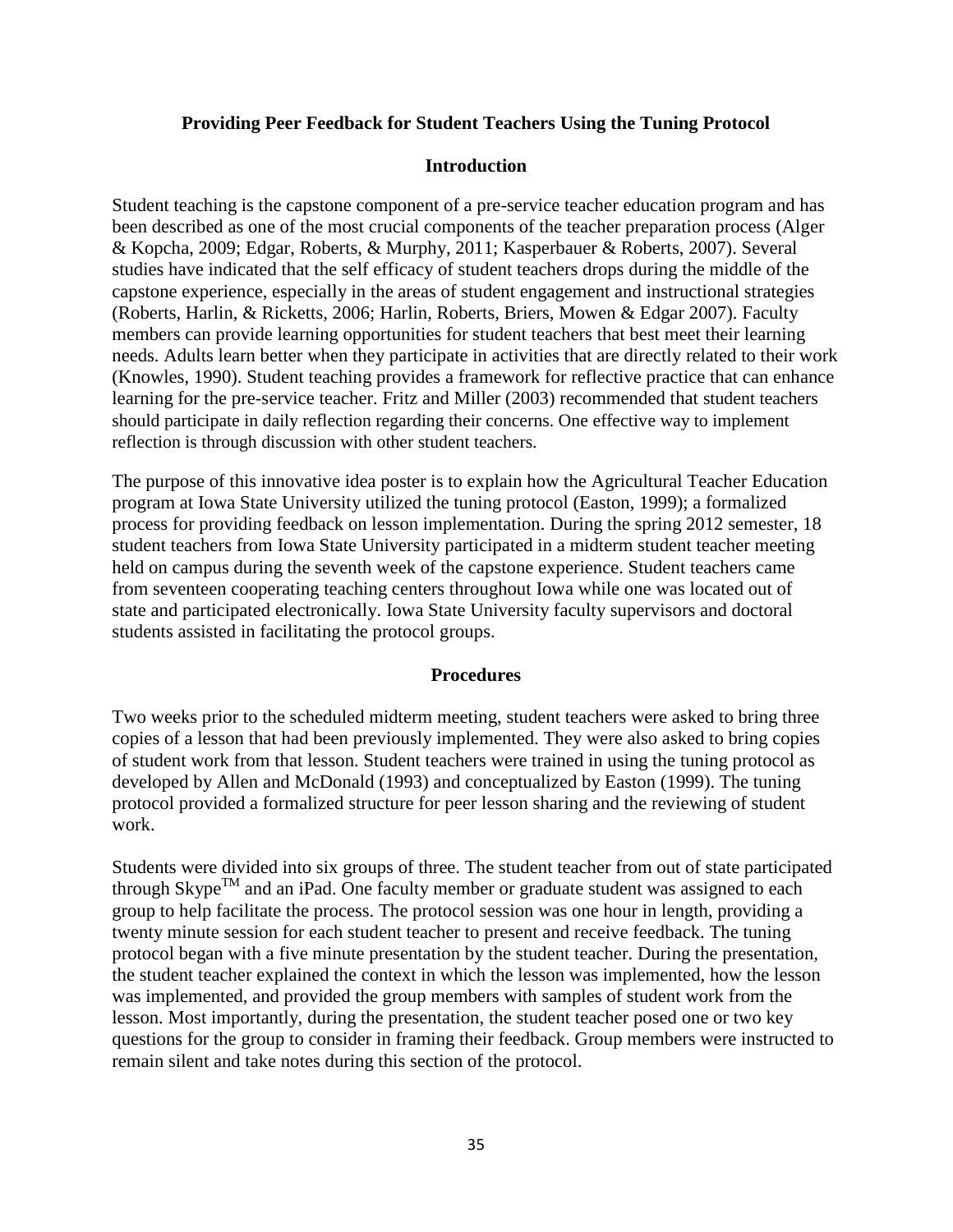Step two of the protocol allowed group members two minutes to ask the presenting student teacher clarifying questions. These questions were asked to clarify anything that was not clear from the presentation, not for providing feedback. After the clarifying questions step, three minutes were given for members of the group to write feedback relative to the presentation and presenter's key questions.

Eight minutes were then given for discussion of the lesson by the members of the group regarding the key questions. Members provided cool and warm feedback that was not overly judgmental or sycophantic. During the discussion, the presenter remained silent and took reflective notes. After the discussion stage, the presenter gave verbal reflection on the discussion. Special attention was given to the critical feedback received pertaining to the key questions. This process was then completed for each of the remaining two student teachers in each group. Following the one hour session, a large group debriefing was completed. This debriefing session concentrated on the process as well as what was learned by the participants regarding reflective practice.

# **Results**

Student teachers who participated in the tuning protocol session at the mid semester student teacher meeting were able to receive critical feedback from their peers. Up to this point of time in their capstone experience, student teachers had only been receiving feedback from their cooperating teacher and university supervisors. Several students shared during the debriefing session that it was refreshing to receive feedback from their peers.

# **Recommendations and Future Plans**

Each semester the class of student teachers will participate in a tuning protocol activity. To further enhance the quality of the activity, it is recommended that the tuning protocol be implemented at the pre-student teaching meeting with the first lesson the student teacher has planned to teach at the cooperating center. This will provide student teachers with initial training in the tuning protocol process as well as give them peer feedback prior to implementing the lesson in their cooperating teaching centers. Then during the mid semester meeting when student teacher self efficacy has been identified as being the lowest in student engagement and instructional strategies (Roberts, et al., 2006; Harlin et al., 2007) the tuning protocol will have the potential to be even more effective. Faculty will be encouraged to assist student teachers in determining lessons to bring to the meeting for peer feedback through the tuning protocol process.

# **Resources Needed**

Tuning protocol forms can be modified by faculty to fit the time frame available for student teachers. These forms can be developed easily on word processing software. Numerous examples are available online and easily accessible. Adequate copies for each student teacher per group should be printed and provided at the time of the meeting. Faculty facilitators for each group are not mandatory to have a successful session, however are helpful when student teachers first learn the process.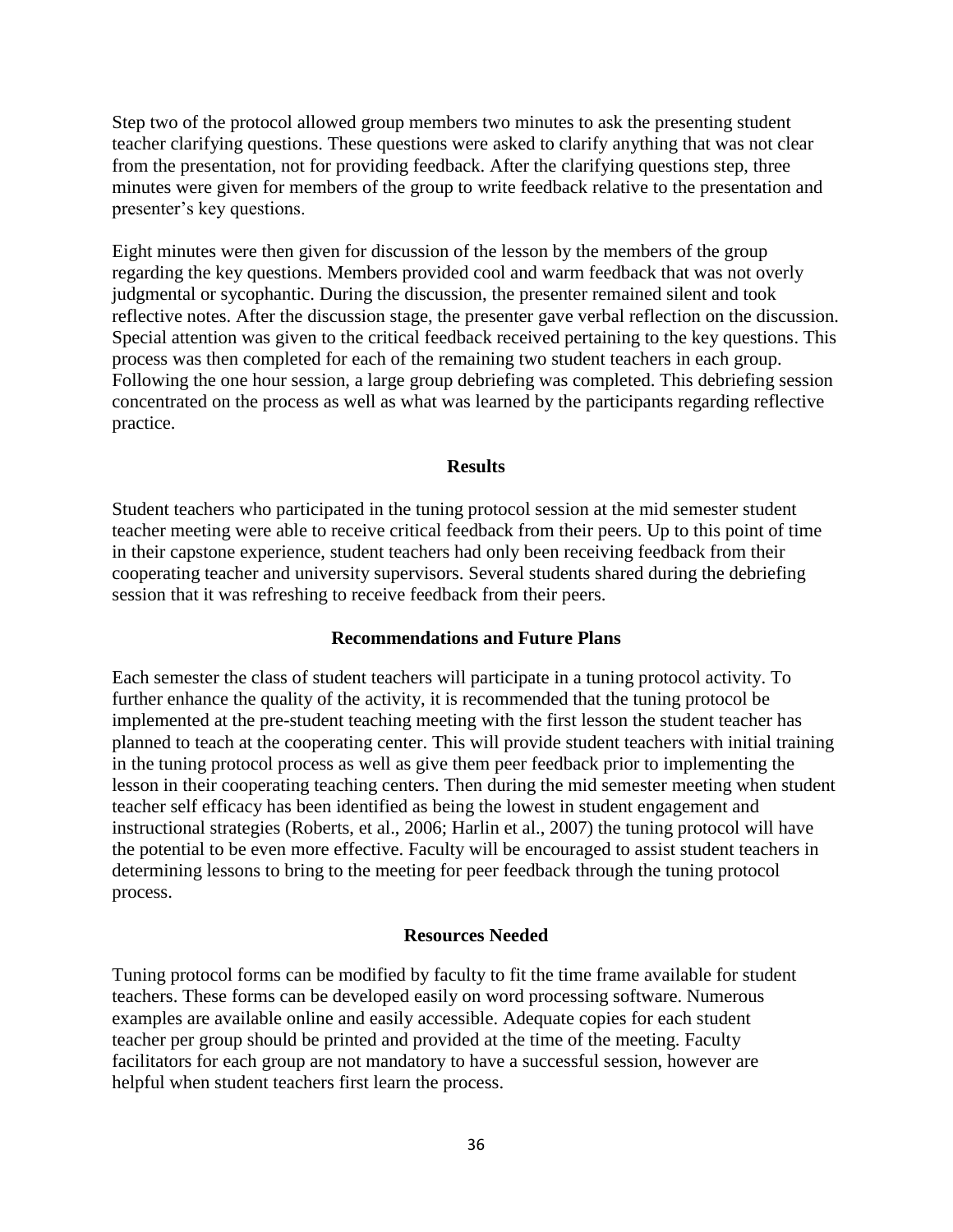- Allen, D. & McDonald, J. (1993). Keeping student performance central: The New York assessment collection. Studies on Exhibitions No. 14. Providence, RI: Coalition of Essential Schools.
- Alger, C., & Kopcha, T. J. (2009). eSupervision: A technology framework for the 21st century field experience in teacher education. *Issues in Teacher Education, 18*(2), 31-46. Retrieved from http://www.caddogap.com/periodicals.shtml
- Easton, L. (1999). Tuning protocols. *Journal Of Staff Development*, *20*(3), 54-55.
- Edgar, D. W., Roberts, T. G., & Murphy, T. H. (2011). Exploring relationships between teaching efficacy and student teaching—Cooperating teacher relationships. *Journal of Agricultural Education. 52(1), 9-18. doi:10.5032/jae.2011.01009*
- Fritz, C. & Miller, G. (2003). Concerns expressed by student teachers in agriculture. *Journal of Agricultural Education. 44(3), 47-53. doi:* 10.5032/jae.2003.03047
- Harlin, J. F., Roberts, T. G., Briers, G. E., Mowen, D. L., & Edgar, D. W. (2007). A longitudinal examination of teaching efficacy of agricultural science student teachers at four different institutions. *Journal of Agricultural Education, 48*(3), 78–90. doi: 10.5032/jae.2007.03078
- *Kasperbauer, H. & Roberts, G. (2007). Changes in student teacher perceptions of the student teaching-cooperating teacher relationship throughout the student teaching semester. Journal of Agricultural Education. 48(1), 31-41. doi:* 10.5032/jae.2007.01031

Knowles, M. S. (1990) *The Adult Learner. A neglected species* (4e), Houston: Gulf Publishing.

Roberts, T. G., Harlin, J. F., & Ricketts, J. C. (2006). A longitudinal examination of teacher efficacy of agricultural science student teachers. *Journal of Agricultural Education, 47*(2), 81–92. doi: 10.5032/jae.2006.02081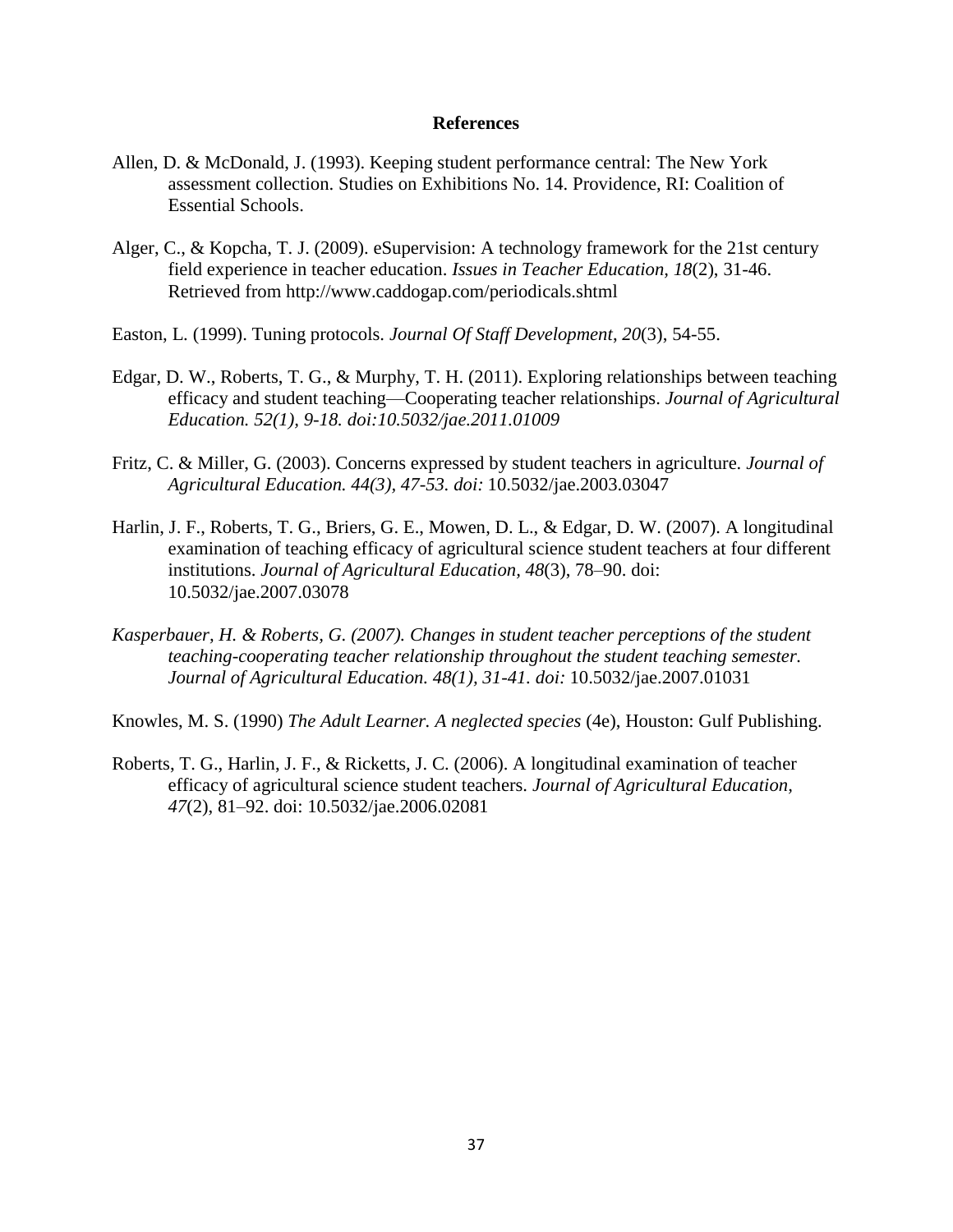# Innovative Idea Poster

# **Putting It All In Perspective: Using the** *Teaching Perspectives Inventory* **as a Teaching Tool**

Amy R. Smith, Ph.D. Assistant Professor, Agricultural Education South Dakota State University Box 507, Wenona 102 Brookings, SD 57007 (605) 688-6484 (605) 688-6074 FAX [Amy.R.Smith@sdstate.edu](mailto:Amy.R.Smith@sdstate.edu)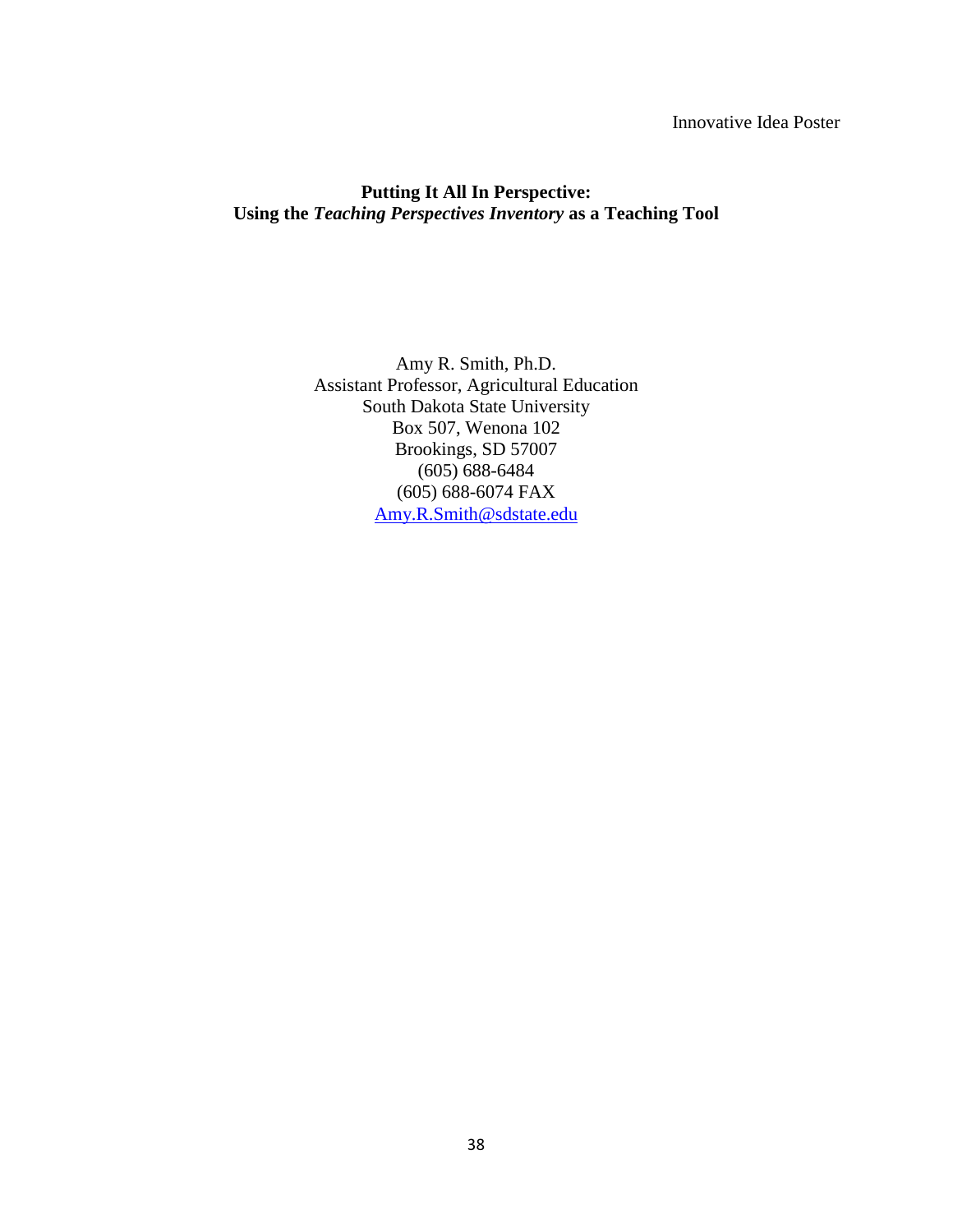# **Putting It All In Perspective: Using the** *Teaching Perspectives Inventory* **as a Teaching Tool**

# **Introduction/Need**

Articulating a teaching philosophy is a difficult task for some veteran agricultural educators. Imagine facing that task as a freshman or sophomore in college… Where to begin? Perhaps, by first exploring basic "teaching perspectives" that incorporate actions, beliefs and intentions related to teaching, the task won't seem so daunting.

According to Pratt, Collins, and Sellinger (2001),

People unfamiliar with the concept of 'perspectives' sometimes confuse them with 'teaching styles' or even 'teaching methods', but perspectives are more fundamental and penetrating. It is important to note that no perspective is either good or bad, and that excellent forms of teaching can occur within each of them  $-$  as can poor teaching (p. 2).

To introduce students to the concept of teaching perspectives and provide a user-friendly resource for self-reflection, the Teaching Perspectives Inventory (TPI) was utilized as a teaching tool with agricultural education students enrolled in a Philosophy of Career and Technical Education course.

## **How It Works**

The *Teaching Perspectives Inventory* is a 45-item instrument designed to help current or future teachers identify the perspective, or "lens" through which they view teaching. Specifically, the TPI utilizes a 5-point Likert-type scale to assess an individual's actions, beliefs, and intentions related to teaching. Once completed, a personalized report is produced which identifies an individual's dominant teaching perspective(s). There are five potential perspectives: Transmission, Apprenticeship, Developmental, Nurturing, and Social Reform. Each is further defined below:

Transmission: Effective teaching requires a substantial commitment to the content or subject matter.

Apprenticeship: Effective teaching is a process of enculturating students into a set of social norms and ways of working.

Developmental: Effective teaching must be planned and conducted "from the learner's point of view".

Nurturing: Effective teaching assumes that long-term, hard, persistent effort to achieve comes from the heart, as well as the head.

Social Reform: Effective teaching seeks to change society in substantive ways. (Pratt and Collins, n.d.)

Since 2009, the TPI has been incorporated into the Philosophy of Career & Technical Education course in some capacity. However, in Fall 2011, the inventory was utilized more extensively than previously. Students were asked to complete the inventory and bring a printout of their individualized results to the third class session. To encourage completion, the assignment was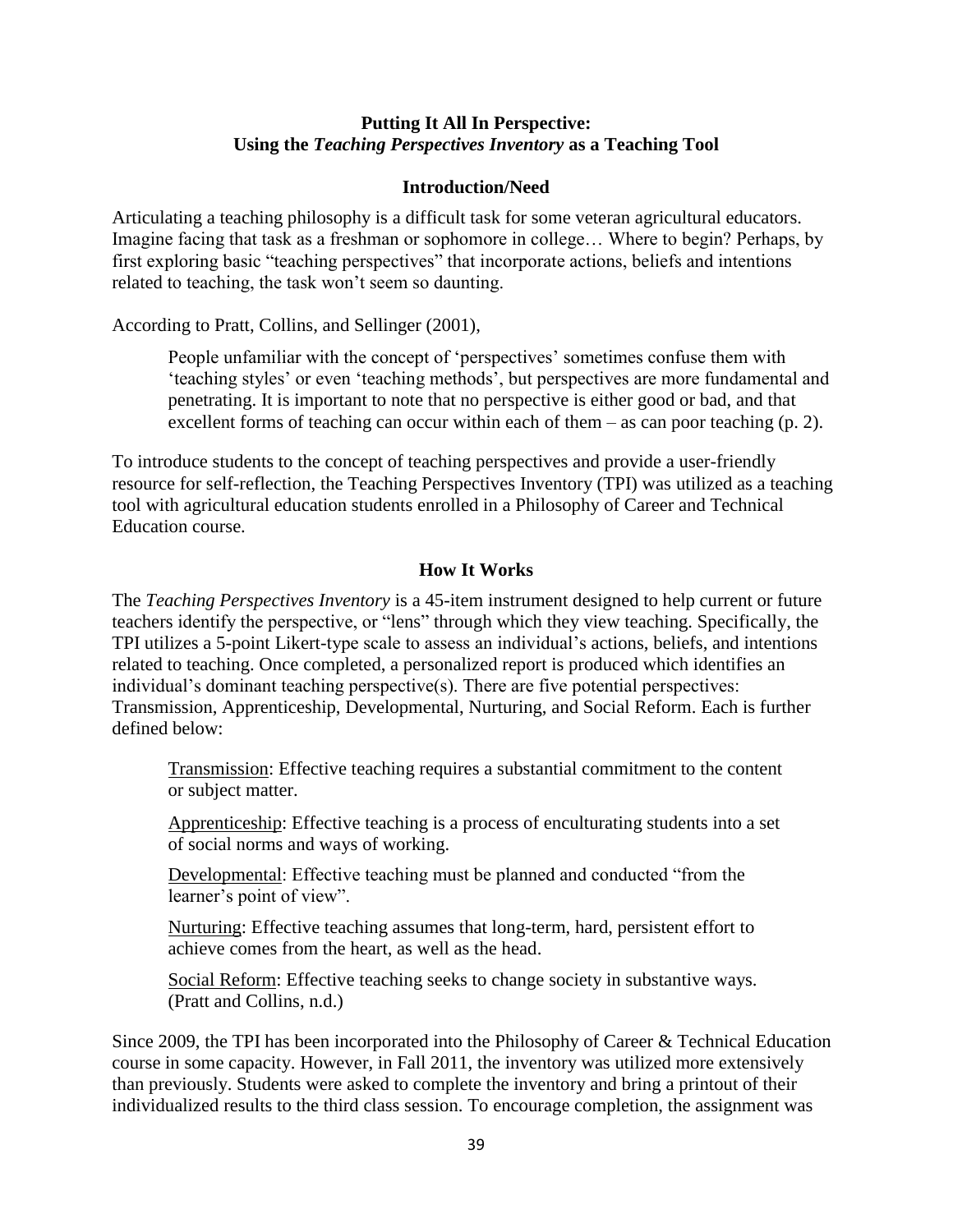included on the course syllabus, a handout was provided in class, and one email reminder was sent. In class, students were placed into small groups (three to five students) based upon their dominant perspective(s). Each small group was then provided a list of questions to discuss and respond to. The questions allowed students to agree or disagree with aspects of the perspective as defined in the summary printout, discuss why that particular perspective is/could be beneficial in agricultural education, and explore related topics.

# **Results to Date/Implications**

Class discussions about the TPI help students open up and share prior educational experiences early in the semester. As a result, it seemed easier for some students to express the factors that have inspired and motivated them to teach. However, even after the assignment has concluded informal feedback from students has suggested that the information gained by completing the TPI is valuable, timely and relevant to the development of initial teaching philosophy statements. Additionally, when students began early field experiences, the TPI provided a lens by which to discuss the teaching approaches and styles of mentor teachers.

Interestingly, the majority of agricultural education students seem to possess one of two dominant perspectives: either apprenticeship or nurturing. In the Fall 2011 group of students, eight students possessed apprenticeship as their dominant perspective, eight possessed nurturing and two possessed both. While a small number of students' results from 2009 and 2010 indicated an alternate dominant perspective, this seems to provide for engaging discussion as to why certain perspectives may be more common among agricultural educators.

## **Future Plans**

The utilization of the TPI will continue in this course. However, additional efforts to incorporate and refer to the perspectives throughout the semester will be made. It may also be beneficial to have the students complete the TPI again, as their degree programs come to an end. Realizing that a great deal of change, growth, and development occurs throughout the college experience, it would be interesting to see if (or how) perspectives changed.

### **Cost/Resources Needed**

No cost is associated with using the *Teaching Perspectives Inventory* as a teaching tool because the online instrument is easily accessible and available free on the Internet [\(http://teachingperspectives.com/html/tpi\\_frames.htm\)](http://teachingperspectives.com/html/tpi_frames.htm). Students must have technology available to complete the inventory online, either in or outside of class, and to print the individualized results and summaries. Class time should be allotted for discussion of the various perspectives and their implications on teaching agriculture. Students should be encouraged, through classroom discussion and self-reflection, to consider how their primary teaching perspective(s) may influence their teaching philosophy, affect teaching strategies, techniques and approaches, and ultimately, impact student learning.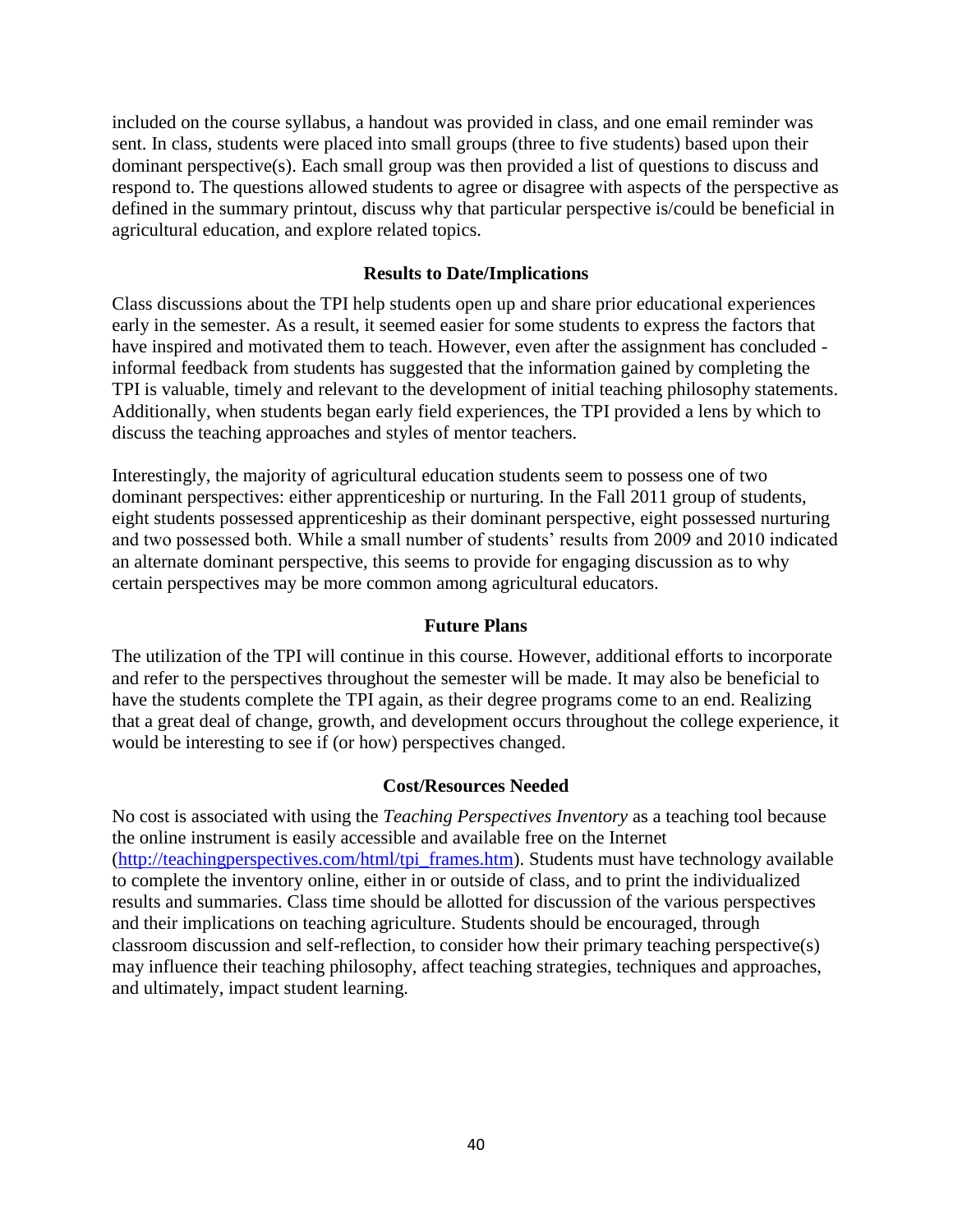Pratt, D., & Collins, J. (n.d). Summaries of five teaching perspectives. Retrieved from: <http://teachingperspectives.com/PDF/summaries.pdf>

Pratt, D., Collins, J., & Sellinger, S. (2001). Development and use of the teaching perspectives inventory (TPI). Retrieved from:<http://teachingperspectives.com/PDF/development1.pdf>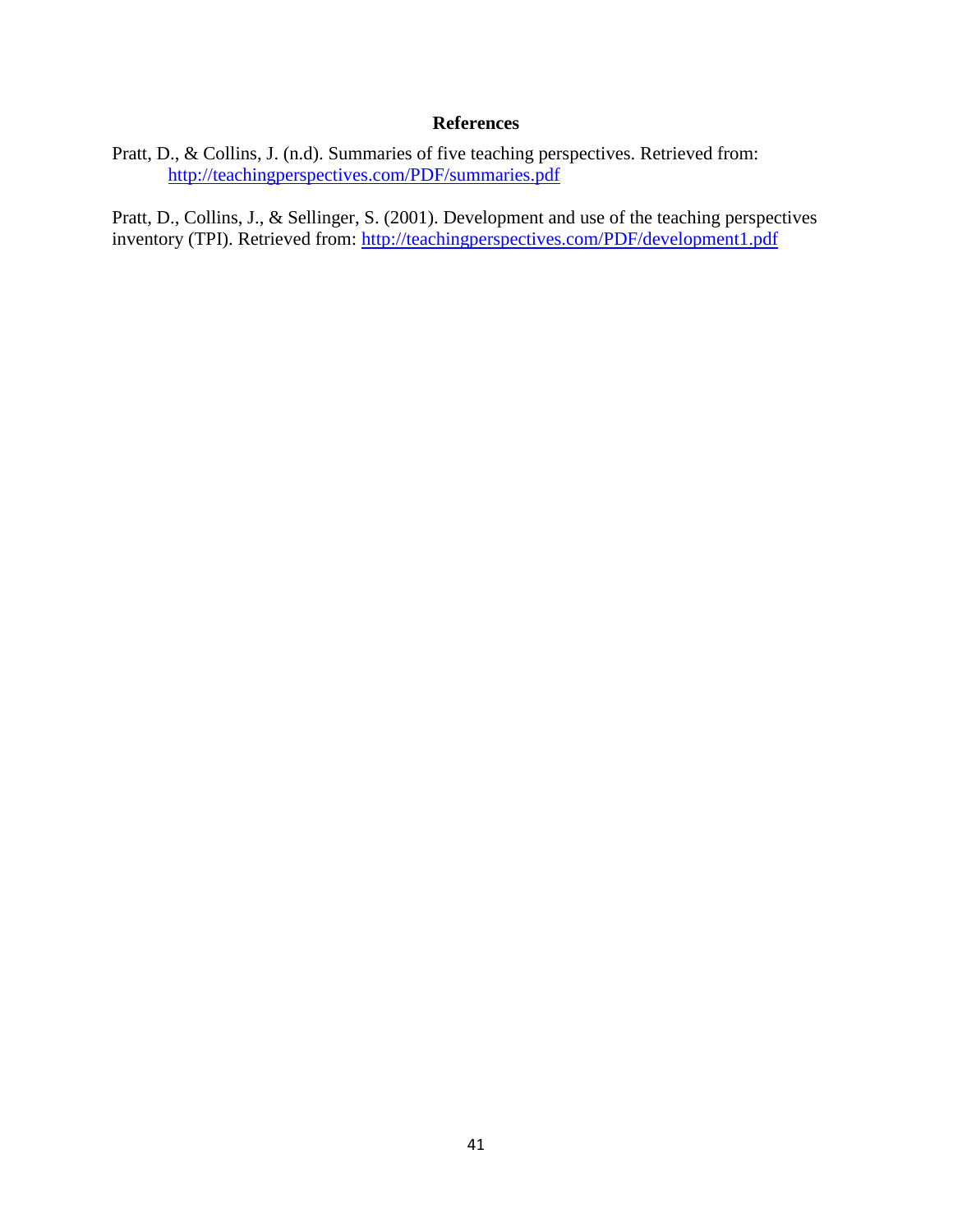# **"The SAE Struggle"**

Dr. Andrew J. Baker Western Illinois University Professor of Agricultural Education 1 University Circle, B21 Knoblauch Hall Macomb, IL 61455 309.298.1246 [AJ-Baker@wiu.edu](mailto:AJ-Baker@wiu.edu)

> Mr. Jay Solomonson Agricultural Educator Orion High School 1100 13th Street Orion, IL 61273 309.526.3361 [jsolomonson@orionschools.us](mailto:jsolomonson@orionschools.us)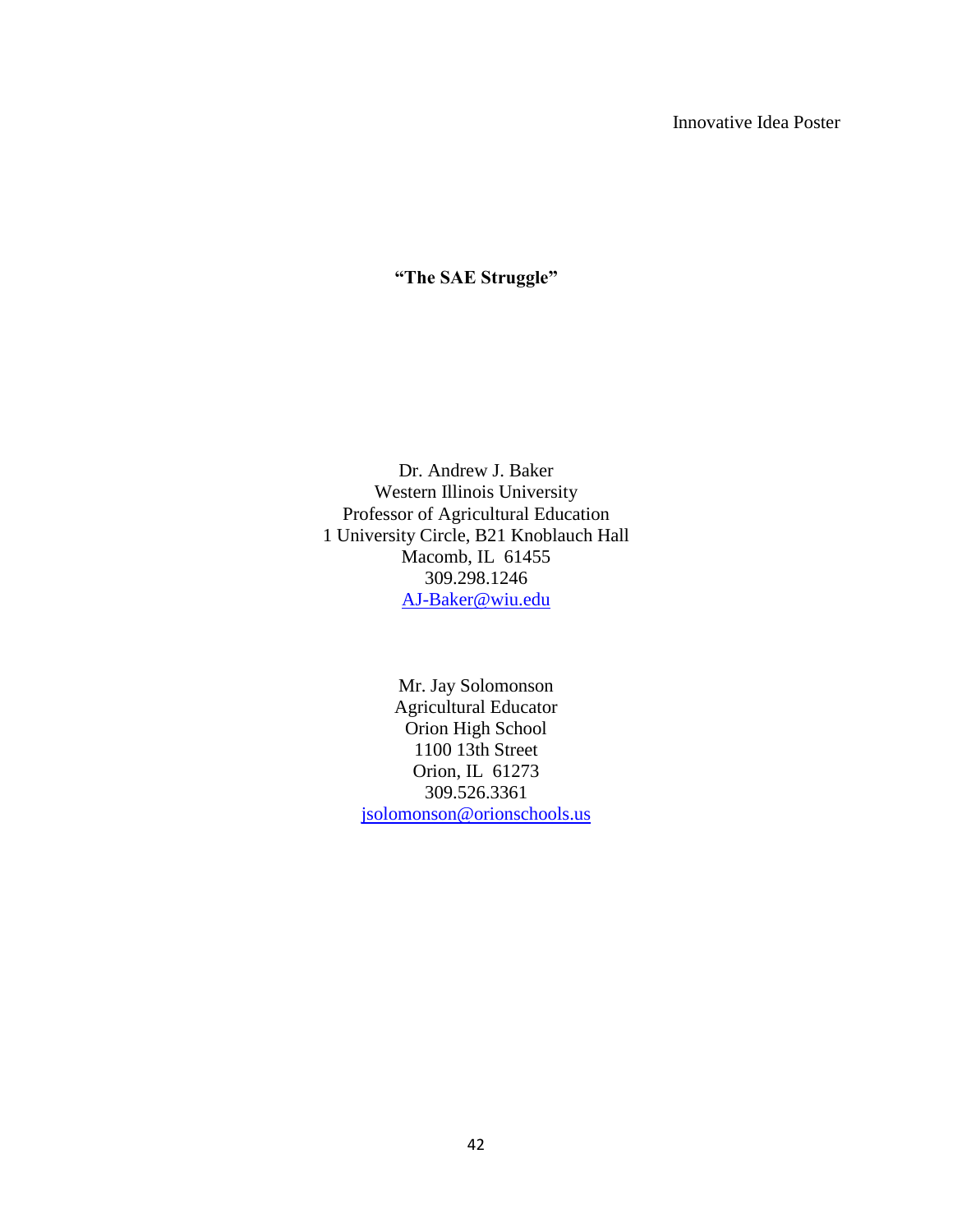### **"The SAE Struggle"**

### **Introduction**

According to Official National FFA Manual, "An SAE is a "learning by doing" tool in agricultural education. All students are required to conduct an SAE which reflects their agricultural interests and career goals" (FFA Manual, 2011, p. 8). The FFA Manual outlines eight primary types of SAE programs with 38 different proficiency areas that students can select from (FFA Manual, 2011). The heart of Agricultural Education is the long, sustaining model that outlines classroom instruction, FFA, and SAE as the three integral components of a successful agricultural program. Dickerson (1984) indicated SAEs are basic to the advancement of successful secondary school agricultural education programs.

However, according to [state] 2011 data, the percentage of students with SAE's is 43% and the percentage of students that hold FFA membership is 58% among the total number of unduplicated students enrolled in 2010-2011 Agricultural Education courses, with both FFA membership and the number of SAE's declining from the previous year (Ag Ed Report, 2011). Retallick (2010) identified some limiting factors outlined from teacher focus groups that influenced the implementation of SAE's within their agricultural programs. These factors were: (a) changing demographics and societal attitudes, (b) mechanics and structure of schools, (c) resource availability, (d) the agricultural education system, and (e) image. Wilson & Moore (2007) identified barriers that limited the effectiveness of a SAE program, which were limited time, number of students in the program, lack of summer employment, lack of support from school administration and community, complicatedness of recordkeeping, limited availability of resources, and lack of familiarity with newer SAE categories. Several individuals have researched this area of study and have concluded that there is a need for SAE's to serve a more diverse population of students (Barrick et al., 1991; Graham & Birkenholz, 1999; Retallick & Martin, 2008; Roberts & Harlin, 2007; Steele, 1997; Wilson & Moore, 2007). So how does a career-minded agricultural educator, who lacks time and resources, promote, develop, and implement a sustaining SAE program for a more diverse population of students with different needs and career aspirations? Wow! What a mouthful, but that is what our research is revealing. To assist in answering this perplexing question, an agricultural educator has developed a handbook to assist stakeholders in comprehension of the vital components of an SAE.

When the educator began his first year of teaching, the SAE component was virtually nonexistent in his newfound program. He introduced the SAE component to his students through paper copies of the state integrated record book. A couple years later, he was selected as a "Teacher Turn the Key" recipient and was introduced to an FFA Handbook through a workshop at the NAAE Convention. When he returned home, he decided to integrate similar concepts into the development of a SAE handbook.

#### **How it works!**

The methodology behind the handbook was to give each student the tools, so they could have a successful SAE project. It was available to them through their classroom notebook as well as on-line through the classroom website on the school server. This allowed the students to have access to the handbook 24/7 and eliminate the excuses for not completing any aspect of the project. Each section of the handbook is covered in the first week of school with upperclassmen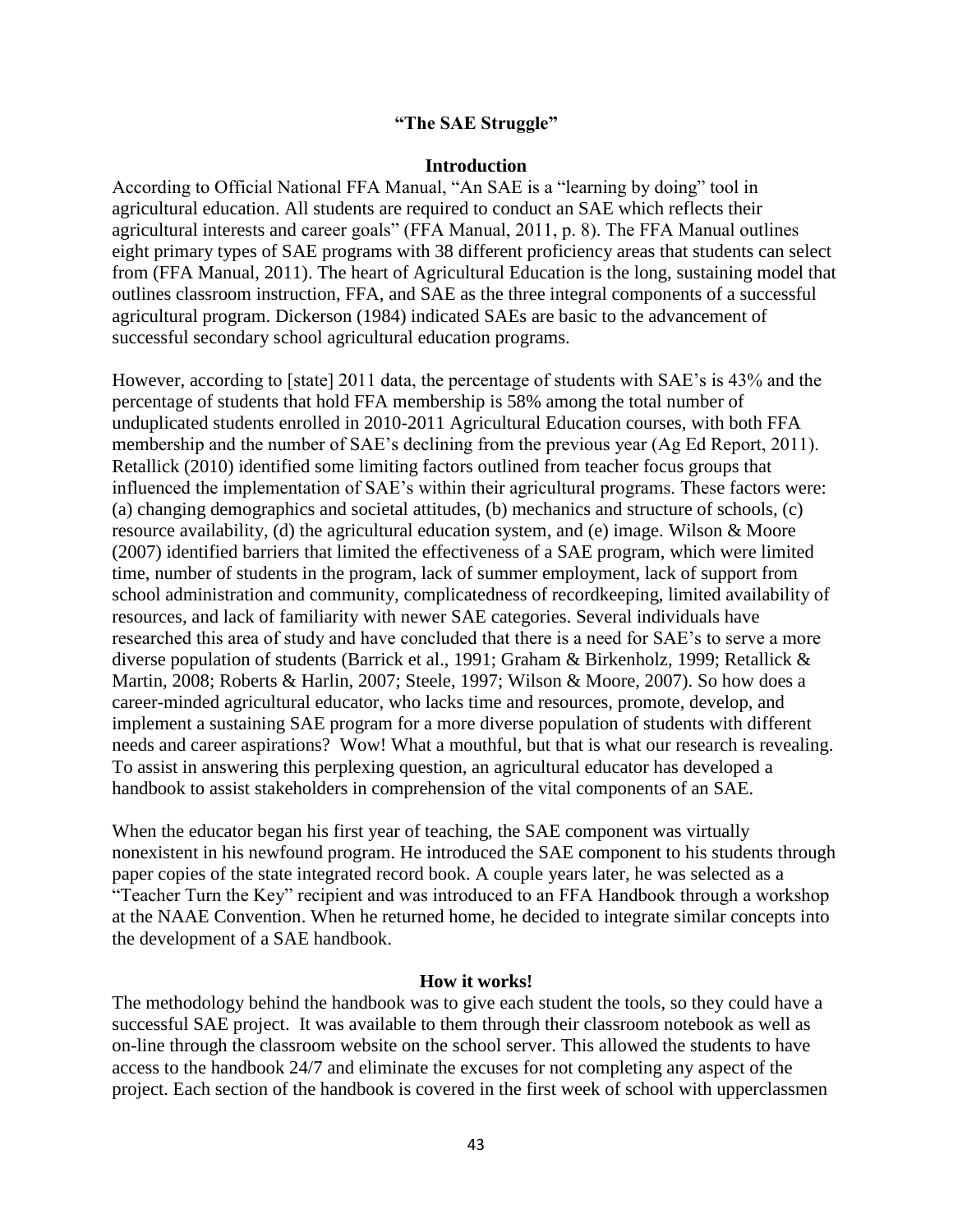and used in the first semester with the freshman. Recently, the handbook has been added to the comprehensive parent/student handbook distributed to students at the beginning of the year.

The original handbook consisted of eight specific sections. Currently, the handbook is a 53 page document with 10 sections that have been revised over a five-year period to ensure accuracy and proper documentation for student, parent, and administrative stakeholders. The document outlines the benefits of an SAE (project/program), types of SAE's, proficiency areas, innovative ideas for students, how to finance the SAE, the record keeping component, how to complete the on-line record book, requirements of the SAE, rewards and incentives, and how to get started!

The handbook is a complete guide to assist students and parents in understanding the intricacies and perplexities of today's SAE. The document is well organized, structured, and written, so a student and a parent/guardian can understand and embrace the handbook. The instructor provides a timeline as well as documented deadlines to ensure accuracy among students and to stimulate proficiency applications. The document clusters information by section, so students can utilize the information as a reference and guide.

# **Results to date/implications**

Since the chapter was charted in 1932 and prior to the introduction of the SAE Handbook, the agriculture program had produced 30 State Degrees recipients, one American Degree recipient, 36 section proficiency award winners, and zero State/National proficiency awards. The first version of the handbook was integrated into the program in 2005. Since that date, the chapter has experienced significant growth in the number and quality of SAE projects. The chapter has produced 20 State Degrees recipients, four American Degrees recipients, 56 section proficiency award winners, two State proficiency award winners, and one National proficiency award winner. Not only has the handbook increased the number of proficiency/degree recipients and improved the quality of projects, but it has also improved the relationship with community partners. Several students with placement record books have continued to work with their placement sites, during college or inspired the student to select this field as their career choice. Versions of the handbook have been distributed to numerous pre-service teachers as well as practicing teachers through workshops and informal encounters, plus it has been posted on the "NAAE Communities of Practice" website.

# **Future plans/advise to others**

The agricultural educator suggests to other teachers not to reinvent the wheel, but to make the handbook work them and their program. Current plans include revising the handbook this summer as there has been recent changes in proficiency areas and degree applications, which will be reflected in the revisions. It will be resubmitted to the NAAE website, once the revisions have been completed.

### **Cost/resources needed**

To have 100 copies of the handbook professionally copied and printed annually, it would cost about \$100 or \$1 per copy, but the agricultural educator buys a package of card stock for the front cover for \$10 a package and buys 3 reams of paper at \$4.50 a ream to reduce the cost per copy to .25 cents. The school copier is used in the process to assist in reducing expenses.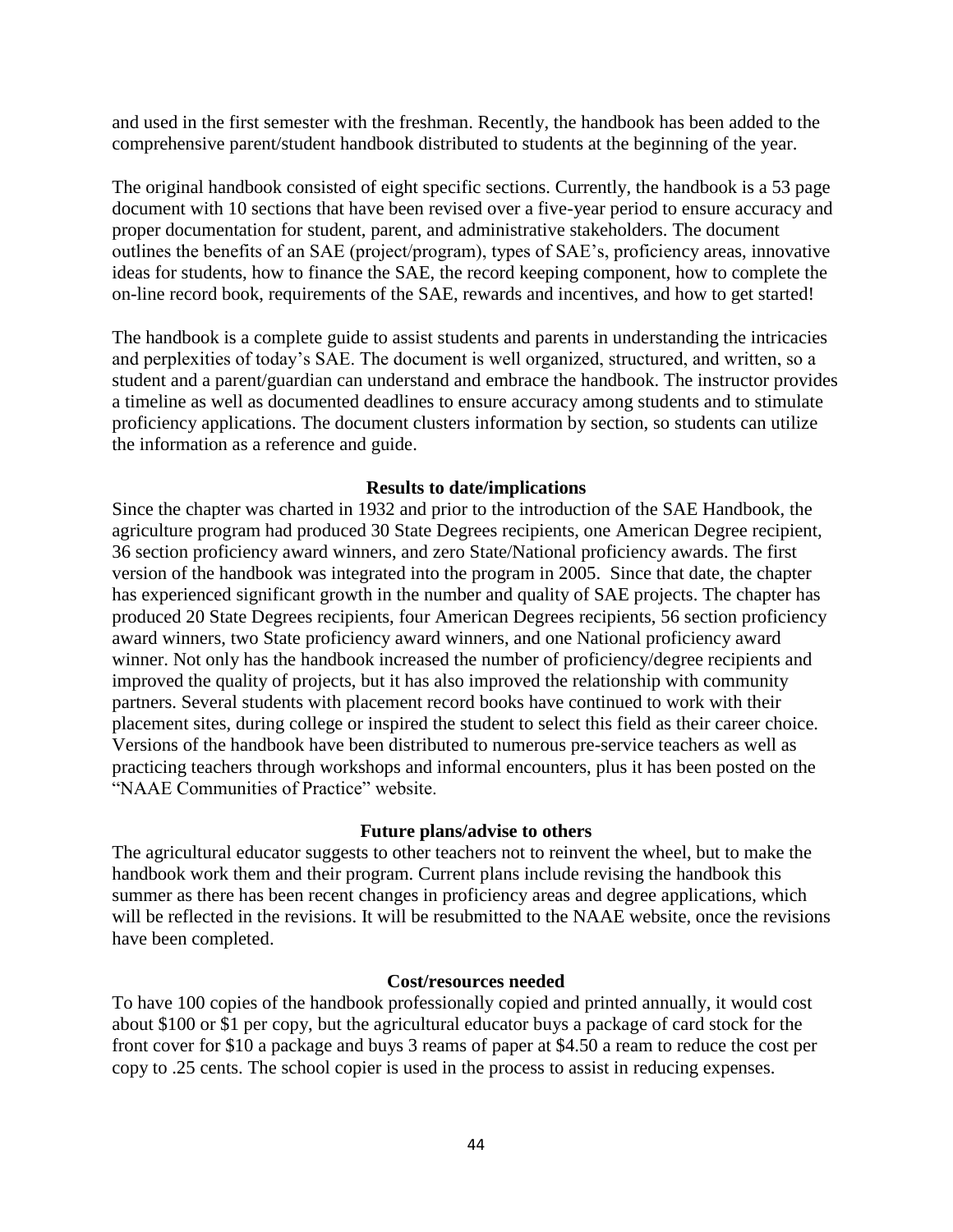[state] Agricultural Education Report (2011). *Building human capital*.

- Barrick, R. K., Hughes, M., & Baker, M. (1991). Perceptions regarding supervised experience programs: Past research and future direction. *Journal of Agricultural Education*, *32*(4), 31–36. doi:10.5032/jae.1991.04031
- Dickerson, I. A. (1984). A reexamination of the basics in agricultural education. *The Journal of the American Association of Teacher Educators in Agriculture*, 25(1), 2-11.
- Graham, J., & Birkenholz, R. (1999, December). *Changes in Missouri SAE programs*. Proceeding of the 26th Annual National Agricultural Education Research Conference, Orlando, FL. Retrieved from http://aaaeonline.org/uploads/allconferences/224899.proceedings.doc
- National FFA Organization (2010). *The Official FFA manual*.
- Retallick, M. S., & Martin, R. A. (2008). Fifteen year enrollment trends related to the three components of comprehensive agricultural education programs. *Journal of Agricultural Education, 49*(1), *28 – 38.* doi:10.5032/jae.2008.01028
- Retallick, M. S. (2010). Implementation of supervised agricultural experience programs: The agriculture teachers' perspective. *Journal of Agricultural Education*, 51(4), 59-70. doi:10.5032/jae.2010.04059
- Roberts, T. G., & Harlin, J. F. (2007). The project method in agricultural education: Then and now. *Journal of Agricultural Education, 48*(3), 46–56. doi:10.5032/jae.2007.03046
- Steele, R. (1997). Analysis of the continuing decline in use of supervised agricultural experience (SAE) in New York State. *Journal of Agricultural Education*, *38*(2), 49–58. doi:10.5032/jae.1997.02049
- Wilson, E. B., & Moore, G. E. (2007). Exploring the paradox of supervised agricultural experience: Programs in agricultural education. *Journal of Agricultural Education, 48*(4), 82–92. doi:10.5032/jae.2007.04082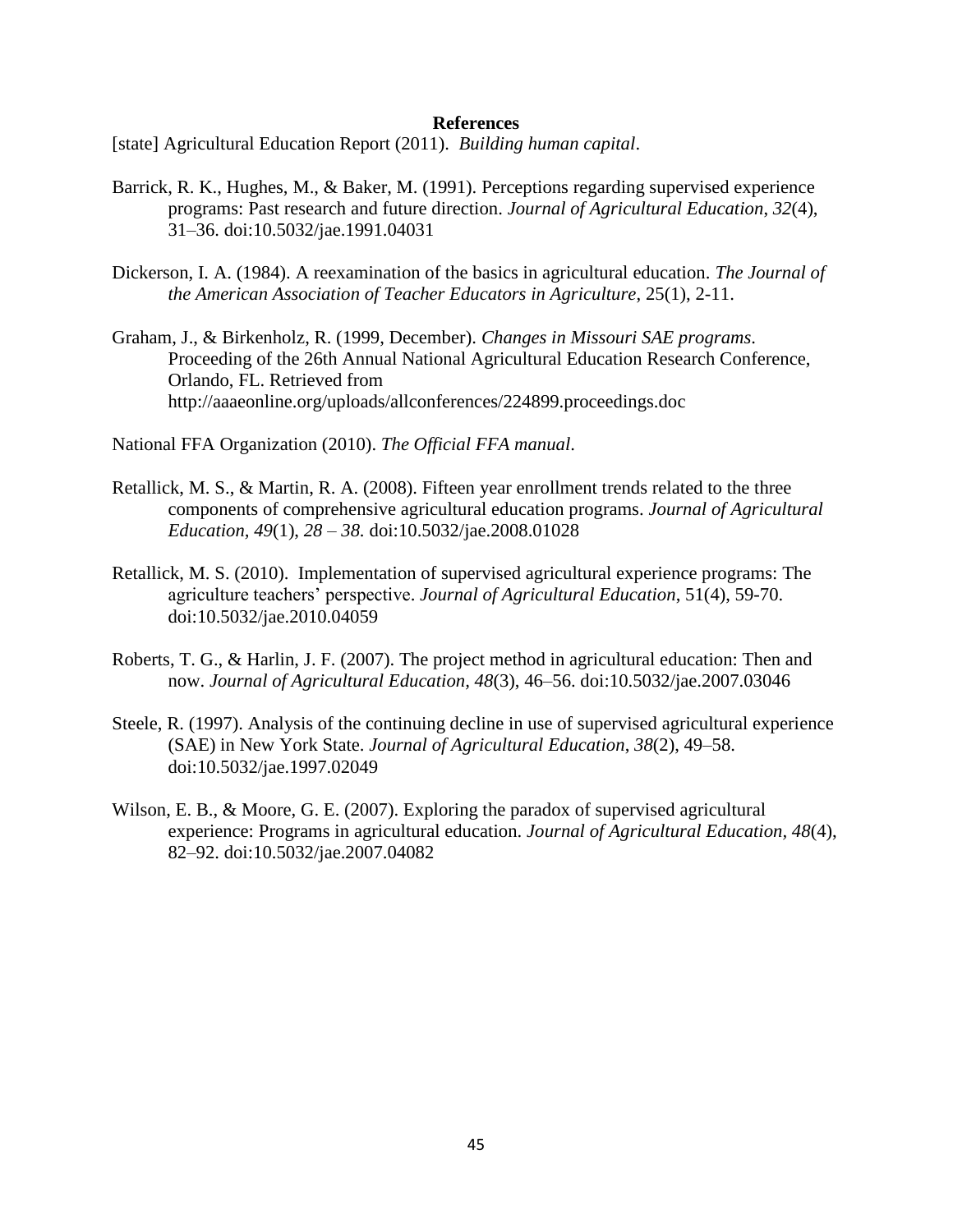# **A Demographical Analysis of Alternatively Certified/Licensed Agricultural Teachers as Identified by State Supervisors**

Joshua E. Rice Agriculture Teacher Southern High School 4400 Solomons Island Road Harwood, MD 20776 (410) 212-7860 joshuarice85@gmail.com

Douglas LaVergne Assistant Professor West Virginia University 2050 Agricultural Sciences Building Morgantown, WV 26506-6108 (304) 293-5536 doug.lavergne@mail.wvu.edu

Stacy A. Gartin Professor West Virginia University 2048 Agricultural Sciences Building Morgantown, WV 26506-6108 (304) 293-5500 sgartin@wvu.edu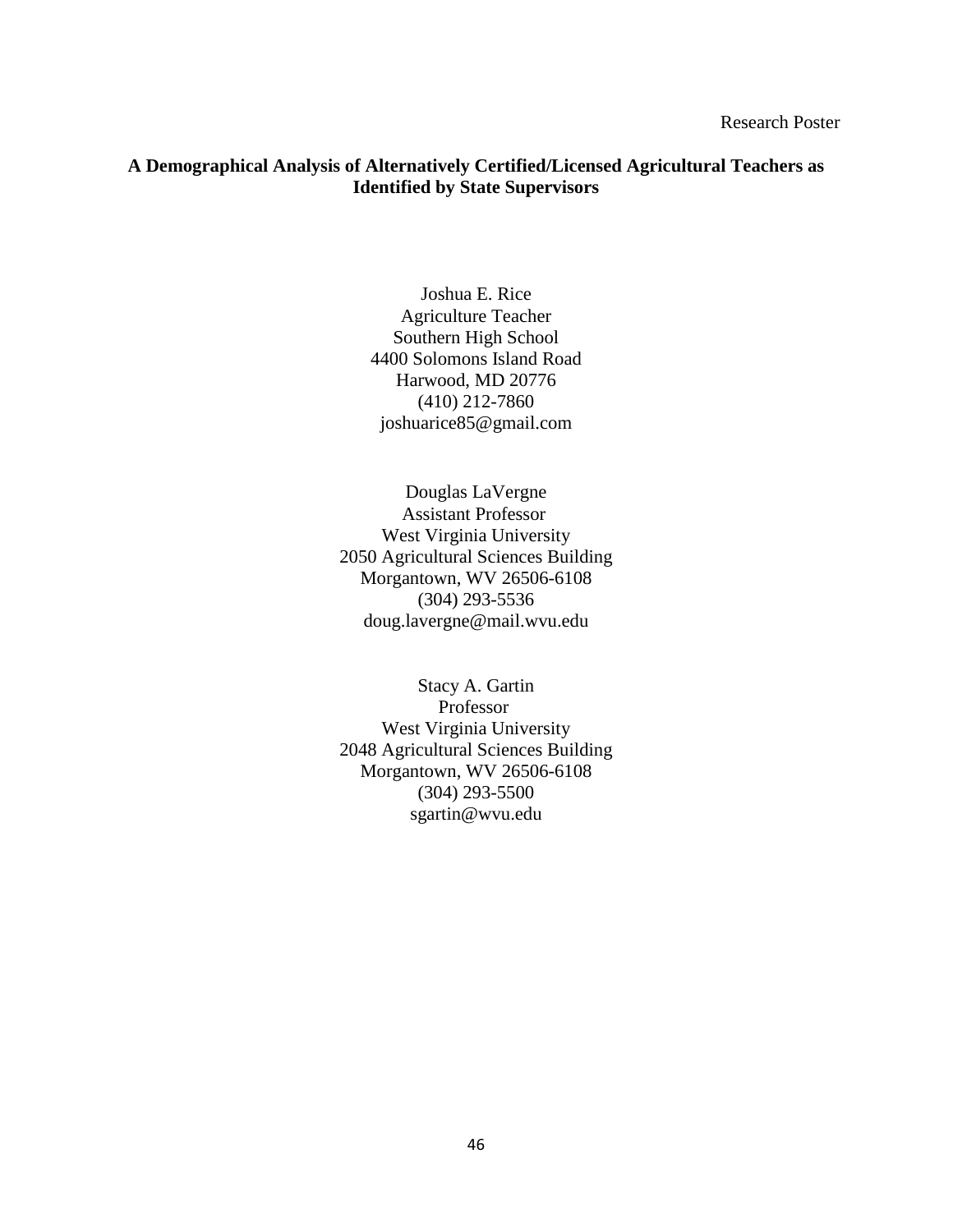# **A Demographical Analysis of Alternatively Certified/Licensed Agricultural Teachers as Identified by State Supervisors**

### **Introduction/Need for Research**

Due to the high demand and low supply of certified agricultural education teachers, emergency/alternative certification continues to be an accepted practice. Historically, teacher shortages throughout the United States began in the late 1980s with states issuing "emergency" credentials to satisfy the demand for new teachers (Walsh & Jacobs, 2007). Incidentally, changes in the labor market that allowed greater opportunities for women and people of color, along with rigid requirements to complete teacher education programs, caused much of the deficiencies in the teacher workforce (Walsh & Jacobs, 2007). To deal with these shortages, states tried to attract more and different people into teaching by reducing entry requirements and introducing alternative certification programs (Boyd, Goldhaber, Lankford, & Wyckoff, 2007).

In a study concerning alternatively and traditional certified teachers, Shoho and Martin (1999) reported that alternatively certified participants are likely to be older (than there traditional counterparts), a person of color, male, and possess experiences in other occupations. In comparing traditional and alternatively certified agricultural education teachers on teacher efficacy, Rocca and Washburn (2006) found that alternatively certified teachers averaged a 10 year age difference versus their traditionally certified colleagues and came to emergency/alternative certification programs with an average of six years of agriculturally related occupational experience.

Today, teacher shortages in agricultural education still exist. As teacher preparation programs scramble to produce qualified teachers to enter the profession, the annual average output of those qualified individuals continues to decline (Kantrovich, 2010). As alternate routes are established to provide the access to the teaching workforce for nontraditional entrants, their ability to attract teachers to underserved geographical areas, recruit teachers for subject areas of perennial shortages (e.g. science and math), and attract high potential individuals that might pursue a different career, is ever more paramount (Darling-Hammond & Cobb, 1996).

#### **Purpose**

The purpose of this study was to identify selected demographic characteristics of alternatively certified/licensed agriculture teachers as identified by state supervisors. The objectives of the study were reflected in the following research questions:

- What is the gender of the majority of alternatively certified/licensed teachers?
- What race/ethnicity are the alternatively certified/licensed teachers?
- What is the mean age of alternatively certified/licensed teachers?
- What is school setting for where alternatively certified/licensed teachers teach?

### **Methods**

Descriptive survey research was used in this study. The questionnaire used in this study was based on previous work by [Author] [Date] concerning state supervisors perceptions of teacher efficacy regarding alternatively certified/licensed secondary agriculture teachers. Following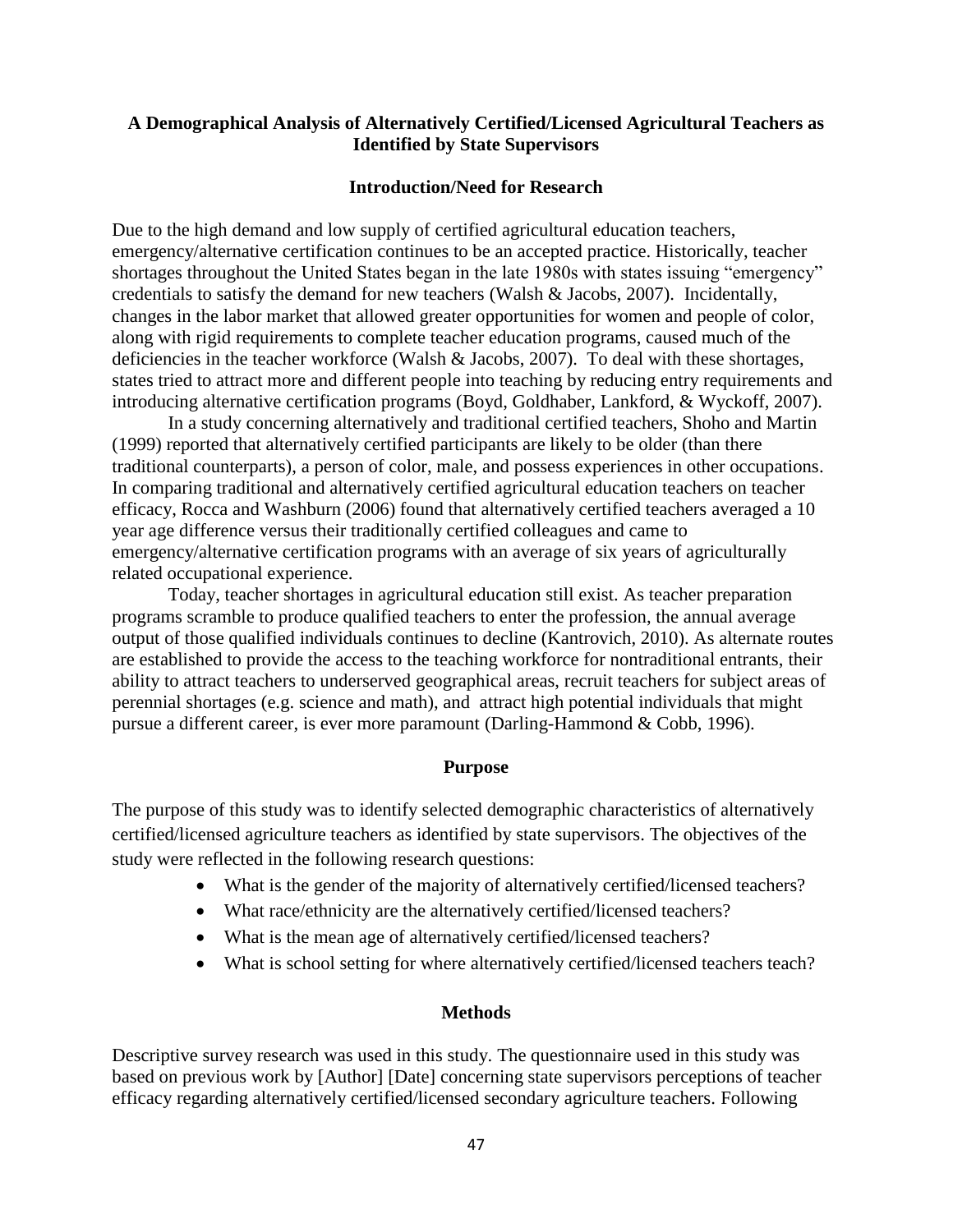Dillman's (2007) *Tailored Design Method* for survey implementation, the researchers implemented a questionnaire using a traditional mailed notification followed by a series of electronic mail (e-mail) reminders. The target population was all state supervisors who were located in states that offered some form of alternative certification/licensure in agricultural education. To determine the availability of alternative programs, the researchers contacted all state supervisors in the U.S.  $(N = 50)$ . Once identified, participants were sent a questionnaire that solicited the demographical makeup of alternative/emergency certified agricultural education teachers within their state. To address nonresponse error, the researchers compared respondents to nonrespondents by comparing participants who completed the questionnaire before the deadline to those that completed the questionnaire after the closing date (Lindner, Murphy, and Briers, 2001). The final response rate was 51%  $(n = 23)$ .

### **Results**

Forty five states offered some form of alternative certification/licensure ( $N = 45$ ). Twenty (87%) respondents indicated that males represented the majority of alternative certified agricultural education teachers in their state while three supervisors (13%) indicated that females made up the majority. Regarding race/ethnicity, 22 respondents (95.7%) indicated that the majority of their alternatively certified/licensed teachers were Caucasian while one state supervisor (4.3%) indicated that the majority of the alternatively certified/licensed teachers were Middle Eastern American. When asked to identify the mean age of the alternatively certified/licensed teachers in their state. Three respondents (13%) identified the ages as less than 25 years old, 10 respondents (43.5%) identified the ages between 26 to 30 years old, three (13%) respondents identified the ages between 31 to 35 years old, six supervisors (26.1%) identified the ages between 36 to 40 years old, and one state supervisors (4.3%) indicated that the mean age of alternative certified/licensed teachers were 41 years and older. Respondents were also asked to describe the school setting for where alternatively certified/licensed teachers (majority) taught. Nine respondents (39.1%) indicated that the alternatively certified/licensed teachers were teaching in rural communities. Thirteen respondents (56.5%) indicated that the alternatively certified/licensed teachers were teaching in urban communities, and one respondent (4.3%) indicated that the alternatively certified/licensed teachers were teaching in a metropolitan area.

#### **Conclusions/Impact on Profession**

Generally, a diverse demographical difference exists between alternatively certified/licensed agricultural education teachers throughout the country. The gender and race/ethnicity representation of participants reflected a similar representation of the total (alternative and traditional) agricultural education teacher population in the country (Kantrovich, 2010). Based on the findings of this study, the researchers suggest that agricultural educators develop meaningful partnerships with alternatively certified teacher programs to increase to effectiveness of agricultural education, regardless of licensure route. The findings of this study will be utilized to determine teacher preparation methods used to alternatively certify/license individuals for agricultural education. These results will reflect the opinions of state supervisors on their effectiveness. The findings will be provided to state supervisors and teacher educators as well as other career and technical teacher associations. Finally, the results will contribute to the body of knowledge on the continuing challenges facing the preparation of effective agriculture teachers.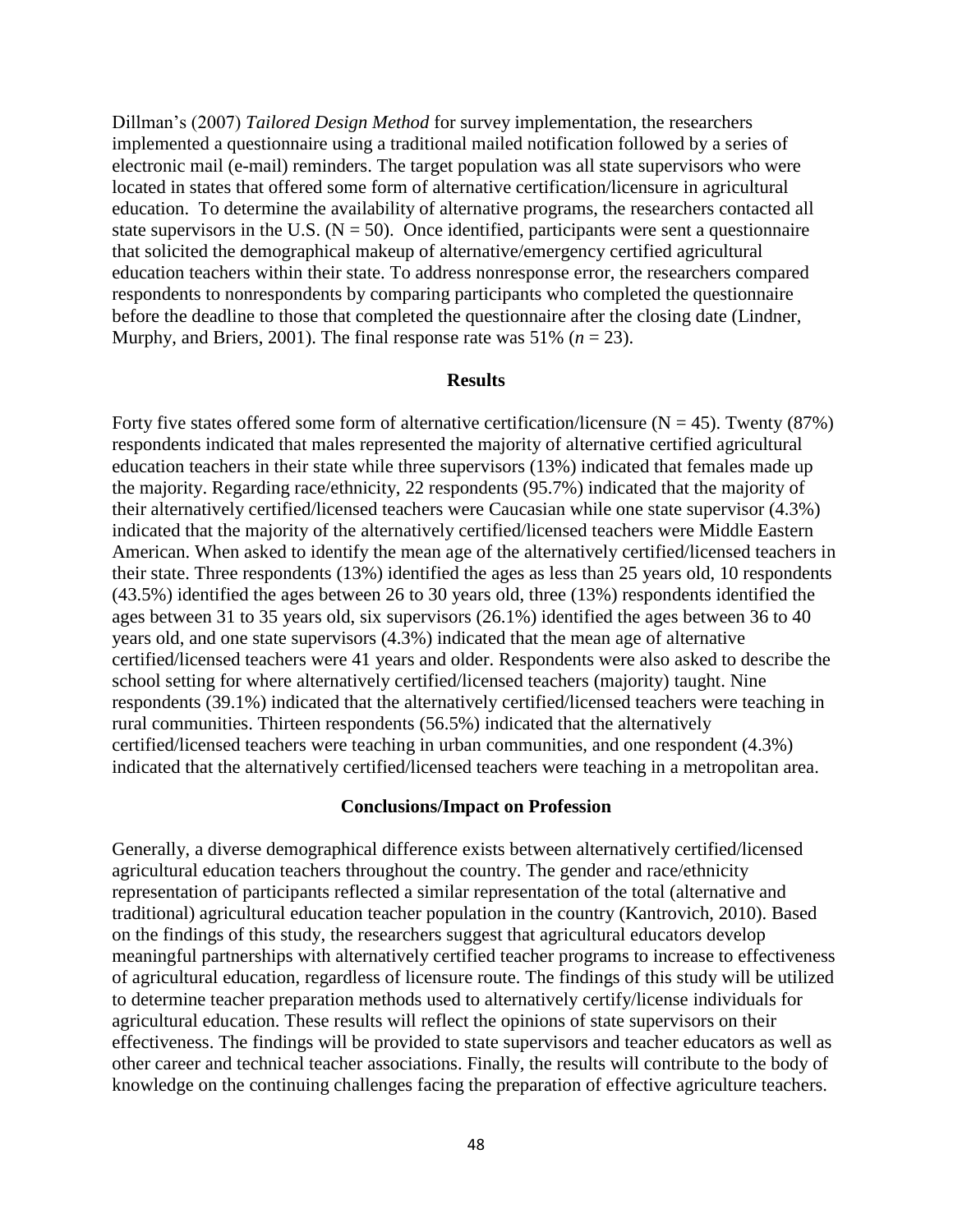[Author]. [Date]. [Manuscript Title]. [State] University, [City].

- Boyd, D., Goldhaber, D., Lankford, H., & Wyckoff, J. (2007). The effect of certification and preparation on teacher quality. *The Future of Children, Excellence in the Classroom, 17*(1), 45-68.
- Darling-Hammond, L., & Cobb, V.L. (1996). The changing context of teacher education.In F. Murray (Ed.), *The teacher educator's handbook: Building a knowledge base for the preparation of teachers*. San Francisco: Jossey-Bass.
- Dillman, D. A. (2007). *Mail and Internet surveys: The tailored design method*. Hoboken, NJ: John Wiley & Sons, Inc.
- Kantrovich, A. J. (2010). *The 36th Volume of A National Study of the Supply and Demand for Teachers of Agricultural Education 2006-2009*. West Olive, MI: Michigan State University Extension.
- Lindner, J. R., Murphy, T. H., & Briers, G. (2001). Handling nonresponse in social science research. *Journal of Agricultural Education, 42*(4), 43-53. doi: 10.5032/jae.2001.04043
- Rocca, S.J., & Washburn, S.G. (2006). Comparison of teacher efficacy among traditionally and alternatively certified agriculture teachers. *Journal of Agricultural Education, 47*(3), 58- 69. doi: 10.5032/jae.2006.03058
- Shoho, A. R., & Martin, N. K. (1999). A comparison of alienation among alternatively and traditionally certified teachers. *Paper presented at the meeting of the American Educational Research Association*, Montreal, Canada.
- Walsh, K. & Jacobs, S. (2007). *Alternative certification isn't alternative.* Thomas B. Fordham Institute.Washington, DC.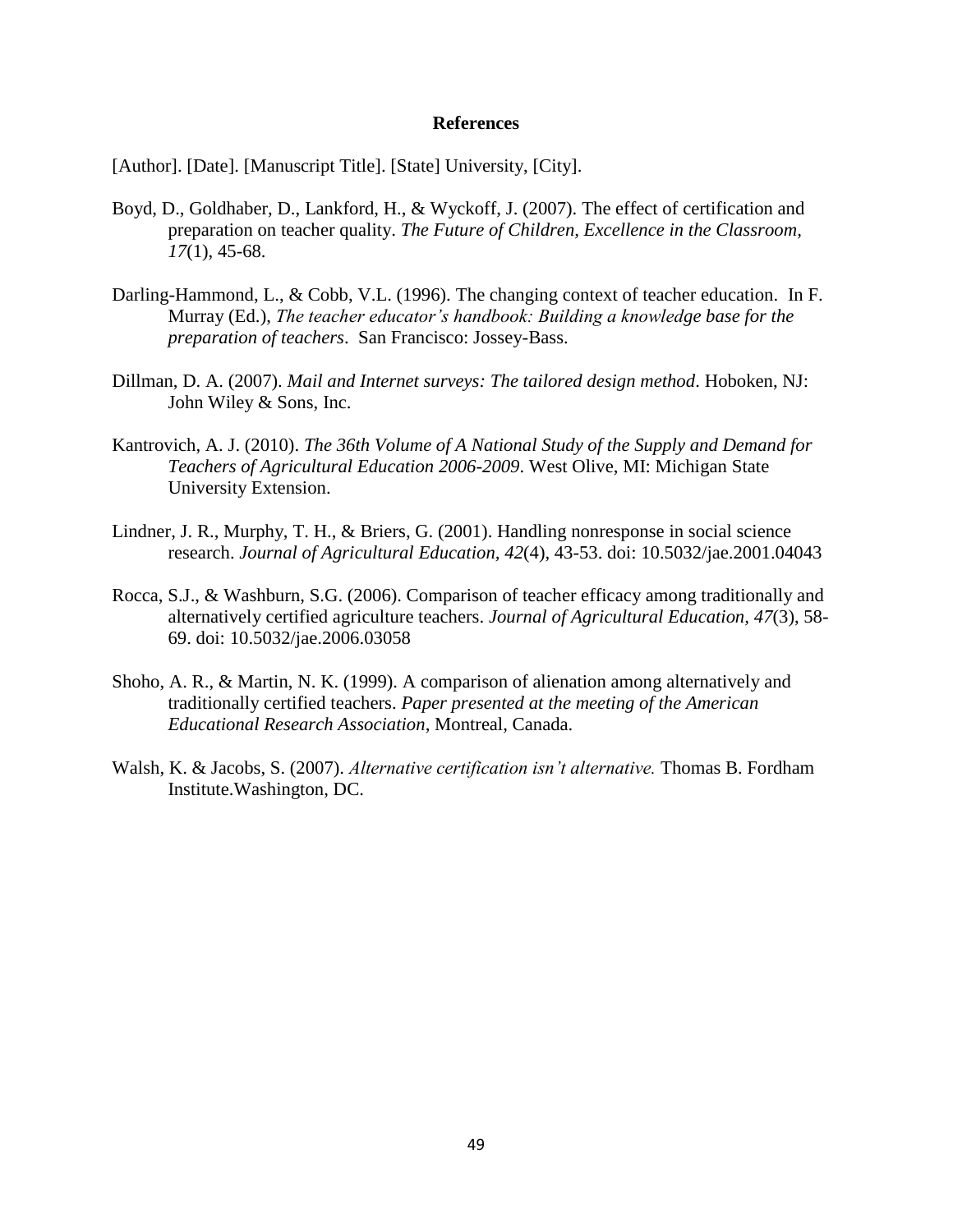Research Poster

## **A Descriptive Analysis of Nature of Science (NOS) Measurement Tools for Use in Agricultural Education**

Bekah Nortrup Graduate Research Assistant Department of Youth Development and Agricultural Education Purdue University 221 Agricultural Administration West Lafayette, IN 47906 Phone: 317-642-7566 Email: rnortrup@purdue.edu

Levon Esters, Ph.D. Assistant Professor Department of Youth Development and Agricultural Education Purdue University 219 Agricultural Administration West Lafayette, IN 47906 Phone: 765-494-8423 Email: [lesters@purdue.edu](mailto:lesters@purdue.edu)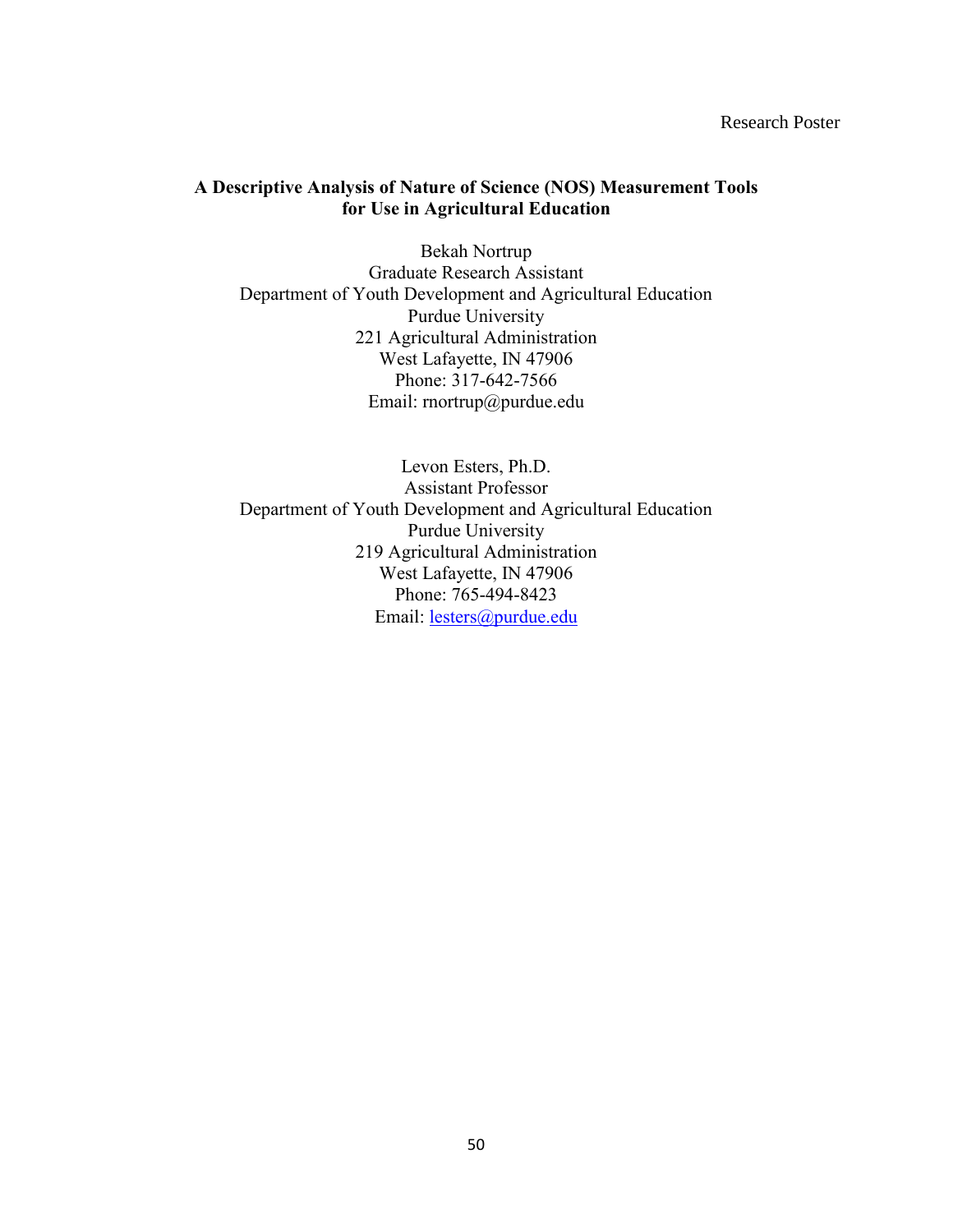## **A Descriptive Analysis of Nature of Science (NOS) Measurement Tools for Use in Agricultural Education**

### **Introduction**

As science literacy remains a highly important goal for science advocates (American Association for the Advancement of Science, 1990; 1993; National Research Council, 1996), the push for science educators to translate these goals into educational practices becomes even more pressing. With the additional call from the National Research Council (1988) for agriculture to integrate science into the curriculum and classroom, science literacy is an important topic for agricultural educators. One of the key components of science literacy is the nature of science (NOS). The NOS is commonly referred to as the "epistemology and sociology of science, science as a way of knowing or the values and beliefs inherent to scientific knowledge and its development" (Lederman, 1992, p. 331). As agriculture is an applied science, teaching the principles of science, in the contexualized setting of agriculture (Buriak, 1992), the incorporation of NOS into agricultural education becomes a fundamentle element.

In the discipline of science education, NOS assessment is a major topic (Lederman, Wade, & Bell, 1998). As teachers are expected to educate their students on the NOS, teachers themselves should be confident and comfortable in their own understanding of the NOS. Thus, as future teachers undergo preparation for teaching, assessment of their knowledge has been an important focus in research (Abd-El-Khalick, Bell, & Lederman, 1998; Abell, Martini, & George, 2001; Pomeroy, 1993). However, the NOS views and beliefs of pre-service agricultural educators remain unexplored, contrary to their science education peers, even while they are expected to practice much of the same discipline. To lay the foundation for future research, a review of NOS assessment instruments for pre-service teachers has been collected and analyzed through the perspective of agricultural education for validity, reliability and alignment with NOS. The purpose of this analysis is to evaluate the status of current NOS assessment tools as it relates to agricultural education and provide direction for instrument development in the future.

#### **Methodology**

A wide variety of instruments and tools have been created to meet the needs of the investigators in the field of NOS research. Since comparing and contrasting all of the tools is not feasible for the scope of this project, criteria were applied in instrument selection. First, the tool must have been designed to measure the nature of science perceptions, beliefs, views or conceptions. Second, the instrument must have been validated for the age group of college undergraduates and/or pre-service teachers. Lastly, in order to provide both a historical perspective to demonstrate the history of NOS instrument development, while also providing a working analysis of modern tools, only a selection of historical tools (created prior to 1980) are discussed. After the tools were selected, they were analyzed for reliability, validity and alignment of the instrument with the tenets of the nature of science. While there is no single definition of the NOS, there are common themes throughout the working body of NOS research (Lederman, 2007), which were used to evaluate the NOS content of the in the context of agriculture.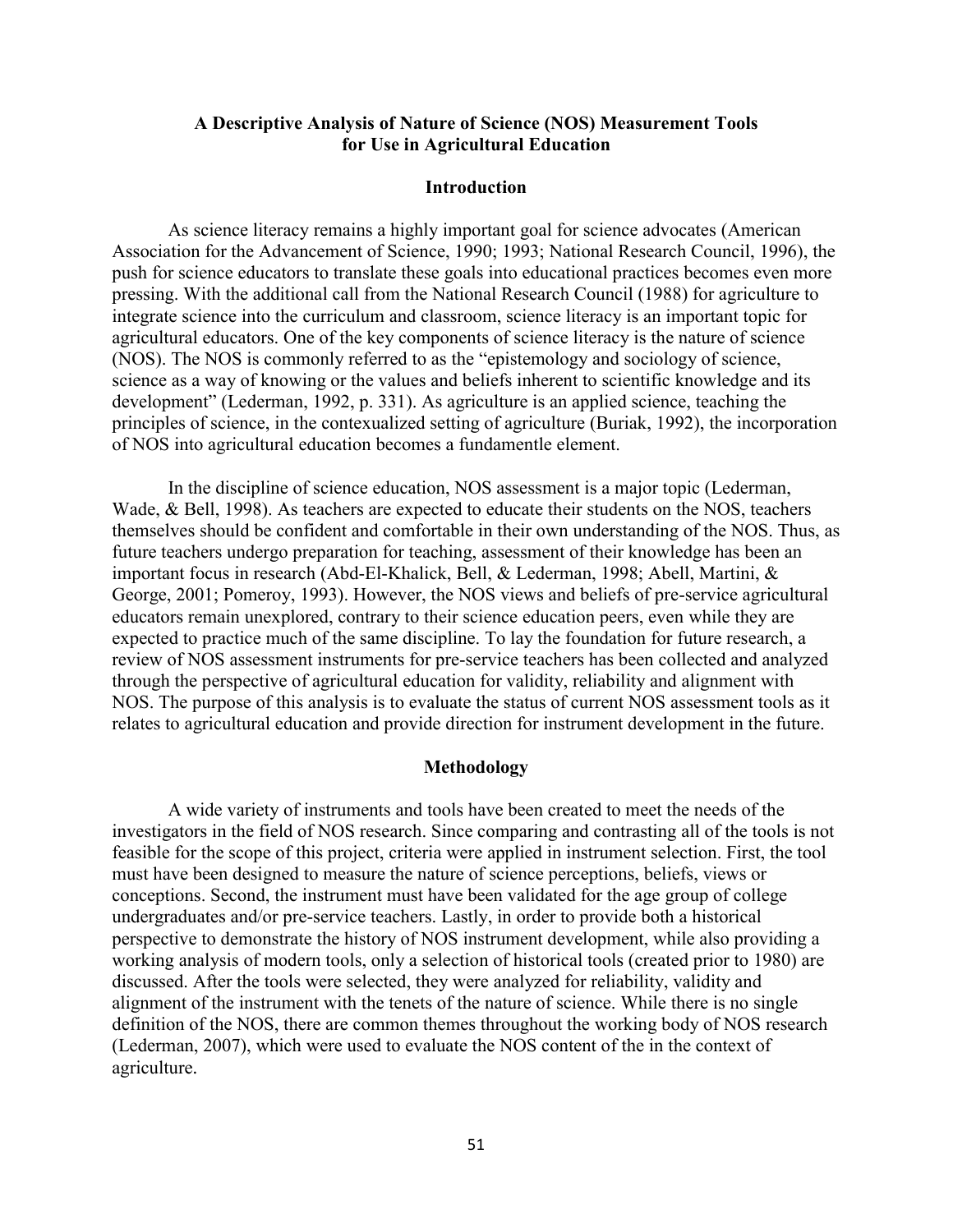### **Findings**

Tools created prior to 1980 that were analyzed showed evidence of minimal to moderate misalignment with the NOS tenets, and showed moderate levels of reliability. However, a serious flaw of most of the tools reviewed was that their external product, a single number, had little authentic value due to their lack of subscales. Finally, many of the tools contained language or examples that could potentially reduce the validity of the tool in agricultural education settings.

After 1980, tools developed were primarily qualitative, creating test items that more deeply explored participant perceptions. The tools of this time generated data that was more useable and authentic. Bias, specifically in the interpretation of research remained an issue. The language of these tools is purposely broad, which allows for the application in agricultural education while retaining validity. In the last three years, the most cutting edge instruments are ones that contain both qualitative and quantitative items. While testing and refinement remain, they seek to build upon tools of the past years while solving issues of extensive time investment by researchers that use a purely qualitative tool.

#### **Conclusions**

 After the review of instruments currently utilized or in the process of development for NOS assessment in pre-service science teachers, it was observed that many of the quality tools available for the science education field would be equally as appropriate for assessing the NOS views of pre-service agricultural educators. While debate remains on the most appropriate framework, the core of the argument for either method or a combined approach lies in the hands of the investigators with their the purpose of research and the desired impact and outcome of data being the fundamental selection element. Researchers have a variety of measurement tools that provide reliable and valid data, however the alignment of NOS tenets with test items, and the application of data in an authentic context should be the deciding factor on instrument selection in agricultural education.

#### **Recommendations**

Just as science educators and their pre-service counterparts are assessed for their views of NOS, it is imperative that the agricultural education discipline does the same. Grady, Dolan, & Glasson (2010) made similar recommendations for the addition of NOS in agricultural education research. At this stage of minimal research, it could be reasoned that pre-service NOS assessment in agriculture should focus on methods that elicit view(s) and misconceptions in order to create a foundation of knowledge for improving practices. The integration of NOS is essential for agricultural education, and in order to promote effective practices, the assessment of NOS views is equally important. Assessment of NOS views and practices are needed throughout the practitioner preparation model in order to create a program that prepares educators capable of teaching the NOS in classrooms today.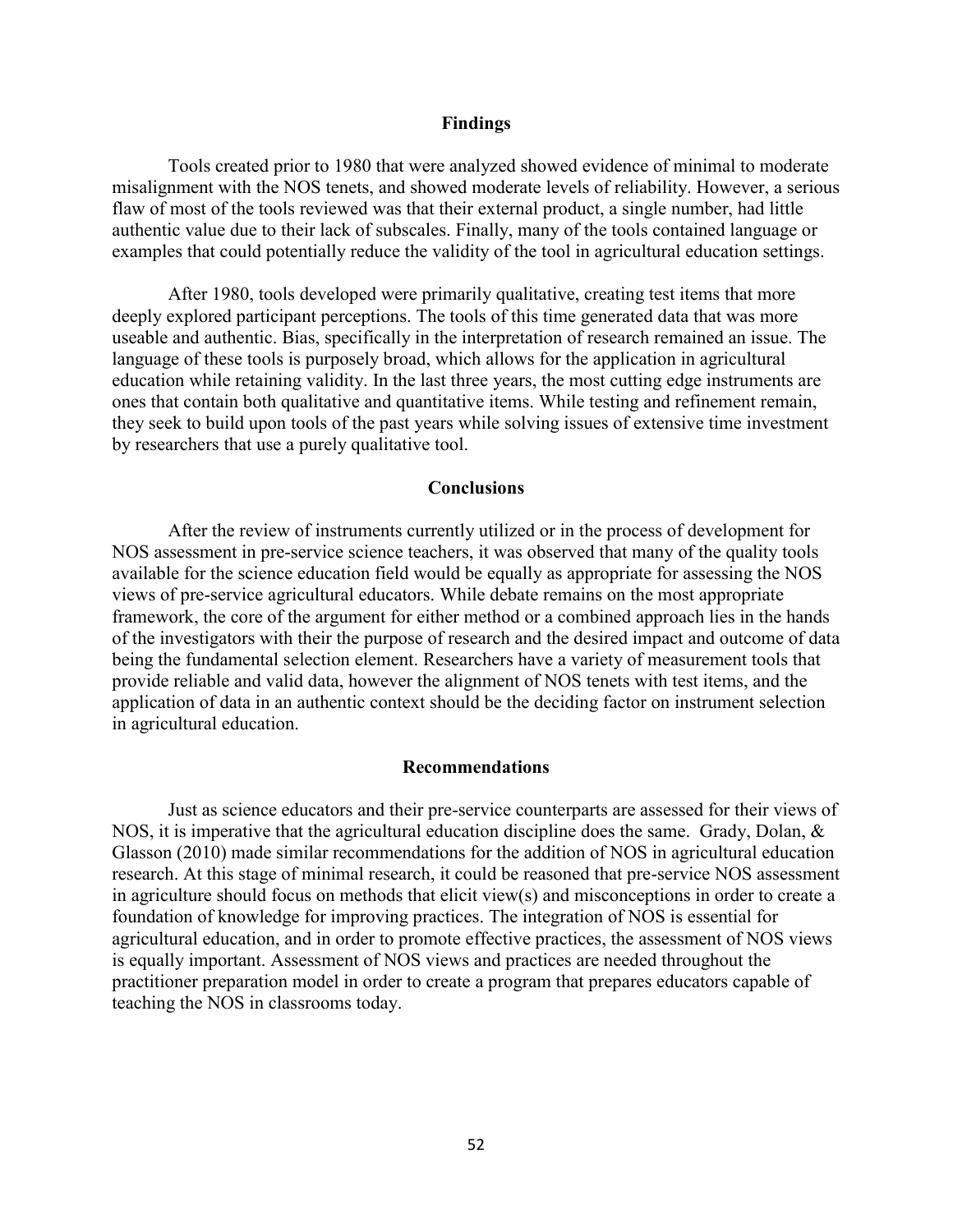- Abd-El-Khalick, F., Bell, R. L., & Lederman, N. G. (1998). The nature of science and instructional practice: Making the unnatural natural. *Science Education, 82*, 417-436.
- Abell, S., Martini, M., & George, M. (2001). 'That's what scientists have to do': preservice elementary teachers' conceptions of the nature of science during a moon investigation. *Internation Journal of Science Education, 23*(11), 1095-1109.
- American Association for the Advancement of Science. (1990). *Science for all Americans.* New York: Oxford University Press.
- American Association for the Advancement of Science. (1993). *Benchmarks for science literacy: Project 2061.* New York: Oxford University Press.
- Buriak, P. (1992). Filling the gap in agriculture. *The Agricultrural Educator Magazine, 64*(9).
- Grady, J. R., Dolan, E. L., & Glasson, G. (2010). Agriscience student engagement in scientific inquiry: Representations of scientific processes and the nature of science. *Journal of Agriculture Education, 51*(4), 10-19.
- Lederman, N. G. (1992). Students' and teachers' conceptions of the nature of science: A review of the research. *Journal of Research in Science Teaching, 29*, 331-359.
- Lederman, N. G. (2007). Nature of science: Past, present and future. In S. Abell, & N. Lederman (Eds.), *Handbook of research on science education.* Mahwah, NJ: Erlbaum.
- Lederman, N. G., Wade, P. D., & Bell, R. L. (1998). Assessing understanding of the nature of science: A historical perspective. In W. McComas (Ed.), *The nature of science in science education: Rationales and strategies* (pp. 331-350). Netherlands: Kluwer.
- National Research Council. (1988). *Understanding agriculture.* Washington, DC: The National Research Council.
- National Research Council. (1996). *National science education standards.* Washington, DC: National Research Council.
- Pomeroy, D. (1993). Implications of teachers' beliefs about the nature of science: comparison of the beliefs of scientists, secondary science teachers, and elementary teachers. *Science Education, 77*(3), 261-278.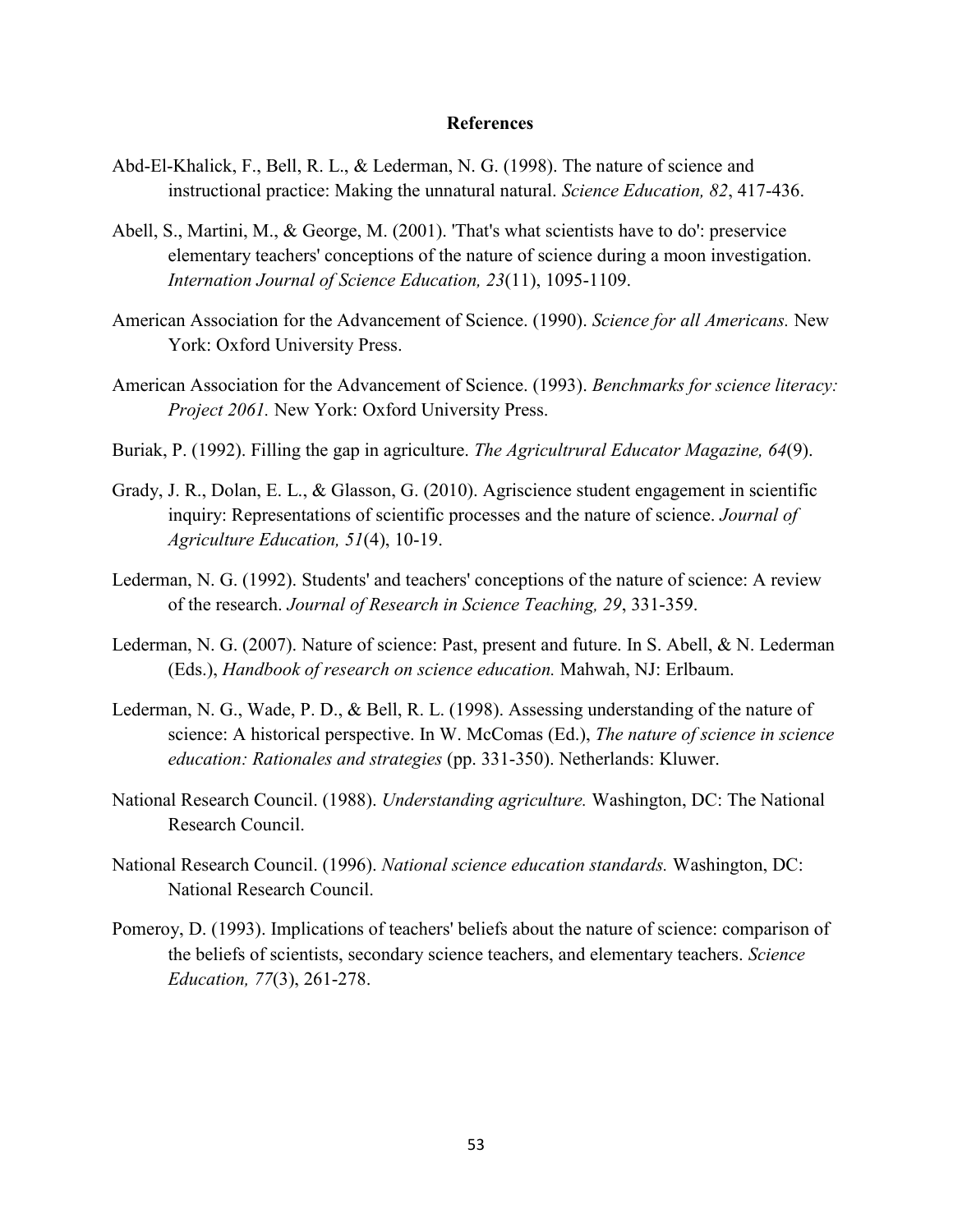# Research Poster

# **A Synthesis of Agricultural Mechanics Laboratory Literature**

G. Curtis Langley 207 Ag Engineering Bldg Columbia, MO 65211 [gclxwc@mail.missouri.edu](mailto:gclxwc@mail.missouri.edu) 832-401-9552

Tracy Kitchel 126 Gentry Hall Columbia, MO 65211 [kitcheltj@missouri.edu](mailto:kitcheltj@missouri.edu)

Anna L. Henry 127 Gentry Hall Columbia MO 65211 [Henryan@missouri.edu](mailto:Henryan@missouri.edu)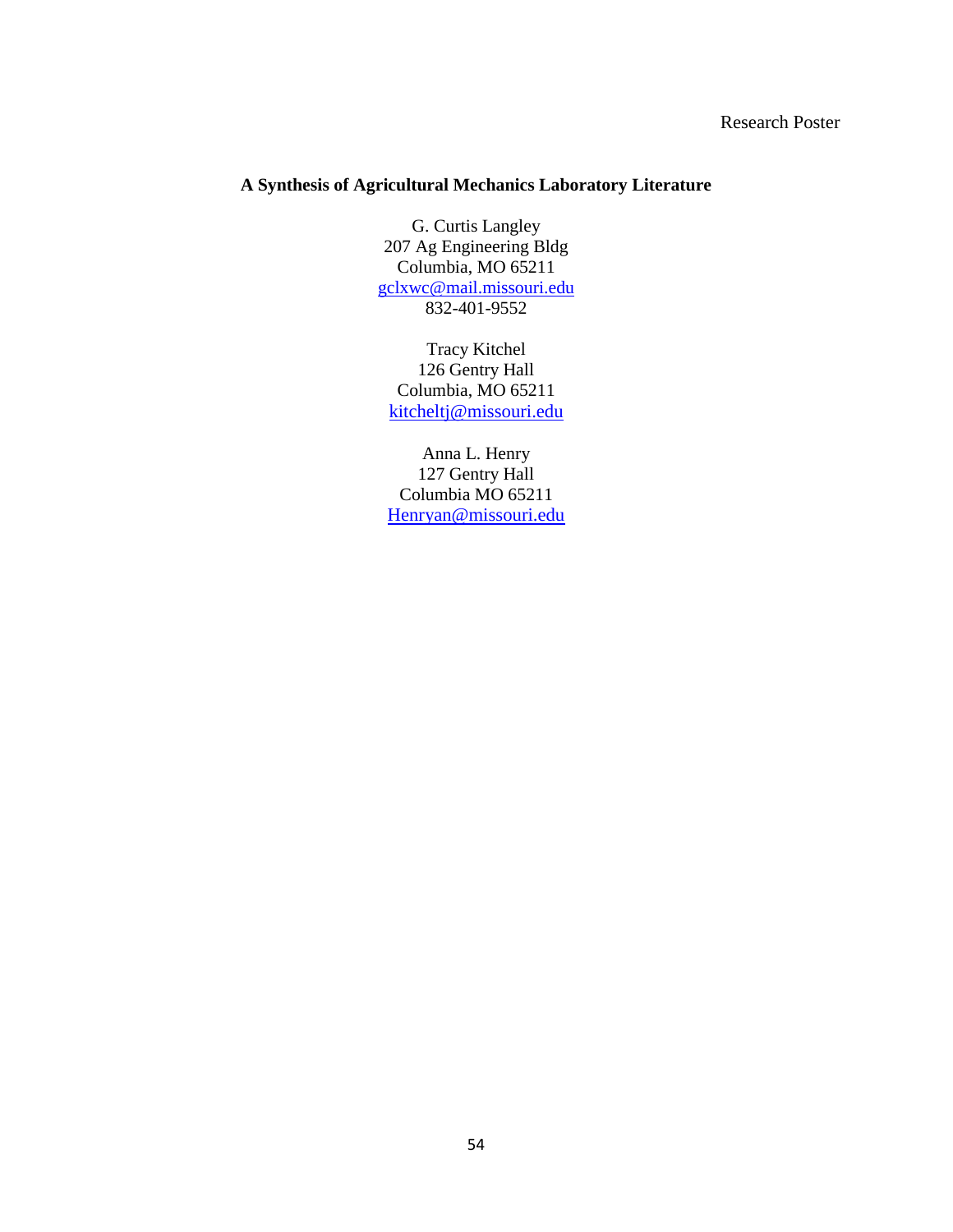#### **A Synthesis of Agricultural Mechanics Laboratory Literature**

### **Introduction**

Agricultural mechanics classes offer students ample opportunities to apply knowledge. These classes are some of the highest enrollment classes an agriculture program can offer (Hubert & [Leising, 2000\)](#page-56-0) and one of the skills taught in almost every teacher preparation program in the country. However, as recent as 2012, entire states have been closing "shop" classes as older teachers retire and new teachers move to a different positions. Moreover, agricultural laboratories are potentially powerful contexts for student learning outcomes to occur[\(Roberts & Ball, 2009\)](#page-56-1), and provide a place for students to actively engage in scientific inquiry and application [\(Osborne & Dyer,](#page-56-2)  [2000\)](#page-56-2). Over 25 years ago, it was asserted agriculture teachers spend up to two-thirds of their time in the agriculture mechanics laboratory [\(Shinn, 1987\)](#page-56-3), and substantiated by Saucier and McKim (2011). However, a declining agricultural mechanization requirement for undergraduate teacher education has created shortages of teachers with agriculture mechanization skills. Moreover, enrollment in agricultural mechanics courses in high schools increased 42% since 1989, yet there is a decrease in resources for this facet of agriculture programs [\(Saucier & McKim, 2011\)](#page-56-4). Priority three of the National Research Agenda is aimed at supplying a sufficient supply of well-prepared agricultural scientists and professionals to drive sustainable growth, scientific discovery, and innovation in public, private, and academic settings. This initiative specifically suggests the next generation of the work force will need to be skilled professionals beyond today's standards in the areas of science, technology, engineering, and mathematics (STEM). Given this initiative's goals, it is imperative to determine what future research should be conducted to advance the work of the profession in this area.

### **Purpose/Objectives**

There is a need to summarize and synthesize agricultural mechanics literature. The specific purpose of this study was to identify and synthesize research related to agricultural mechanics since 1990. Based on this purpose the following research question was developed.

1. Synthesize research related to Agricultural Mechanization as documented in agricultural education literature.

### **Methods and Procedures**

The design for this study was a research synthesis that used trustworthy sources for gathering past research to contribute to the body of knowledge around agricultural education. For search and inclusion criteria, the researcher consulted Cooper (2010) for guidelines using scholarly search engines. The terms *agricultural*, *agriculture*, *education*, *mechanics*, and *mechanization* were used. The researcher determined after initial investigation the terms *power* and *machinery* were valuable when using scholarly search engines.

The parameters for this study were set following the articles published by Johnson and Schumacher in 1989 dealing with competencies agriculture teachers felt were essential to be able to teach agricultural mechanics. Articles published in the *Journal of Agricultural Education*, *Southern Region Journal of Southern Agricultural Education Research*, Conference proceedings, the *Journal of Agricultural Systems Management*, and the *Journal of American Society of Biological and Agriculture Engineers* were included in this search. A total of 68 articles meeting the search criteria were found, with 13 of those being duplicated, yielding a usable total of 55 articles.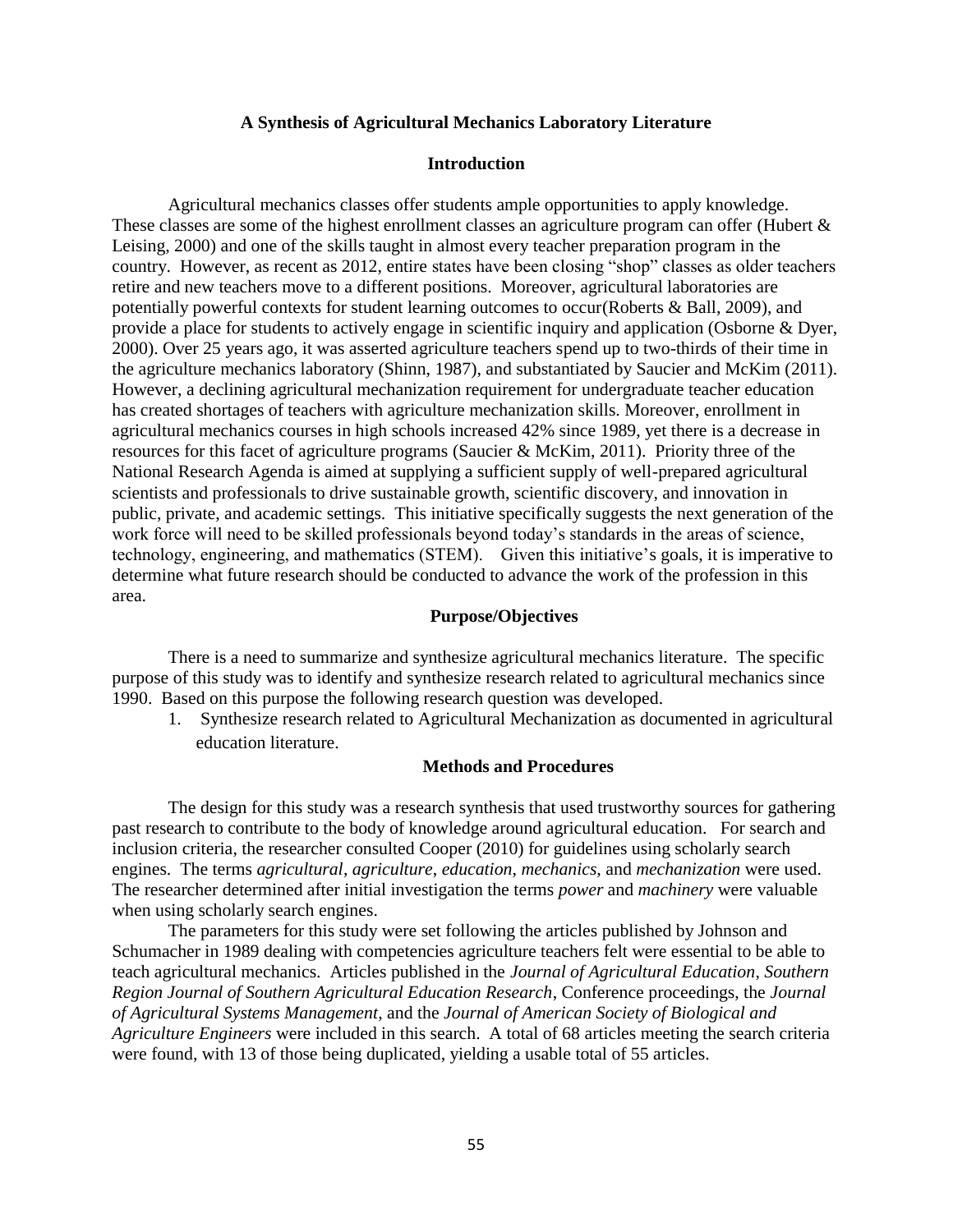#### **Findings**

Objective one sought to synthesize research related to Agricultural Mechanization as documented in agricultural education literature. It was found that literature could be divided into four distinct categories of research: Teacher needs, curriculum design, safety, and student and teacher competencies. The remainder of the finds only represents a small portion of the related literature due to the space requirements of this manuscript.

Teacher needs are researched in two areas: professional development and teacher preparation. Well-prepared knowledgeable teachers can safely and effectively guide students in the development of practical and hands skills (Saucier, 2010). However, some institutions across the country require no coursework in agricultural mechanics. In addition, curriculum design often comes from necessity, and is left to the instructor. When designing instructional materials one should contact people in the community, local industries, and teachers in the area (Lawver, Akers, Smith, Barton, & Fraze, 2004) A strength of agricultural education is the ability to adapt to changing needs of the community, and people impacted immediately by curriculum changes should be consulted (Burris, Robinson, & Terry, 2005).

Safety research has primarily focused on resources available to students and teachers. Dyer and Andreasen (1999) conducted a safety synthesis and noted that the areas of ventilation and noise were of the greatest concern with minimal research being conducted. Finally, competencies students need to learn, and those that teachers should possess were piloted by Johnson and Schumacher in 1989. Those competencies continue to be reviewed and revised by researchers.

#### **Conclusion/Recommendations/Implications**

A fair amount of research has been conducted in the areas of teacher needs in regard to professional development, but it continues to be ranked highly as a need perceived by teachers (Layfield & Dobbins, 2002; McKim & Saucier, 2011). This could be due to new technology being used, or lack of pedagogical content knowledge due to low hour requirements at pre-service institutions.

Curriculum design has specific causes researched that are not generalizable to larger populations. This localized research should be expanded to help overcome the struggles of restricted space, equipment, and fiscal resources (Baker, Thoron, Meyers, & Cody, 2008). This research could aid in overcoming barriers at schools across the country.

Safety research is minimal in regard to actual practice in a laboratory setting. The current research is perception-based, as well as dated. Dyer et al., (1999) asserted that ventilation and noise were two areas of concern, yet minimal research has been conducted since then to describe how these areas effect inhabitants of the laboratory. Research should be conducted to describe the health effects of laboratory practices on teachers and students.

Student and teacher competencies are important for the profession for describing what teachers feel they are lacking. Schumacher and Johnson (1990) asserted that some teachers may not be covering important topics due to lack of perceived importance. Teachers should be consulting with local businesses and individuals to determine what needs should be met. This ultimately should drive the instruction at teacher preparation institutions.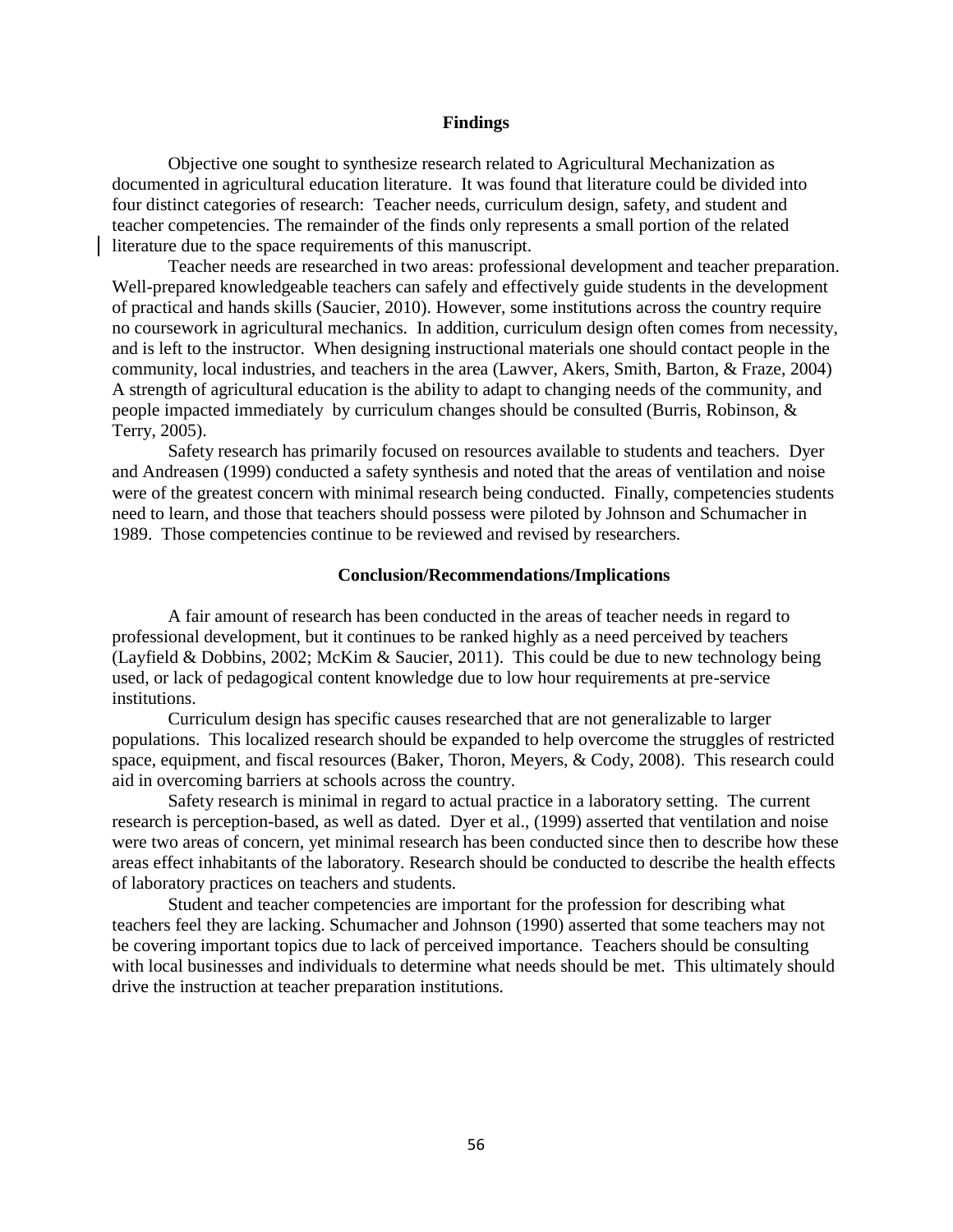- <span id="page-56-0"></span>Baker, A. J., Thoron, A. C., Meyers, B. E., & Cody, T. J. (2008). The influence of laboratory experience timing on student knowledge-level achievement in an undergraduate Introductory agricultural mechanics course. *NACTA Journal, 52*(1), 3.
- <span id="page-56-2"></span>Burris, S., Robinson, J. S., & Jr., R. T. (2005). Preparation of pre-service teachers in agricultural mechanics. *Journal of Agricultural Education, 46*(3), 12.
- <span id="page-56-1"></span>Cooper, H. (2010). *Research synthesis and meta-analysis: A step by step approach*. Thousand Oaks, Calafornia Sage Pubications
- <span id="page-56-4"></span>Dyer, J. E., & Andreasen, R. J. (1999). Safety issues in agricultural education laboratories: A synthesis of research *Journal of Agricultural Education, 40*(2), 9.
- <span id="page-56-3"></span>Hubert, D. J., & Leising, J. (2000). An assessment of agricultural mechanics courses requirements in agricultural teacher education. *Journal of Southern Agricultural Education Research, 50*(1), 9.
- <span id="page-56-6"></span>Johnson, D. M., & Schumacher, L. G. (1989). Agricultural mechanics specialists identification and evaluation of agricultural mechanics laboratory management competencies: A modified delphi approach. *Journal of Agricultural Education, 30*(3), 54.
- <span id="page-56-5"></span>Lawver, D. E., Barton, J., Akers, C., Smith, J. H., & Fraze, S. (2004). *Agricultural mechanics curriculum for agricultural science teacher certification: A delphi study*. Paper presented at the Annual National Agricultural Education St. Louis, Missouri
- <span id="page-56-7"></span>Layfield, K. D., & Dobbins, T. R. (2002). Inservice needs and perceived competencies of South Carolina agricultural educators *Journal of Agricultural Education, 43*(4), 10.
- McKim, B. R., & Saucier, P. R. (2011). Agricultural mechanics laboratory management professional development needs of Wyoming secondary agriculture teachers *Journal of Agricultural Education, 52*(3), 12.
- Osborne, E. W., & Dyer, J. E. (2000). Attitudes of Illinois agriscience students and their parents toward agriculture and agricultural education programs. *Journal of Agricultural Education, 41*(3), 9.
- Roberts, G., & Ball, A. (2009). Secondary agricultural science as content and context for teaching. *Journal of Agricultural Education, 50*(1), 81-91. doi: 10.5032/jae.2009.01081
- Saucier, P. R. (2010). *Level of influence of selected factors upon Missouri agricultural education teachers' choice to instruct agricultural mechanics curriculum*. Agricultural Education. University of Missouri. Columbia, MO.
- Saucier, P. R., & McKim, B. R. (2011). Student teachers in Texas regarding management of the agricultural mechanics laboratory: Implications for the professional development of early career teachers in agricultural education. *Journal of Agricultural Education, 52*(4), 20.
- Schumacher, L. G., & Johnson, D. M. (1990). Time series analysis of agricultural education student teachers perceptions of agricultural mechanics lab management competencies. *Journal of Agricultural Education, 31*(4), 7.
- Shinn, G. C. (1987). The time to improve your laboratory teaching. *Agricultural Education Magazine, 60,* 2.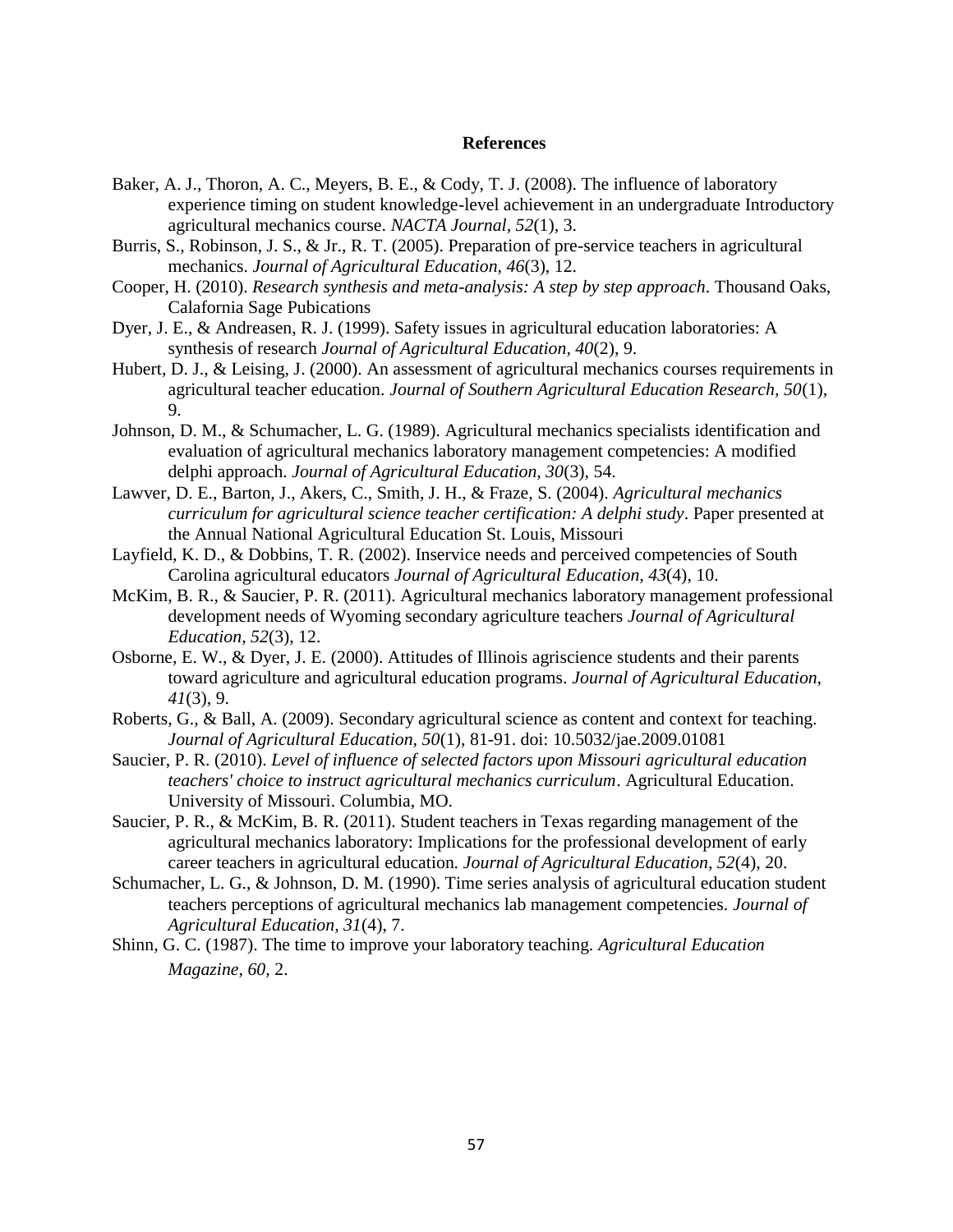# Research Poster

# **Assessing Creativity in School Based Agricultural Education**

Kristina Haug 124 Gentry Hall Columbia, MO 65211 360-747-0172 kh852@mail.missouri.edu

Dr. Anna L. Henry 127 Gentry Hall Columbia, MO 65211 573-884-9797 [henryan@missouri.edu](mailto:henryan@missouri.edu)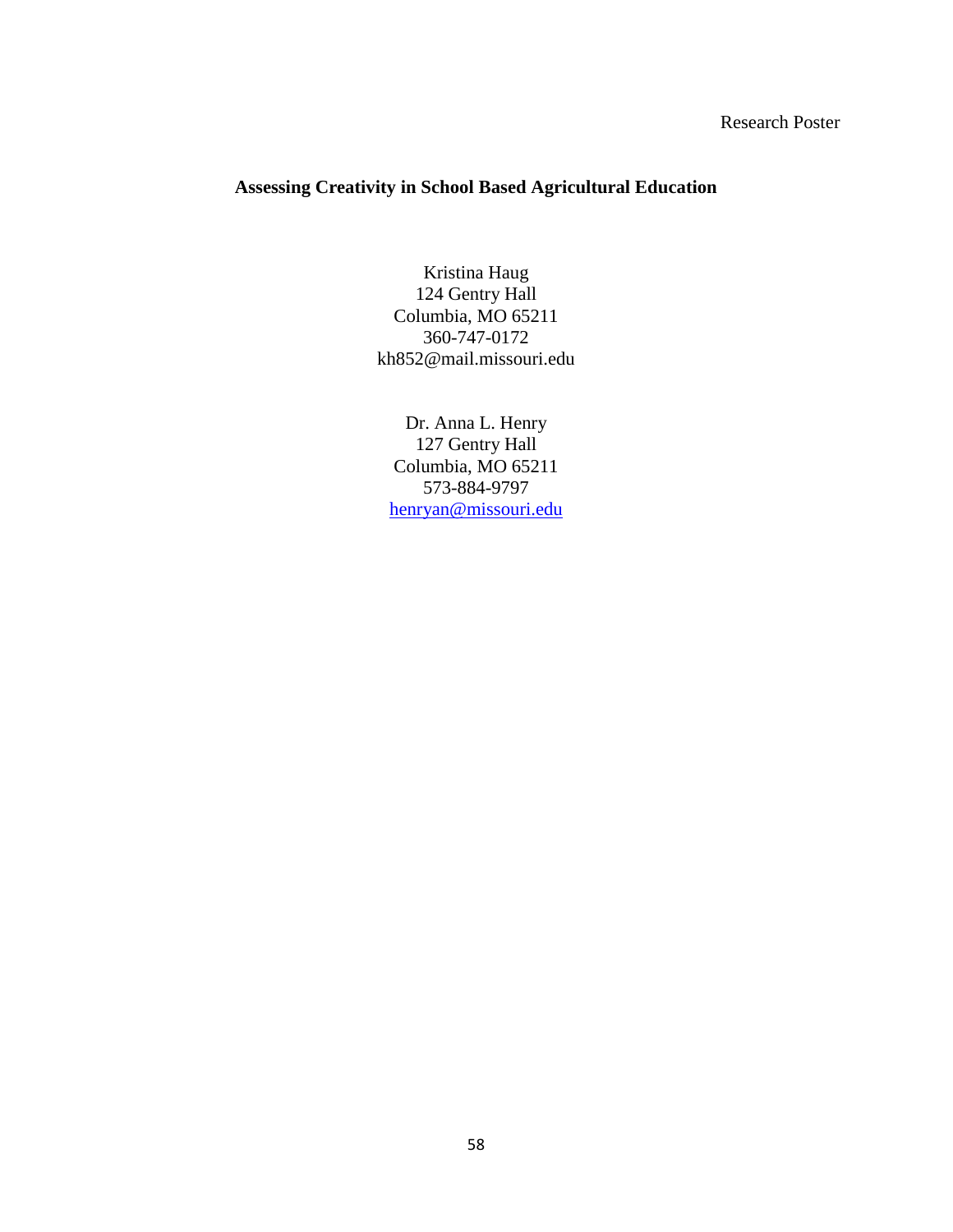### **Assessing Creativity in School Based Agricultural Education**

#### **Introduction & Conceptual Framework**

Over the past 60 years, the United States has shifted from a localized economy to one of global focus (Anastasi, 1976). In a technology dense, market-shifting employment structure, the demand for innovation in the workforce has been growing exponentially and has reached an alltime high (Torrance, 1995). Employers within these markets are faced with the dilemma of filling positions with individuals skilled in four skill areas; collaboration, communication, critical thinking, and creativity (Partnership for the 21<sup>st</sup> century job skills and the Association of Career and Technical Education Association, 2011; Runco, 2004). Within agricultural education classrooms at the high school level, collaboration and communication are evaluated in groupbased projects while critical thinking has been evaluated through the use of standardized testing; Creativity, however, has been overlooked as an important component when designing specific course outcomes and assessments (Craft, 2005). Cognitive, educational and psychometric studies have indicated creativity has been suppressed through school based classroom and assessment conformity, and can be measured for current expression through the use of divergent thinking instruments such as the Torrance Test of Creative Thinking (Runco & Pritzker, 1999, 2004; Torrance, 1995). School-based agricultural education programs are continually integrating science, mathematics and English components into the curriculum through various methods, but little research has been conducted to determine if agriculture courses are developing creativity components in students. Additionally, considering the importance of preparing students for  $21<sup>st</sup>$ century jobs yet to be defined (Gillespie, Jeannet & Hennessey, 2010; Mumford, Marks, Connelly, Zaccaro & Johnson, 1998; Runco, 1986), are agriculture courses designed to allow students to explore course content in methods that further develop or showcase the five creative components: fluency, elaboration, originality, resistance to closure and abstractness of titles?

### **Purpose & Objectives**

The purpose of this study was to explore the five constructs of creativity; elaboration, originality, fluency, abstractness of titles and resistance to closure, present in three grade levels of high school students enrolled in agricultural education courses. The following research questions guided this study: 1. describe the level of creativity exhibited by students enrolled in agricultural courses at the age of 15, 16 and 17; 2. describe the creativity scores within the sample population and grade-related norms? and 3. describe if males and females demonstrate different levels of creativity?

#### **Methods**

The research design was descriptive-correlational in nature using a time and place sample in a Midwestern high school with 54 total students enrolled in the 9, 10, and 11 grades. The established measurement inventory, Torrance Test of Creative Thinking-Figural, was developed within educational settings to test for the levels of creativity present at various ages (Anastacia, 1976). While the Torrance tests have been scrutinized for reliability, Torrance (1995) addressed the issue given specific parameters for using the instrument were followed. Baker,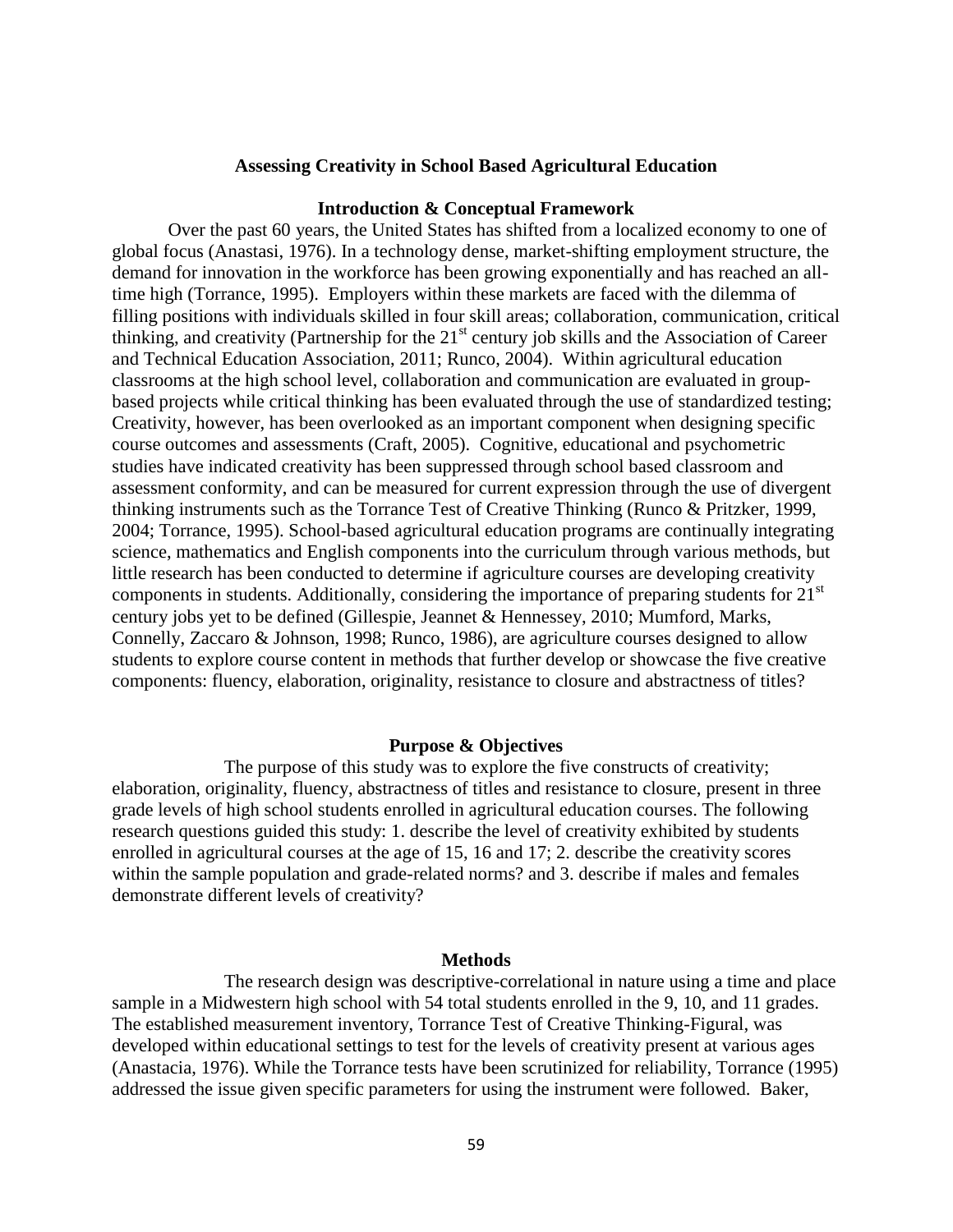Rudd and Pomeroy (2001) further investigated the TTCT and determined it is reliable with a inter-rater reliability of .97. Face and construct validity were established through a panel of experts. One-way ANOVA tests were used to determine if statistically significant differences existed among age groups for each construct. The final response rate was 91% (n=49). Means and standard deviations were calculated as well as norm-referenced statistics according to age groups (Torrance, 2008). The study aligns with the National Research Agenda Priority 5: Effective and Efficient Educational Programs.

#### **Findings**

When comparing students within their respective age groups for creativity tested by the TTCT, one way ANOVAs indicated there were statistically significant differences between groups for originality, elaboration and abstractness of titles. Researchers conducted Bonneferoni post hoc analysis, indicating a statistically significant difference between 15 and 17 year olds for originality, between 16 and 17 year olds for elaboration and between 15 and 17 year olds for abstractness of titles. 17 year olds demonstrated the highest levels for fluency, originality, elaboration, abstractness of titles and resistance to closure. Within the population, 15 year olds scored higher than 16 year olds for fluency, elaboration and resistance to closure. For the second objective, the means and standard deviations of the sample population and the norm-referenced populations were different for all five constructs. When comparing the means for 15, 16, and 17 year olds, the sample population exhibited higher means in the areas of fluency and originality. Without the raw data for the norm-referenced population, findings for this objective will be discussed in the conclusions section and data reported in table format. For the third objective, male  $(n=25)$  and female  $(n=24)$  scores for each of the five constructs were not statistically significant.

### **Conclusions/Implications/Recommendations**

It was concluded that there are differences in the five constructs of creativity as students progress through their high school agricultural education program. This implies a possibility exists to further foster creativity within high school students through placement in agricultural education programs. The finding could suggest that agricultural educators need to further examine creativity constructs in sample populations of students through longitudinal studies as they progress through the courses from 9-12 grades. It was further concluded students within the sample population produced different means and standard deviations than the norm-referenced populations. It may be implied that students within the Midwestern state demonstrate a different level of creativity based upon factors specific to each of the states individually. Additionally, it is recommended further research be conducted on a nationwide level to better assess the level of creativity within the agricultural education programs that focus on curriculum based around problem-solving. With regards to gender comparisons on figural tests, follow up analysis within future research would further solidify if differences do exist within the five constructs measured as part of the TTCT. Finally, researchers recommend a non-probabilistic sample from random schools within the state the study was conducted within, be examined for comparative raw scores of students enrolled in agricultural education as well as non-agricultural education students. As Craft (2005) indicated, results could help guide agricultural education course curriculum towards meeting the needs of the  $21<sup>st</sup>$  century workforce (Gillespie et. al., 2010; Mumford, 2001).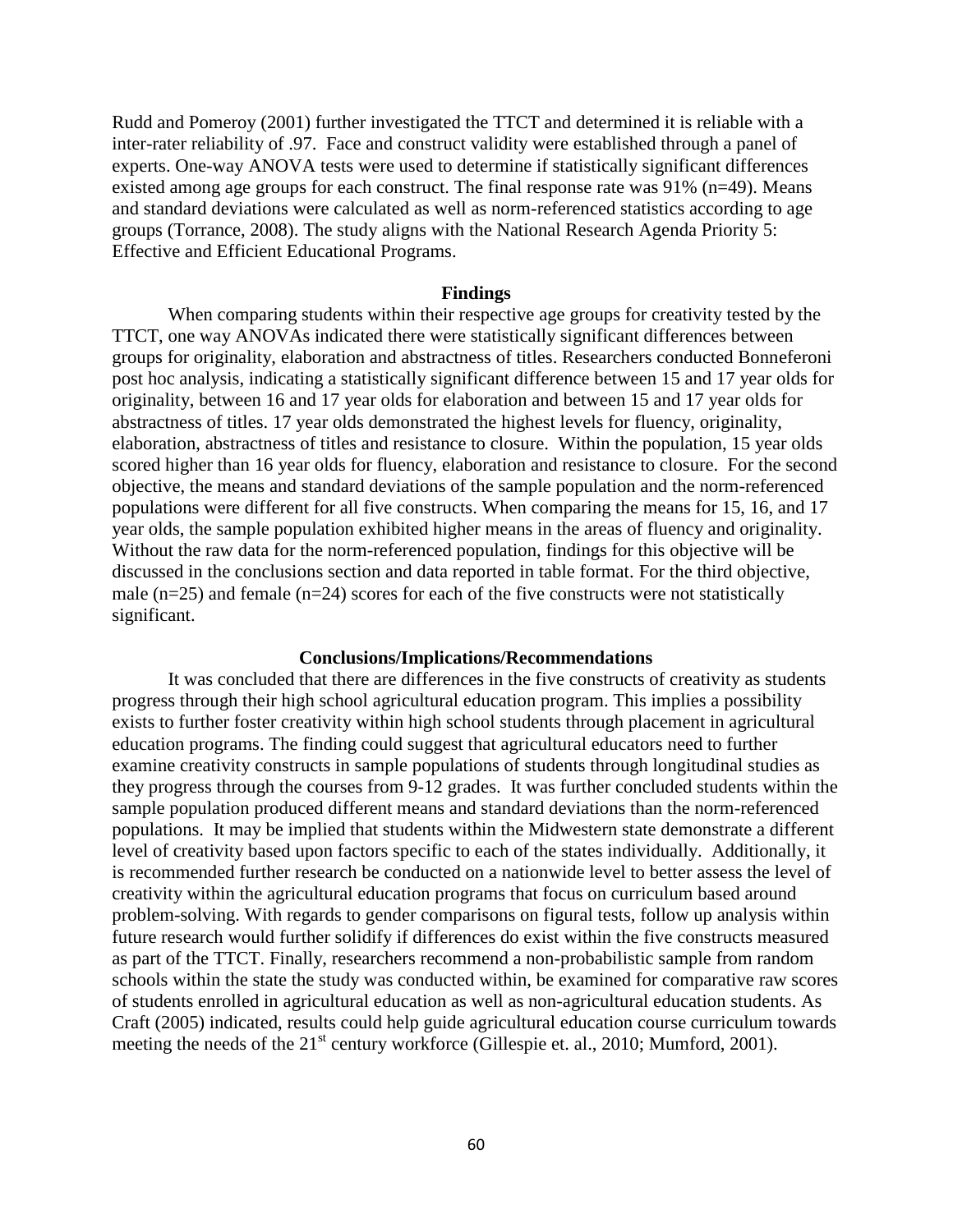Anastasi, A. (1976). *Psychological testing.* New York: Macmillan Publishing.

- Baker, M., Rudd, R., & Pomeroy, C. (2001). Relationships between critical and creative thinking. *Journal of Southern Agricultural Education, 51*(1), 173-188.
- Craft, A.(2005). *Creativity in schools: Tensions and dilemmas.* New York: Routledge.
- Gillespie, K., Jeannet, J. P. & Hennessey, D. (2010). Global Marketing. Ohio: South-Western Cengage Learning.
- Mumford, M. D., Marks, M. A., Connelly, M. S., Zaccaro, S. J., & Johnson, J. F.(1998). Domain-based scoring of divergent-thinking tests: validation evidence in an occupational sample. Creativity Research Journal, 11, 151-163.
- Runco, M. A. (2004). Creativity. *Annual Review of Psychology, 55*, 657-687.

Runco, M. A., Pritzker, S. R., (1999). *Encyclopedia of Creativity*. California: Academic.

- Runco, M. A.,(1986). Flexibility and originality in children's divergent thinking. *Journal of Psychology 120*, 345-352.
- Torrance, E. P. (1995). *Why fly? A philosophy of creativity.* New Jersey: Ablex Publishing Corporation.
- Torrance, E. P. (2008). *Torrance tests of creative thinking: Norms technical manual.* Illinois: Scholastic Testing Service.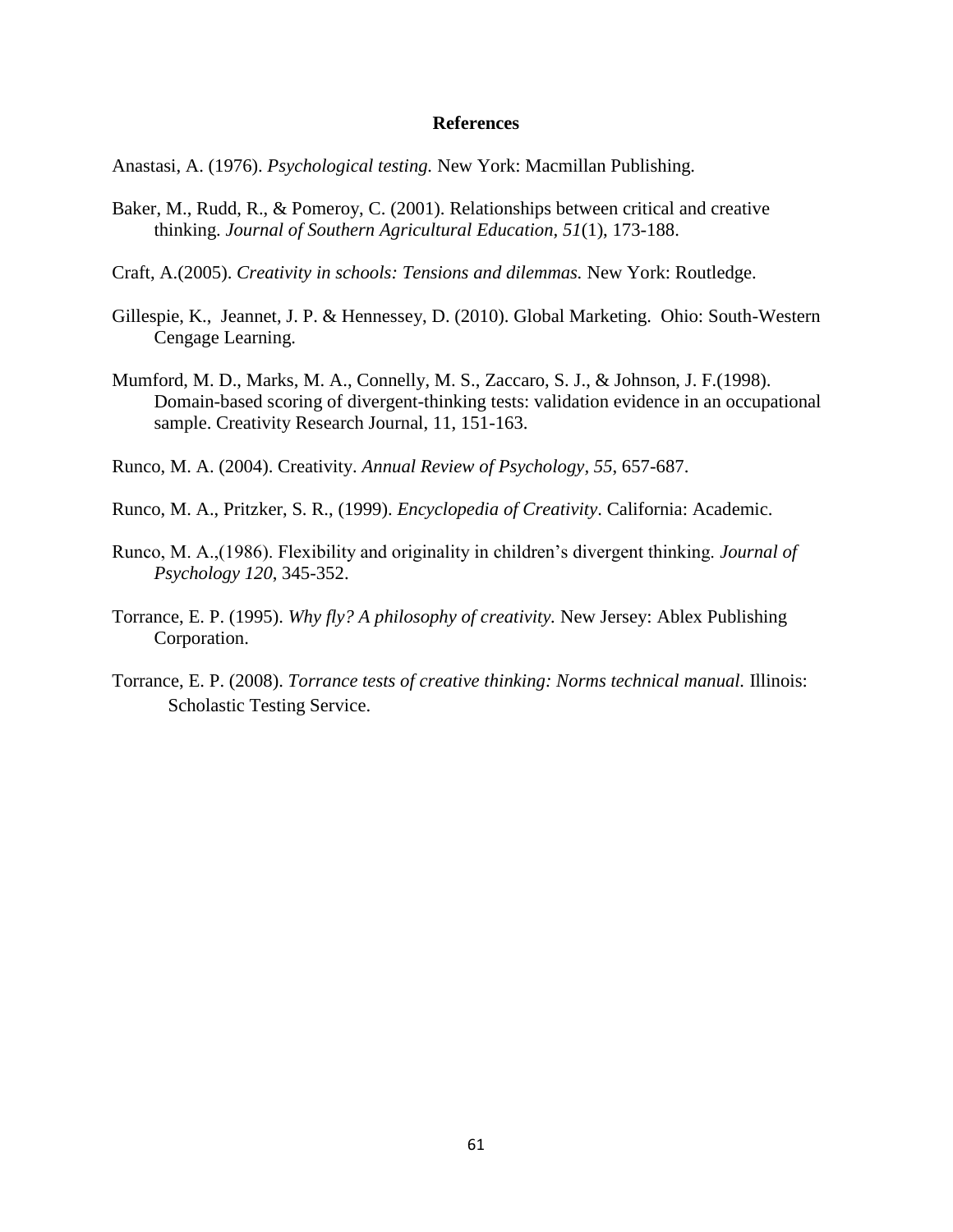# Research Poster

# **Becoming an Ag Teacher: Student Teachers Speak**

Adam A. Marx 124 Gentry Hall Columbia, MO 65211 [aamgd4@mail.missouri.edu](mailto:aamgd4@mail.missouri.edu)

Erica B. Thieman 122 Gentry Hall Columbia, MO 65211 [erica.thieman@mail.missouri.edu](mailto:erica.thieman@mail.missouri.edu)

> Dr. Tracy Kitchel 126 Gentry Hall Columbia, MO 65211 [KitchelTJ@missouri.edu](mailto:KitchelTJ@missouri.edu)

 $\overline{\phantom{a}}$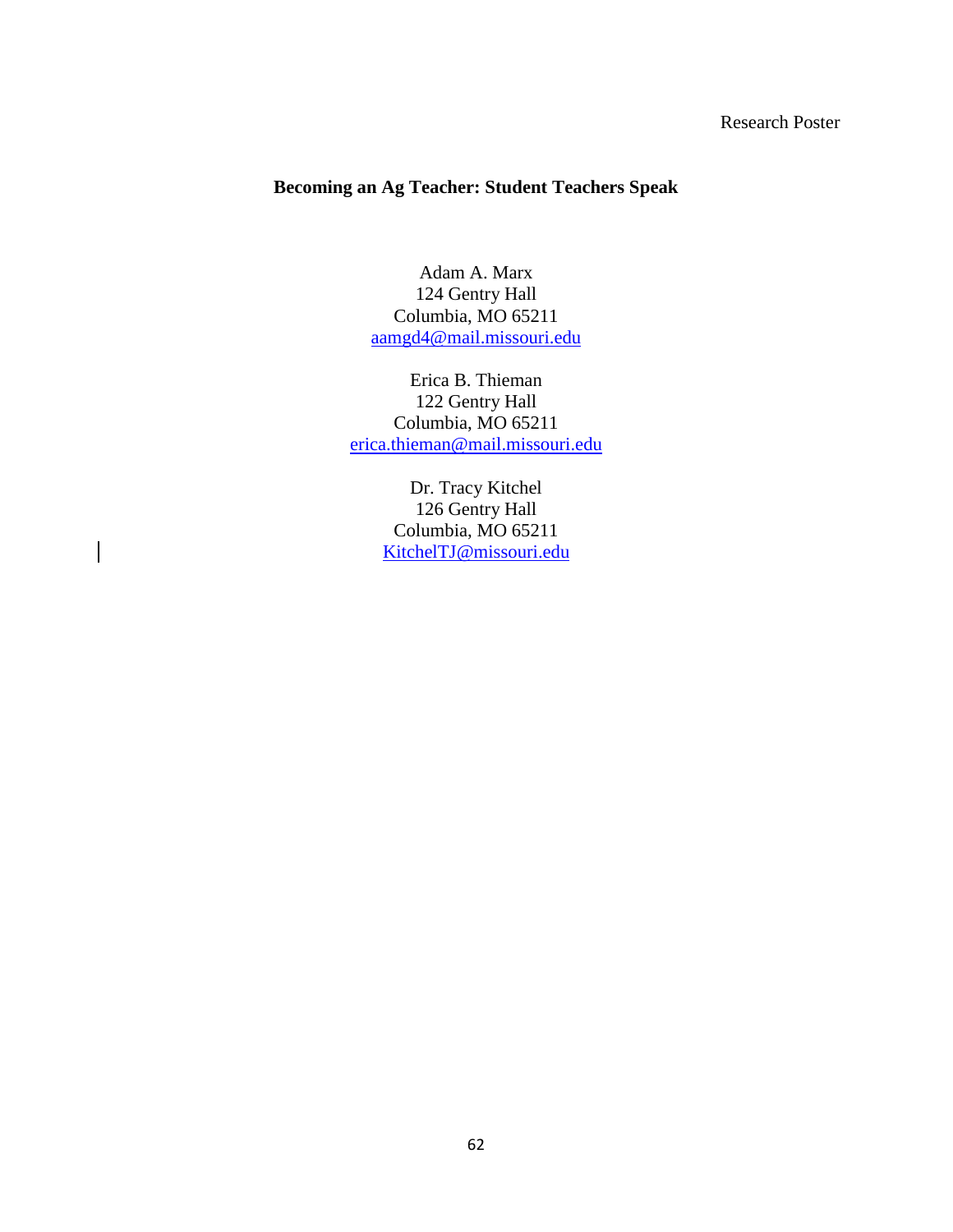### **Becoming an Ag Teacher: Student Teachers Speak**

### **Introduction and Conceptual/Theoretical Framework**

The purpose of this phenomenological study was to describe teacher resilience of preservice high school educators. Thieman, Henry, and Kitchel [\(2012\)](#page-56-5) reported agricultural educators who possess resilience will have the ability to meet challenges and adversity, respond in an appropriate manner, and continue to be effective professionals. One of the key components of adult resilience, in light of early adversity, seems to be access to necessary resources along with lacking developmental delays (Masten et al., 2004). Furthermore, adult response to adverse situations are directed by their experiences from youth related to; familial environment, early socioeconomic status, and genetic predisposition among others.

This study was part of a larger study investigating preservice teacher resilience. The study of resilience has a theoretical base in positive psychology which focuses on positive attributes and potential rather than negative aspects of an individual [\(Snyder & Lopez, 2009\)](#page-56-6). Three different knowledge bases have been established regarding teacher resilience; a multidimensional approach of merged personal and environmental factors [\(Gu & Day, 2007\)](#page-56-1), a strategic approach of adaptation [\(Patterson, Collins, & Abbott, 2004\)](#page-56-4), and a combined approach, used for this study, that utilizes aspects of both previous resilience strategies[\(Castro, Kelly, & Shih, 2010\)](#page-56-0). Castro, et al. [\(2010\)](#page-56-0) identified teachers as "active agents, adopting various strategies to find balance and achievement in the face of adversity, often caused by minimal resources and challenging working conditions" (p.623).

#### **Methodology**

Creswell [\(2007\)](#page-56-2) and Yin [\(2009\)](#page-56-7) guided the phenomenological qualitative design in addition to the data analysis and procedures of this study. The population for the study was preservice teachers who completed their student teaching internship in April, 2011 at [University]. A sample of eight  $(n=8)$  preservice teachers enrolled in a teaching methods course  $(N=16)$  agreed to participate in an interview. One primary and one secondary researcher coded the data set from the interviews and delineated themes jointly to provide consensual validation of analysis. Data were collected at the completion of the student teaching experience through an interview and field notes.

#### **Results/Findings**

Three themes were identified and developed from the interviews held upon completion of the preservice teacher's student teaching experience. The themes indicate the preservice teachers have entered into a phase of their lives where uncertainty is an undercurrent and they are actively building an identity as an educator.

### **Positive, essential relationships are key to success as an agricultural educator**

Preservice teachers identified multiple sources of support throughout their student teaching experiences. One teacher described; "my sister and my mom [are sources of support], I always get good advice from my sister [because] she's a teacher, too." Another teacher relied upon his peers; "I'd say my main source of support [throughout student teaching] was visiting with other student teachers regularly because we were all in the same position." Teachers struggled to solidify a definition for how their relationships look with program stakeholders, i.e. future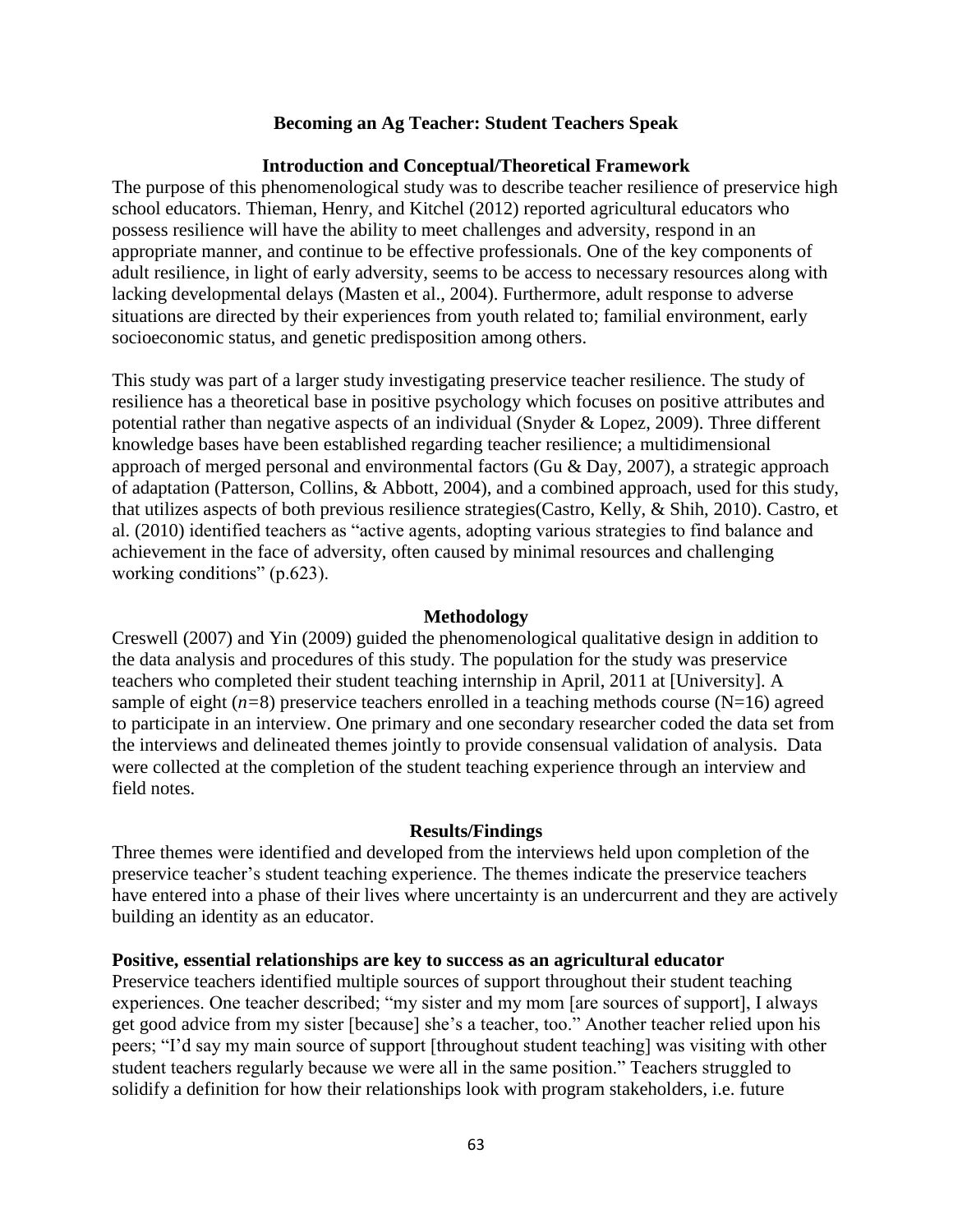administration, students, and parents. Generally, elements of trust and respect were highlighted,; one teacher described; "You have to have the respect from the students. I mean, I don't feel like you get respect till you give respect. I think it's very important."

## **Teaching agriculture is a calling that requires a high level of commitment**

The teachers identified myriad of influences throughout youth and early adulthood leading them to choose agricultural education, including: experiences with youth organizations (FFA and 4-H) and high school agriculture, identifying an internal calling to teach, and family member in the profession. One teacher described; "I had a really good experience in high school and I decided that I wanted to become an ag teacher. My teachers and parents encouraged me to become an ag teacher because of that." Teachers expressed having a lack of perspective on the magnitude of the profession and commitment level required prior to the student teaching experience, "[I was not prepared for] the activity level through the day and the how there is something different every day. It's not just a seven hour day; you're there late a lot."

# **Seeking to align vision of an ideal agricultural educator with perceived personal attributes.**

The uncertainty previously described may be a result of the impossibly high standards held of what it means to be a good agriculture teacher. Reoccurring items of focus for the preservice teachers were; establishing credibility (students, community), competence as a teacher, and gaining respect from program stakeholders. "One thing that I've struggled with throughout student teaching and I just want to continue getting better was uh…clarity…and just givin' directions and instructions." Student teachers were able to assess and relate tangible skills needed to succeed by their measure as a future teacher of agriculture. One preservice teacher noted that; "I used a lot of examples from what I grew up with [on the farm] during student teaching."

### **Discussion**

The pressure to perform and develop as a professional during the induction phase of teaching agriculture can be difficult for preservice teachers to define. Student teachers recognized importance in the development of good relationships for their support as a teacher. It is imperative for novice educators to develop positive relationships within the school environment to foster support for the struggles they face. Teacher education programs should facilitate identification of those people and expose students to context-specific relationship building skills. Teaching agriculture requires significant commitment which can lead to doubt and uncertainty. Teacher development programs should elicit a realistic picture of job requirements, encourage development of time management skills, and capitalize on teachers' passion for the profession they were called to. Student teachers should be guided to assume realistic expectations for their accomplishments during the first few years of teaching over a need to succeed in all aspects of the job. Furthermore, they should be exposed to a variety of high school programs and teachers through early field experiences to aid in the development of their individual educational philosophy. The reality of the first year of teaching created uncertainty and anticipation in our preservice teachers. Resilience to effectively manage this dynamic can be developed through diverse and quality experiences in the teacher preparation process, hopefully resulting in the retention of more high quality agriculture teachers.[\(Schroeder, 2006\)](#page-56-3)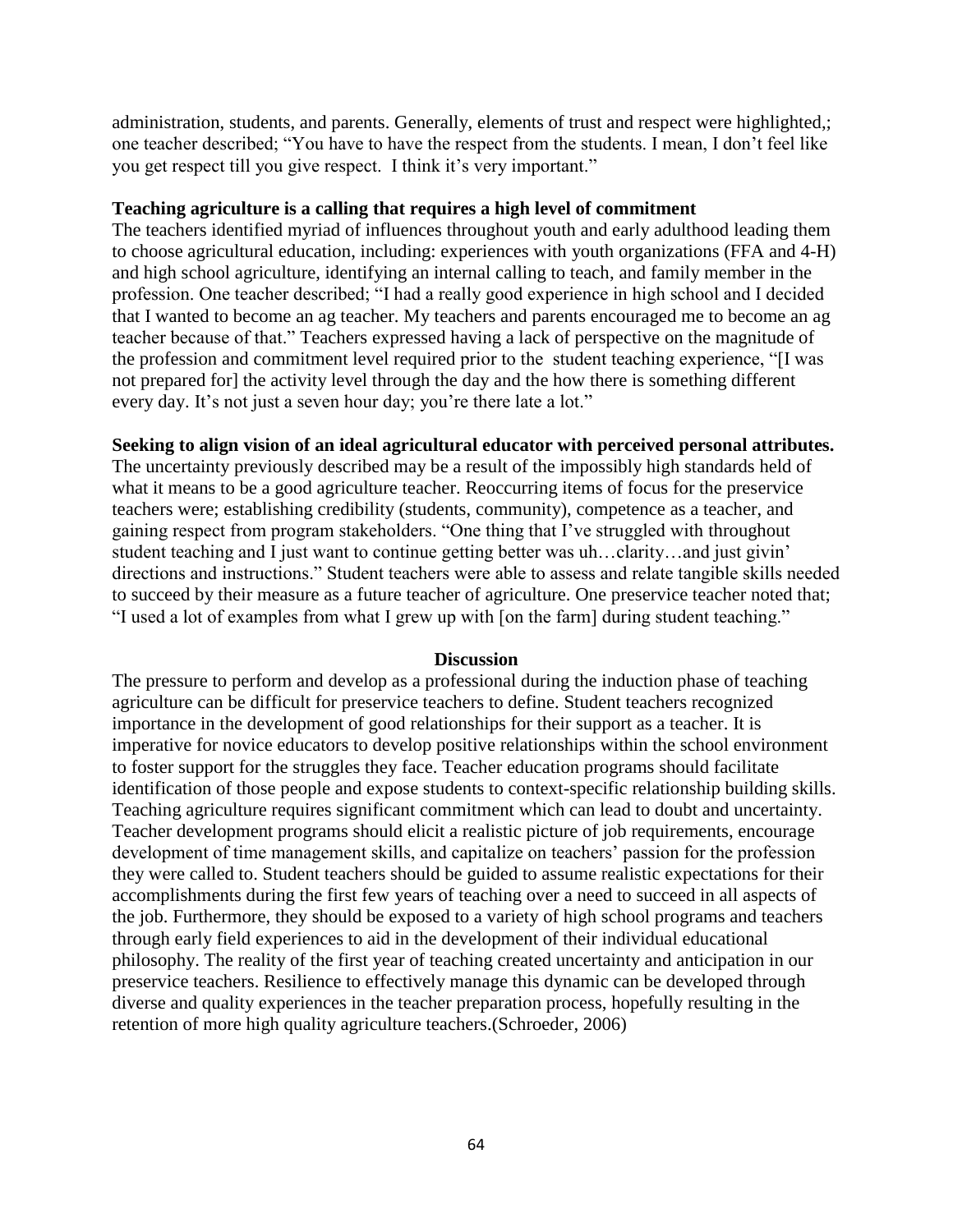- Castro, A. J., Kelly, J., & Shih, M. (2010). Resilience strategies for new teachers in high-needs areas. *Teaching and Teacher Education, 26*(3), 622-629. doi: 10.1016/j.tate.2009.09.010
- Creswell, J. W. (2007). *Qualitative inquiry & research design: Choosing among five approaches* (2nd ed.). Thousand Oaks: Sage Publications.
- Gu, Q., & Day, C. (2007). Teachers resilience: A necessary condition for effectiveness. *Teaching and Teacher Education, 23*(8), 1302-1316. doi: 10.1016/j.tate.2006.06.006
- Patterson, J. H., Collins, L., & Abbott, G. (2004). A study of teacher resilience in urban schools. *Journal of Instructional Psychology, 31*(1), 3-11.
- Schroeder, L. (2006). *What high-stakes testing means for the emotional well-being of students and teachers.* Ph.D. Dissertation, Claremont Graduate University, Claremont, CA. (3192291)
- Snyder, C. R., & Lopez, S. J. (2009). *Oxford handbook of positive psychology*. New York, NY: Oxford University Press.
- Thieman, E. B., Ball, A. L., & Kitchel, T. J. (2012). Resilient agricultural educators: Taking stress to the next level. *Journal of Agricultural Education, 53*(1), 81-94. doi: 10.5032/jae.2012.01081
- Yin, R. K. (2009). *Case Study Research: Design and Methods* (4th ed.). Thousand Oaks, CA: SAGE Inc.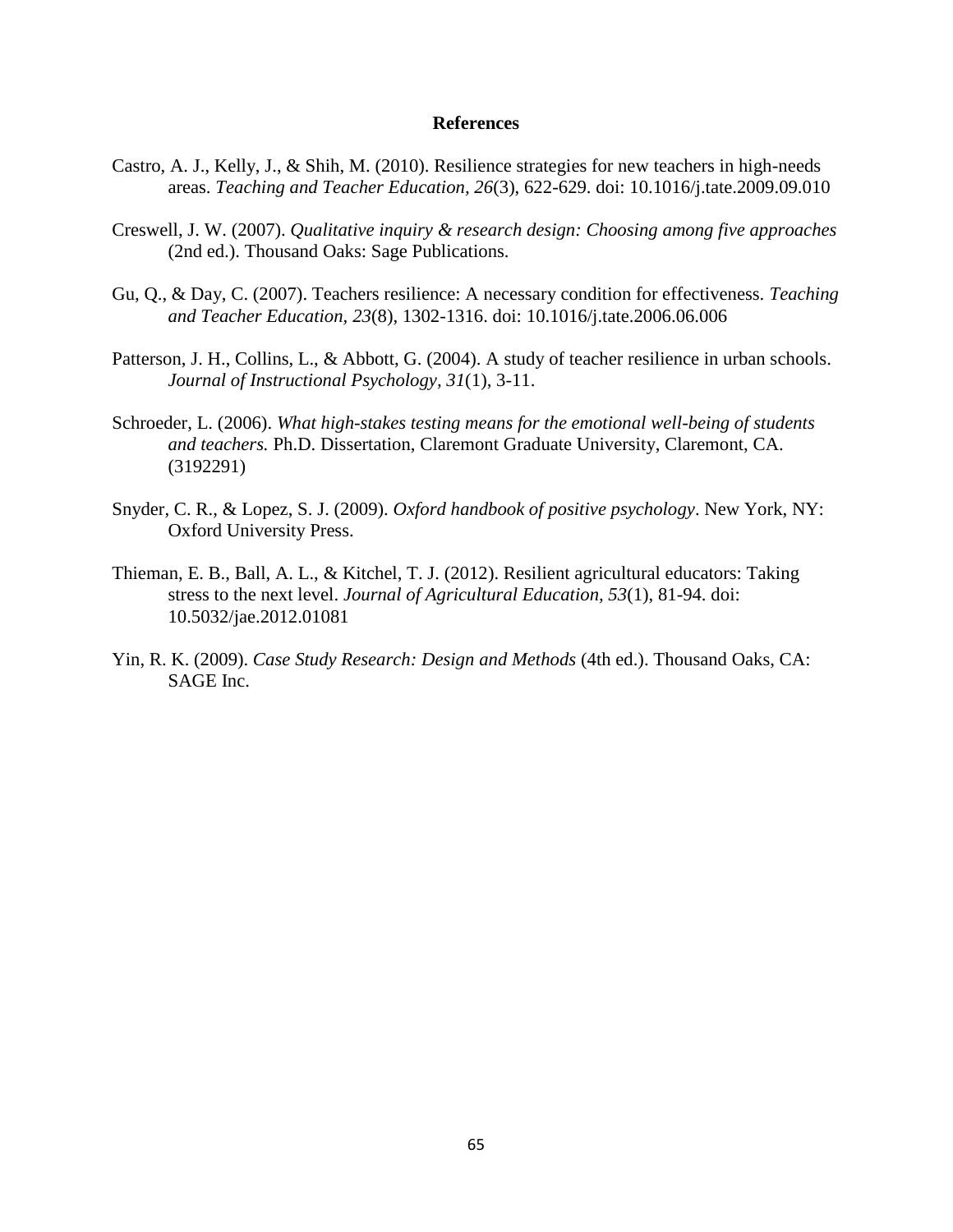Research Poster

# **Does Mentoring Matter? An Evaluation of Mentoring Provided by Cooperating Teachers in Agricultural Education**

Laura Schwengel South Dakota State University Undergraduate Student; Agricultural Education, Communications and Leadership  $1049^{\text{th}}$  Street Brookings, South Dakota 57006 715-829-8123 Laura.Schwengel@jacks.sdstate.edu

Dr. Amy Smith South Dakota State University Assistant Professor; Agricultural Education, Communications and Leadership Box 507; 102 Wenona Hall Brookings, South Dakota 57007 605-688-6484 Amy.R.Smith@sdstate.edu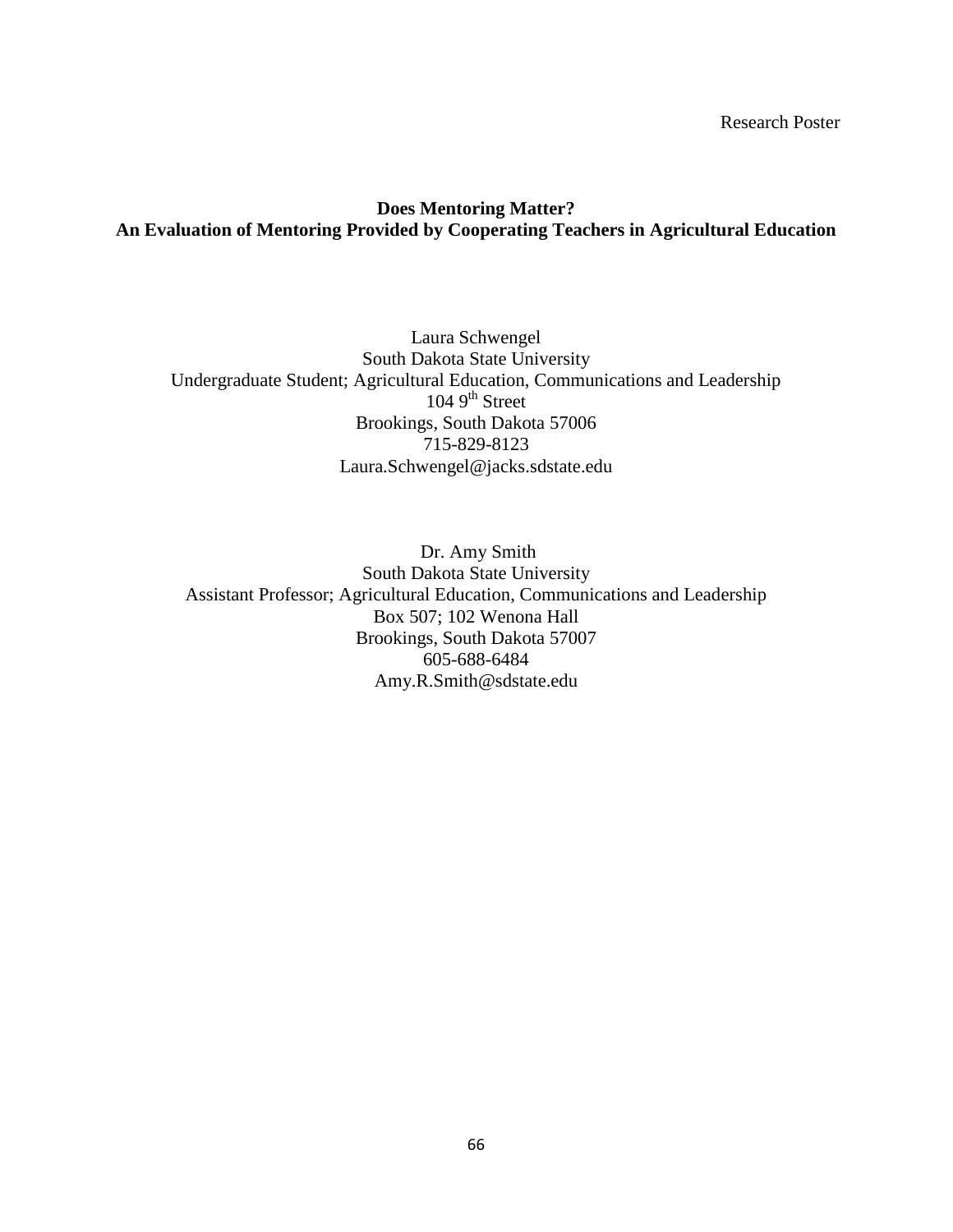# **Does Mentoring Matter? An Evaluation of Mentoring Provided by Cooperating Teachers in Agricultural Education**

# **Introduction/Need for Research**

Agricultural education is experiencing a shortage of highly qualified teachers. In fact, it is estimated that hundreds of positions will go unfilled this year (Teach Ag Campaign, n.d.). This shortage can be attributed to a combination of factors: too few students pursuing a degree in agricultural education, an inadequate number of students choosing to become agricultural educators, early career teachers leaving agricultural education for other careers, and an increase in retirements among veteran teachers. Unfortunately, this issue is not new to the profession. Over thirty years ago, Parmley, Bowen, and Warmbrod (1979) researched this issue. At that time, they concluded that there was not necessarily a shortage of agricultural education program graduates, but rather a shortage of program graduates choosing to enter the teaching profession.

Such conclusions encourage one to explore why that may be the case. One factor known to impact a student's decision to teach agriculture is the student teaching experience. If a preservice teacher has a positive experience, they are more likely to initially choose to teach and are more likely to be retained in the teaching field (Waterman & He, 2011). However, in some situations, students' intention to teach decreases from beginning to end of the student teaching experience (Roberts, Greiman, Murphy, Ricketts, & Harlin, 2009). Without question, the single greatest influence on the student teaching experience is the cooperating teacher. Often, the cooperating teacher sets the tone for the mentor/mentee relationship and influences the preservice teacher's growth and development during the experience (Weasmer & Woods, 2003). Ideally, the cooperating teacher should be committed to their position as a mentor, be accepting of the mentee, skilled at providing instructional support, effective in different interpersonal contexts, model being a continuous learner and be able to communicate hope and optimism (Rowley, 1999).

# **Conceptual Framework**

Peter Hudson's (2004) five-factor model of mentoring provided the framework for this study. Hudson's research, addressing mentoring practices utilized in the preparation of science teachers, led to development of the model which includes five categories of mentoring practices: Personal Attributes, System Requirements, Pedagogical Knowledge, Modeling and Feedback.

### **Methodology**

This study utilized descriptive survey research methods. The population consisted of undergraduate Agricultural Education students in the North Central region of AAAE, who completed student teaching during Fall 2011 or Spring 2012. Student information was received from teacher educators at each of the respective universities. Near the conclusion of student teaching, student teachers were contacted via email and asked to complete an online questionnaire. The instrument was adapted, with permission, from Hudson's Mentoring for Effective Primary Science Teaching (MEPST) instrument. Because of the documented validity and reliability of the MEPST, no additional efforts were made to address these factors. A fivepoint Likert scale was used, and offered the following options: strongly agree, agree, uncertain, disagree, and strongly disagree. The questionnaire also included seven demographic items and two open-ended questions regarding the student teaching experience.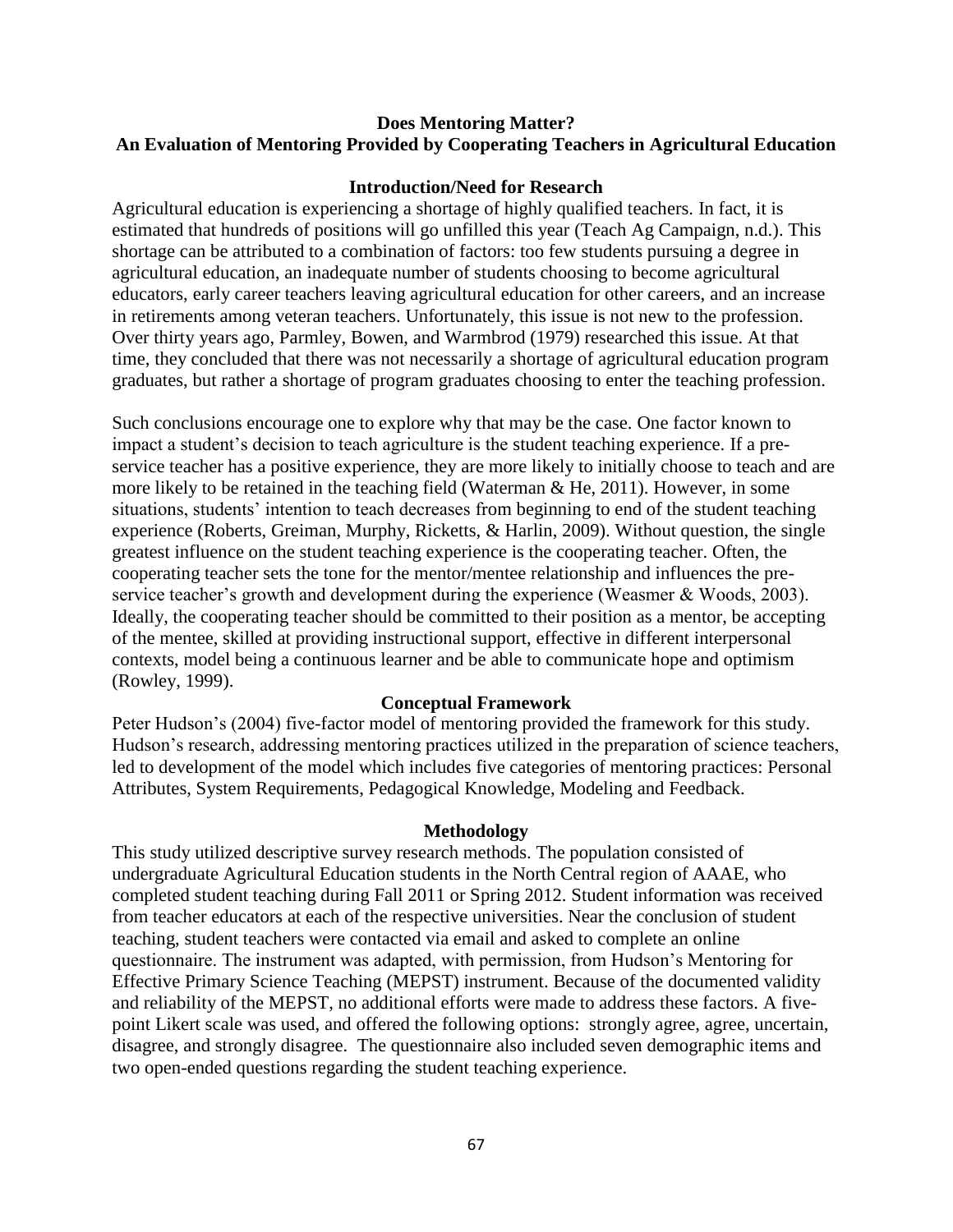### **Findings**

Of the 168 student teachers contacted, a total of 73 representing 14 institutions within the North Central Region of AAAE, completed the questionnaire (43% response rate). The majority of respondents were female (*n* = 55, 74%), and nearly 95 percent were between 21 and 25 years of age. Conversely, approximately two-thirds of cooperating teachers were male  $(n = 49, 67\%)$ , with over 50 percent estimated to be over 36 years of age.

Items were analyzed based on Hudson's constructs of Pedagogical Knowledge (*M* = 4.21*, SD* = .80), Feedback (*M* = 4.18*, SD* = .65), Modeling (*M* = 4.35*, SD* = .70), Personal Attributes (*M* = 4.39,  $SD = .74$ ), and Systems Requirements ( $M = 4.15$ ,  $SD = .94$ ). When analyzed item-by-item, the five highest mean ratings included: *seemed comfortable talking with me about agricultural education* ( $M = 4.67$ ,  $SD = .71$ ), was effective in teaching agriculture ( $M = 4.49$ ,  $SD = .60$ ), *provided oral feedback on my agricultural teaching* (*M* = 4.51*, SD* = .75)*, observed me teaching agriculture* ( $M = 4.51$ ,  $SD = .69$ )*, and used hands-on teaching approaches* ( $M = 4.45$ ,  $SD = .77$ ). The five items with the lowest mean ratings included: *assisted me with assessment of students' learning* (*M* = 4.12*, SD* = .90), *had well-designed learning activities for the agriculture students*   $(M = 4.08, SD = 1.00)$ , *provided written feedback on my agriculture teaching*  $(M = 4.08, SD = 1.00)$ 1.00)*, gave me clear guidance for planning my agricultural lessons*  $(M = 3.93, SD = 1.03)$ *, and reviewed my agricultural lessons*  $(M = 3.67, SD = 1.07)$ .

Overall, student teachers agreed with the following statement, "I am satisfied with the mentoring I received from my cooperating teacher" ( $M = 4.34$ ,  $SD = .95$ ). Over half of the respondents ( $n =$ 38, 52%) strongly agreed with the statement, "I plan to go into the teaching profession as an agricultural educator upon graduation." Nine student teachers (12%) agreed with that statement, four (6%) disagreed, and two (3%) strongly disagreed. Twenty students (27%) were uncertain as to their plans.

# **Conclusions/Implications/Recommendations**

Overall, student teachers perceived cooperating teachers provided higher levels of mentoring in the areas of Personal Attributes and Modeling factors. This suggests that cooperating teachers generally possess the personal skills needed to support the assigned student teacher and demonstrate appropriate teaching competencies, classroom management, etc. (Duah, 2011). However, findings suggest lower levels of mentoring are provided in the areas of Pedagogical Knowledge, Feedback, and Systems Requirements. Specifically, three of the lowest rated items related to giving guidance for planning, reviewing lessons, and providing written feedback.

While areas for improved mentoring exist, many students are satisfied with the mentoring received. However, nearly 30 percent of students were still uncertain as to whether or not they would pursue teaching. This finding, consistent with research by Roberts et al (2009), suggests that more must be done to encourage student teachers to pursue teaching. Perhaps, increased training for cooperating teachers in the five-factors of mentoring would help strengthen the student teaching experience, and in turn, reduce student uncertainty with the profession.

Additional research into the perceptions and needs of agricultural education students would also be beneficial in providing greater insight into why some students chose (or chose not) to teach. Such information may prove especially beneficial when addressing recruitment and retention issues in the profession.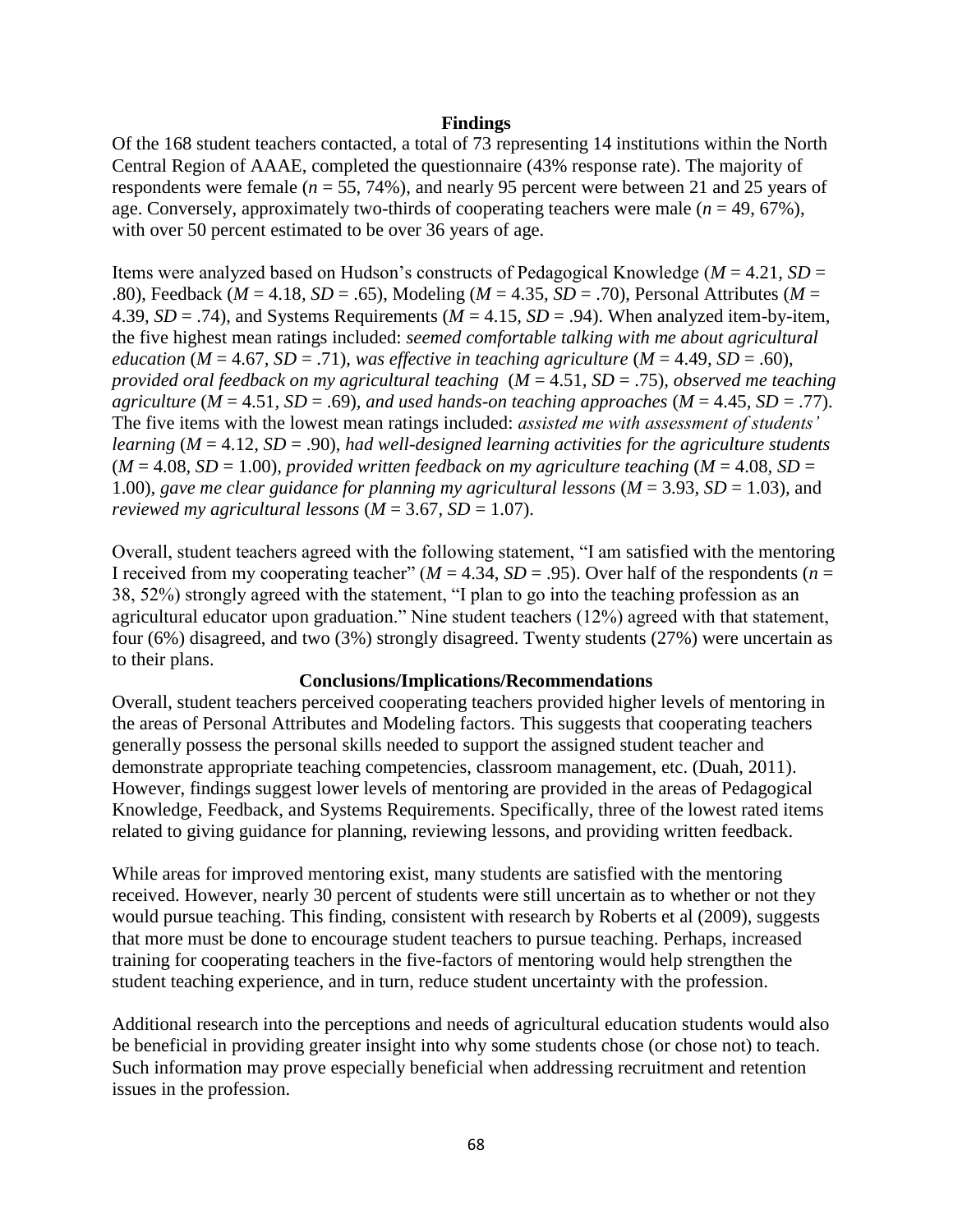- Duah, F. K, (2011, January). Benchmarking mentoring practices for effective teaching of mathematics and science. Retrieved from http://www.bsrlm.org.uk/IPs/ip30-3/BSRLM-IP-30-3-06.pdf
- Hudson, P. 2004. Specific mentoring: A theory and model for developing primary science teaching practices. *European Journal of Teacher Education, 27*(2), 139-146.
- Parmley, J. D., Bowen, B. E., & Warmbrod, J. R. (1979, August). The supply and demand of teachers of agriculture: Can the situation be explained? Paper presented at the annual meeting of the Central Region Conference in Agricultural Education, Manhattan, KS.
- Roberts, T. G., Greiman, B. C., Murphy, T. H., Ricketts, J. C., Harlin, J. F., & Briers, G. E. (2009). Changes in student teachers' intention to teach during student teaching. *Journal of Agricultural Education*, *50*(4), 134-145.
- Rowley, J. B. (1999). The good mentor. *Educational Leadership*, *56*(8), 20.
- Teach Ag Do What You Love Love What You Do. (n.d.). *NAAE: National Association of Agricultural Educators*. Retrieved October 29, 2011, from http://www.naae.org/teachag/about-ag-education.php
- Waterman, S., & Ye, H. (2011). Effects of mentoring programs on new teacher retention: A literature review. *Mentoring & Tutoring: Partnership In Learning*, *19*(2), 139-156.
- Weasmer, J., & Woods, A. (2003). The role of the host teacher in the student teaching experience. *Clearing House*, *76*(4), 174.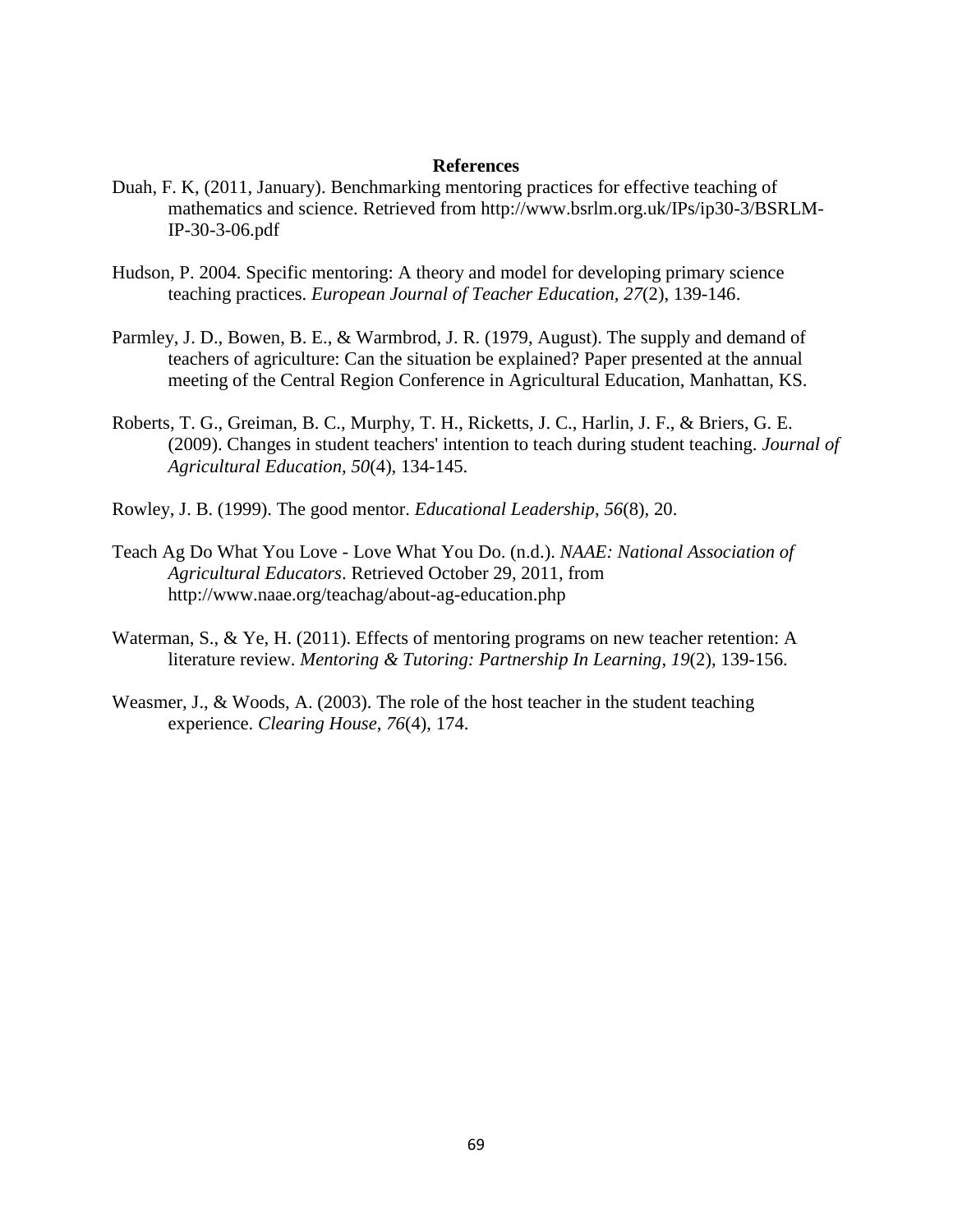# **Mechanics-related In-service needs of Agriculture Teachers: Does Teaching Experience Matter?**

Matthew Shultz Graduate Student Iowa State University 223A Curtiss Hall Ames, IA 50011 mjshultz@iastate.edu 515-295-5872

Ryan Anderson Assistant Professor Iowa State University 206 Curtiss Hall Ames, IA. 50011 randrsn@iastate.edu 515-294-4139

Thomas Paulsen Assistant Professor Iowa State University 217 Curtiss Hall Ames, IA 50011 tpaulsen@iastate.edu 515-294-0047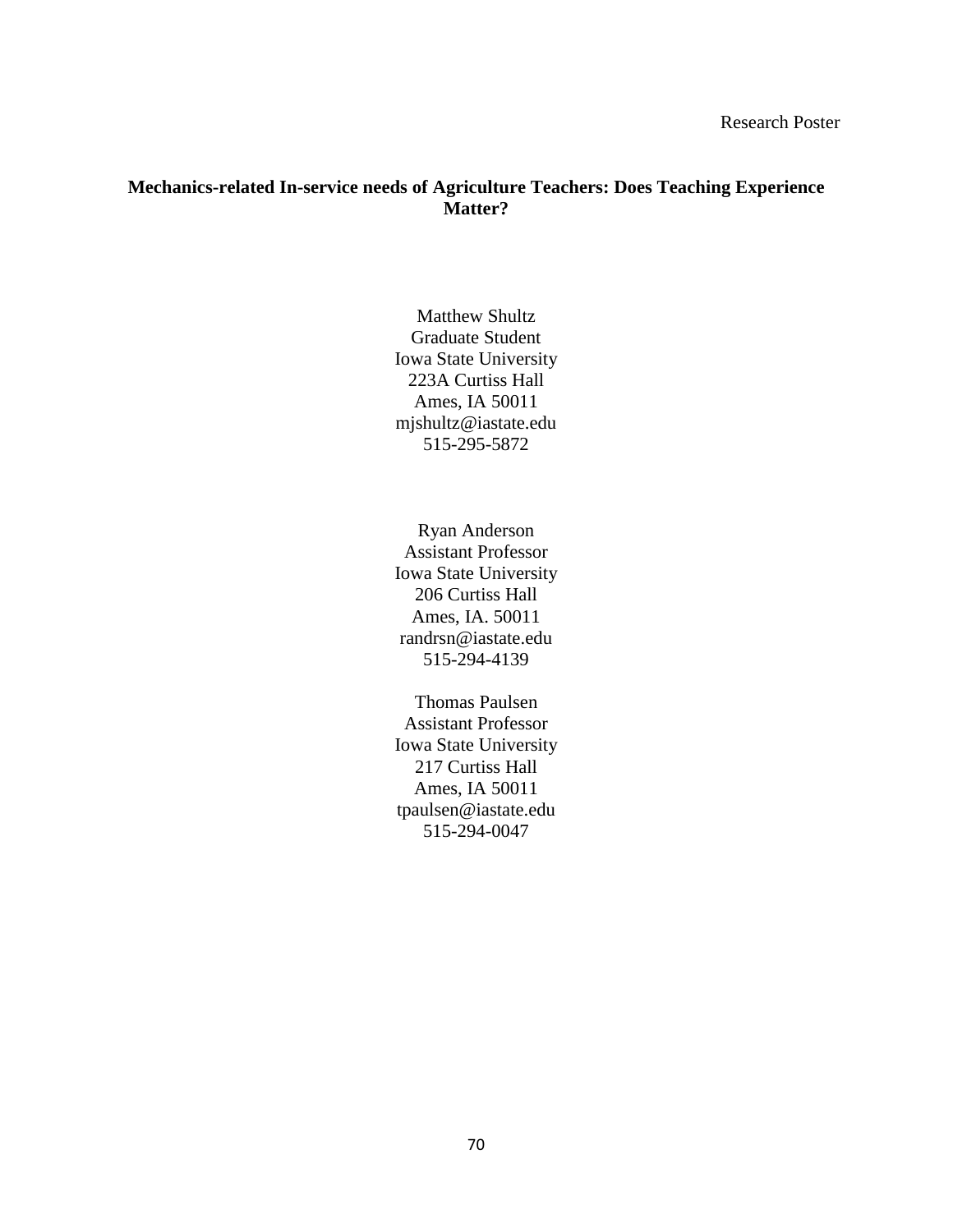#### **Mechanics-related In-service needs of Agriculture Teachers: Does Teaching Experience Matter?**

### **Introduction and Conceptual Framework**

Literature has established the importance of sustaining agricultural mechanics instruction at the secondary level (Anderson, Velez, Anderson, 2011; Kotrlik & Drueckhammer, 1987; Reis & Kahler, 1997; Rosencrans & Martin, 1997; and Saucier, Terry, & Schumacher, 2009). The question remains however; what changes must be made in professional development and inservice programs to ensure that our teaching workforce remains highly qualified and capable of preparing the next generation of career and technical education students?

This question is further complicated by teacher preparation changes in the state of Iowa. Iowa State University, which is home to Iowa's only agricultural teacher preparation program, suspended all agricultural mechanics instruction from 1992 to 2010. This nearly two-decade absence of an agricultural mechanics program has created a void of knowledge regarding the inservice needs of agriculture teachers in the state. Citing the fact that nearly half of all agricultural teachers in Iowa have fewer than 10 years of teaching experience (Iowa Department of Education, 2010); some professionals have suggested that agricultural mechanics in-service programs should target beginning teachers. Is this assumption correct, or does the need transcend experience level?

The purpose of this study was to identify the in-service needs of Iowa agricultural educators in the area of agricultural mechanics, and to examine the effect of teaching experience on in-service needs. The following objectives were identified to fulfill the purpose of this study:

- 1. Describe the demographic characteristics of Iowa secondary agricultural educators.
- 2. Determine the discrepancy between the importance of agricultural mechanics content areas and the capability to teach agricultural mechanics content areas as perceived by secondary agricultural educators.
- 3. Assess the effect of teaching experience on In-service needs of Iowa agricultural educators.

### **Methodology**

The target population of this descriptive study was in-service agricultural education instructors who are currently teaching secondary agriculture in Iowa ( $\overline{N} = 242$ ). A researchermodified, paper based questionnaire containing three sections, consisting of 54 skills, teacher demographics, and program demographics was distributed to each instructor  $(n = 130)$  who attended the Iowa agricultural education teachers conference. Usable instruments were collected from  $(n = 101)$  respondents for a 77.7% response rate. Face validity was established by individuals with expertise in instrument development and agricultural mechanics. Post-hoc reliability calculations resulted in reliability coefficients for importance ( $\alpha$  = .97) and competency ( $\alpha$  = .98). Researchers used the Borich (1980) needs assessment model to quantify teacher's perceived ability to teach, and the teachers' perception of the necessity to teach, concepts within agricultural mechanics. Constructs with a higher MWDS were in higher need for in-service training relative to those constructs with a lower MWDS (Garton & Chung, 1997).

### **Findings**

The first research objective sought to describe the demographic characteristics of Iowa agriculture teachers. Gender differences were in line with expectations for teachers of agriculture, food, and natural resources with 67.0% male (n=69) and 33.0% female (n=34). The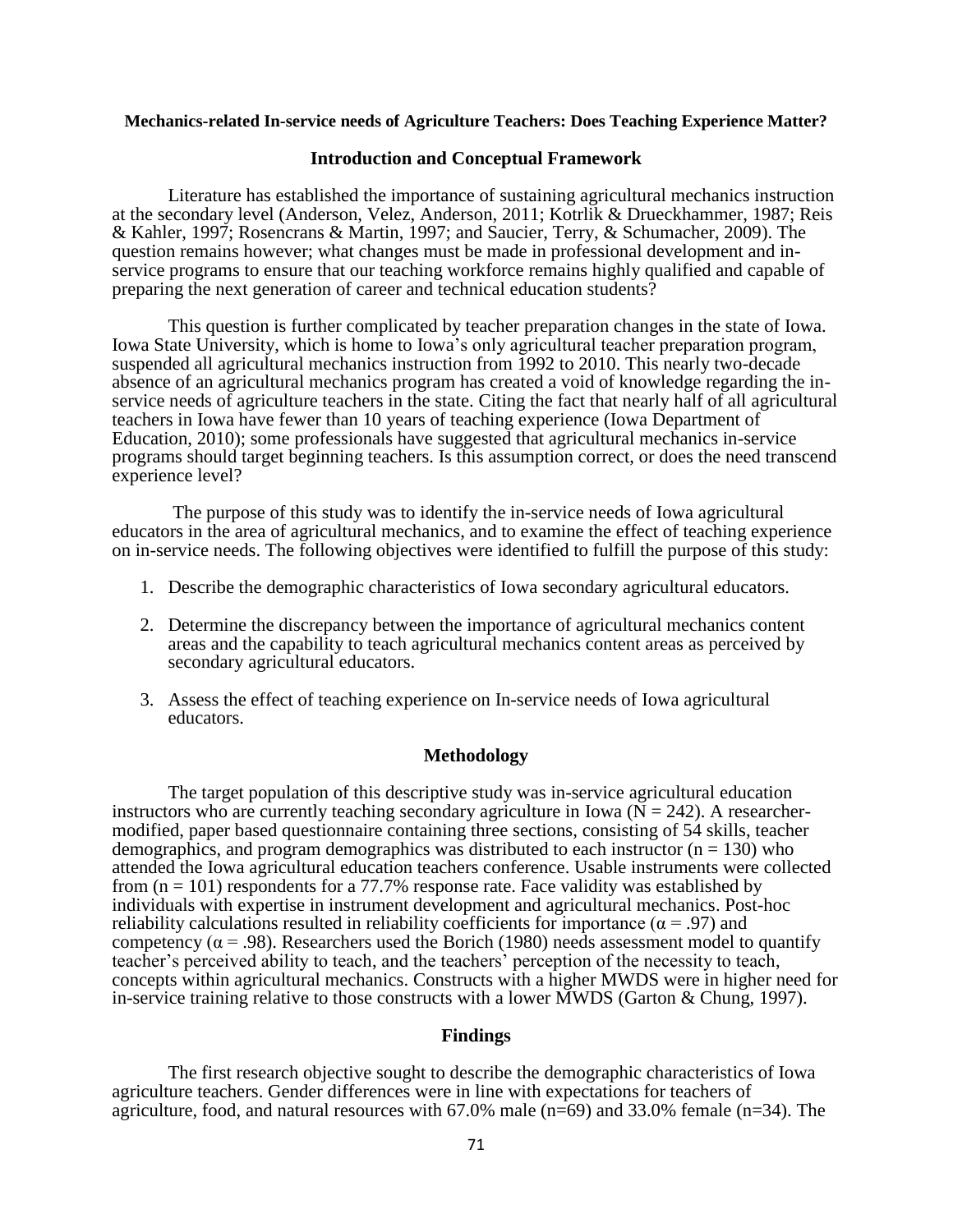vast majority of teachers were employed by rural school districts (n=80, 79.2%) in single-teacher departments (n=91, 90.0%). Also worthy of note, the majority of respondents reported 10 or fewer years of teaching experience (n=54, 52.4%).

Research objective two was to determine the discrepancy between agricultural mechanics topic importance and the competence to teach agricultural mechanics topics as perceived by Iowa secondary agriculture teachers. Professional development need is determined by the mean weighted discrepancy score (MWDS). The five items with the highest MWDS are displayed in Table 1.

#### Table 1

| 110001000010<br>Rank | Construct                  | <b>MWDS</b> | Importance<br>Rank | Competence<br>Rank |    |
|----------------------|----------------------------|-------------|--------------------|--------------------|----|
|                      | <b>Global Positioning</b>  |             |                    |                    |    |
|                      | <b>Systems</b>             | 5.71        |                    | 33                 | 89 |
| ∍                    | <b>Electrical Safety</b>   | 4.67        | 10                 | 26                 | 87 |
|                      | Computer Aided Design      | 4.51        | 39                 | 54                 | 80 |
| 4                    | GTAW (TIG) Welding         | 4.39        | 28                 | 45                 | 84 |
|                      | <b>Small Engine Safety</b> | 4.02        |                    | 12                 | 89 |

*Teaching Competencies with Highest MWDS as Perceived by Iowa High School Agriculture Instructors*

As illustrated in Table 2, a significant ( $p > .05$ ) difference was determined for Electrical Safety and Small Engine Safety. Both of these constructs had a medium effect size. All other effect sizes were small.

#### Table 2

*In-service Needs Identified by MWDS Differentiated by Years of Teaching Experience.* 

| The set five freews fuerwijfeld by the HDS Differentiated by Teams of Teaching Experience. |           |             |           |       |        |         |  |  |  |  |  |
|--------------------------------------------------------------------------------------------|-----------|-------------|-----------|-------|--------|---------|--|--|--|--|--|
| $\leq 10$ Years                                                                            |           | $>10$ Years |           | $p-$  | Effect | Cohen's |  |  |  |  |  |
| M                                                                                          | <b>SD</b> | M           | <b>SD</b> | value | Size   | Index   |  |  |  |  |  |
| 5.89                                                                                       | 4.68      | 5.51        | 4.39      | .697  | .08    | Small   |  |  |  |  |  |
|                                                                                            |           |             |           |       |        |         |  |  |  |  |  |
| 6.38                                                                                       | 5.61      | 2.92        | 5.37      | .004  | .63    | Medium  |  |  |  |  |  |
| 5.18                                                                                       | 4.40      | 3.80        | 5.02      | .196  | .29    | Small   |  |  |  |  |  |
| 4.98                                                                                       | 4.48      | 3.78        | 5.19      | .260  | .25    | Small   |  |  |  |  |  |
|                                                                                            |           |             |           |       |        |         |  |  |  |  |  |
| 5.90                                                                                       | 5.63      | 2.01        | 4.92      | .001  | .74    | Medium  |  |  |  |  |  |
|                                                                                            |           |             |           |       |        |         |  |  |  |  |  |

#### **Conclusions and Implications**

This study identified *Global Positioning Systems* as having the most need for professional development. This is in line with the results of Saucier, Tummons, Terry, and Schumacher  $(2010)$  who studied agricultural educators in Missouri (n = 383), and reported Global Positioning Systems to be the technical competency with the highest perceived need for in-service. Similarly, in a more general study of Georgia teachers ( $n = 209$ ), Peake, Duncan, and Ricketts (2007) identified curriculum integration of agriculture technology advances as the highest need for inservice. This study also contributes to the national trend indicating a need for increased emphasis on emerging agriculture technology in both professional development and teacher preparation programs. Differences may exist in the needs of inexperienced teachers for some, but not all, agricultural mechanics skills. Based on the findings of this study, researchers recommend that inservice training opportunities in Iowa be designed for, and marketed to, teachers of all experience levels.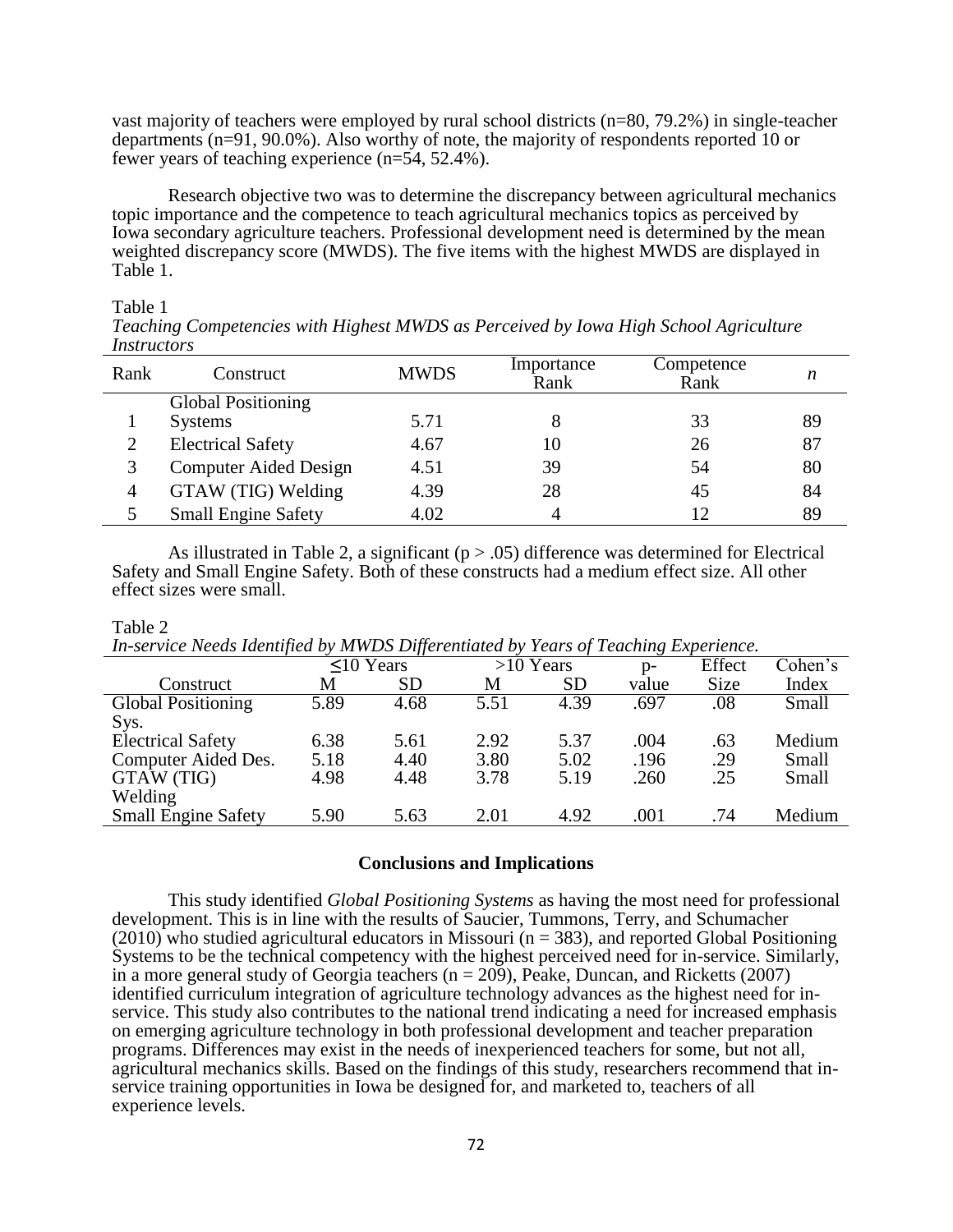- Anderson, S. M., Velez, J. J., Anderson, R. G. (2011). Using the health beliefs model to comparatively examine the welding safety beliefs of postsecondary agriculture education students and their non-agricultural education peers. *Proceedings of the 2011 AAAE Research Conference 38,* 288-301.
- Borich, G. D. (1980). A needs assessment model for conducting follow-up studies. The Journal of Teacher Education, 31(3), 39-42.
- Garton, B. L., & Chung, N. (1997). An assessment of the inservice needs of beginning teachers of agriculture using two assessment models. *Journal of Agricultural Education, 38*(3), 51-58. doi:10.5032/jae.1997.03051
- Iowa Department of Education (2010). FY10 Iowa High School Agricultural Education Contract Summary. Retrieved from https://docs.google.com/a/iastate.edu/viewer?a=v&pid=sites&srcid=dGVhbWFnZWQuY 29tfHd3d3xneDpmZjI4Mzc4OWViMjM0M2Q
- Iowa Department of Education (2011). How the Iowa Education System Works. Retrieved from http://educate[STATE].gov/index.php?option=com\_content&task=view&id=277&Itemid  $=1$
- Kotrlik, J. W., & Drueckhammer, D. (1987). The importance of selected external factors and programmatic components in planning vocational agriculture programs. *The Journal of Agricultural Education*, *28*(4), 26-31, 49. **doi: 10.5032/jaatea.1987.04026**
- Lambeth, J. M., Elliot, J., & Joerger, R. (2008). The national career and technical education research agenda. *Techniques, 83*(7).
- Peake, J. B., Duncan, D. W., & Ricketts, J. C. (2007). Identifying technical content training needs of Georgia agriculture teachers. *Journal of Career and Technical Education, 23*(1), 44-54.
- Reis, R., Kahler, A.A. (1997). Factors influencing enrollment in agricultural education programs as expressed by [STATE] secondary agricultural education students. *Journal of Agricultural Education, 38*(2), 38-48. **doi: 10.5032/jae.1997.02038**
- Rosencrans, C., Jr., & Martin, R. A. (1997). The role of agricultural mechanization in the secondary agricultural education curriculum as viewed by agricultural educators. *Proceedings of the 24th Annual National Agricultural Education Research Meeting*, 253- 262.
- Saucier, P. R., Terry, R., Jr., & Schumacher, L. G. (2009). Laboratory management professional development needs of Missouri agriculture educators. *Proceedings of the Southern Region of the American Association for Agricultural Education Conference,* 176 – 191.
- Saucier, P. R., Tummons, J. D., Terry, R., & Schumacher, L. G. (2010). Professional development inservice needs of Missouri agricultural educators. *Proceedings of the 2010 AAAE Southern Region Conference*, 422-434. Orlando, FL.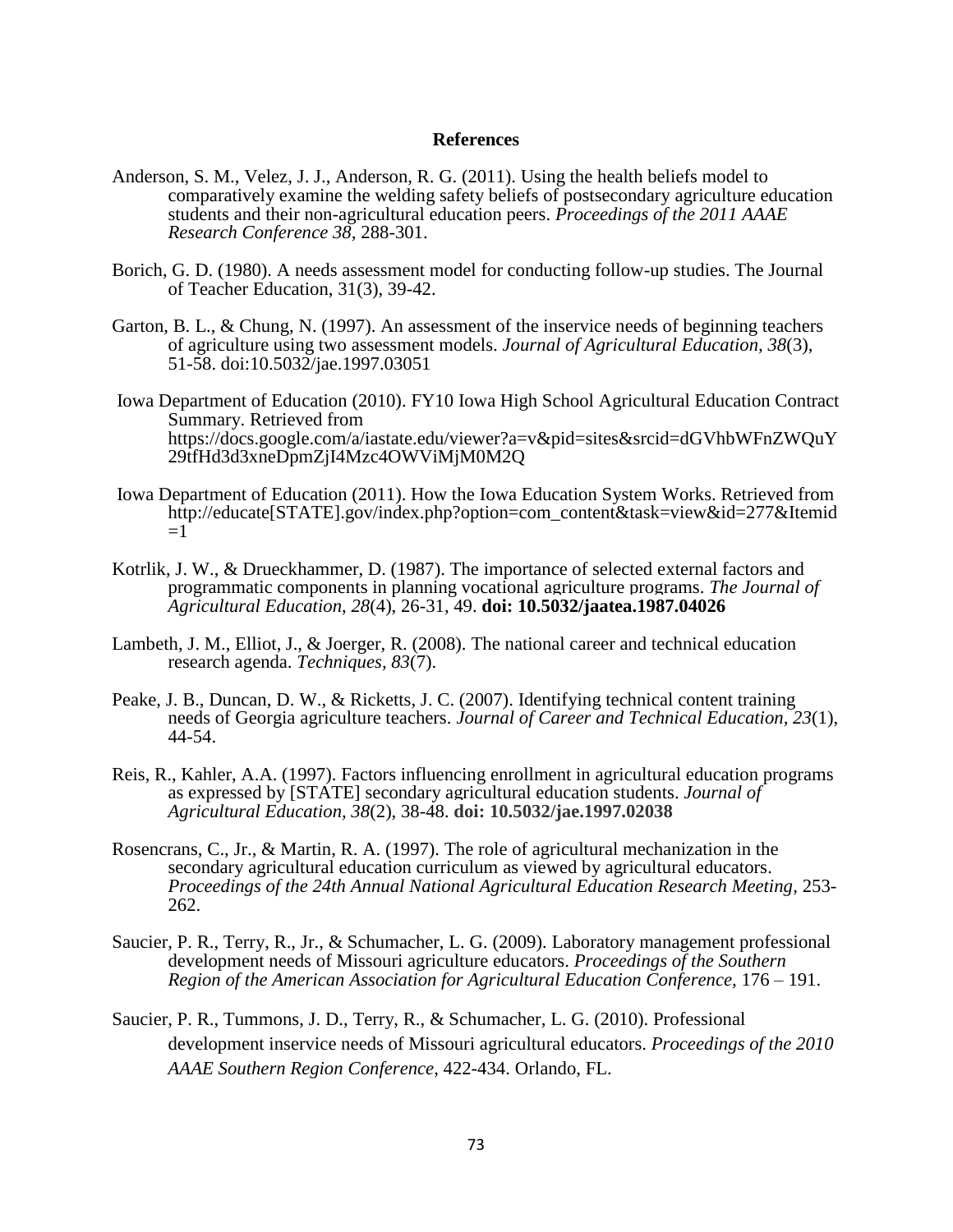Research Poster

### **Perceptions of a Learner-Centered Teaching Experience by Graduate Students in Plant Sciences Teaching a K-12 Audience**

Melissa L. Welsh, CFCS Graduate Research Assistant Department of Youth Development and Agricultural Education Purdue University Agricultural Administration Building –Rm 221 615 W. State Street West Lafayette, IN 47907-2053 Phone: 765-496-6881 E-mail:welsh2@purdue.edu

Neil Knobloch, Ph.D. Associate Professor Department of Youth Development and Agricultural Education Purdue University Agricultural Administration Building –Rm 225 615 W. State Street West Lafayette, IN 47907-2053 Phone: 765-494-8439 E-Mail: nknobloc@purdue.edu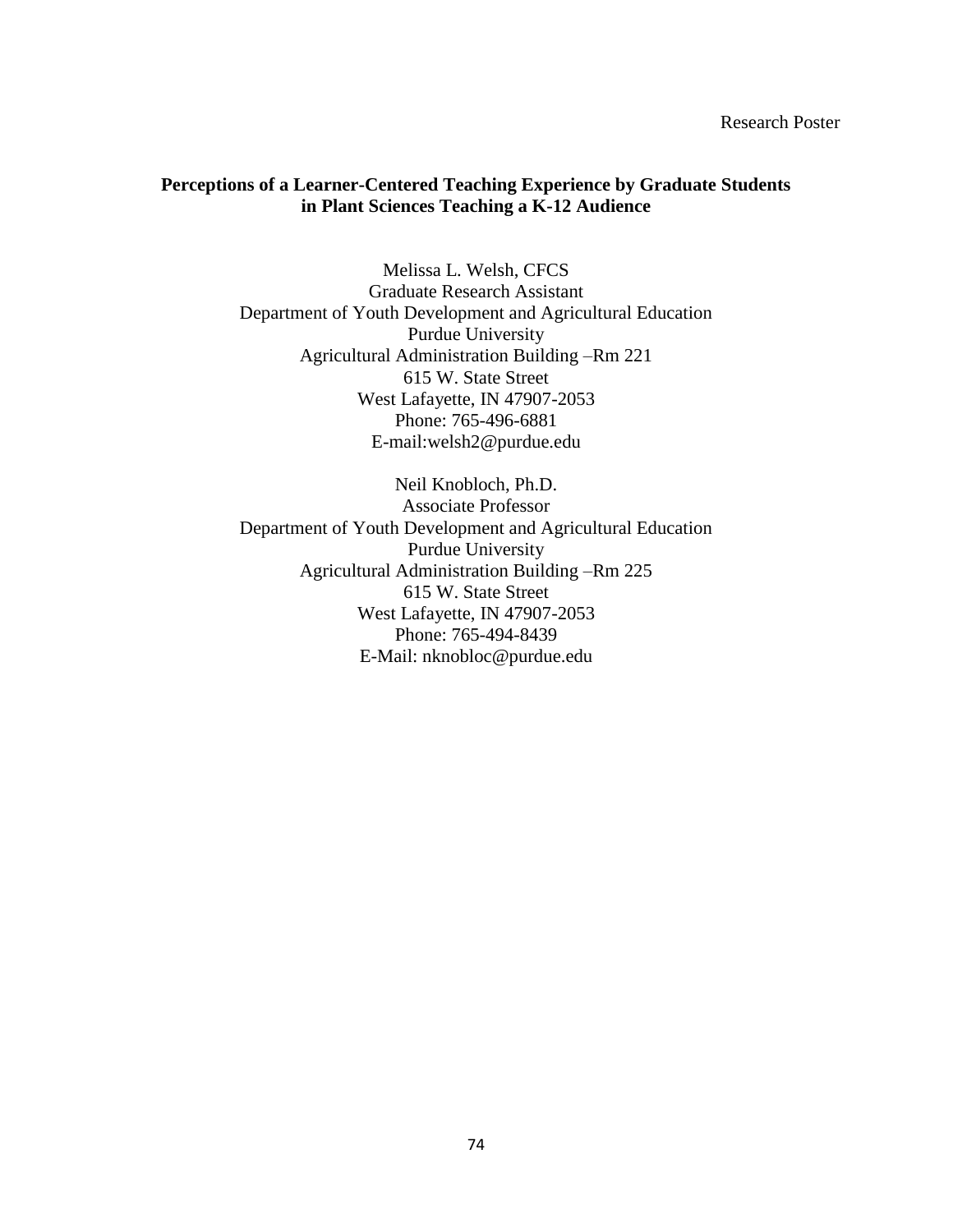### **Perceptions of a Learner-Centered Teaching Experience by Graduate Students in Plant Sciences Teaching a K-12 Audience**

#### **Introduction**

Educational reform of graduate programs continues to highlight national research agendas (National Research Council, 2012). Graduate students are encouraged through their programs to find meaning and understanding in regard to other published studies. It is this unrecognized emphasis on active learning by the student that is sometimes in conflict with the common teaching practice by university professors. It is critical that graduate students entering the workforce are prepared for the diverse challenges that lie ahead. A key outcome of the National Research Agenda is to develop "a sufficient supply of well-prepared agricultural scientists and professionals to drive sustainable growth, scientific discovery, and innovation in public, private and academic settings" (Doerfert, 2011).

In order for graduate students to be prepared to disseminate their research for the next generation, these graduate students require an assortment of professional experiences that enable them to transfer their experiences in research facilities and classes to educate a diverse audience while employing a variety of approaches. Learner- Centered Teaching (LCT) has become a more widely used approach in university classrooms (Blumberg, 2008). The science of learning needs to be explored and utilized by future agricultural research and academic professionals to assist active learners who desire the understanding of complex subject matter (Bransford, Brown & Cocking, 2000).

Graduate students at a land grant university participated in a class taught by a graduate teaching assistant and associate professor using LCT methods. The graduate students on research assistantships for the Agriculture and Food Research Initiative Plant Breeding and Education project were required by their grant to disseminate a concept from their research to a K-12 audience. The purpose of this study was to examine the student's self-perceived abilities with Learner Centered Teaching after a K-12 classroom teaching experience.

#### **Theoretical Framework**

Learner-centered teaching encompasses fourteen psychological principles as determined by a task force for the American Psychological Association. The summary domains divide the principles into five areas of prominent educational theory analysis. The social process of learning for a student is impacted by how the instructor engages with their audience or through what is termed the situation or context (Blumberg, 2008). A learner-centered teaching model organizes practical areas of focus for instructors to adapt to the role as a facilitator of learning (Weimer, 2002). Rubrics help instructors discriminate the progress of their abilities within the learner-centered teaching criteria (Blumberg, 2008).

#### **Methodology**

At the conclusion of a K-12 teaching experience, graduate students post facto completed the Learner-Centered Teaching Observation Rubric. Graduate students evaluated their teaching abilities according to the actions exhibited by their class of students within the LCT domains of "Active learning", "Inquiry learning" and "Contextual learning". There were five separate criteria listed for active learning, four criteria for inquiry learning and one for contextual learning. Graduate students also rated their actions according to criteria established under the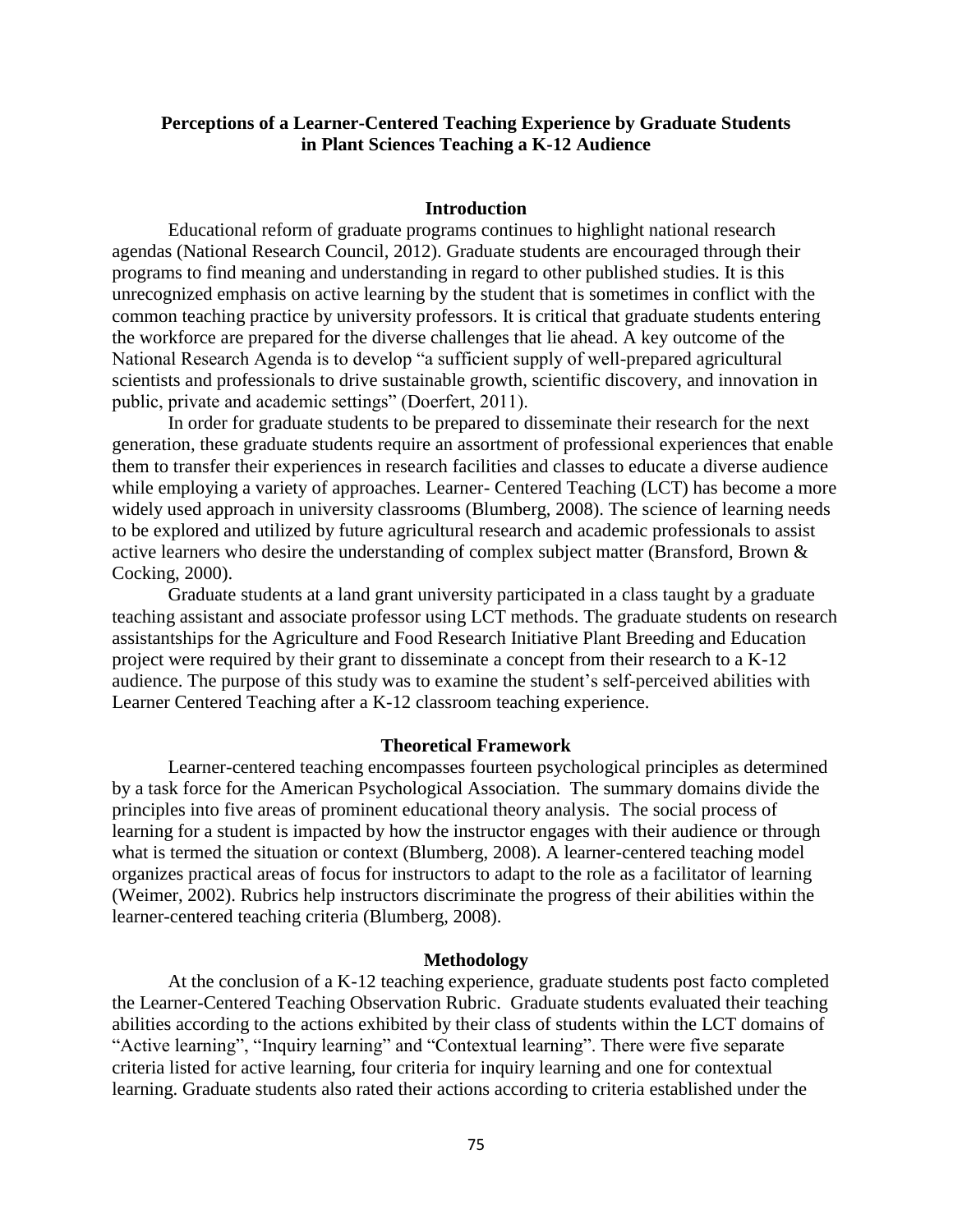domains of "Planning", "Learning and Instruction", and "Environment". Graduate students rated themselves according to criteria established under the following levels of Low Evidence  $= (0-1)$ Medium Evidence =  $(2-3)$  and High Evidence =  $(3-4)$  specific to the designated content criteria. Means and standard deviation of each single criteria and collective domain areas were determined using SPSS.

### **Findings**

Graduate students who taught using Learner-centered teaching approaches in their university courses identified an increase in their ability to engage learners in their K-12 audience as evidenced by the increase in an LCT specific criteria mean from 2.31 to 4.12. Graduate students also identified their application of enabling K-12 students to use inquiry learning to solve complex problems as evidenced by the increase in a mean from 1.81 to 3.31. The variable containing a collective active learning mean increased from 2.23 to 3.85. Although the number of subjects within the group was small  $(N=16)$ , standard deviation exhibits the low variability with each domain and criteria.

### **Conclusions**

Overall, there was an increase in all areas of the Learner-Centered Teaching Observation Rubric. The greatest areas of notable gain were within criteria associated with active learning approaches. It is important to recognize the active learning LCT criteria which also reflected positively in the planning and learning domains. The low variability among all criteria supports the collaborative class activities and teaching approaches by the instructors.

### **Implications**

The instruction using LCT approaches with graduate students supports the research findings by Blumberg (2008). Since students identified a greater increase in overall active learning than inquiry learning, it would be valuable to examine the emphasis of inquiry learning in the seminar class prior to the teaching experience. A joint evaluation of the graduate student with their instructor(s) post teaching could also enable positive identification of LCT evidences. Lastly, a comparison of international and domestic students to determine if previous educational exposure impacts newly acquired teaching approaches.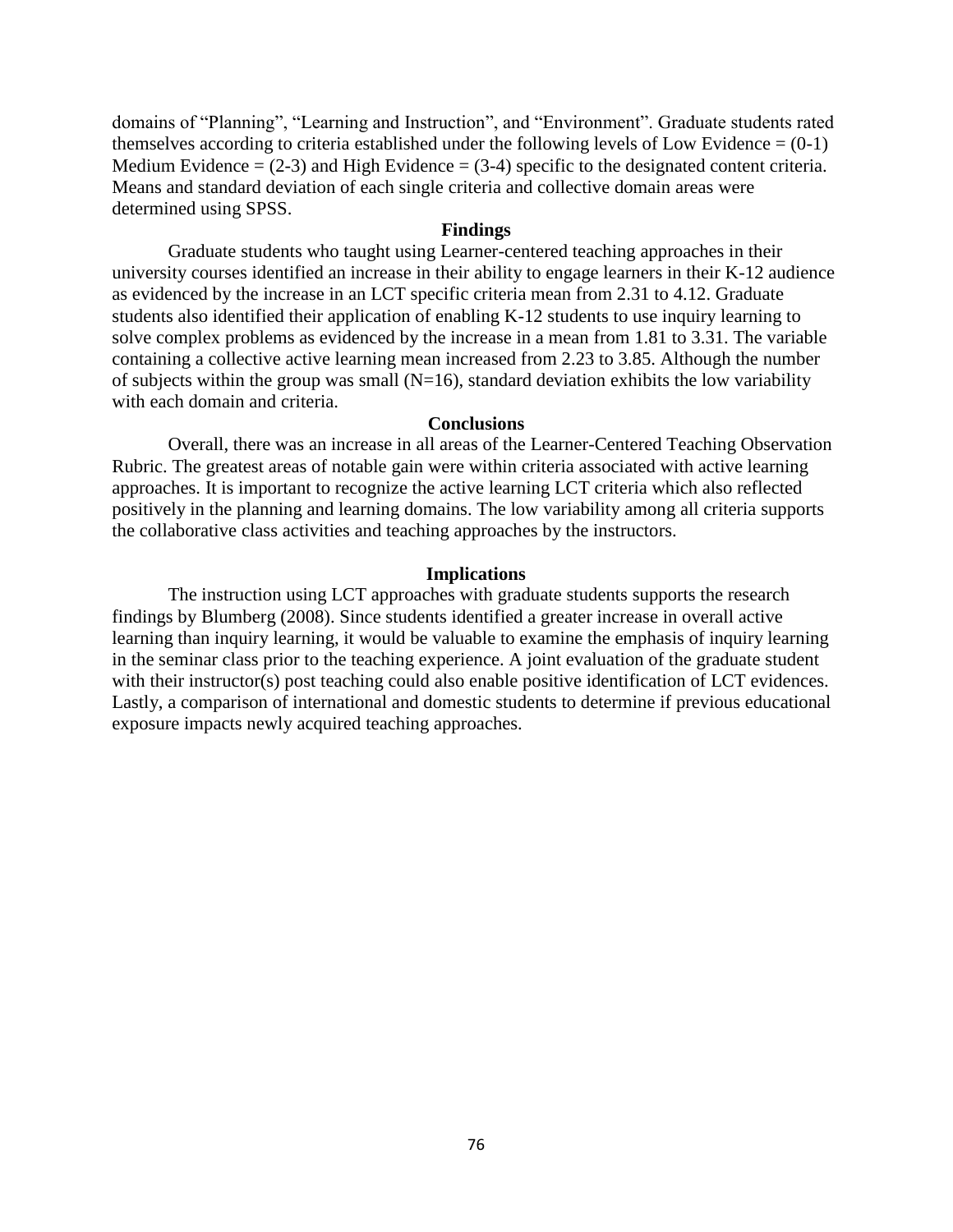- Blumberg, P. (2008) Developing Learner-Centered Teachers: A Practical Guide for Faculty. San Francisco: Jossey-Bass.
- Bransford,J. D., Brown, A. L., & Cocking, R. (2000). Learning: From speculation to science. In *How people learn: Brain, mind, experience, and school: Expanded edition.* (pp. 3-27). Washington, DC: National Academy Press.
- Doerfert, D.L. (Ed.) (2011). National research agenda: American Association for Agricultural Education's research priority areas for 2011-2015. Lubbock, TX: Texas Tech University, Department of Agricultural Education and Communications.
- National Research Council. (2012). *Research Universities and the Future of America: Ten Breakthrough Actions Vital to Our Nation's Prosperity and Security: Summary.* Washington, DC: The National Academies Press.

Weimer, M. (2002). Learner-centered teaching. San Francisco: Jossey-Bass.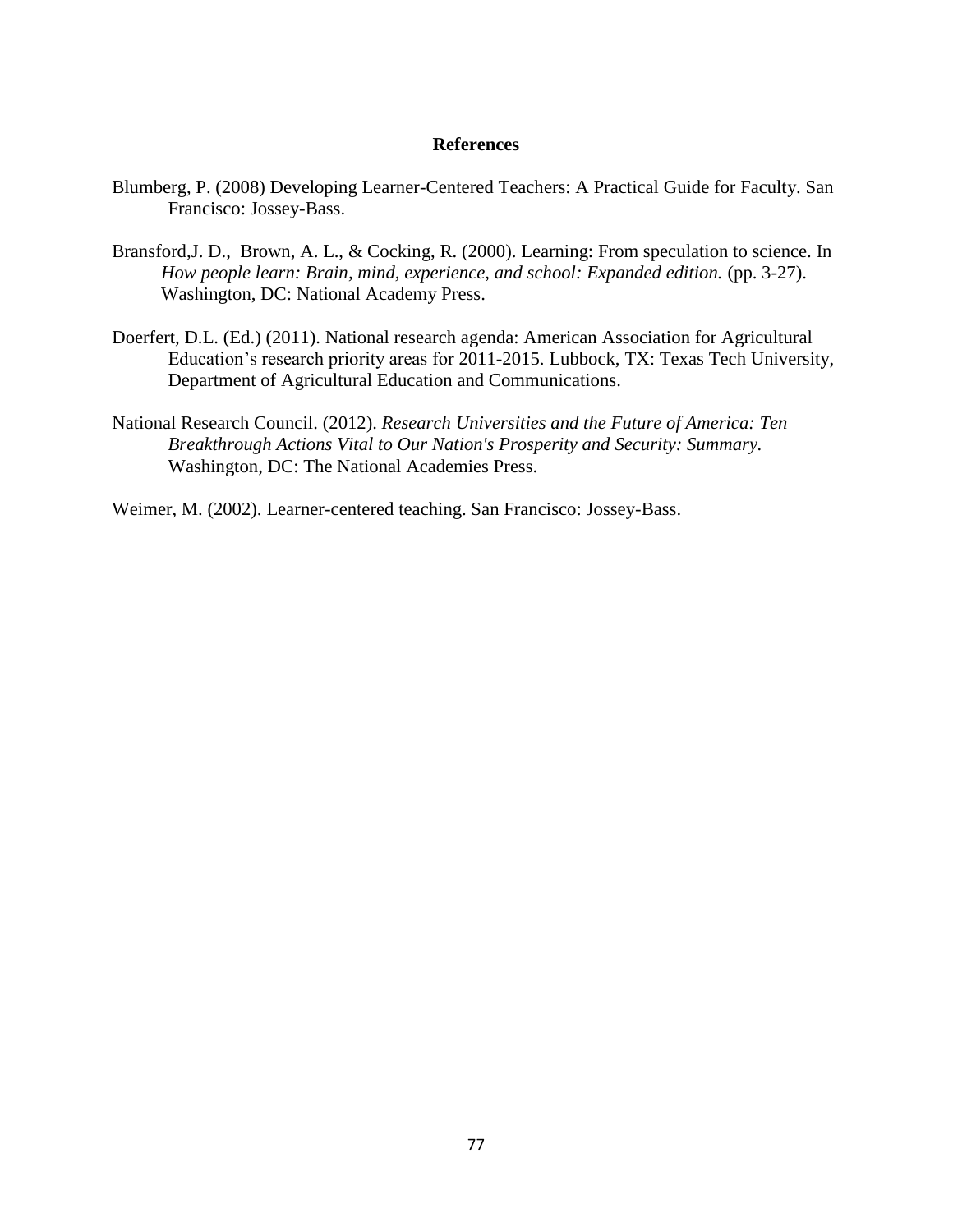### **The Relationship between the Amount of Agricultural Mechanics Training and Skills Received at the Secondary and Post-secondary Levels**

Dustin K. Perry Iowa State University 229 Curtiss Hall Ames, IA 50011 dkperry@iastate.edu

Matt J. Shultz Iowa State University 229 Curtiss Hall 319-231-2906 Ames, IA 50011 mjshultz@iastate.edu

Ryan G. Anderson, Ph.D. Iowa State University 217A Curtiss Hall Ames, IA 50011 515-294-4139 randrsn@iastate.edu

Thomas H. Paulsen, Ph.D. Iowa State University 217 Curtiss Hall Ames, IA 50011 (515) 294-0047 tpaulsen@iastate.edu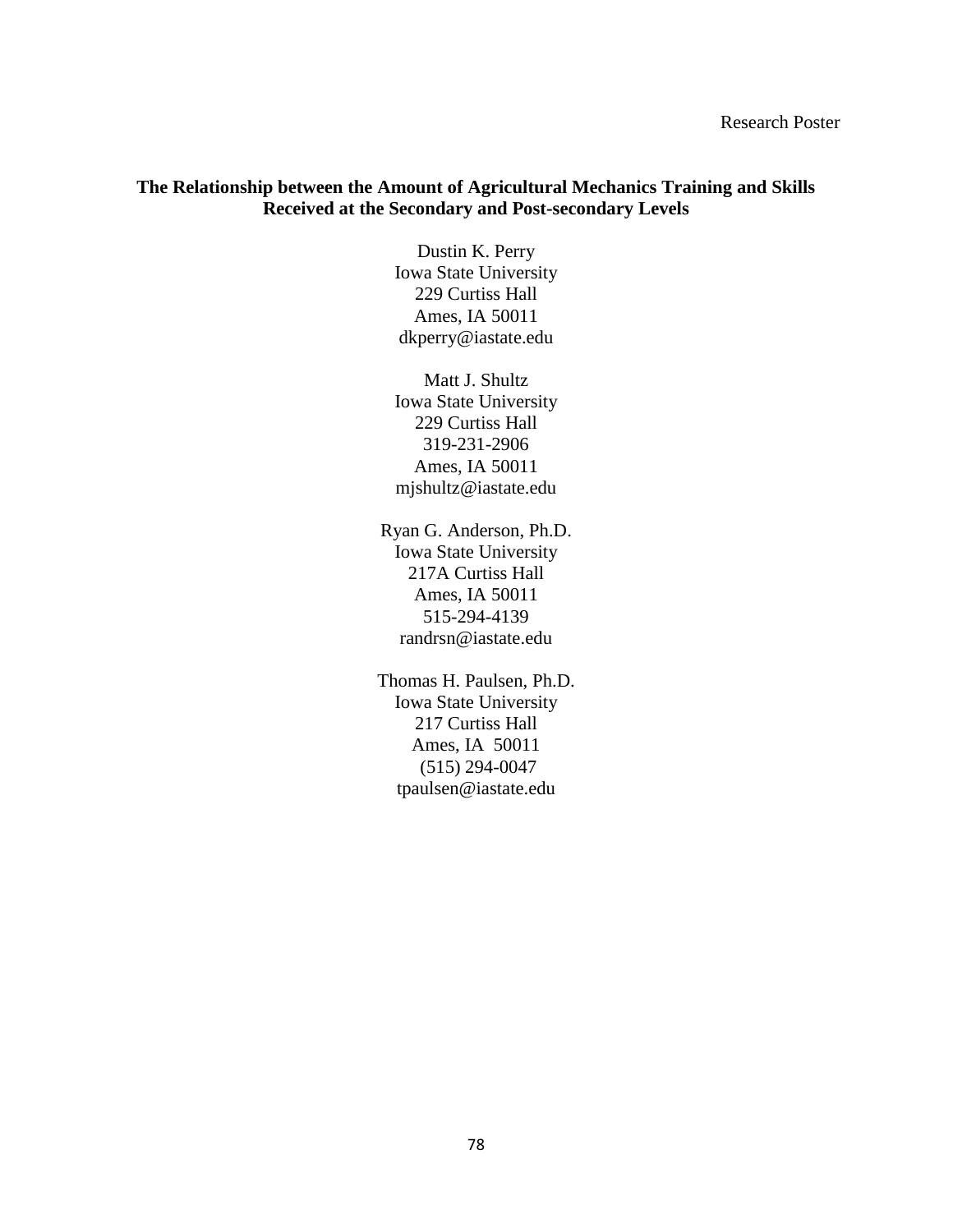### **The Relationship between the Amount of Agricultural Mechanics Training and Skills Received at the Secondary and Post-secondary Levels**

#### **Introduction/Conceptual Framework**

Agricultural mechanics courses have long been considered an integral component to the agricultural education curriculum. This relationship is evident when the amount of instructional time devoted to agricultural mechanics and the amount of time spent in the agricultural mechanics laboratory are explored. Approximately half to two-thirds of instructional and laboratory time is spent on agricultural mechanics concepts (Johnson & Schumacher, 1989; McKim, Saucier, & Reynolds, 2010; Shin, 1987).

While agricultural mechanics courses have maintained a high level of popularity, not all agricultural education candidates are adequately prepared to teach agricultural mechanics courses. Hubert and Leising (2000) indicated, on average, potential agriculture teachers are only required to enroll in two (2) three-credit hour courses to meet certification requirements. Consequently, teacher education programs should focus on ensuring preservice teachers receive adequate training in the area of agricultural mechanics (McKim & Saucier, 2011, 2012). Seemingly, potential teachers who did not receive an adequate amount of agricultural mechanics at the secondary level would seek out additional training at the post-secondary level, representing a negative correlation. Is this an accurate assumption?

#### **Purpose and Objectives**

The purpose of this study was to describe potential relationships between the quantity of agricultural mechanics training and skills received at the secondary level and at the postsecondary level. The following research objectives were identified to accomplish this purpose.

- 1. Describe the demographic characteristics of Iowa secondary agricultural educators.
- 2. Examine the relationship between amount of agricultural mechanics training at the secondary level and amount of training at the post-secondary level.

#### **Methods and Procedures**

The target population of this descriptive study was in-service agricultural education instructors who are currently teaching secondary agriculture in Iowa ( $N = 242$ ). A researchermodified, paper based questionnaire containing three sections, consisting of 54 skills, teacher demographics, and program demographics was distributed to each instructor  $(n = 130)$  who attended the Iowa agricultural education teachers conference. Respondents were asked to use a five-point Likert-type scale to rate their perceptions of the amount of training and skills received at the secondary and post-secondary levels. Usable instruments were collected from  $(n = 101)$ respondents for a 77.7% response rate. A Pearson's  $\chi^2$  analysis yielded no significant differences *(p > .05)*for gender, age, highest degrees held, years of teaching experience, and size of school community between respondents and the general population of agriculture teachers in Iowa. Face validity was established by individuals with expertise in instrument development and agricultural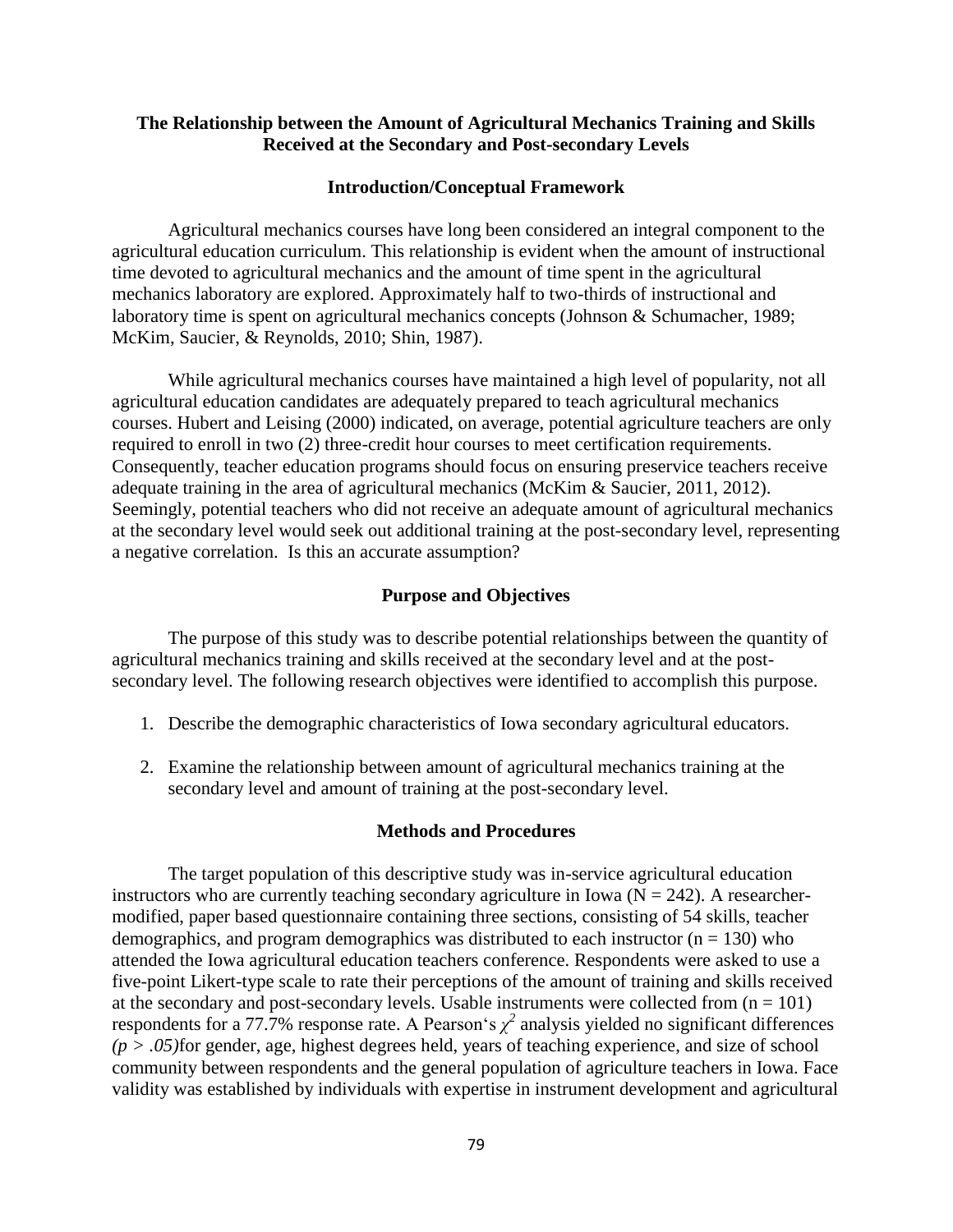mechanics. Post-hoc reliability calculations resulted in reliability coefficients for importance ( $\alpha$  = .97) and competency ( $\alpha$  = .98).

#### **Results**

The first research objective sought to describe the demographic characteristics of Iowa agriculture teachers. The typical respondent was male (67.0%), employed by a rural school district (79.2%), in a single-teacher department (90.0%), and reported 10 or fewer years of teaching experience (52.4%). Examining and interpreting potential relationships between amount of agricultural mechanics training received at the secondary and post-secondary levels was the purpose of the second research objective. Spearman Rho correlations were used to identify significant (p<.05) relationships. Significant positive correlations were discovered within each skill area. It should be noted that each skill area is correlated within the respective area and not representative of a composite of all sub-constructs. Furthermore, only the top area with the highest correlations in each respective domain is displayed in Table 1.

Table 1

*Spearman Rho Correlational Relationships between the Amount of Agricultural Mechanics Training and Skills Received at the Secondary and Post-secondary Levels*

| Skill Area                                | n  | Spearman Rho Correlation |
|-------------------------------------------|----|--------------------------|
| Mechanic Skills                           |    |                          |
| Oxy-propylene Cutting                     | 83 | $.659*$                  |
| <b>Structures and Construction Skills</b> |    |                          |
| <b>Construction Skills (Carpentry)</b>    | 90 | $.553*$                  |
| Electrification                           |    |                          |
| <b>Electrical Safety</b>                  | 86 | $.641*$                  |
| Power and Machinery Skills                |    |                          |
| <b>Tractor Selection</b>                  | 78 | $.758*$                  |
| Soil and Water                            |    |                          |
| Profile Leveling                          | 75 | $.756^*$                 |
|                                           |    |                          |

*Note.* \*p < .05

### **Conclusions**

Based upon the identified objectives and reported findings the following conclusions were drawn. Demographic characteristics were in line with expectations for Iowa agricultural teachers. There was a significant positive correlation found within every skill area. This indicates that students who take more agricultural mechanics classes at the secondary level also take more at the post-secondary level. This also implies that if a potential teacher does not have agricultural mechanics at the secondary level, they will not seek it out at the post-secondary level. This phenomenon suggests that as a profession we are creating two "groups" of teachers, the haves and have nots. Based on these correlations, there is no "middle ground". Future research should be directed toward examining causal relationships exploring how students with or without secondary agricultural mechanics course experience choose post-secondary courses.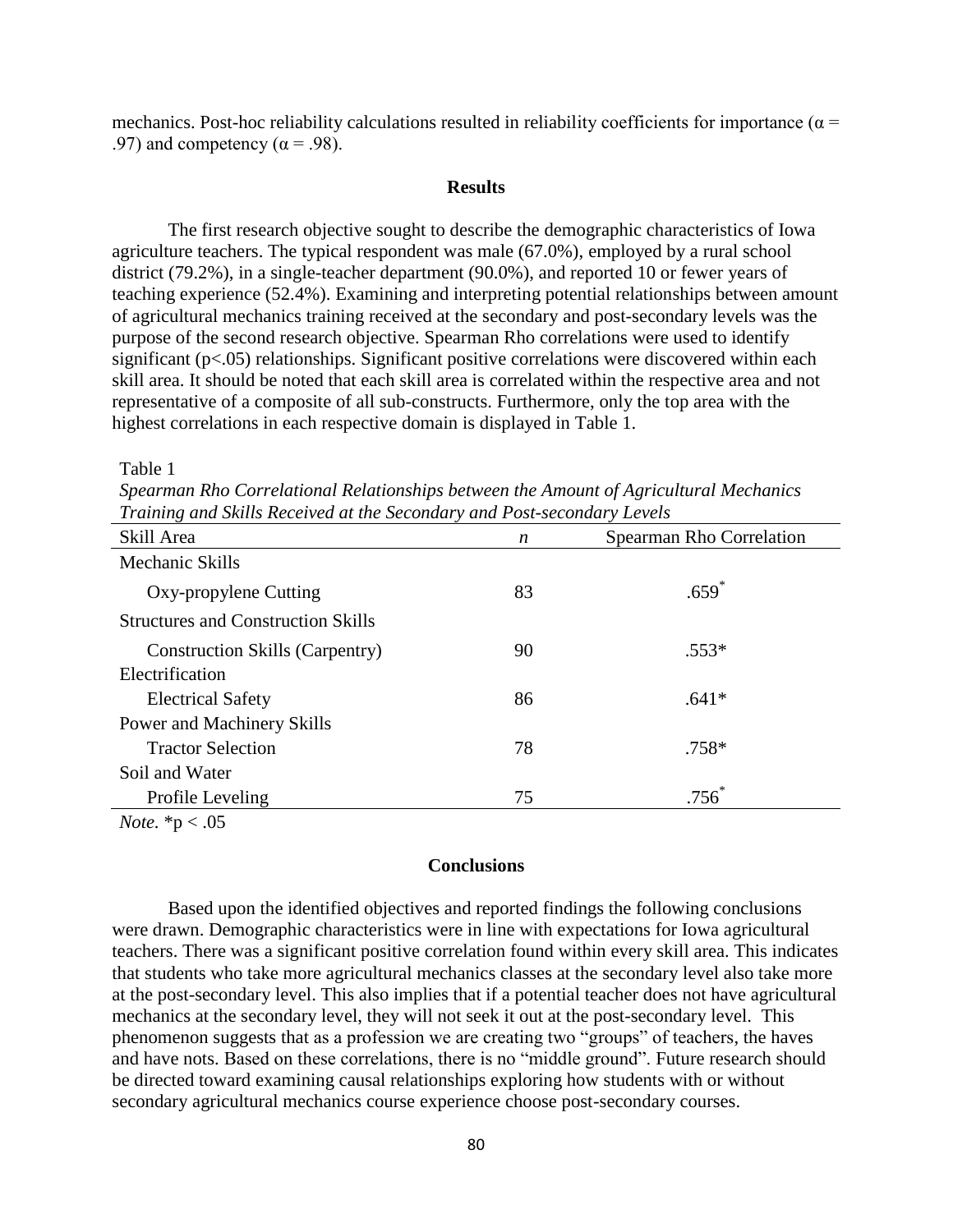- Hubert, D. J. & Leising, J. (2000). An assessment of agricultural mechanics course requirements in agriculture teacher education programs in the United States. *Journal of Southern Agricultural Education Research, 50* (1), 24-30.
- Johnson, D. M. & Schumacher, L. G. (1989). Agricultural mechanics specialists identification and evaluation of agricultural mechanics laboratory management competencies: a modified Delphi approach. *Journal of Agricultural Education, 30* (3), 23-28. doi: 10.5032/jae.1989.03023
- McKim, B. R. & Saucier, P. R. (2011). Assessing the Learning Needs of Student Teachers in Texas Regarding Management of the Agricultural Mechanics Laboratory: Implications for the Professional Development of Early Career Teachers in Agricultural Education. *Journal of Agricultural Education, 52* (4), 24-43. doi: 10.5032/jae.2011.04024
- McKim, B. R. & Saucier, P. R. (2012). A multi-state factor-analytic and psychometric metaanalysis of agricultural mechanics laboratory management competencies. *Journal of Agricultural Education, 53* (2), 139-151. doi: 10.5032/jae.2012.02139
- McKim, B. R., Saucier, P. R., & Reynolds, C. L. (2010). Laboratory management in-service needs of Wyoming secondary agriculture teachers. *Proceedings of the 2010 Western Region of the American Association for Agricultural Education Research Conference*, 129-142. doi: 10.5032/jae.1989.03023
- Shinn, G. (1987). September—the time to improve your laboratory teaching*. The Agricultural Education Magazine*, *60* (3), 16-17.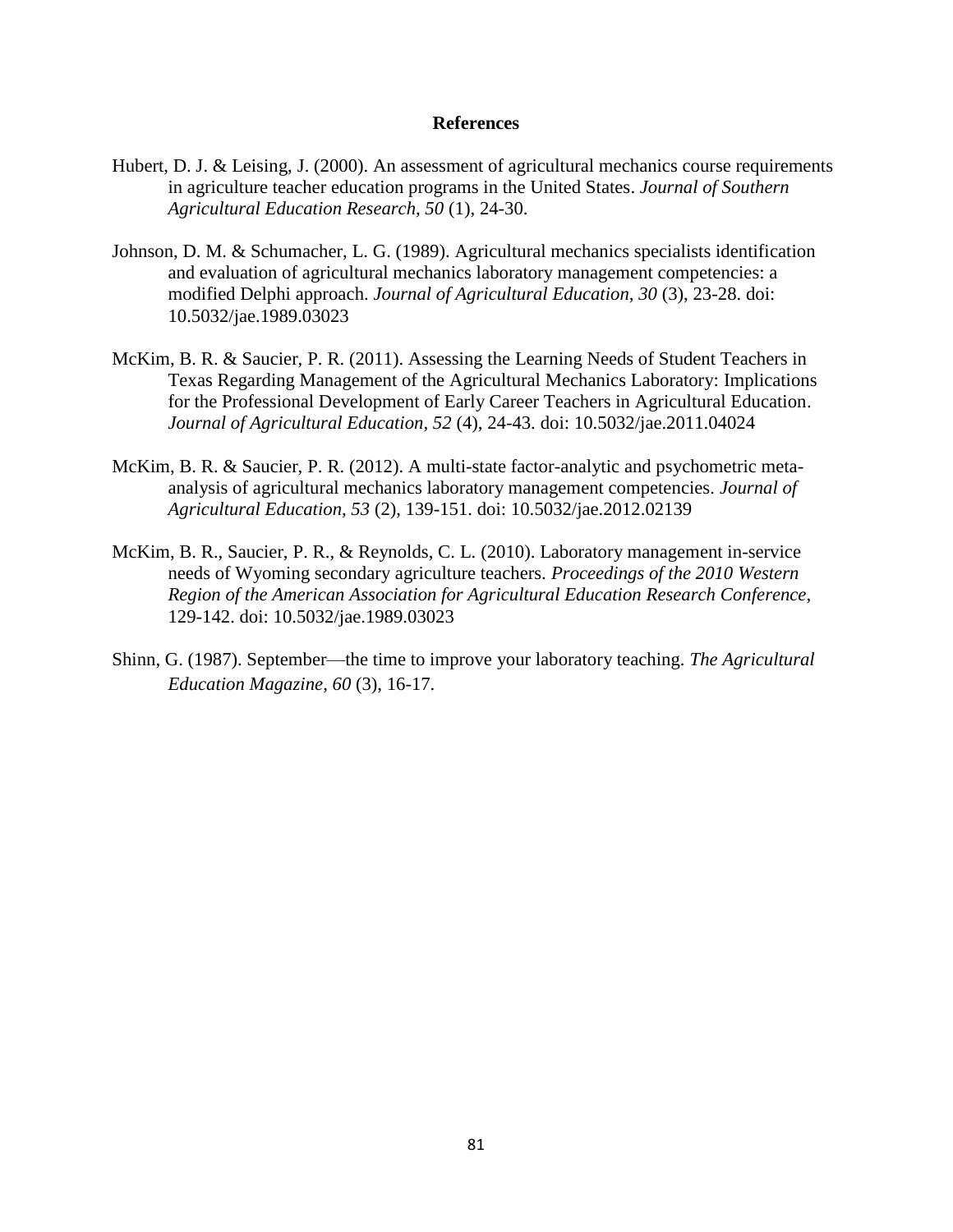# Research Poster

# **Using Social Media to Weather the Storm of Crisis**

Hannah Thompson Lyndsey Murphy Emily Rhoades, PhD The Ohio State University

250 Agricultural Administration 2120 Fyffe Road Columbus, OH 43210 301-471-6746 [murphy.790@osu.edu](mailto:murphy.790@osu.edu) [Thompson.1862@osu.edu](mailto:Thompson.1862@osu.edu) Rhoades.100@osu.edu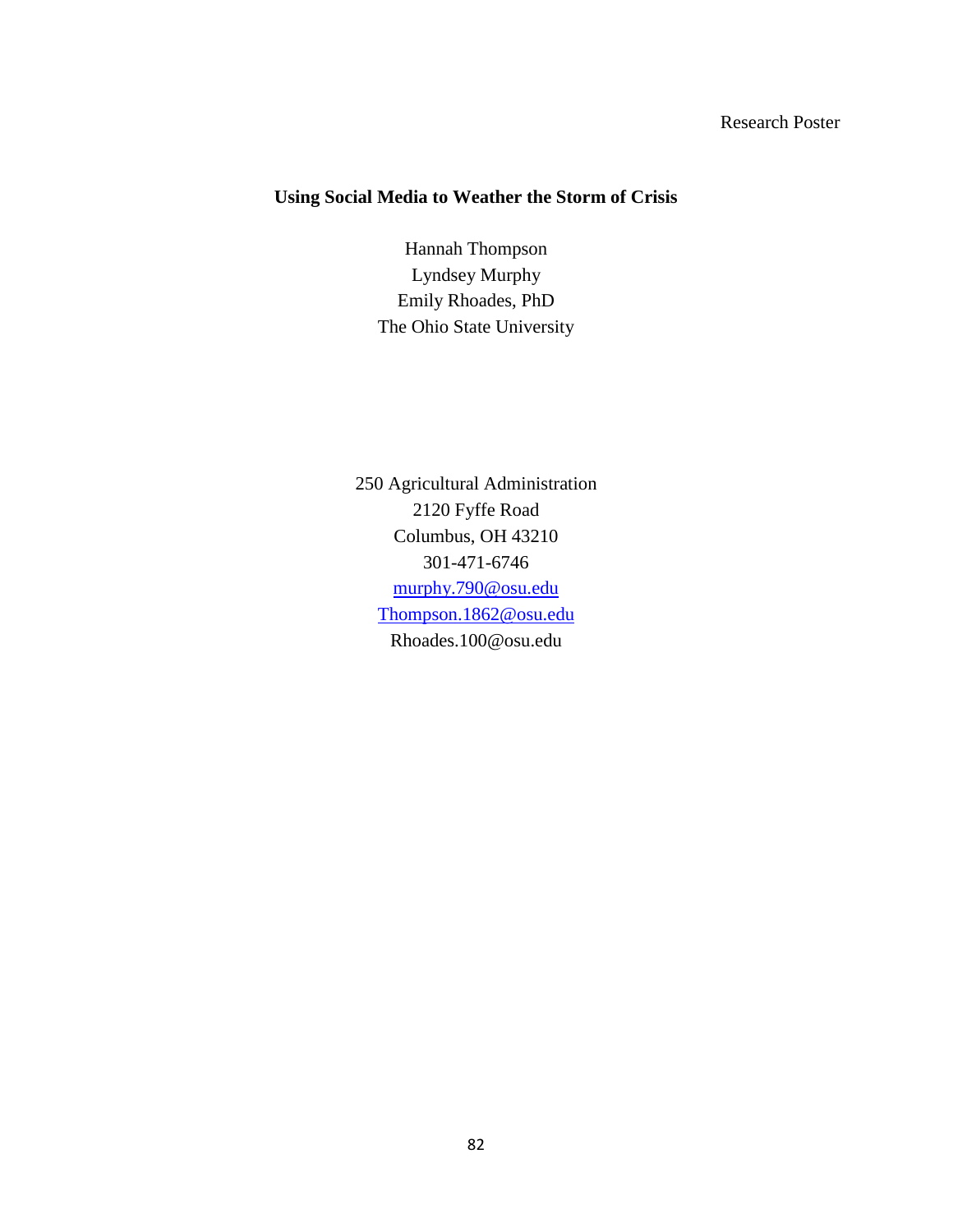### **Using Social Media to Weather the Storm of Crisis**

### **Need for research**

The relationship between agriculturists and the weather is tightly wound and well known. Crop producers are often at the mercy of the forecast when it comes to their livelihood. Therefore commodity organizations must be prepared to constantly communicate the most up-todate and useful information available to their members and stakeholders. This summer, Ohio has been full of examples of the issues that plague farmers, from droughts to windstorms. The weather issues presented a true challenge to Ohio's commodity organizations and agricultural media sources as they sought to inform their membership about upcoming and current issues. This research seeks to examine how these organizations used social media to communicate weather-related information following a large early July storm that impacted much of the state.

The windstorm, which left corn flattened, barns collapsed and widespread power outages in its wake, was a crisis event for farmers in the state, as were the dire drought conditions before and after. Agricultural organizations and media sources needed to react quickly to supply their followers with necessary information. This research seeks to examine the social media strategies that [state] agricultural organizations employed to communicate information regarding this major storm. The insights gained will be valuable to other agricultural groups who will face crisis situations in the future and could use social media to their advantage. This research addresses the "New Technologies, Practices, and Products" research priority area, as it examines the use of innovative technology in crisis communication.

#### **Conceptual framework**

The topic of crisis management and communication has gained increasing notoriety over the past 25 years. Studies of crisis management strategy gained increasing prominence following an incident in 1982 when Johnson & Johnson was faced with a crisis situation due to Tylenol capsules laced with cyanide (Whiting, Tucker, & Whaley, 2004; Simola, 2005). Although evidence supported that the contamination occurred outside of company production facilities and was contained to one geographical area, Johnson & Johnson reacted swiftly with a national product recall, costing the company \$100 million (Fink, 1986). This management decision proved effective, as sales and market share rebounded quickly and the brand equity of the Tylenol name was preserved (Siomkos, 1992). This event ignited much discussion among scholars and communication experts, leading to the emergence of the field of modern organizational crisis management (Mitroff, 2001). While various definitions of organizational crisis have been proposed, the literature contains two basic threads: a crisis has the ability to disrupt operations and hinder the function of the organization, and a crisis can threaten the organization's reputation (Coombs, 2002). Both of these recurrent themes connect the threat of crisis with a potential to impact the organization's financial bottom line by harming profits, donations, sales, etc. The July storm fits this definition of crisis, as damaged crops and property can hinder farmers' ability to operate their business profitably and meet the needs of consumers.

Recent research has explored crisis management and communication specifically within the field of agriculture and food production. Whiting, Tucker and Whaley (2004) examined crisis preparedness among colleges of agriculture at land grant universities, finding that 60 percent of land grant universities have an established crisis communication plan. However, almost one-third of respondents reported that they were unaware of a crisis communication plan in place at their university, and less than 50 percent of both faculty and staff were thought to be well informed about the plan. Muegge (2005) applied crisis communication paradigms to the Cooperative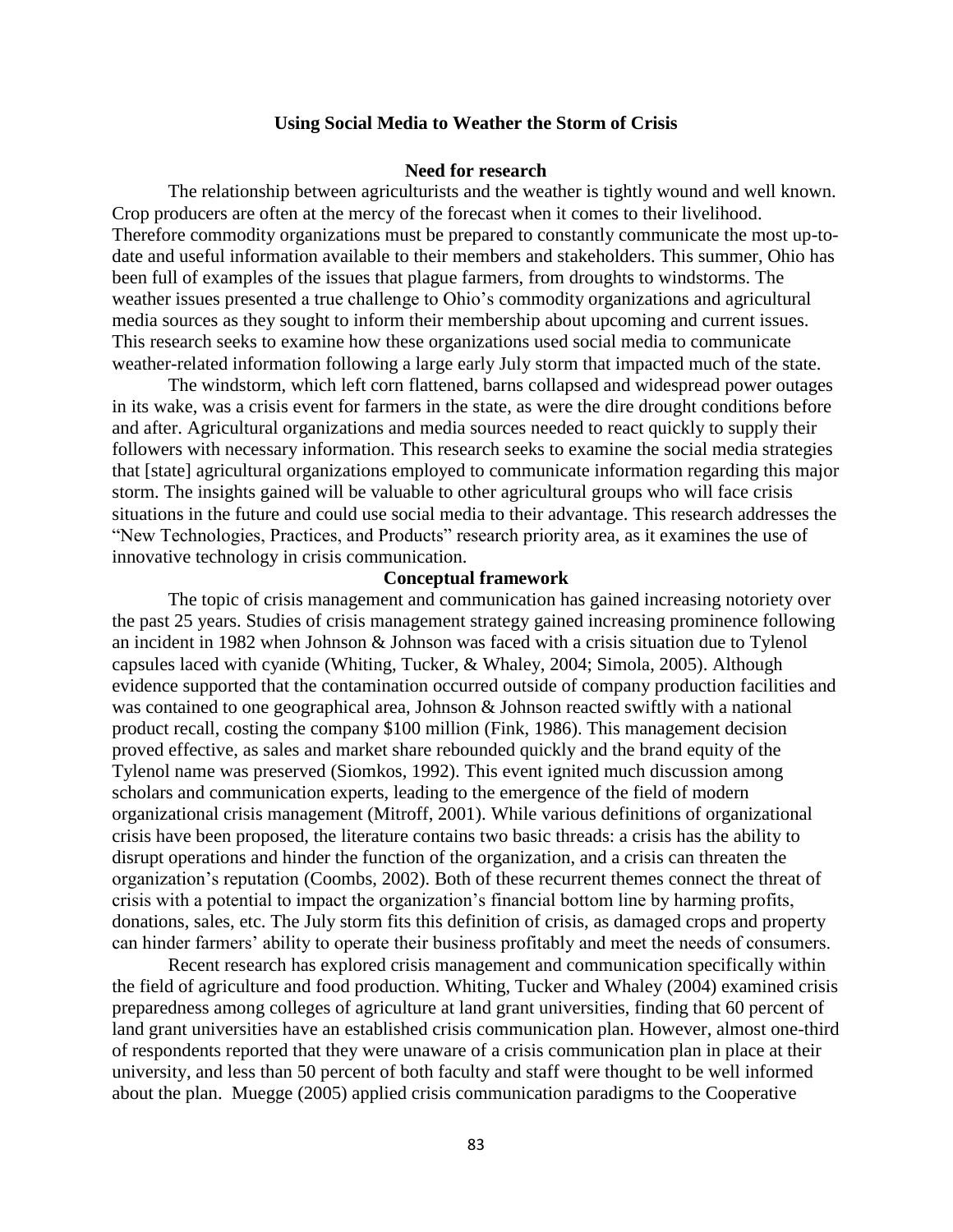Extension Service as she evaluated the University of Florida Extension Services' crisis communication efforts during the 2004 hurricane season. Extension professionals viewed flyers, print materials, and newspapers as the most effective means of communicating crisis information. Following her research, Muegge recommended that UF Extension services draft a comprehensive, unified, and consistent crisis communication plan.

### **Methodology**

This study compared and contrasted the social media use of five prominent Ohio agricultural organizations: The Ohio Soybean Association, Ohio Corn and Wheat Growers Association, Ohio's Country Journal and Ohio Ag Net, Farm and Dairy newspaper, and the Ohio Farm Bureau Federation. These organizations were chosen based on their prior use of social media and their position as sources of agricultural information in the state. The time period of data collection was June 29, 2012 – July 12, 2012. The organization's Facebook and Twitter accounts were examined for posts relating to weather issues, specifically the June storm and the drought conditions. Social media posts were examined for the inclusion of terms such as "damage", "drought", "dry", "hot", "storm", and "winds".

#### **Findings**

All five groups included in this study used social media to communicate weather-related information during the sample period. Twitter and Facebook were used with virtually the same frequency, with 19 percent of Facebook posts and 20 percent of Twitter posts relating to the weather during the sample period. The majority (55 percent) of the social media posts included links to news coverage or other resources, and 9 percent included photographs. All of the posts studied dealt with two weather issues: the drought (78 percent) and the June  $29<sup>th</sup>$  storm (22) percent). Although all five groups studied used social media to communicate about weather issues during the study period, a clear difference exists between the use of media groups and commodity associations. Ohio Farm Bureau Federation, Ohio Country Journal and Ohio Ag Net, and Farm and Dairy made 80 percent of the 69 weather-related social media posts included in this study. These groups were more active in their general use of social media, making 283 total posts during the study period, compared to only 26 posts made by the two commodity organizations.

### **Conclusions & Implications**

The researchers concluded that agricultural media sources were more effectively using social media tools to communicate weather information than the commodity groups. If commodity groups were to use these methods of communication to keep their followers up to date they would be able to become a more reliable source for news coverage and weather updates. According to the American Red Cross, 80 percent of Americans expect emergency responders to monitor social sites and 1 in 5 Americans who experience any sort of natural disaster or emergency post something about it on their social sites. Americans are closely tied to their social sites and mobile information when weather issues or news concerns them, placing commodity organizations in a prime spot to provide the information that Americans are looking for. Agricultural marketers recognize the farmers use of social media, noting that farmers typically rely on social media for information on "weather, markets, products, and services," and this reliance will only continue into the future (Erickson, 2011). This study revealed a gap in the social media activities of Ohio commodity organizations in response to recent weather crises. In order to be a reliable source of useful and easily accessible information, these groups should expand their social media response to future crises that impact Ohio farmers.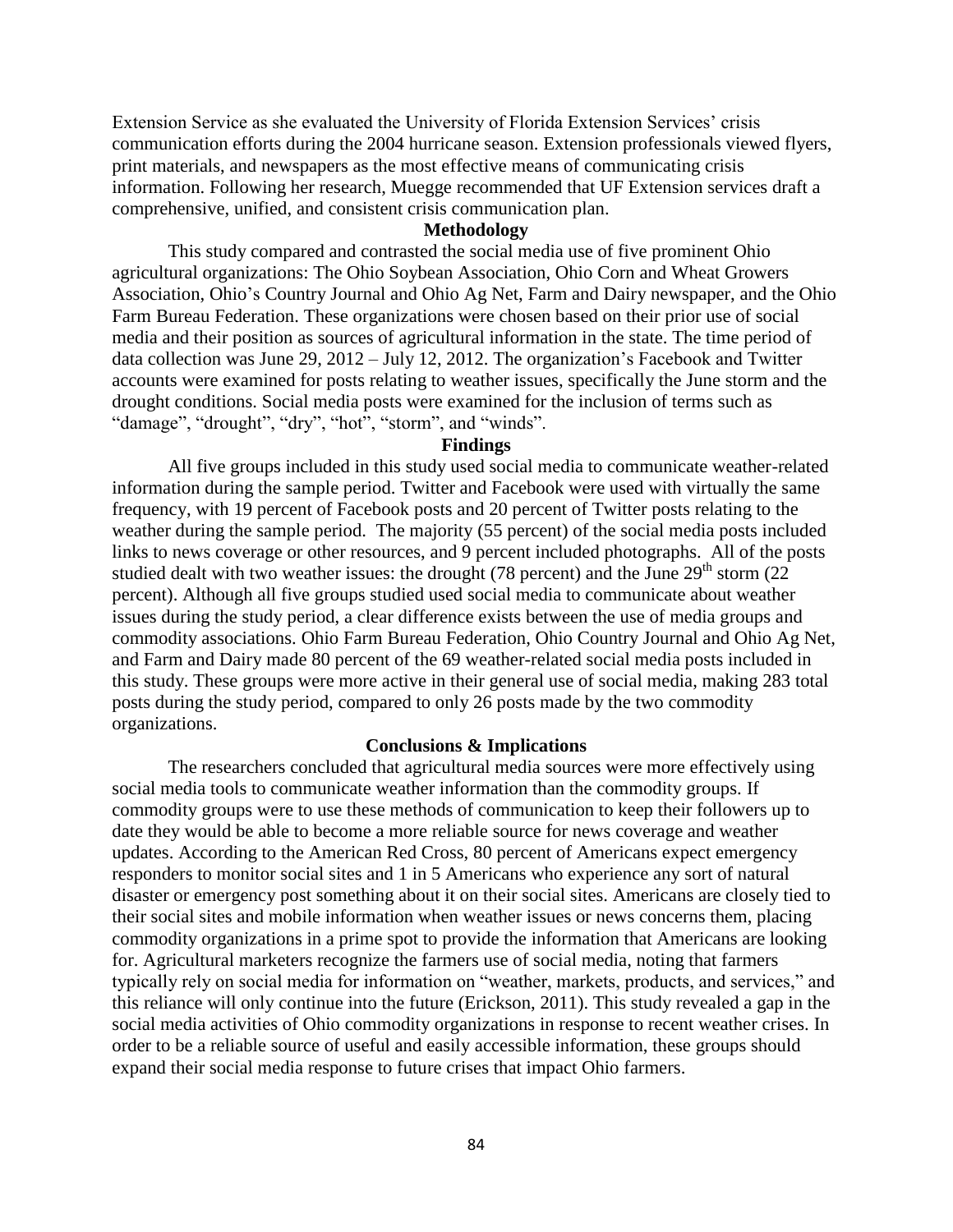- American Red Cross. (2013, April 13). *Crisis communications: why you should use social media when disaster strikes*. Retrieved from http://socialmediainfluence.com/2012/04/13/crisis-communications-how-to-usesocial-media-when-disaster-strikes/
- Erickson, J. (2011, May 7). *Farmers and social media*. Retrieved from http://www.alafarmnews.com/index.php?view=article&catid=1:news&id=2950:farmers-and-socialmedia&tmpl=component&print=1&page=&option=com\_content&Itemid=23&6ed3af3a7fb3f305843385fa 292f20df=3d6d3fd7f8e430b65488bd3ae73df866
- Farm & Dairy. (n.d.). *Farm & Dairy Twitter Page*. Retrieved July 12, 2012, from https://twitter.com/farmanddairy
- Farm and Dairy. (n.d.). *Farm and Dairy Facebook Page*. Retrieved July 12, 2012, from https://www.facebook.com/farmanddairy
- Fink, S. (1986). *Crisis Management: Planning for the Inevitable.* New York: American Management Association.
- Mitroff, I. (2001). *Managing crises before they happen: What every executive and manager needs to know about crisis management .* New York: American Management Association.
- Muegge, M. D. (2005). *Communication Efforts of Florida Extension Faculty During the 2004 Hurricane Season.* Masters Thesis, University of Florida.
- Ohio Corn & Wheat Growers Association. (n.d.). *OCWGA Twitter Page*. Retrieved July 12, 2012, from https://twitter.com/OhioCornWheat
- Ohio Corn and Wheat Growers Association. (n.d.). *OCWGA Facebook Page*. Retrieved July 12, 2012, from https://www.facebook.com/OCWGA
- Ohio Farm Bureau Federation. (n.d.). *OFBF Facebook Page*. Retrieved July 12, 2012, from https://www.facebook.com/OhioFarmBureau
- Ohio Farm Bureau Federation. (n.d.). *OFBF Twitter Page*. Retrieved July 12, 2012, from https://twitter.com/OhioFarmBureau
- Ohio Soybean Association. (n.d.). *OSA Twitter Feed*. Retrieved July 12, 2012, from https://twitter.com/OHSoybeanAssoc
- Ohio Soybean Council. (n.d.). *OSC Facebook Page*. Retrieved July 12, 2012, from https://www.facebook.com/ohiosoybeancouncil
- Ohio's Country Journal and Ohio Ag Net. (n.d.). *OCJ/OAN Facebook Page*. Retrieved July 12, 2012, from https://www.facebook.com/ohioscountryjournaland[state]agnet
- Ohio's Country Journal and [state] Ag Net. (n.d.). *OCJ/OAN Twitter Page*. Retrieved July 12, 2012, from https://twitter.com/ocj\_ohioagnet
- Siomkos, G. (1992). Conceptual and methodological propositions for assessing responses to industrial crises. *Review of Business , 13* (4), 26-37.
- Whiting, L. R., Tucker, M., & Whaley, S. R. (2004). Level of Preparedness for Managing Crisis Communication on Land Grant Campuses. *Journal of Applied Communications , 88* (3), 7-20.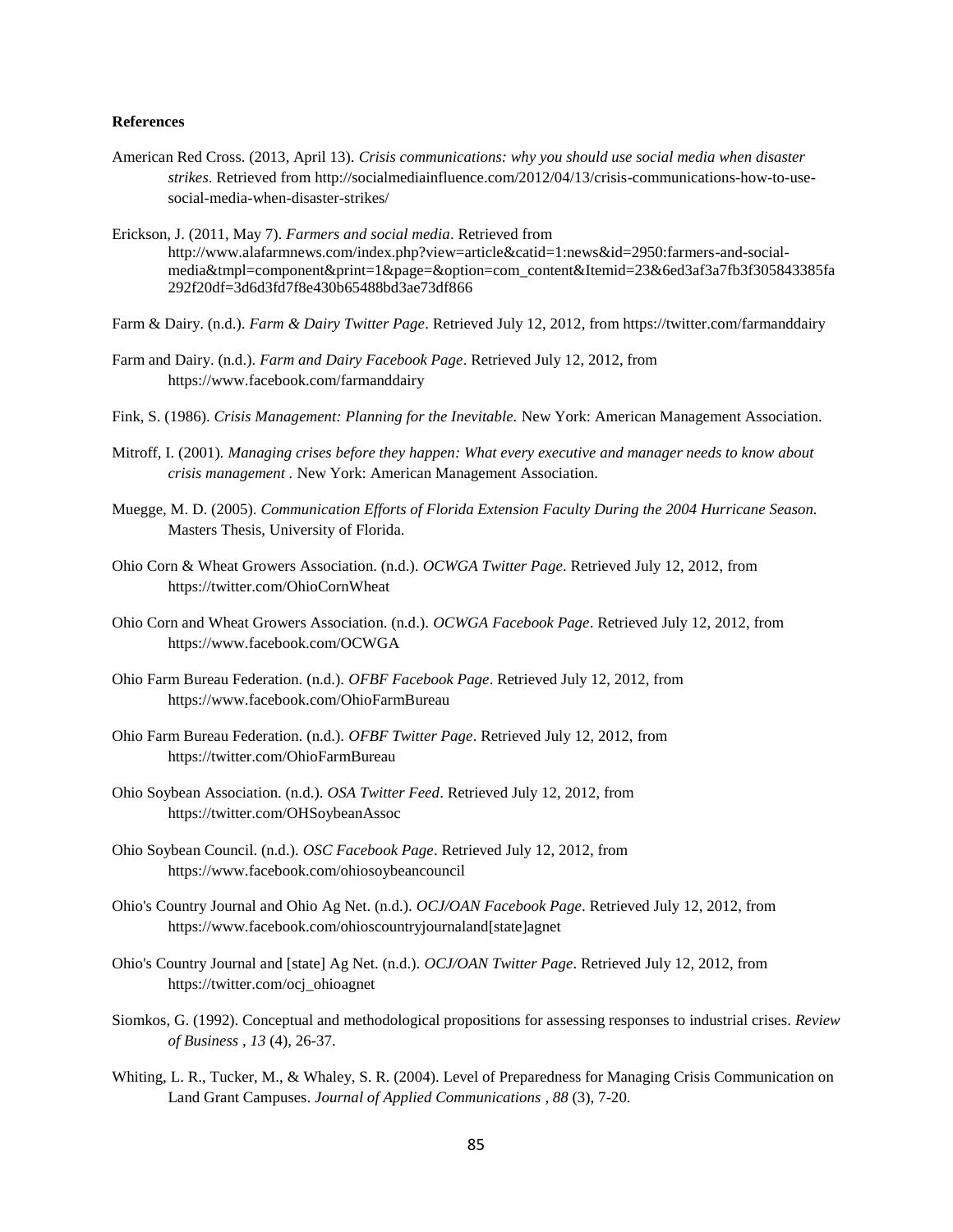Research Poster

# **Wisconsin 4-H/Youth Development Staff Perspectives on Hispanic 4-H Programs**

Candis O'Brien & Tim Buttles University of Wisconsin – River Falls

> 410 S. 3rd St. River Falls, WI 54022 (715-425-3555) Timothy.j.buttles@uwrf.edu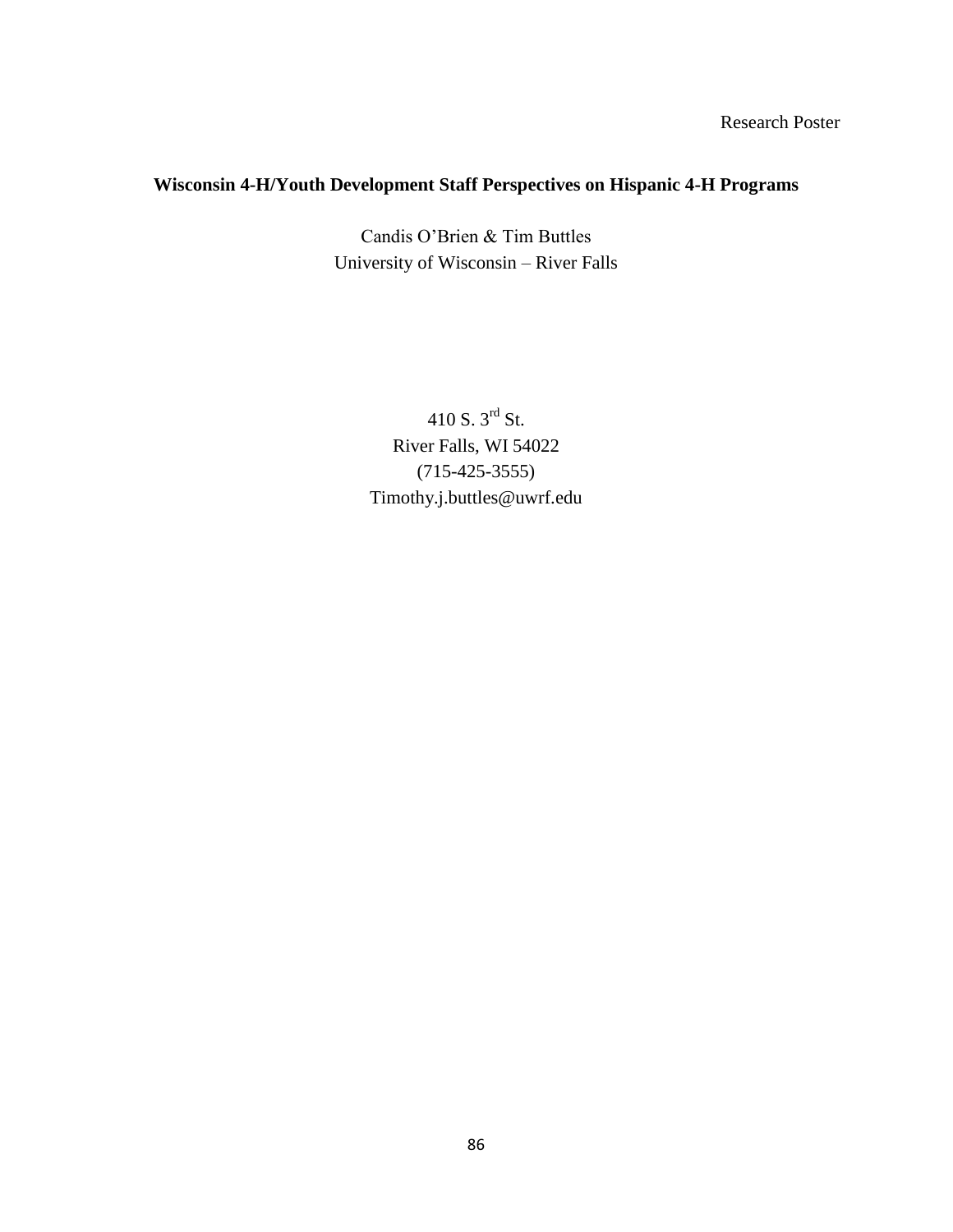### **Wisconsin 4-H/Youth Development Staff Perspectives on Hispanic 4-H Programs**

### **Introduction/Need for Research**

The Hispanic population in Wisconsin is continuing to increase, with each of the 72 counties having Hispanic residents (Ennis, Rios-Vargas, & Albert, 2011). As this population continues to increase, Extension and 4-H need to find ways to meet the needs of Hispanic community members to achieve the goal of providing educational opportunities to all community members.

Several studies have been done examining the effects of Hispanic outreach programs and how to better implement these programs in Extension. One such study, conducted by Farner et al. (2006), described a week long day camp for Hispanic youth that was offered through the University of Illinois Extension. Another study described a successful strategy for how to establish Hispanic 4-H clubs (Lippert, 2009) using a summer literacy program in South Carolina to provide Hispanic students with the chance to improve their reading and writing skills. Conklin-Ginop, Braverman, Caruso, and Bone (2011) described a 4-H Bloco Drum and Dance program that was developed in Windsor, California. The Oregon 4-H Latino Outreach Project (Oregon State University Extension 4-H Youth Development Programs, n.d.) is offered in many forms, including after school activities, community clubs, day camps, and community garden projects.

The purpose of this study was to identify the perspectives of Wisconsin 4-H/Youth Development agents and staff on Hispanic 4-H programming. In particular, this study sought to find out what types of Hispanic 4-H programming are currently in existence in Wisconsin, whether or not Hispanic 4-H programming is seen as a necessity, and what Wisconsin 4-H/Youth Development agents and staff see as the major benefits and challenges of offering 4-H programming to the Hispanic population.

### **Conceptual / Theoretical Framework**

Ritchie and Stitsworth (1987) identified program leadership and program planning as of the roles paid staff provide in conducting a county 4-H program. Adding 4-H programming for Hispanic youth would be included in these roles. The perceptions of 4-H/Youth Development Agents and other paid staff at the county level will determine if and how new 4-H programs are implemented in response to changing county demographics.

### **Methodology**

A researcher developed survey was used. The survey consisted of both closed and open-ended questions and also included a 17 item five point Likert-type scale. An expert panel of university faculty and former 4-H Youth Development staff currently working as state specialists reviewed the questions for content and face validity. The campus IRB approved the survey. This survey was administered using the online survey tool Qualtrics. A census of all county level 4-H staff, both agents and others, working in September of 2011 was conducted. In total, 84 Wisconsin 4- H/Youth Development agents and staff were sent an email invitation to participate in this survey.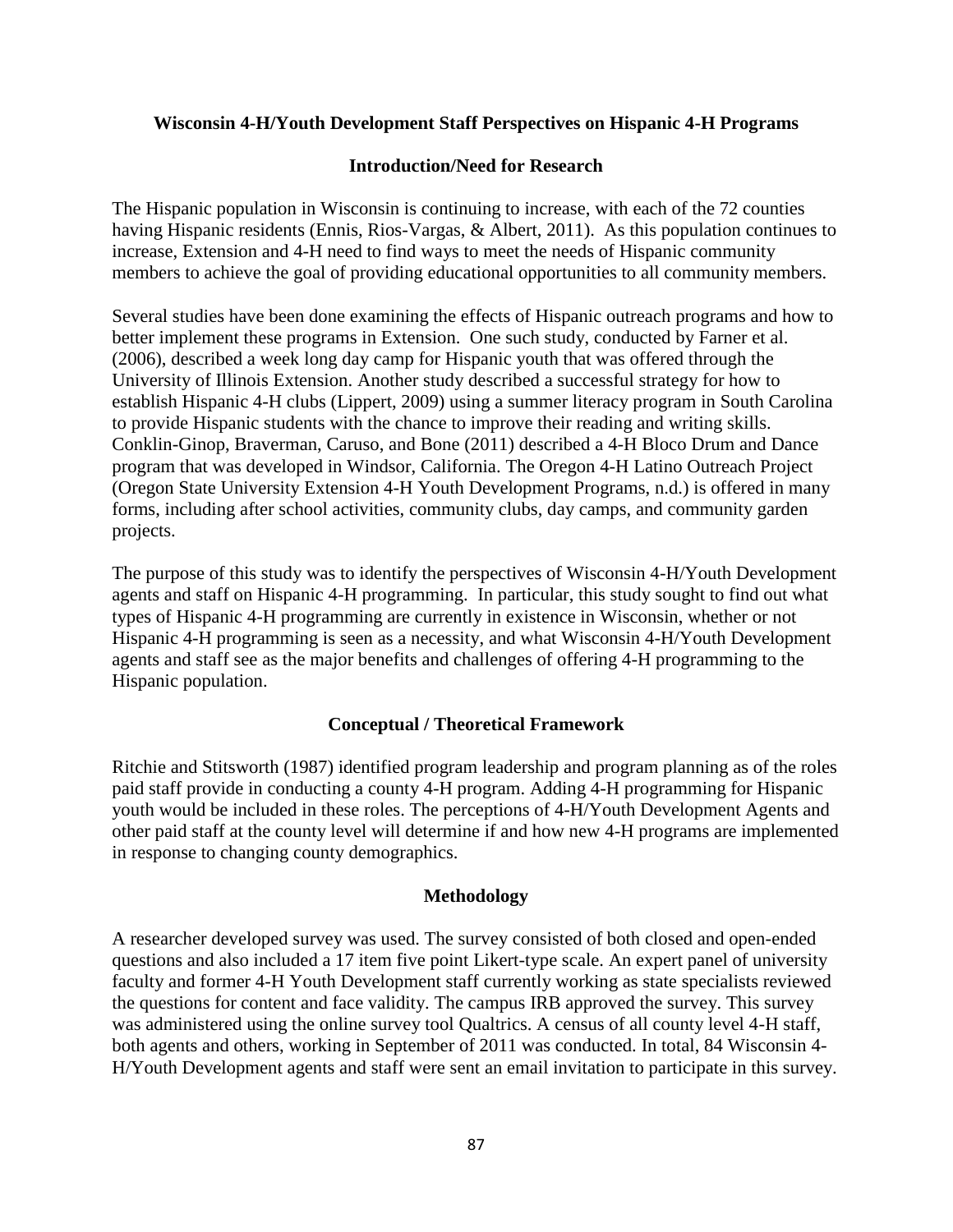Responses were received from 45 individuals (53.6% response rate) following a reminder email message.

# **Results/Findings**

Results of this research indicated that only a few of the counties in Wisconsin currently offer some type of 4-H programming for the Hispanic population, although every county has Hispanic residents. Only 7 participants (16%) indicated that their county did have some sort of 4-H program that is intended for Hispanic youth. In a follow up question asking what type of programming was offered, two people responded that the programs offered for Hispanic youth in their county were after school programs. One person indicated that their county offered a precollege program for the youth. Three people responded that their county 4-H program has 4-H clubs that are directed toward Hispanic youth. When asked to indicate the number of Hispanic youth enrolled in their county's 4-H program, 30 (67%) indicated that  $1 - 2\%$  of their county's 4-H enrollment was made up of Hispanic youth and 12 (27%) indicating that their county 4-H program had no (0%) Hispanic youth enrolled. The top four barriers listed when asked for barriers to offering programming for Hispanic youth included language barriers, lack of Hispanic population, staff lacking knowledge/skills, and funding.

Participants did indicate an interest in serving diverse audiences. In total, 75% (32 people) of the respondents either agreed or strongly agreed with the statement "Wisconsin 4-H should concentrate on creating more programs that reach diverse audiences".

### **Conclusions Implications/Recommendations**

Few Wisconsin counties offer programs for Hispanic youth. The Wisconsin 4-H/Youth Development agents and staff surveyed indicated that increased programming for underrepresented audiences and programming that increased cultural awareness were of importance. This research also shows that additional research in the area of Hispanic 4-H programming needs to be conducted to determine how to better meet the needs of the Wisconsin 4-H/Youth Development agents and staff who plan and develop these types of programs.